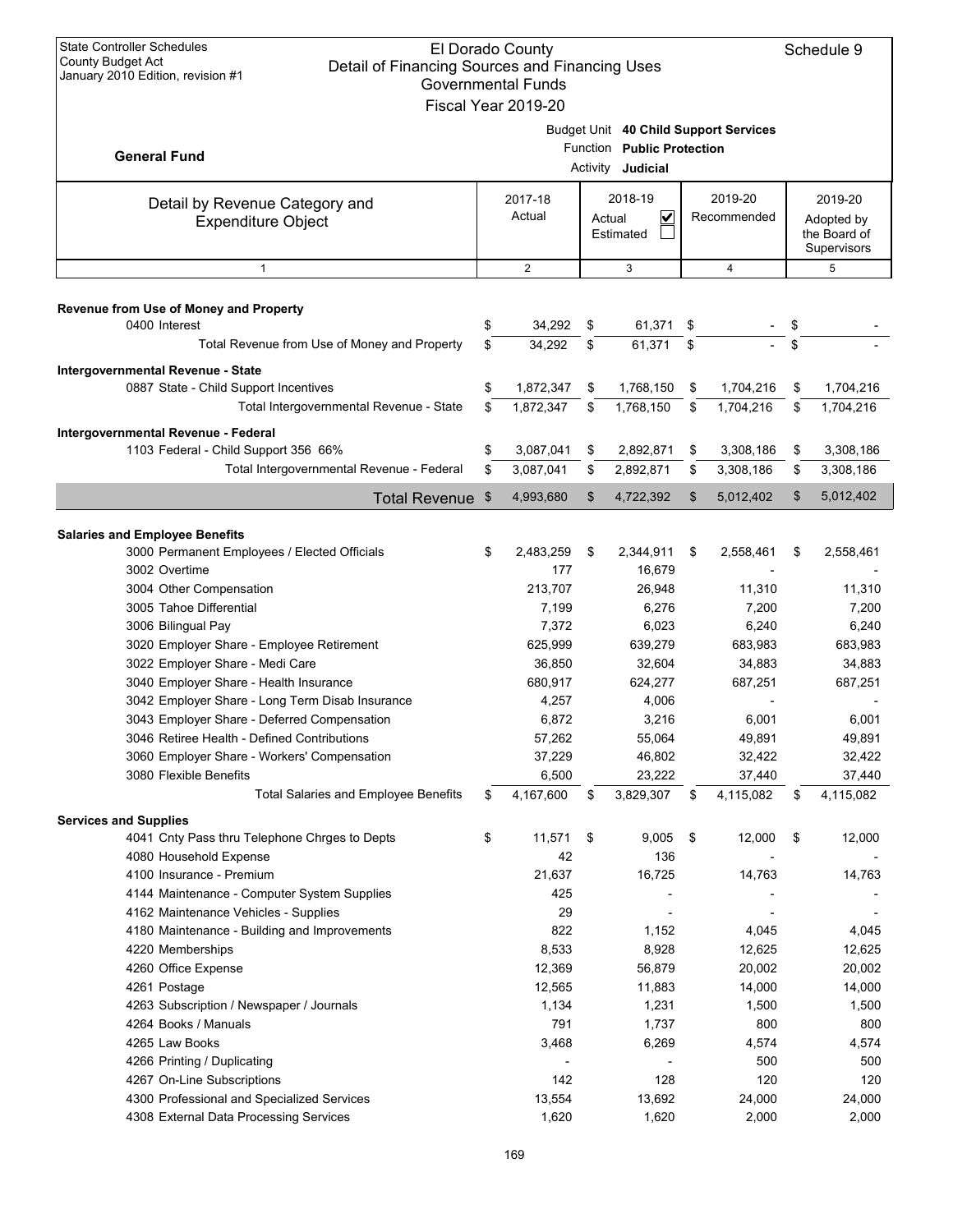| OUVUIIIIIIUIIIIII UIIUS<br>Fiscal Year 2019-20              |                   |        |                                                 |                                       |                                                      |
|-------------------------------------------------------------|-------------------|--------|-------------------------------------------------|---------------------------------------|------------------------------------------------------|
| <b>General Fund</b>                                         |                   |        | Function Public Protection                      | Budget Unit 40 Child Support Services |                                                      |
|                                                             |                   |        | Activity Judicial                               |                                       |                                                      |
| Detail by Revenue Category and<br><b>Expenditure Object</b> | 2017-18<br>Actual | Actual | 2018-19<br>$\overline{\mathsf{v}}$<br>Estimated | 2019-20<br>Recommended                | 2019-20<br>Adopted by<br>the Board of<br>Supervisors |
| $\mathbf{1}$                                                | $\overline{2}$    |        | 3                                               | 4                                     | 5                                                    |
| 4320 Verbatim Report - Transcription                        | 8                 |        | 196                                             | 100                                   | 100                                                  |
| 4324 Medical, Dental and Lab Services                       | 3,762             |        | 3,528                                           | 7,000                                 | 7,000                                                |
| 4400 Publication and Legal Notices                          |                   |        |                                                 | 50                                    | 50                                                   |
| 4420 Rents and Leases - Equipment                           | 19,110            |        | 20,109                                          | 25,127                                | 25,127                                               |
| 4440 Rent & Lease - Building/Improvements                   | 294,856           |        | 280,515                                         | 344,183                               | 344,183                                              |
| 4460 Small Tools and Instruments                            | 519               |        |                                                 |                                       |                                                      |
| 4461 Minor Equipment                                        | 4,509             |        | 2,565                                           | 5,000                                 | 5,000                                                |
| 4462 Minor Computer Equipment                               | 3,103             |        | 3,547                                           | 500                                   | 500                                                  |
| 4463 Minor Telephone and Radio Equipment                    | 243               |        | 4,694                                           |                                       |                                                      |
| 4500 Special Departmental Expense                           | 91                |        | 100                                             |                                       |                                                      |
| 4538 Software                                               |                   |        | 3,929                                           |                                       |                                                      |
| 4600 Transportation and Travel                              | 11,309            |        | 5,434                                           | 50                                    | 50                                                   |
| 4602 Employee - Private Auto Mileage                        | 2,429             |        | 397                                             | 1,500                                 | 1,500                                                |
| 4603 Court Interpreter - Private Auto Mileage               |                   |        | 28                                              |                                       |                                                      |
| 4605 Vehicle - Rent or Lease                                | 26,433            |        | 21,514                                          | 32,000                                | 32,000                                               |
| 4606 Fuel Purchases                                         | 8,226             |        | 7,579                                           | 9,000                                 | 9,000                                                |
| 4608 Hotel Accommodations                                   | 11,190            |        | 4,443                                           |                                       |                                                      |
| 4609 Staff Development                                      | 11,038            |        | 4,630                                           | 1,000                                 | 1,000                                                |
| 4613 Witness Fee/Per Diems                                  | 35                |        |                                                 |                                       |                                                      |
| 4614 Witness Mileage Reimb                                  | 30                |        |                                                 |                                       |                                                      |
| 4617 Staff Development Non 1099                             |                   |        |                                                 | 15,000                                | 15,000                                               |
| 4620 Utilities                                              | 27,967            |        | 17,226                                          |                                       |                                                      |
| 4650 Overnight Travel: Registration                         |                   |        | 5,744                                           | 14,000                                | 14,000                                               |
| 4651 Overnight Travel: Meal/Per Diem                        |                   |        | 2,437                                           | 4,400                                 | 4,400                                                |
| 4652 Overnight Travel: Mileage/Fuel                         |                   |        | 1,344                                           | 600                                   | 600                                                  |
| 4654 Overnight Travel: Airfare Costs                        |                   |        | 2,247                                           | 7,000                                 | 7,000                                                |
| 4655 Overnight Travel: Other Costs                          |                   |        | 556                                             | 1,000                                 | 1,000                                                |
| 4656 Overnight Travel: Hotel                                |                   |        | 8,068                                           | 15,300                                | 15,300                                               |
| 4700 Utilities                                              |                   |        | 13,941                                          | 48,000                                | 48,000                                               |
| <b>Total Services and Supplies</b>                          | \$<br>513,562     | \$     | 544,154                                         | \$<br>641,739                         | \$<br>641,739                                        |
| <b>Intrafund Transfers</b>                                  |                   |        |                                                 |                                       |                                                      |
| 7200 Intrafund Transfers                                    | \$<br>72          | \$     | 403                                             | \$                                    | \$                                                   |
| 7223 Intrafnd: Mail Service                                 | 6,968             |        | 6,458                                           | 5,063                                 | 5,063                                                |
| 7224 Intrafnd: Stores Support                               | 279               |        | 262                                             | 423                                   | 423                                                  |
| 7232 Intrafnd: Maint Bldg & Improvmnts                      | 1,524             |        | 15,282                                          | 11,000                                | 11,000                                               |
| 7233 Intrafnd: Child Support Services                       | 277,677           |        | 272,727                                         | 254,095                               | 254,095                                              |
| <b>Total Intrafund Transfers</b>                            | \$<br>286,520     | \$     | 295,132                                         | \$<br>270,581                         | \$<br>270,581                                        |
| Total Expenditures/Appropriations \$                        | 4,967,683         | \$     | 4,668,594                                       | \$<br>5,027,402                       | \$<br>5,027,402                                      |
| Net Cost \$                                                 | 25,997            | \$     | 53,799                                          | \$<br>(15,000)                        | \$<br>(15,000)                                       |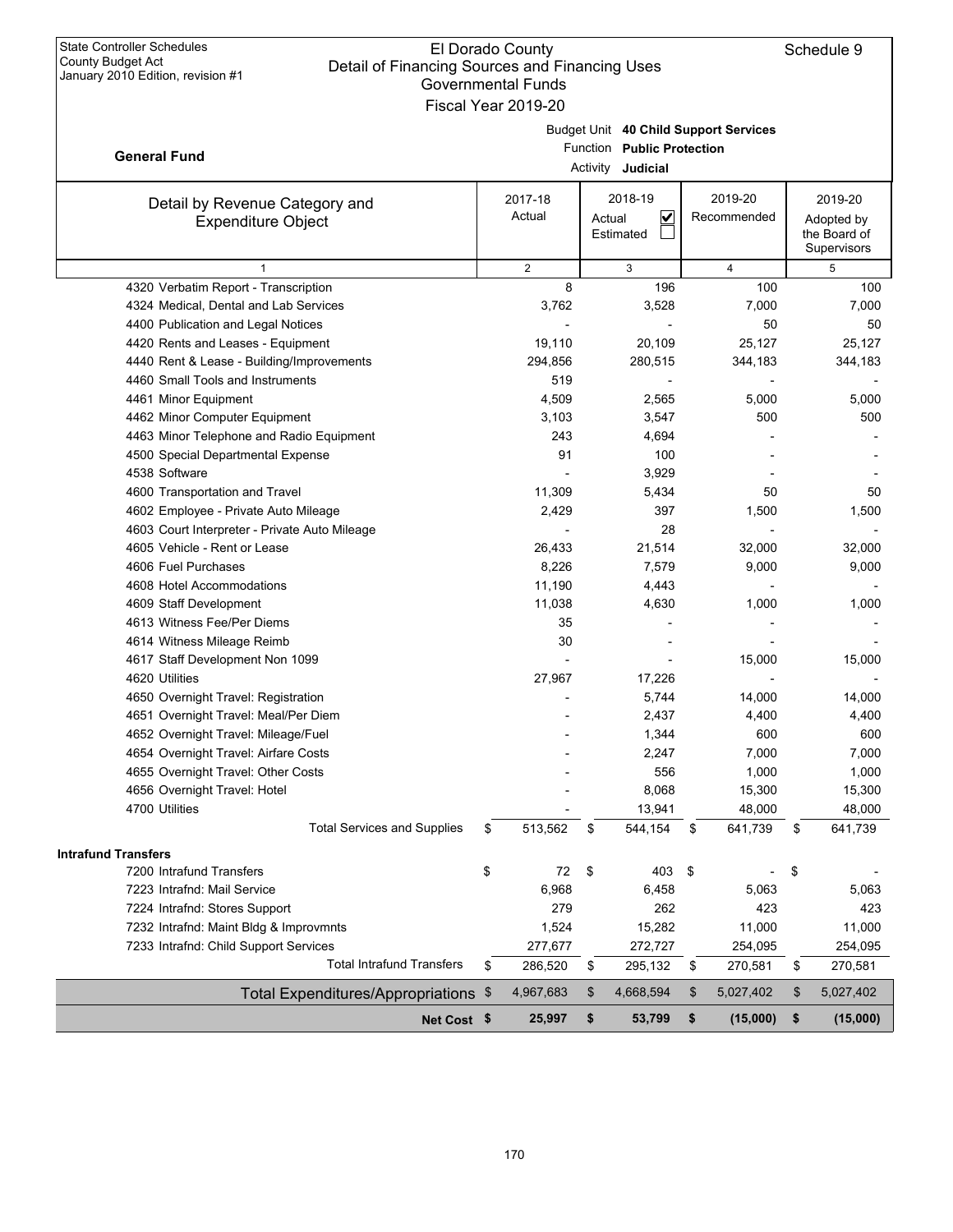| <b>State Controller Schedules</b><br>El Dorado County<br>County Budget Act<br>Detail of Financing Sources and Financing Uses<br>January 2010 Edition, revision #1<br><b>Governmental Funds</b><br>Fiscal Year 2019-20 |    |                   |            |                                                                                           |               |                        |    |                                                      |
|-----------------------------------------------------------------------------------------------------------------------------------------------------------------------------------------------------------------------|----|-------------------|------------|-------------------------------------------------------------------------------------------|---------------|------------------------|----|------------------------------------------------------|
| <b>General Fund</b>                                                                                                                                                                                                   |    |                   |            | Budget Unit 41 Revenue Recovery<br>Function General Government<br>Activity <b>Finance</b> |               |                        |    |                                                      |
| Detail by Revenue Category and<br><b>Expenditure Object</b>                                                                                                                                                           |    | 2017-18<br>Actual |            | 2018-19<br>$\overline{\mathbf{v}}$<br>Actual<br>Estimated                                 |               | 2019-20<br>Recommended |    | 2019-20<br>Adopted by<br>the Board of<br>Supervisors |
| $\mathbf{1}$                                                                                                                                                                                                          |    | $\overline{2}$    |            | 3                                                                                         |               | $\overline{4}$         |    | 5                                                    |
|                                                                                                                                                                                                                       |    |                   |            |                                                                                           |               |                        |    |                                                      |
| <b>Charges for Services</b>                                                                                                                                                                                           |    |                   |            |                                                                                           |               |                        |    |                                                      |
| 1821 Intrind Rev: Collections                                                                                                                                                                                         | \$ | 8,358             | \$         | 6,645                                                                                     | \$            | 5,950                  | \$ | 5,950                                                |
| <b>Total Charges for Services</b>                                                                                                                                                                                     | \$ | 8,358             | \$         | 6,645                                                                                     | \$            | 5,950                  | \$ | 5,950                                                |
| <b>Miscellaneous Revenues</b>                                                                                                                                                                                         |    |                   |            |                                                                                           |               |                        |    |                                                      |
| 1940 Miscellaneous Revenue                                                                                                                                                                                            | \$ | 6,671             | \$         | 3,745                                                                                     | \$            | 3,500                  | \$ | 3,500                                                |
| <b>Total Miscellaneous Revenues</b>                                                                                                                                                                                   | \$ | 6,671             | \$         | 3,745                                                                                     | \$            | 3,500                  | \$ | 3,500                                                |
| Total Revenue \$                                                                                                                                                                                                      |    | 15,028            | \$         | 10,391                                                                                    | \$            | 9,450                  | \$ | 9,450                                                |
|                                                                                                                                                                                                                       |    |                   |            |                                                                                           |               |                        |    |                                                      |
| <b>Salaries and Employee Benefits</b>                                                                                                                                                                                 |    |                   |            |                                                                                           |               |                        |    |                                                      |
| 3000 Permanent Employees / Elected Officials                                                                                                                                                                          | \$ | 32,655            | \$         | 28,886                                                                                    | \$            | 30,898                 | \$ | 30,898                                               |
| 3002 Overtime                                                                                                                                                                                                         |    |                   |            | 42                                                                                        |               |                        |    |                                                      |
| 3004 Other Compensation                                                                                                                                                                                               |    | 1,200             |            |                                                                                           |               |                        |    |                                                      |
| 3020 Employer Share - Employee Retirement                                                                                                                                                                             |    | 4,105<br>467      |            | 3,728<br>405                                                                              |               | 4,109<br>433           |    | 4,109<br>433                                         |
| 3022 Employer Share - Medi Care<br>3040 Employer Share - Health Insurance                                                                                                                                             |    | 3,824             |            | 3,538                                                                                     |               | 3,770                  |    | 3,770                                                |
| 3042 Employer Share - Long Term Disab Insurance                                                                                                                                                                       |    | 107               |            | 75                                                                                        |               |                        |    |                                                      |
| 3046 Retiree Health - Defined Contributions                                                                                                                                                                           |    | 9,735             |            |                                                                                           |               |                        |    |                                                      |
| 3060 Employer Share - Workers' Compensation                                                                                                                                                                           |    | 6,554             |            |                                                                                           |               |                        |    |                                                      |
| <b>Total Salaries and Employee Benefits</b>                                                                                                                                                                           | \$ | 58,648            | \$         | 36,673                                                                                    | \$            | 39,210                 | \$ | 39,210                                               |
|                                                                                                                                                                                                                       |    |                   |            |                                                                                           |               |                        |    |                                                      |
| <b>Services and Supplies</b>                                                                                                                                                                                          |    |                   |            |                                                                                           |               |                        |    |                                                      |
| 4040 Telephone Company Vendor Payments                                                                                                                                                                                | \$ |                   | \$         |                                                                                           | \$            | 20                     | \$ | 20                                                   |
| 4144 Maintenance - Computer System Supplies                                                                                                                                                                           |    | 3,531             |            | 2,862                                                                                     |               | 2,737                  |    | 2,737                                                |
| 4220 Memberships                                                                                                                                                                                                      |    | 103               |            | 100                                                                                       |               | 100                    |    | 100                                                  |
| 4260 Office Expense                                                                                                                                                                                                   |    | 572               |            | 305                                                                                       |               | 200                    |    | 200                                                  |
| 4261 Postage                                                                                                                                                                                                          |    | 1,421             |            | 1,148                                                                                     |               | 1,000                  |    | 1,000                                                |
| 4263 Subscription / Newspaper / Journals                                                                                                                                                                              |    | 287               |            | 75                                                                                        |               | 300                    |    | 300                                                  |
| 4266 Printing / Duplicating<br>4300 Professional and Specialized Services                                                                                                                                             |    | 69                |            | 479                                                                                       |               | 1,000                  |    | 1,000                                                |
| 4461 Minor Equipment                                                                                                                                                                                                  |    |                   |            | 539                                                                                       |               |                        |    |                                                      |
| 4602 Employee - Private Auto Mileage                                                                                                                                                                                  |    |                   |            |                                                                                           |               | 100                    |    | 100                                                  |
| 4609 Staff Development                                                                                                                                                                                                |    | 358               |            |                                                                                           |               |                        |    |                                                      |
| <b>Total Services and Supplies</b>                                                                                                                                                                                    | \$ | 6,340             | \$         | 5,508                                                                                     | \$            | 5,457                  | \$ | 5,457                                                |
| <b>Intrafund Abatement</b>                                                                                                                                                                                            |    |                   |            |                                                                                           |               |                        |    |                                                      |
| 7353 Intrind Abatemnt: Collections                                                                                                                                                                                    | \$ | $(9,980)$ \$      |            | $(6,334)$ \$                                                                              |               | (2,950)                | \$ | (2,950)                                              |
| <b>Total Intrafund Abatement</b>                                                                                                                                                                                      | \$ | (9,980)           | \$         | (6, 334)                                                                                  | \$            | (2,950)                | \$ | (2,950)                                              |
|                                                                                                                                                                                                                       |    |                   |            |                                                                                           |               |                        |    |                                                      |
| Total Expenditures/Appropriations \$                                                                                                                                                                                  |    | 55,007            | \$         | 35,846                                                                                    | \$            | 41,717                 | \$ | 41,717                                               |
| Net Cost \$                                                                                                                                                                                                           |    | (39, 979)         | $\sqrt{2}$ | (25, 455)                                                                                 | $\frac{1}{2}$ | (32, 267)              | \$ | (32, 267)                                            |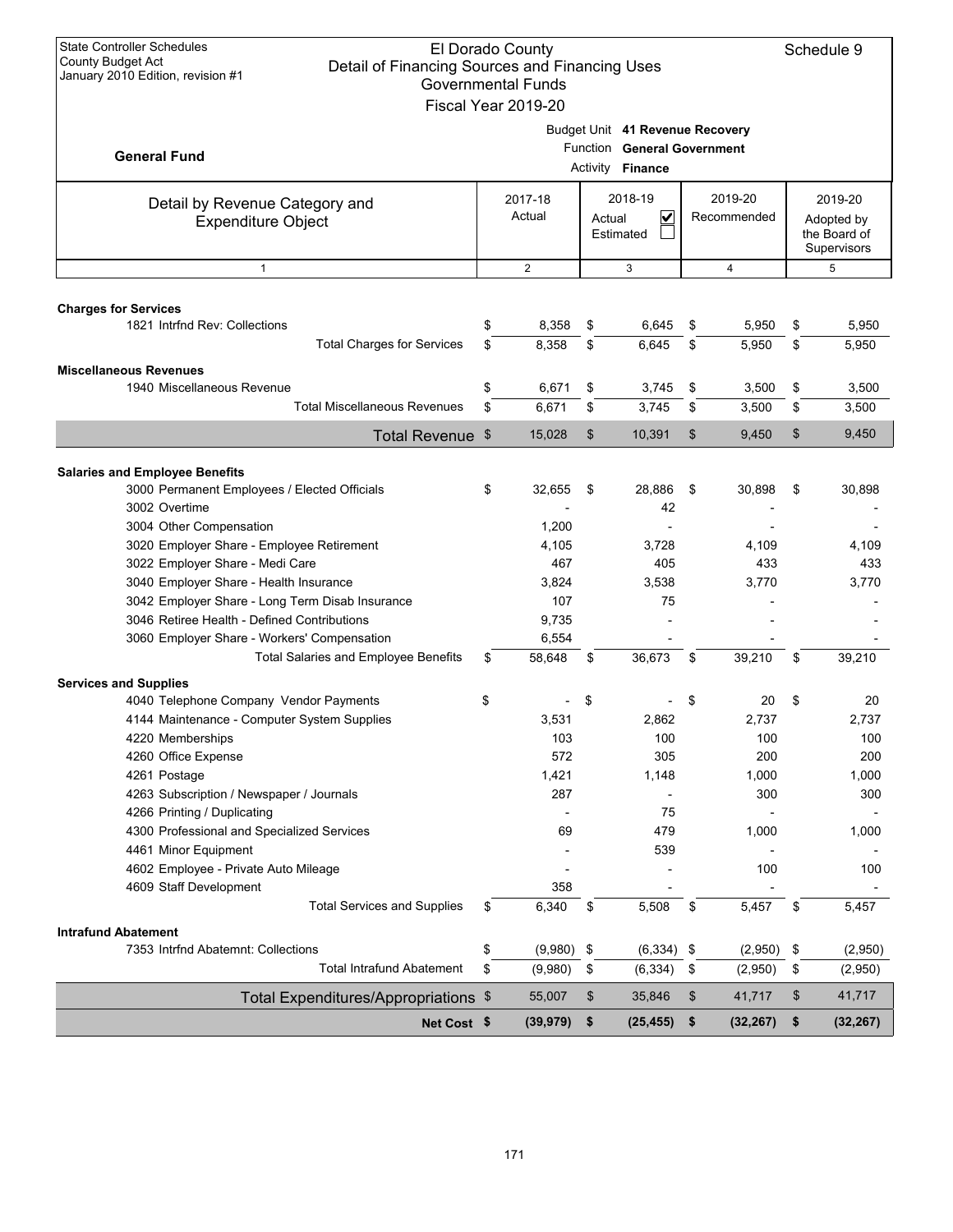| <b>State Controller Schedules</b><br>El Dorado County<br><b>County Budget Act</b><br>Detail of Financing Sources and Financing Uses<br>January 2010 Edition, revision #1<br><b>Governmental Funds</b><br>Fiscal Year 2019-20                                                                                                                                                                                                                                                                                                                                                                                                                                                       |          |                                                                                                      |          |                                                                                                             |          |                                                                                                                    |          |                                                                                                                    |  |                                                      |
|------------------------------------------------------------------------------------------------------------------------------------------------------------------------------------------------------------------------------------------------------------------------------------------------------------------------------------------------------------------------------------------------------------------------------------------------------------------------------------------------------------------------------------------------------------------------------------------------------------------------------------------------------------------------------------|----------|------------------------------------------------------------------------------------------------------|----------|-------------------------------------------------------------------------------------------------------------|----------|--------------------------------------------------------------------------------------------------------------------|----------|--------------------------------------------------------------------------------------------------------------------|--|------------------------------------------------------|
| <b>General Fund</b>                                                                                                                                                                                                                                                                                                                                                                                                                                                                                                                                                                                                                                                                |          |                                                                                                      |          | Budget Unit 42 Veteran Services<br>Function Public Assistance<br><b>Activity Veterans Affairs</b>           |          |                                                                                                                    |          |                                                                                                                    |  |                                                      |
| Detail by Revenue Category and<br><b>Expenditure Object</b>                                                                                                                                                                                                                                                                                                                                                                                                                                                                                                                                                                                                                        |          | 2017-18<br>Actual                                                                                    | Actual   | 2018-19<br>V<br>Estimated                                                                                   |          | 2019-20<br>Recommended                                                                                             |          |                                                                                                                    |  | 2019-20<br>Adopted by<br>the Board of<br>Supervisors |
| $\mathbf{1}$                                                                                                                                                                                                                                                                                                                                                                                                                                                                                                                                                                                                                                                                       |          | 2                                                                                                    |          | 3                                                                                                           | 4        |                                                                                                                    |          | 5                                                                                                                  |  |                                                      |
| Intergovernmental Revenue - State<br>0663 State - Mental Health Proposition 63<br>0800 State - Veterans' Affairs                                                                                                                                                                                                                                                                                                                                                                                                                                                                                                                                                                   | \$       | 57,062                                                                                               | \$       | 62,499                                                                                                      | \$       | 15,000<br>57,100                                                                                                   | \$       | 15,000<br>57,100                                                                                                   |  |                                                      |
| Total Intergovernmental Revenue - State                                                                                                                                                                                                                                                                                                                                                                                                                                                                                                                                                                                                                                            | \$       | 57,062                                                                                               | \$       | 62,499                                                                                                      | \$       | 72,100                                                                                                             | \$       | 72,100                                                                                                             |  |                                                      |
| Intergovernmental Revenue - Federal<br>1107 Federal - Medi Cal<br>Total Intergovernmental Revenue - Federal<br><b>Other Financing Sources</b>                                                                                                                                                                                                                                                                                                                                                                                                                                                                                                                                      | \$<br>\$ | 4,143<br>4,143                                                                                       | \$<br>\$ | 4,879<br>4,879                                                                                              | \$<br>\$ | 4,143<br>4,143                                                                                                     | \$<br>\$ | 4,143<br>4.143                                                                                                     |  |                                                      |
| 2020 Operating Transfers In                                                                                                                                                                                                                                                                                                                                                                                                                                                                                                                                                                                                                                                        | \$       | 23,442                                                                                               | \$       | 68,095                                                                                                      | \$       | 9,694                                                                                                              | \$       | 9,694                                                                                                              |  |                                                      |
| <b>Total Other Financing Sources</b>                                                                                                                                                                                                                                                                                                                                                                                                                                                                                                                                                                                                                                               | \$       | 23,442                                                                                               | \$       | 68,095                                                                                                      | \$       | 9,694                                                                                                              | \$       | 9,694                                                                                                              |  |                                                      |
| Total Revenue \$                                                                                                                                                                                                                                                                                                                                                                                                                                                                                                                                                                                                                                                                   |          | 84,647                                                                                               | \$       | 135,473                                                                                                     | \$       | 85,937                                                                                                             | \$       | 85,937                                                                                                             |  |                                                      |
|                                                                                                                                                                                                                                                                                                                                                                                                                                                                                                                                                                                                                                                                                    |          |                                                                                                      |          |                                                                                                             |          |                                                                                                                    |          |                                                                                                                    |  |                                                      |
| <b>Salaries and Employee Benefits</b><br>3000 Permanent Employees / Elected Officials<br>3001 Temporary Employees<br>3002 Overtime<br>3004 Other Compensation<br>3020 Employer Share - Employee Retirement<br>3022 Employer Share - Medi Care<br>3040 Employer Share - Health Insurance<br>3042 Employer Share - Long Term Disab Insurance<br>3046 Retiree Health - Defined Contributions<br>3060 Employer Share - Workers' Compensation<br>3080 Flexible Benefits<br><b>Total Salaries and Employee Benefits</b>                                                                                                                                                                  | \$<br>\$ | 189,781<br>20,911<br>8,700<br>51,371<br>3,006<br>57,622<br>329<br>5,726<br>2,075<br>2,158<br>341,681 | \$<br>\$ | 236,677<br>23,682<br>2,176<br>1,397<br>52,872<br>3,571<br>77,826<br>400<br>5,985<br>3,418<br>897<br>408,902 | \$<br>\$ | 248,305<br>9,694<br>58,238<br>3,601<br>63,711<br>620<br>6,084<br>2,821<br>6,000<br>399,074                         | \$<br>\$ | 248,305<br>9,694<br>58,238<br>3,601<br>63,711<br>620<br>6,084<br>2,821<br>6,000<br>399,074                         |  |                                                      |
| <b>Services and Supplies</b><br>4020 Clothing and Personal Supplies<br>4040 Telephone Company Vendor Payments<br>4041 Cnty Pass thru Telephone Chrges to Depts<br>4080 Household Expense<br>4085 Household Expense - Refuse Disposal<br>4086 Household Expense - Janitorial/Custodial<br>4100 Insurance - Premium<br>4101 Insurance - Additional Liability<br>4140 Maintenance - Equipment<br>4160 Maintenance Vehicles - Service Contract<br>4163 Maintenance Vehicles - Inventory<br>4180 Maintenance - Building and Improvements<br>4197 Maintenance - Building Supplies<br>4220 Memberships<br>4260 Office Expense<br>4261 Postage<br>4263 Subscription / Newspaper / Journals | \$       | 1,100<br>6,945<br>4,380<br>4,856<br>13<br>2,000<br>1,127<br>270<br>101                               | \$       | 47<br>903<br>866<br>7,238<br>4,649<br>2,780<br>819<br>2,050<br>3,027<br>336<br>101                          | \$       | 733<br>1,310<br>6,945<br>5,230<br>1,621<br>3,200<br>186<br>230<br>75<br>300<br>200<br>2,600<br>6,500<br>300<br>200 | \$       | 733<br>1,310<br>6,945<br>5,230<br>1,621<br>3,200<br>186<br>230<br>75<br>300<br>200<br>2,600<br>6,500<br>300<br>200 |  |                                                      |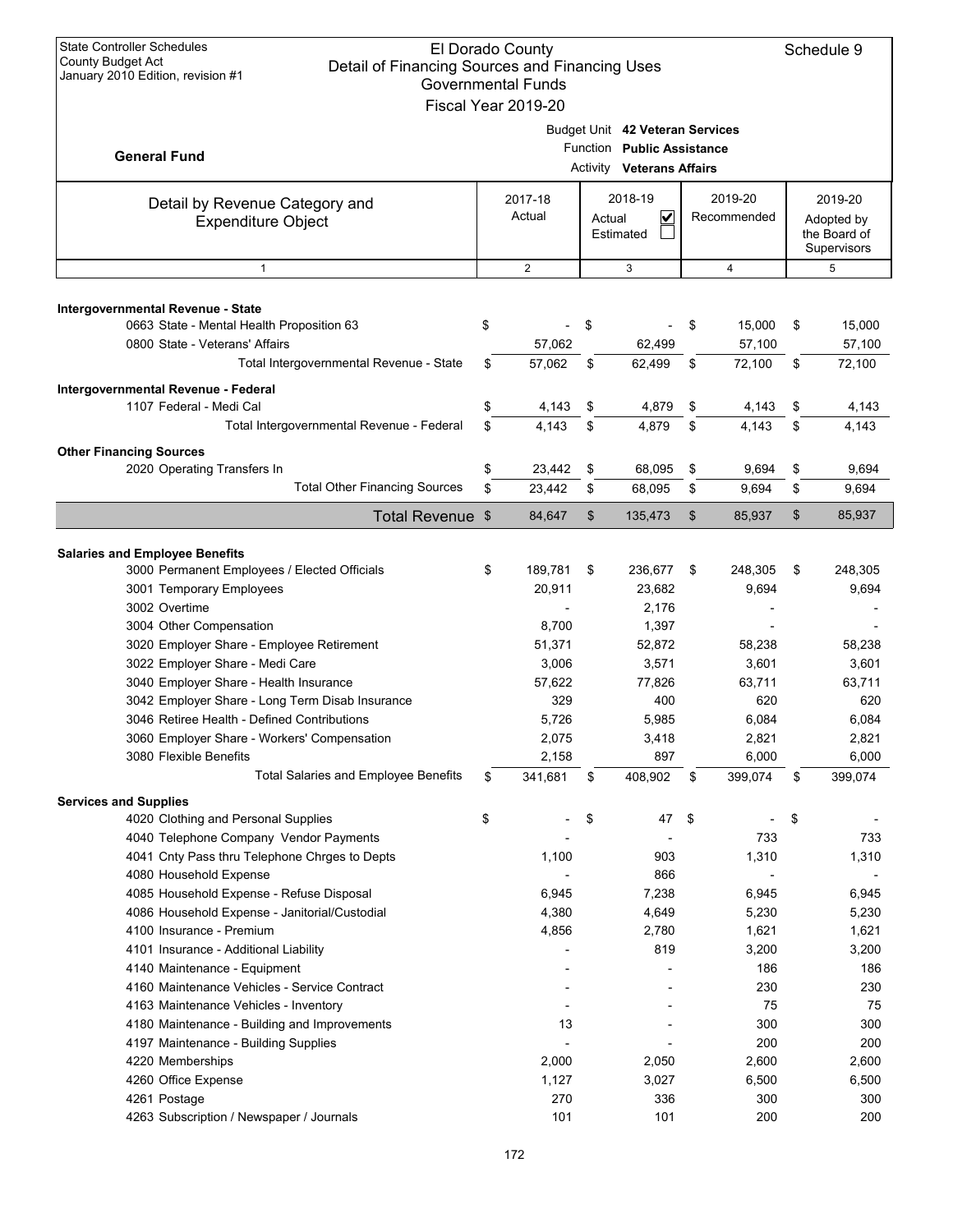| <b>State Controller Schedules</b><br>El Dorado County<br>Schedule 9<br><b>County Budget Act</b><br>Detail of Financing Sources and Financing Uses<br>January 2010 Edition, revision #1<br><b>Governmental Funds</b><br>Fiscal Year 2019-20 |                   |                                                                                                             |                        |    |                                                      |  |  |  |  |  |
|--------------------------------------------------------------------------------------------------------------------------------------------------------------------------------------------------------------------------------------------|-------------------|-------------------------------------------------------------------------------------------------------------|------------------------|----|------------------------------------------------------|--|--|--|--|--|
| <b>General Fund</b>                                                                                                                                                                                                                        |                   | Budget Unit 42 Veteran Services<br>Function<br><b>Public Assistance</b><br><b>Activity Veterans Affairs</b> |                        |    |                                                      |  |  |  |  |  |
| Detail by Revenue Category and<br><b>Expenditure Object</b>                                                                                                                                                                                | 2017-18<br>Actual | 2018-19<br>$\checkmark$<br>Actual<br>Estimated                                                              | 2019-20<br>Recommended |    | 2019-20<br>Adopted by<br>the Board of<br>Supervisors |  |  |  |  |  |
| $\mathbf{1}$                                                                                                                                                                                                                               | $\overline{2}$    | 3                                                                                                           | $\overline{4}$         |    | 5                                                    |  |  |  |  |  |
| 4264 Books / Manuals                                                                                                                                                                                                                       | 188               | 586                                                                                                         | 200                    |    | 200                                                  |  |  |  |  |  |
| 4266 Printing / Duplicating                                                                                                                                                                                                                |                   | 121                                                                                                         |                        |    |                                                      |  |  |  |  |  |
| 4300 Professional and Specialized Services                                                                                                                                                                                                 | 4,279             | 3,201                                                                                                       |                        |    |                                                      |  |  |  |  |  |
| 4337 Other Governmental Agencies                                                                                                                                                                                                           |                   | 143                                                                                                         | 200                    |    | 200                                                  |  |  |  |  |  |
| 4420 Rents and Leases - Equipment                                                                                                                                                                                                          | 4,801             | 5,666                                                                                                       | 5,800                  |    | 5,800                                                |  |  |  |  |  |
| 4462 Minor Computer Equipment                                                                                                                                                                                                              | 1,885             | 1,322                                                                                                       | 1,100                  |    | 1,100                                                |  |  |  |  |  |
| 4500 Special Departmental Expense                                                                                                                                                                                                          | 39                |                                                                                                             | 15,000                 |    | 15,000                                               |  |  |  |  |  |
| 4501 Special Projects                                                                                                                                                                                                                      |                   | 55,000                                                                                                      |                        |    |                                                      |  |  |  |  |  |
| 4538 Software                                                                                                                                                                                                                              |                   |                                                                                                             | 650                    |    | 650                                                  |  |  |  |  |  |
| 4539 Software License                                                                                                                                                                                                                      |                   | 8                                                                                                           |                        |    |                                                      |  |  |  |  |  |
| 4600 Transportation and Travel                                                                                                                                                                                                             | 1,603             | 661                                                                                                         | 1,700                  |    | 1,700                                                |  |  |  |  |  |
| 4602 Employee - Private Auto Mileage                                                                                                                                                                                                       | 608               | 498                                                                                                         | 800                    |    | 800                                                  |  |  |  |  |  |
| 4604 Volunteer - Private Auto Mileage                                                                                                                                                                                                      | 1,906             | 1,447                                                                                                       | 1,900                  |    | 1,900                                                |  |  |  |  |  |
| 4605 Vehicle - Rent or Lease                                                                                                                                                                                                               | 2,625             | 1,460                                                                                                       | 2,700                  |    | 2,700                                                |  |  |  |  |  |
| 4606 Fuel Purchases                                                                                                                                                                                                                        | 276               | 144                                                                                                         | 500                    |    | 500                                                  |  |  |  |  |  |
| 4608 Hotel Accommodations                                                                                                                                                                                                                  | 2,016             |                                                                                                             | 3,000                  |    | 3,000                                                |  |  |  |  |  |
| 4609 Staff Development                                                                                                                                                                                                                     | 650               | 520                                                                                                         |                        |    |                                                      |  |  |  |  |  |
| 4616 Per Diem (Commissions, etc.)                                                                                                                                                                                                          |                   | 344                                                                                                         |                        |    |                                                      |  |  |  |  |  |
| 4617 Staff Development Non 1099                                                                                                                                                                                                            |                   |                                                                                                             | 1,800                  |    | 1,800                                                |  |  |  |  |  |
| 4620 Utilities                                                                                                                                                                                                                             | 25,116            | 7,337                                                                                                       | 27,628                 |    | 27,628                                               |  |  |  |  |  |
| 4650 Overnight Travel: Registration                                                                                                                                                                                                        |                   | 220                                                                                                         |                        |    |                                                      |  |  |  |  |  |
| 4651 Overnight Travel: Meal/Per Diem                                                                                                                                                                                                       |                   | 512                                                                                                         |                        |    |                                                      |  |  |  |  |  |
| 4652 Overnight Travel: Mileage/Fuel                                                                                                                                                                                                        |                   | 181                                                                                                         |                        |    |                                                      |  |  |  |  |  |
| 4654 Overnight Travel: Airfare Costs                                                                                                                                                                                                       |                   | 191                                                                                                         |                        |    |                                                      |  |  |  |  |  |
| 4655 Overnight Travel: Other Costs                                                                                                                                                                                                         |                   | 82                                                                                                          |                        |    |                                                      |  |  |  |  |  |
| 4656 Overnight Travel: Hotel                                                                                                                                                                                                               |                   | 1,778                                                                                                       |                        |    |                                                      |  |  |  |  |  |
| 4700 Utilities                                                                                                                                                                                                                             |                   | 18,331                                                                                                      |                        |    |                                                      |  |  |  |  |  |
| <b>Total Services and Supplies</b>                                                                                                                                                                                                         | 66,785<br>\$      | 122,567<br>\$                                                                                               | 92,608<br>\$           | \$ | 92,608                                               |  |  |  |  |  |
| <b>Intrafund Transfers</b>                                                                                                                                                                                                                 |                   |                                                                                                             |                        |    |                                                      |  |  |  |  |  |
| 7200 Intrafund Transfers                                                                                                                                                                                                                   | \$<br>25          | 81,808<br>\$                                                                                                | \$<br>96,930           | \$ | 96,930                                               |  |  |  |  |  |
| 7223 Intrafnd: Mail Service                                                                                                                                                                                                                | 2,669             | 2,406                                                                                                       | 1,584                  |    | 1,584                                                |  |  |  |  |  |
| 7231 Intrafnd: IS Programming Support                                                                                                                                                                                                      | 308               | 220                                                                                                         | 330                    |    | 330                                                  |  |  |  |  |  |
| 7232 Intrafnd: Maint Bldg & Improvmnts                                                                                                                                                                                                     | 13,896            | 2,599                                                                                                       | 14,170                 |    | 14,170                                               |  |  |  |  |  |
| <b>Total Intrafund Transfers</b>                                                                                                                                                                                                           | 16,898<br>\$      | 87,032<br>\$                                                                                                | 113,014<br>\$          | \$ | 113,014                                              |  |  |  |  |  |
| Total Expenditures/Appropriations \$                                                                                                                                                                                                       | 425,363           | \$<br>618,500                                                                                               | \$<br>604,696          | \$ | 604,696                                              |  |  |  |  |  |
| Net Cost \$                                                                                                                                                                                                                                | (340, 716)        | \$<br>(483, 027)                                                                                            | \$<br>(518, 759)       | \$ | (518, 759)                                           |  |  |  |  |  |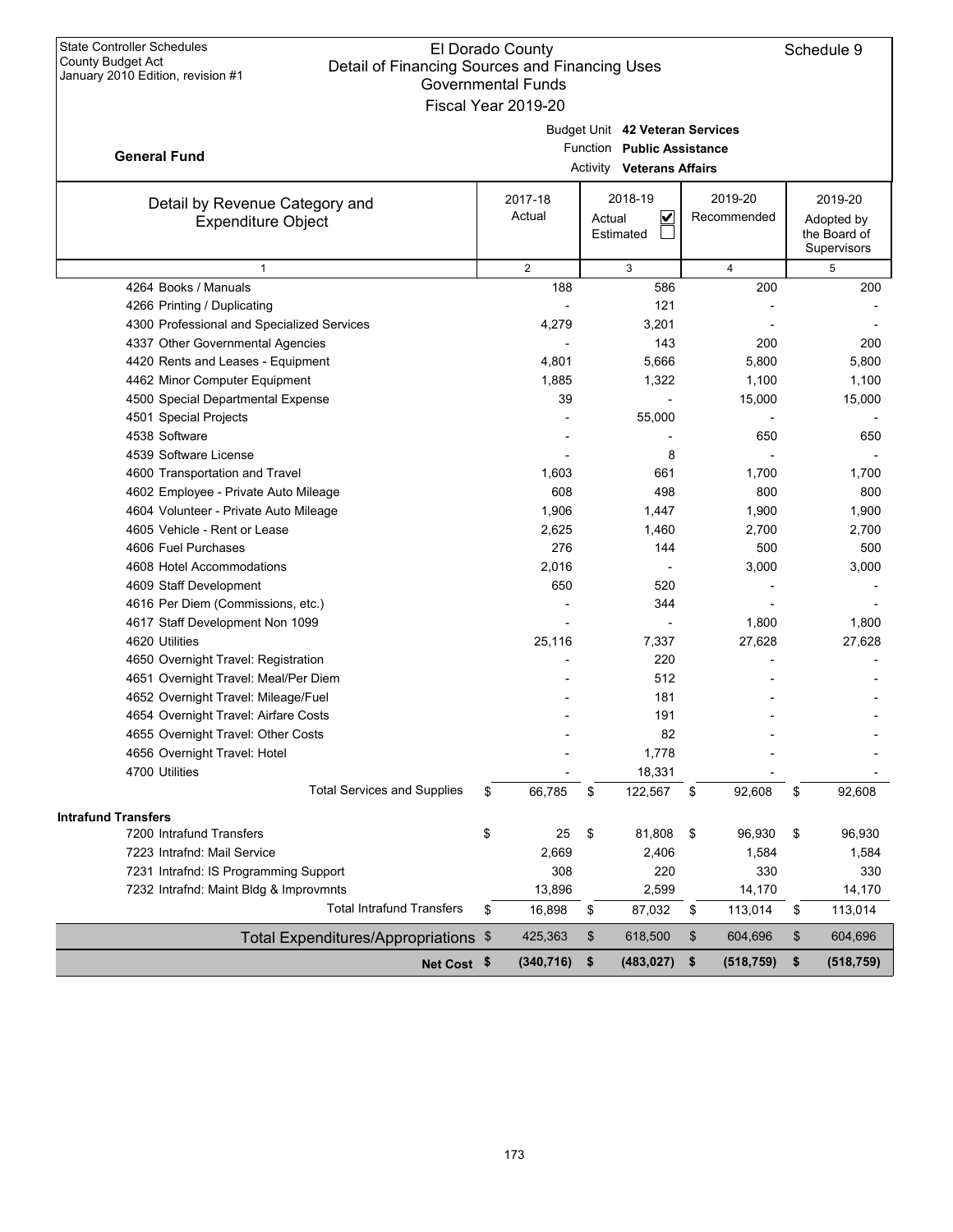| <b>State Controller Schedules</b><br>County Budget Act<br>January 2010 Edition, revision #1 | Detail of Financing Sources and Financing Uses              |                                                     | El Dorado County<br><b>Governmental Funds</b> |    |                                                                |                                                     |                                                      | Schedule 9 |
|---------------------------------------------------------------------------------------------|-------------------------------------------------------------|-----------------------------------------------------|-----------------------------------------------|----|----------------------------------------------------------------|-----------------------------------------------------|------------------------------------------------------|------------|
|                                                                                             |                                                             |                                                     | Fiscal Year 2019-20                           |    |                                                                |                                                     |                                                      |            |
|                                                                                             | Veterans Services - Countywide Special Revenue              |                                                     |                                               |    | Function Public Assistance<br><b>Activity Veterans Affairs</b> | Budget Unit 42 Veteran Services Countywide Spec Rev |                                                      |            |
|                                                                                             | Detail by Revenue Category and<br><b>Expenditure Object</b> | 2018-19<br>2017-18<br>Actual<br>Actual<br>Estimated |                                               |    | V                                                              | 2019-20<br>Recommended                              | 2019-20<br>Adopted by<br>the Board of<br>Supervisors |            |
|                                                                                             | $\mathbf{1}$                                                |                                                     | 2                                             |    | 3                                                              | $\overline{4}$                                      |                                                      | 5          |
| Revenue from Use of Money and Property                                                      |                                                             |                                                     |                                               |    |                                                                |                                                     |                                                      |            |
| 0400 Interest                                                                               |                                                             | \$                                                  | 470                                           | \$ | 572                                                            | \$<br>50                                            | \$                                                   | 50         |
|                                                                                             | Total Revenue from Use of Money and Property                | \$                                                  | 470                                           | \$ | 572                                                            | \$<br>50                                            | \$                                                   | 50         |
| <b>Miscellaneous Revenues</b>                                                               |                                                             |                                                     |                                               |    |                                                                |                                                     |                                                      |            |
| 1940 Miscellaneous Revenue                                                                  |                                                             | \$                                                  | 3,454                                         | \$ | 8,197                                                          | \$<br>6,000                                         | \$                                                   | 6.000      |
|                                                                                             | <b>Total Miscellaneous Revenues</b>                         | \$                                                  | 3.454                                         | \$ | 8,197                                                          | \$<br>6,000                                         | \$                                                   | 6,000      |
| <b>Other Financing Sources</b>                                                              |                                                             |                                                     |                                               |    |                                                                |                                                     |                                                      |            |
| 2020 Operating Transfers In                                                                 |                                                             | \$                                                  |                                               | \$ | 205,770                                                        | \$                                                  | \$                                                   |            |
|                                                                                             | <b>Total Other Financing Sources</b>                        | \$                                                  |                                               | \$ | 205,770                                                        | \$                                                  | \$                                                   |            |
|                                                                                             | Total Revenue \$                                            |                                                     | 3,924                                         | \$ | 214,539                                                        | \$<br>6,050                                         | \$                                                   | 6,050      |
| <b>Services and Supplies</b>                                                                |                                                             |                                                     |                                               |    |                                                                |                                                     |                                                      |            |
| 4501 Special Projects                                                                       |                                                             | \$                                                  |                                               | \$ | 116,770                                                        | \$                                                  | \$                                                   |            |
|                                                                                             | <b>Total Services and Supplies</b>                          | \$                                                  |                                               | \$ | 116,770                                                        | \$                                                  | \$                                                   |            |
| <b>Other Financing Uses</b>                                                                 |                                                             |                                                     |                                               |    |                                                                |                                                     |                                                      |            |
| 7000 Operating Transfers Out                                                                |                                                             | \$                                                  | 23,442                                        | \$ | 13,095                                                         | \$<br>9,694                                         | \$                                                   | 9,694      |
|                                                                                             | <b>Total Other Financing Uses</b>                           | \$                                                  | 23,442                                        | \$ | 13,095                                                         | \$<br>9.694                                         | \$                                                   | 9.694      |
| <b>Appropriations for Contingencies</b>                                                     |                                                             |                                                     |                                               |    |                                                                |                                                     |                                                      |            |
| 7700 Contingency                                                                            |                                                             | \$                                                  |                                               | \$ |                                                                | \$                                                  | \$                                                   | 99.342     |
|                                                                                             | <b>Total Appropriations for Contingencies</b>               | \$                                                  |                                               | \$ |                                                                | \$                                                  | \$                                                   | 99,342     |
|                                                                                             | Total Expenditures/Appropriations \$                        |                                                     | 23,442                                        | \$ | 129,865                                                        | \$<br>9,694                                         | \$                                                   | 109,036    |
|                                                                                             | Net Cost \$                                                 |                                                     | (19, 518)                                     | \$ | 84.675                                                         | \$<br>(3,644)                                       | \$                                                   | (102, 986) |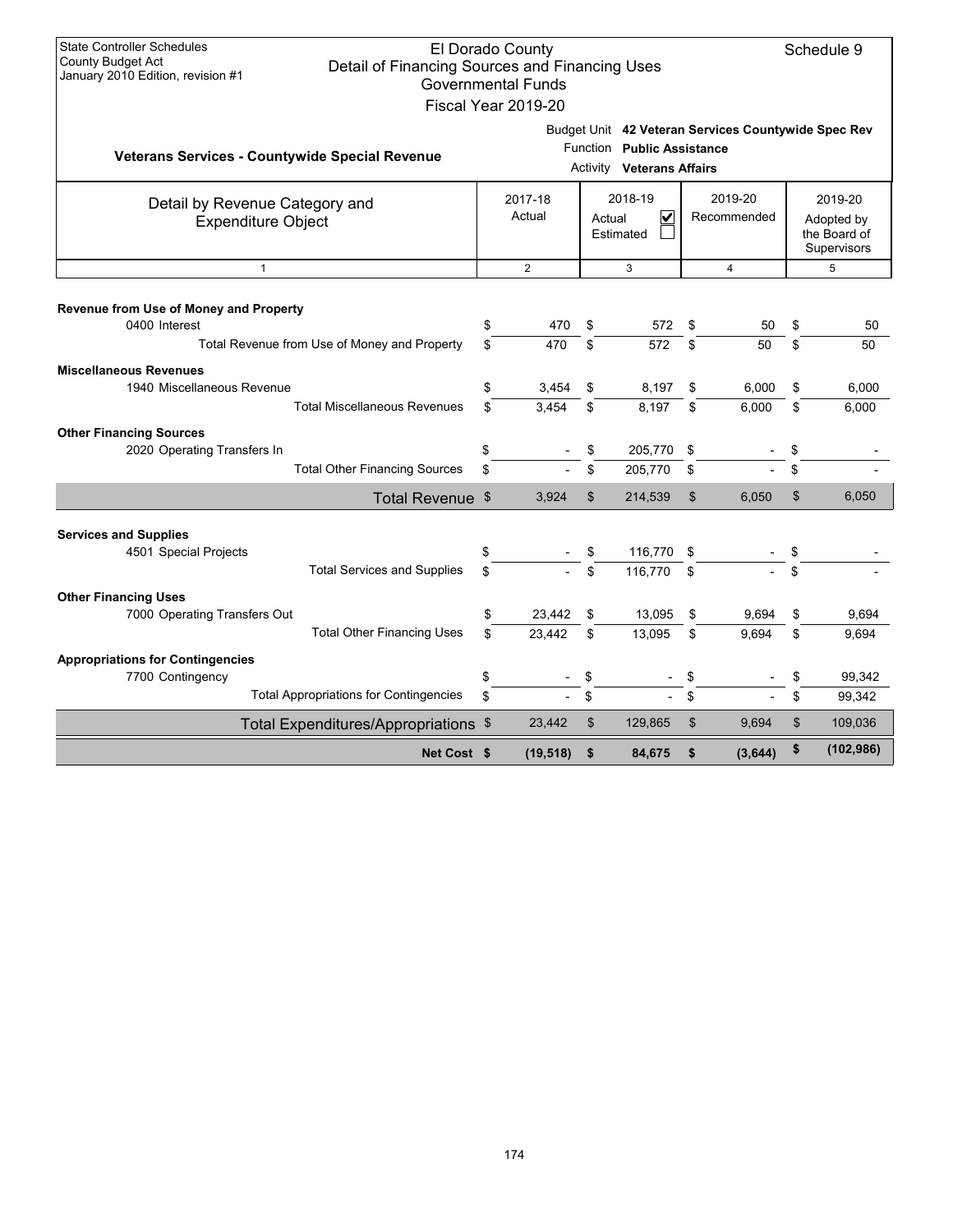| <b>State Controller Schedules</b><br>El Dorado County<br><b>County Budget Act</b><br>Detail of Financing Sources and Financing Uses<br>January 2010 Edition, revision #1<br><b>Governmental Funds</b><br>Fiscal Year 2019-20 |    |                   |    |                                                                                  |    |                        |    |                   |  |  |  |                                                      |
|------------------------------------------------------------------------------------------------------------------------------------------------------------------------------------------------------------------------------|----|-------------------|----|----------------------------------------------------------------------------------|----|------------------------|----|-------------------|--|--|--|------------------------------------------------------|
| <b>General Fund</b>                                                                                                                                                                                                          |    |                   |    | Budget Unit 43 Library<br>Function Education<br><b>Activity Library Services</b> |    |                        |    |                   |  |  |  |                                                      |
| Detail by Revenue Category and<br><b>Expenditure Object</b>                                                                                                                                                                  |    | 2017-18<br>Actual |    | 2018-19<br>V<br>Actual<br>Estimated                                              |    | 2019-20<br>Recommended |    |                   |  |  |  | 2019-20<br>Adopted by<br>the Board of<br>Supervisors |
| $\mathbf{1}$                                                                                                                                                                                                                 |    | $\overline{2}$    |    | 3                                                                                |    | $\overline{4}$         |    | 5                 |  |  |  |                                                      |
| Revenue from Use of Money and Property<br>0420 Rent - Land and Buildings<br>0421 Rent - Equipment                                                                                                                            | \$ | 2,335<br>20       | \$ | 3,303                                                                            | \$ | 2,500                  | \$ | 2,500             |  |  |  |                                                      |
| Total Revenue from Use of Money and Property                                                                                                                                                                                 | \$ | 2,355             | \$ | 3.303                                                                            | \$ | 2,500                  | \$ | 2,500             |  |  |  |                                                      |
| Intergovernmental Revenue - State                                                                                                                                                                                            |    |                   |    |                                                                                  |    |                        |    |                   |  |  |  |                                                      |
| 0880 State - Other                                                                                                                                                                                                           | \$ | 285,208           | \$ | 278,353                                                                          | \$ | 304,481                | \$ | 304,481           |  |  |  |                                                      |
| Total Intergovernmental Revenue - State                                                                                                                                                                                      | \$ | 285,208           | \$ | 278,353                                                                          | \$ | 304,481                | \$ | 304.481           |  |  |  |                                                      |
| Intergovernmental Revenue - Federal                                                                                                                                                                                          |    |                   |    |                                                                                  |    |                        |    |                   |  |  |  |                                                      |
| 1100 Federal - Other                                                                                                                                                                                                         | \$ | 2,621             | \$ |                                                                                  | \$ |                        | \$ |                   |  |  |  |                                                      |
| Total Intergovernmental Revenue - Federal                                                                                                                                                                                    | \$ | 2,621             | \$ |                                                                                  | \$ |                        |    |                   |  |  |  |                                                      |
| <b>Charges for Services</b>                                                                                                                                                                                                  |    |                   |    |                                                                                  |    |                        |    |                   |  |  |  |                                                      |
| 1700 Library Services                                                                                                                                                                                                        | \$ | 86,020            | \$ | 81,881                                                                           | \$ | 85,900                 | \$ | 85,900            |  |  |  |                                                      |
| 1701 Library Services - Video Rental                                                                                                                                                                                         |    | 42,840            |    | 34,806                                                                           |    | 41,500                 |    | 41,500            |  |  |  |                                                      |
| 1702 Library Services - Comp Lab Printing                                                                                                                                                                                    |    | 18,028            |    | 18,558                                                                           |    | 18,100                 |    | 18,100            |  |  |  |                                                      |
| 1704 Library Services - Copy Machine                                                                                                                                                                                         |    | 764               |    | 595                                                                              |    | 600                    |    | 600               |  |  |  |                                                      |
| 1705 Library Services - Lost & Paid Books                                                                                                                                                                                    |    | 15,186            |    | 14,940                                                                           |    | 10,300                 |    | 10,300            |  |  |  |                                                      |
| <b>Total Charges for Services</b>                                                                                                                                                                                            | \$ | 162,838           | \$ | 150,779                                                                          | \$ | 156,400                | \$ | 156,400           |  |  |  |                                                      |
| <b>Miscellaneous Revenues</b>                                                                                                                                                                                                |    |                   |    |                                                                                  |    |                        |    |                   |  |  |  |                                                      |
| 1943 Miscellaneous Donation                                                                                                                                                                                                  | \$ | 42,225            | \$ | 20,265                                                                           | \$ | 2,650                  | \$ | 2,650             |  |  |  |                                                      |
| 1954 Misc Donations: Friends of Library                                                                                                                                                                                      |    | 101,578           |    | 96,465                                                                           |    | 133,500                |    | 133,500           |  |  |  |                                                      |
| <b>Total Miscellaneous Revenues</b>                                                                                                                                                                                          | \$ | 143,803           | \$ | 116,730                                                                          | \$ | 136,150                | \$ | 136,150           |  |  |  |                                                      |
| <b>Other Financing Sources</b>                                                                                                                                                                                               |    |                   |    |                                                                                  |    |                        |    |                   |  |  |  |                                                      |
| 2020 Operating Transfers In                                                                                                                                                                                                  | \$ | 1,409,578         | \$ | 1,461,044                                                                        | \$ | 1,616,576              | \$ | 1,616,576         |  |  |  |                                                      |
| <b>Total Other Financing Sources</b>                                                                                                                                                                                         | \$ | 1,409,578         | \$ | 1,461,044                                                                        | \$ | 1,616,576              | \$ | 1,616,576         |  |  |  |                                                      |
| Total Revenue \$                                                                                                                                                                                                             |    | 2,006,403         | \$ | 2,010,210                                                                        | \$ | 2,216,107              | \$ | 2,216,107         |  |  |  |                                                      |
|                                                                                                                                                                                                                              |    |                   |    |                                                                                  |    |                        |    |                   |  |  |  |                                                      |
| <b>Salaries and Employee Benefits</b>                                                                                                                                                                                        |    |                   |    |                                                                                  |    |                        |    |                   |  |  |  |                                                      |
| 3000 Permanent Employees / Elected Officials                                                                                                                                                                                 | \$ | 1,642,529         | \$ | 1,696,643                                                                        | \$ | 1,925,729              | \$ | 1,925,729         |  |  |  |                                                      |
| 3001 Temporary Employees                                                                                                                                                                                                     |    | 72,033            |    | 95,171                                                                           |    | 72,000                 |    | 72,000            |  |  |  |                                                      |
| 3002 Overtime                                                                                                                                                                                                                |    | 3,256             |    | 5,384                                                                            |    |                        |    |                   |  |  |  |                                                      |
| 3004 Other Compensation                                                                                                                                                                                                      |    | 94,359            |    | 109                                                                              |    |                        |    |                   |  |  |  |                                                      |
| 3005 Tahoe Differential                                                                                                                                                                                                      |    | 15,645            |    | 17,260                                                                           |    | 18,000                 |    | 18,000            |  |  |  |                                                      |
| 3006 Bilingual Pay                                                                                                                                                                                                           |    | 5,448             |    | 5,890                                                                            |    | 8,320                  |    | 8,320             |  |  |  |                                                      |
| 3020 Employer Share - Employee Retirement                                                                                                                                                                                    |    | 380,099           |    | 412,262                                                                          |    | 485,587                |    | 485,587           |  |  |  |                                                      |
| 3022 Employer Share - Medi Care<br>3040 Employer Share - Health Insurance                                                                                                                                                    |    | 23,092<br>366,182 |    | 22,716<br>389,597                                                                |    | 24,111<br>404,452      |    | 24,111<br>404,452 |  |  |  |                                                      |
| 3042 Employer Share - Long Term Disab Insurance                                                                                                                                                                              |    | 2,830             |    | 2,890                                                                            |    | 4,451                  |    | 4,451             |  |  |  |                                                      |
| 3043 Employer Share - Deferred Compensation                                                                                                                                                                                  |    | 4,050             |    | 3,321                                                                            |    | 3,346                  |    | 3,346             |  |  |  |                                                      |
| 3046 Retiree Health - Defined Contributions                                                                                                                                                                                  |    | 43,117            |    | 42,197                                                                           |    | 43,625                 |    | 43,625            |  |  |  |                                                      |
| 3060 Employer Share - Workers' Compensation                                                                                                                                                                                  |    | 41,374            |    | 37,150                                                                           |    | 30,654                 |    | 30,654            |  |  |  |                                                      |
| 3080 Flexible Benefits                                                                                                                                                                                                       |    | 4,701             |    | 4,332                                                                            |    | 1,419                  |    | 1,419             |  |  |  |                                                      |
| Total Salaries and Employee Benefits                                                                                                                                                                                         | \$ | 2,698,716         | \$ | 2,734,921                                                                        | \$ | 3,021,694              | \$ | 3,021,694         |  |  |  |                                                      |
|                                                                                                                                                                                                                              |    |                   |    |                                                                                  |    |                        |    |                   |  |  |  |                                                      |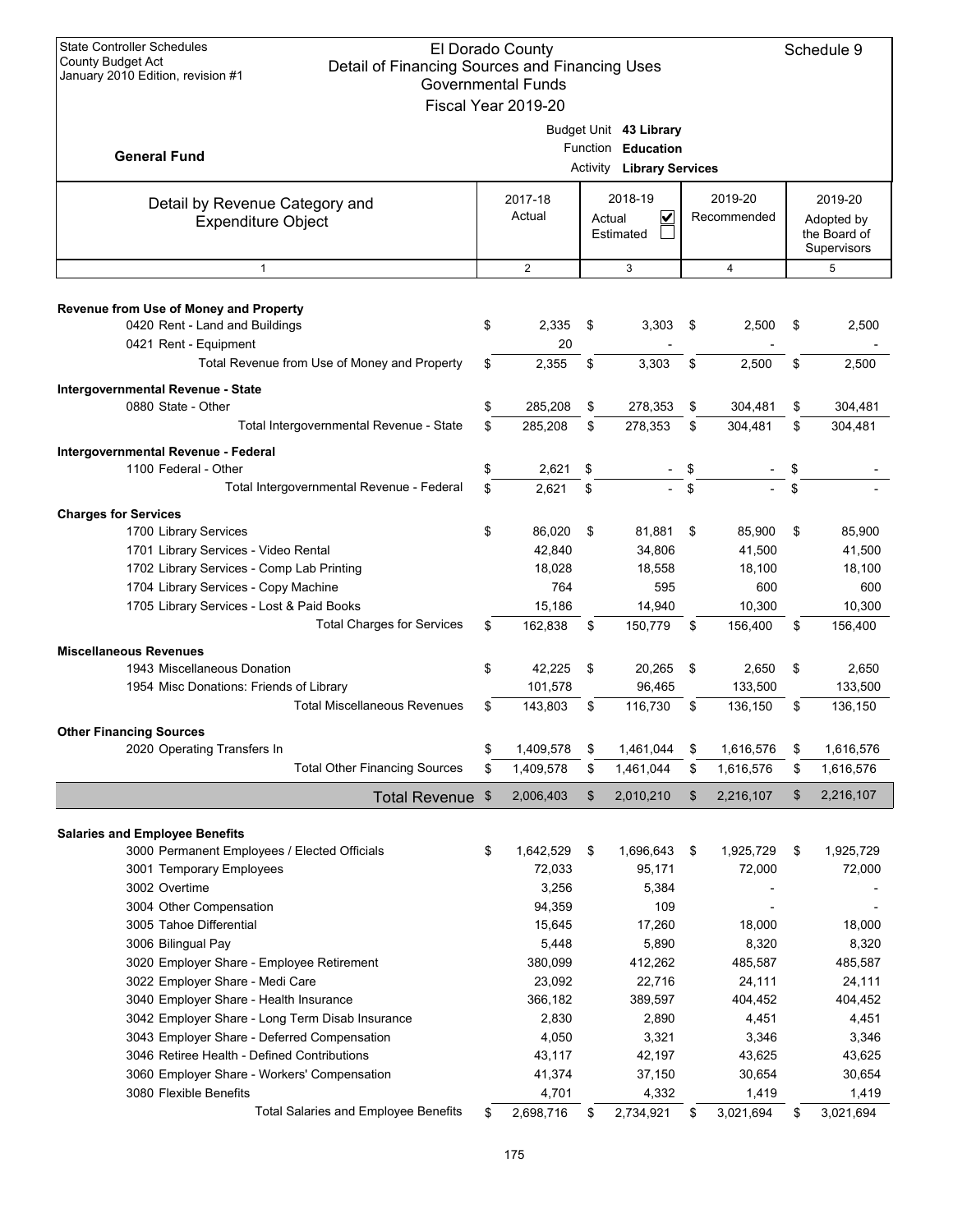|                                                             | Governmental Funds  |                                  |             |              |
|-------------------------------------------------------------|---------------------|----------------------------------|-------------|--------------|
|                                                             | Fiscal Year 2019-20 |                                  |             |              |
|                                                             |                     | Budget Unit 43 Library           |             |              |
| <b>General Fund</b>                                         |                     | Function Education               |             |              |
|                                                             |                     | <b>Activity Library Services</b> |             |              |
|                                                             | 2017-18             | 2018-19                          | 2019-20     | 2019-20      |
| Detail by Revenue Category and<br><b>Expenditure Object</b> | Actual              | $\blacktriangledown$<br>Actual   | Recommended | Adopted by   |
|                                                             |                     | Estimated                        |             | the Board of |
|                                                             |                     |                                  |             | Supervisors  |
| $\mathbf{1}$                                                | $\overline{2}$      | 3                                | 4           | 5            |
| <b>Services and Supplies</b>                                |                     |                                  |             |              |
| 4040 Telephone Company Vendor Payments                      | \$<br>161           | \$<br>204                        | 210<br>-\$  | 210<br>\$    |
| 4041 Cnty Pass thru Telephone Chrges to Depts               | 13,604              | 13,846                           | 13,450      | 13,450       |
| 4044 Cable/Internet Service                                 | 50,744              | 58,858                           | 23,680      | 23,680       |
| 4080 Household Expense                                      | 15                  | 345                              |             |              |
| 4081 Household Expense - Paper Goods                        | 1,963               | 1,988                            | 2,180       | 2,180        |
| 4085 Household Expense - Refuse Disposal                    | 5,149               | 5,446                            | 5,510       | 5,510        |
| 4086 Household Expense - Janitorial/Custodial               | 31,704              | 32,922                           | 35,305      | 35,305       |
| 4100 Insurance - Premium                                    | 11,494              | 11,844                           | 11,186      | 11,186       |
| 4140 Maintenance - Equipment                                | 12,400              | 12,400                           | 15,000      | 15,000       |
| 4143 Maintenance - Service Contracts                        | 285                 |                                  |             |              |
| 4144 Maintenance - Computer System Supplies                 | 66,099              | 64,512                           | 79,265      | 79,265       |
| 4220 Memberships                                            | 4,852               | 4,926                            | 5,725       | 5,725        |
| 4221 Memberships - Legislative Advocacy                     | 1,656               | 963                              | 1,425       | 1,425        |
| 4260 Office Expense                                         | 39,862              | 31,198                           | 46,485      | 46,485       |
| 4261 Postage                                                | 3,921               | 1,842                            | 3,500       | 3,500        |
| 4266 Printing / Duplicating                                 | 2,324               | 2,348                            | 1,700       | 1,700        |
| 4267 On-Line Subscriptions                                  | 73,427              | 56,034                           | 54,881      | 54,881       |
| 4300 Professional and Specialized Services                  | 52,245              | 52,499                           | 59,200      | 59,200       |
| 4324 Medical, Dental and Lab Services                       | 600                 | 321                              | 1,800       | 1,800        |
| 4400 Publication and Legal Notices                          |                     | 92                               | 120         | 120          |
| 4420 Rents and Leases - Equipment                           | 12,369              | 12,941                           | 12,875      | 12,875       |
| 4421 Security System                                        | 5,727               | 5,988                            | 6,952       | 6,952        |
| 4440 Rent & Lease - Building/Improvements                   | 54,686              | 54,987                           | 55,665      | 55,665       |
| 4460 Small Tools and Instruments                            | 475                 |                                  |             |              |
| 4461 Minor Equipment                                        | 40,106              | 5,851                            | 11,000      | 11,000       |
| 4462 Minor Computer Equipment                               | 320                 | 6,841                            | 7,280       | 7,280        |
| 4463 Minor Telephone and Radio Equipment                    |                     | 193                              |             |              |
| 4500 Special Departmental Expense                           | 18,864              | 2,984                            | 25,813      | 25,813       |
| 4502 Educational Materials                                  |                     | 10,254                           |             |              |
| 4508 Snow Removal                                           | 180                 | 300                              | 500         | 500          |
| 4516 Library - Circulating Library Books                    | 144,870             | 172,793                          | 179,500     | 179,500      |
| 4517 Library - Adult / Audio Visual                         | 11,713              | 13,340                           | 11,000      | 11,000       |
| 4518 Library - Subscriptions                                | 17,524              | 20,194                           | 20,125      | 20,125       |
| 4519 Library - Microfilm Purchase                           | 3,547               | 3,619                            | 3,800       | 3,800        |
| 4520 Housing Assistance Pymt (HAP) - Rentals                |                     | 37                               |             |              |
| 4542 Library: Video                                         | 12,918              | 11,010                           | 9,500       | 9,500        |
| 4600 Transportation and Travel                              | 656                 | 412                              | 4,000       | 4,000        |
| 4602 Employee - Private Auto Mileage                        | 5,057               | 3,116                            | 6,200       | 6,200        |
| 4605 Vehicle - Rent or Lease                                | 1,266               | 1,510                            | 1,100       | 1,100        |
| 4606 Fuel Purchases                                         | 1,111               | 1,701                            | 1,350       | 1,350        |
| 4608 Hotel Accommodations                                   | 1,519               | 706                              | 1,000       | 1,000        |
| 4609 Staff Development                                      | 5,507               | 3,518                            | 7,750       | 7,750        |
| 4620 Utilities                                              | 125,411             | 56,529                           |             |              |
| 4650 Overnight Travel: Registration                         |                     | 1,020                            |             |              |
| 4651 Overnight Travel: Meal/Per Diem                        |                     | 701                              |             |              |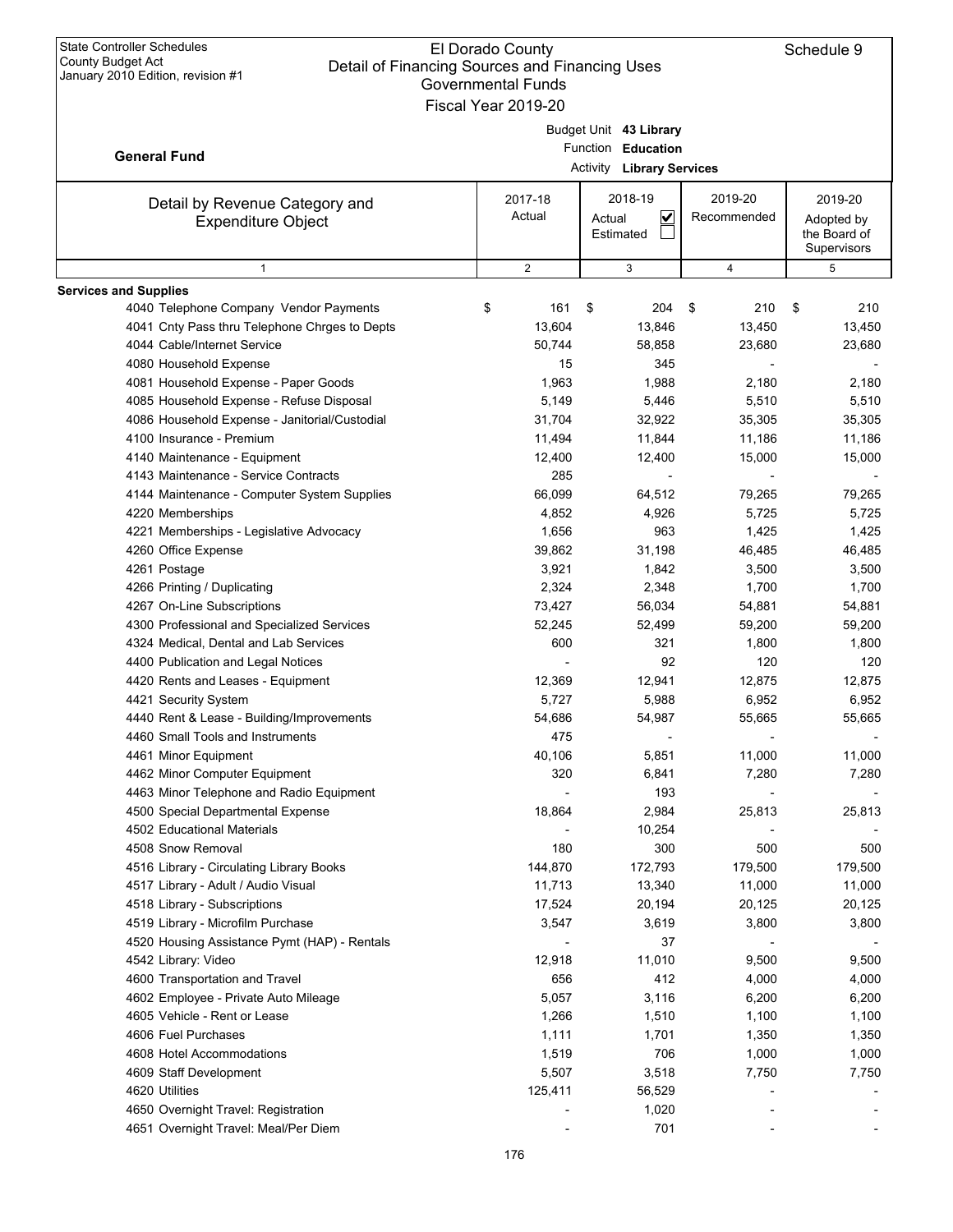| <b>State Controller Schedules</b>                                                                               | El Dorado County    |          |                                  |     |                | Schedule 9        |
|-----------------------------------------------------------------------------------------------------------------|---------------------|----------|----------------------------------|-----|----------------|-------------------|
| <b>County Budget Act</b><br>Detail of Financing Sources and Financing Uses<br>January 2010 Edition, revision #1 |                     |          |                                  |     |                |                   |
|                                                                                                                 | Governmental Funds  |          |                                  |     |                |                   |
|                                                                                                                 | Fiscal Year 2019-20 |          |                                  |     |                |                   |
|                                                                                                                 |                     |          | Budget Unit 43 Library           |     |                |                   |
| <b>General Fund</b>                                                                                             |                     | Function | <b>Education</b>                 |     |                |                   |
|                                                                                                                 |                     |          | <b>Activity Library Services</b> |     |                |                   |
| Detail by Revenue Category and                                                                                  | 2017-18             |          | 2018-19                          |     | 2019-20        | 2019-20           |
| <b>Expenditure Object</b>                                                                                       | Actual              |          | V<br>Actual                      |     | Recommended    | Adopted by        |
|                                                                                                                 |                     |          | Estimated                        |     |                | the Board of      |
| $\mathbf{1}$                                                                                                    | 2                   |          |                                  |     | $\overline{4}$ | Supervisors       |
| 4652 Overnight Travel: Mileage/Fuel                                                                             |                     |          | 3<br>52                          |     |                | 5                 |
| 4654 Overnight Travel: Airfare Costs                                                                            |                     |          | 208                              |     |                |                   |
| 4655 Overnight Travel: Other Costs                                                                              |                     |          | 80                               |     |                |                   |
| 4656 Overnight Travel: Hotel                                                                                    |                     |          | 1,959                            |     |                |                   |
| 4700 Utilities                                                                                                  |                     |          | 83,192                           |     | 150,300        | 150,300           |
| <b>Total Services and Supplies</b>                                                                              | \$<br>836,331       | \$       | 828,624                          | \$  | 876,332        | \$<br>876,332     |
| <b>Other Charges</b>                                                                                            |                     |          |                                  |     |                |                   |
| 5300 Interfund Expenditures                                                                                     | \$<br>2,411         | \$       | 401                              | \$  | 2,000          | \$<br>2,000       |
| <b>Total Other Charges</b>                                                                                      | \$<br>2,411         | \$       | 401                              | \$  | 2,000          | \$<br>2,000       |
| <b>Other Financing Uses</b>                                                                                     |                     |          |                                  |     |                |                   |
| 7000 Operating Transfers Out                                                                                    | \$<br>5,000         | \$       | 14,774                           | \$  | 60.000         | \$<br>60.000      |
| <b>Total Other Financing Uses</b>                                                                               | \$<br>5.000         | \$       | 14.774                           | \$  | 60,000         | \$<br>60,000      |
| <b>Intrafund Transfers</b>                                                                                      |                     |          |                                  |     |                |                   |
| 7210 Intrafnd: Collections                                                                                      | \$<br>1,633         | \$       | 1,135                            | -\$ | 2,000          | \$<br>2,000       |
| 7223 Intrafnd: Mail Service                                                                                     | 14,028              |          | 12,879                           |     | 8,602          | 8,602             |
| 7224 Intrafnd: Stores Support                                                                                   | 5,585               |          | 2,569                            |     | 2,620          | 2,620             |
| 7231 Intrafnd: IS Programming Support                                                                           |                     |          | 6,452                            |     | 2,000          | 2,000             |
| 7232 Intrafnd: Maint Bldg & Improvmnts                                                                          | 11,111              |          | 3,923                            |     | 10,000         | 10,000            |
| <b>Total Intrafund Transfers</b>                                                                                | \$<br>32,357        | \$       | 26,957                           | \$  | 25,222         | \$<br>25,222      |
| Total Expenditures/Appropriations \$                                                                            | 3,574,814           | \$       | 3,605,677                        | \$  | 3,985,248      | \$<br>3,985,248   |
| Net Cost \$                                                                                                     | (1, 568, 412)       | \$       | (1,595,467)                      | \$  | (1,769,141)    | \$<br>(1,769,141) |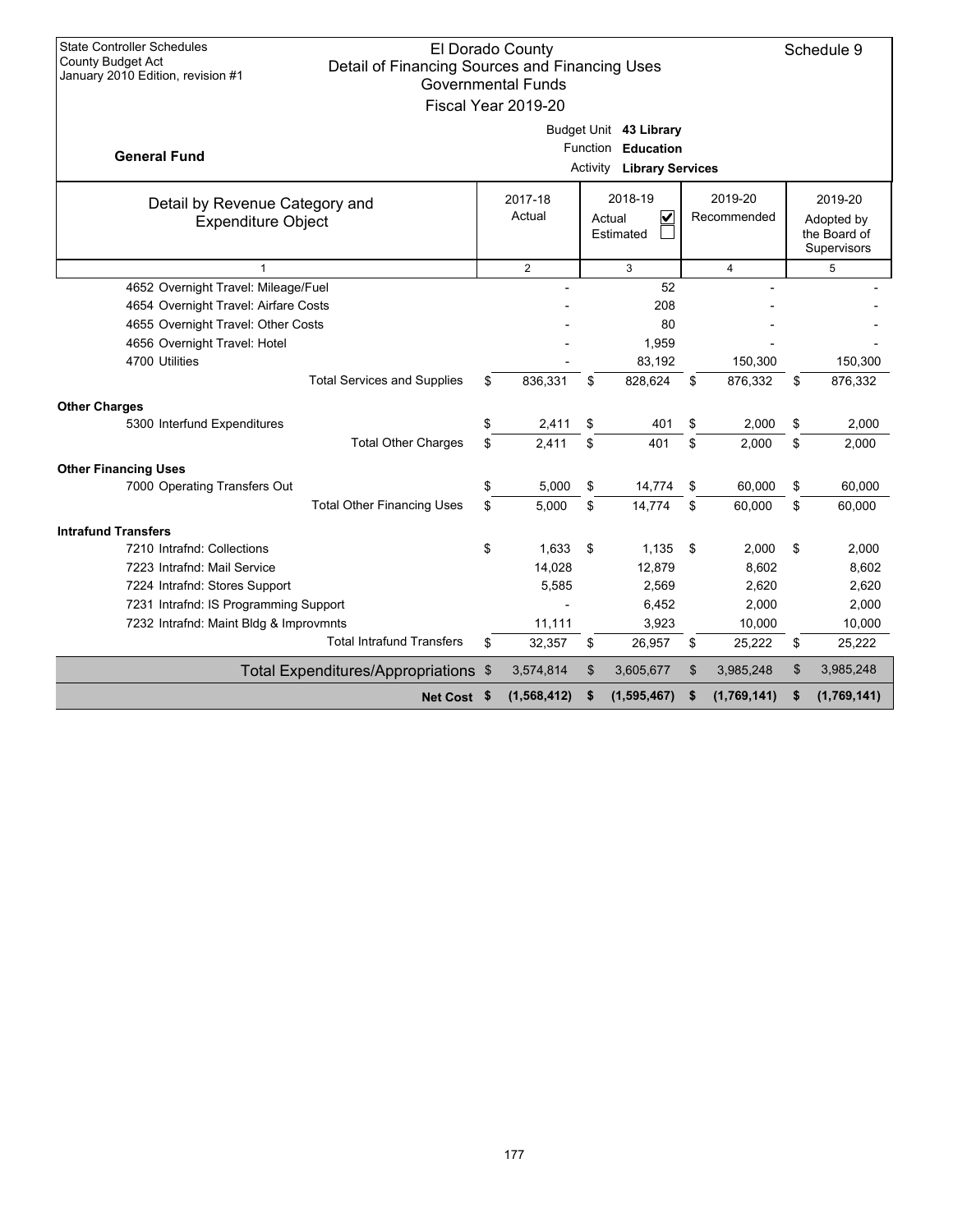| <b>State Controller Schedules</b><br>El Dorado County<br>Schedule 9<br><b>County Budget Act</b><br>Detail of Financing Sources and Financing Uses<br>January 2010 Edition, revision #1<br><b>Governmental Funds</b><br>Fiscal Year 2019-20 |                                               |                                                                                |          |                  |                                               |                        |                                                      |          |                    |
|--------------------------------------------------------------------------------------------------------------------------------------------------------------------------------------------------------------------------------------------|-----------------------------------------------|--------------------------------------------------------------------------------|----------|------------------|-----------------------------------------------|------------------------|------------------------------------------------------|----------|--------------------|
| <b>Library - Countywide Special Revenue</b>                                                                                                                                                                                                |                                               |                                                                                |          | Activity         | Function Education<br><b>Library Services</b> |                        | Budget Unit 43 Library Countywide Spec Rev           |          |                    |
| Detail by Revenue Category and<br><b>Expenditure Object</b>                                                                                                                                                                                |                                               | 2018-19<br>2017-18<br>Actual<br>$\overline{\mathbf{v}}$<br>Actual<br>Estimated |          |                  |                                               | 2019-20<br>Recommended | 2019-20<br>Adopted by<br>the Board of<br>Supervisors |          |                    |
| $\overline{2}$<br>3<br>$\overline{4}$<br>$\mathbf{1}$<br>5                                                                                                                                                                                 |                                               |                                                                                |          |                  |                                               |                        |                                                      |          |                    |
| Revenue from Use of Money and Property<br>0400 Interest<br>Total Revenue from Use of Money and Property                                                                                                                                    | \$<br>\$                                      | 4,288<br>4,288                                                                 | \$<br>\$ | 10,968<br>10,968 | \$<br>\$                                      |                        | \$<br>\$                                             |          |                    |
| <b>Miscellaneous Revenues</b><br>1943 Miscellaneous Donation                                                                                                                                                                               |                                               | \$                                                                             | 336,882  | \$               | 57,983                                        | \$                     |                                                      | \$       | 120,000            |
|                                                                                                                                                                                                                                            | <b>Total Miscellaneous Revenues</b>           | \$                                                                             | 336,882  | \$               | 57,983                                        | \$                     |                                                      | \$       | 120,000            |
|                                                                                                                                                                                                                                            | Total Revenue \$                              |                                                                                | 341,170  | \$               | 68,950                                        | \$                     |                                                      | \$       | 120,000            |
| <b>Other Financing Uses</b><br>7000 Operating Transfers Out                                                                                                                                                                                |                                               | \$                                                                             | 20,001   | \$               | 100,875                                       | \$                     | 120,000                                              | \$       | 120,000            |
|                                                                                                                                                                                                                                            | <b>Total Other Financing Uses</b>             | \$                                                                             | 20,001   | \$               | 100,875                                       | \$                     | 120,000                                              | \$       | 120,000            |
| <b>Appropriations for Contingencies</b><br>7700 Contingency                                                                                                                                                                                | <b>Total Appropriations for Contingencies</b> | \$<br>\$                                                                       |          | \$<br>\$         |                                               | \$<br>\$               | 411,585<br>411,585                                   | \$<br>\$ | 481,377<br>481,377 |
| Total Expenditures/Appropriations \$                                                                                                                                                                                                       |                                               |                                                                                | 20,001   | \$               | 100,875                                       | \$                     | 531,585                                              | \$       | 601,377            |
| (481, 377)<br>\$<br>(531, 585)<br>Net Cost \$<br>321,169<br>\$<br>(31, 925)<br>\$                                                                                                                                                          |                                               |                                                                                |          |                  |                                               |                        |                                                      |          |                    |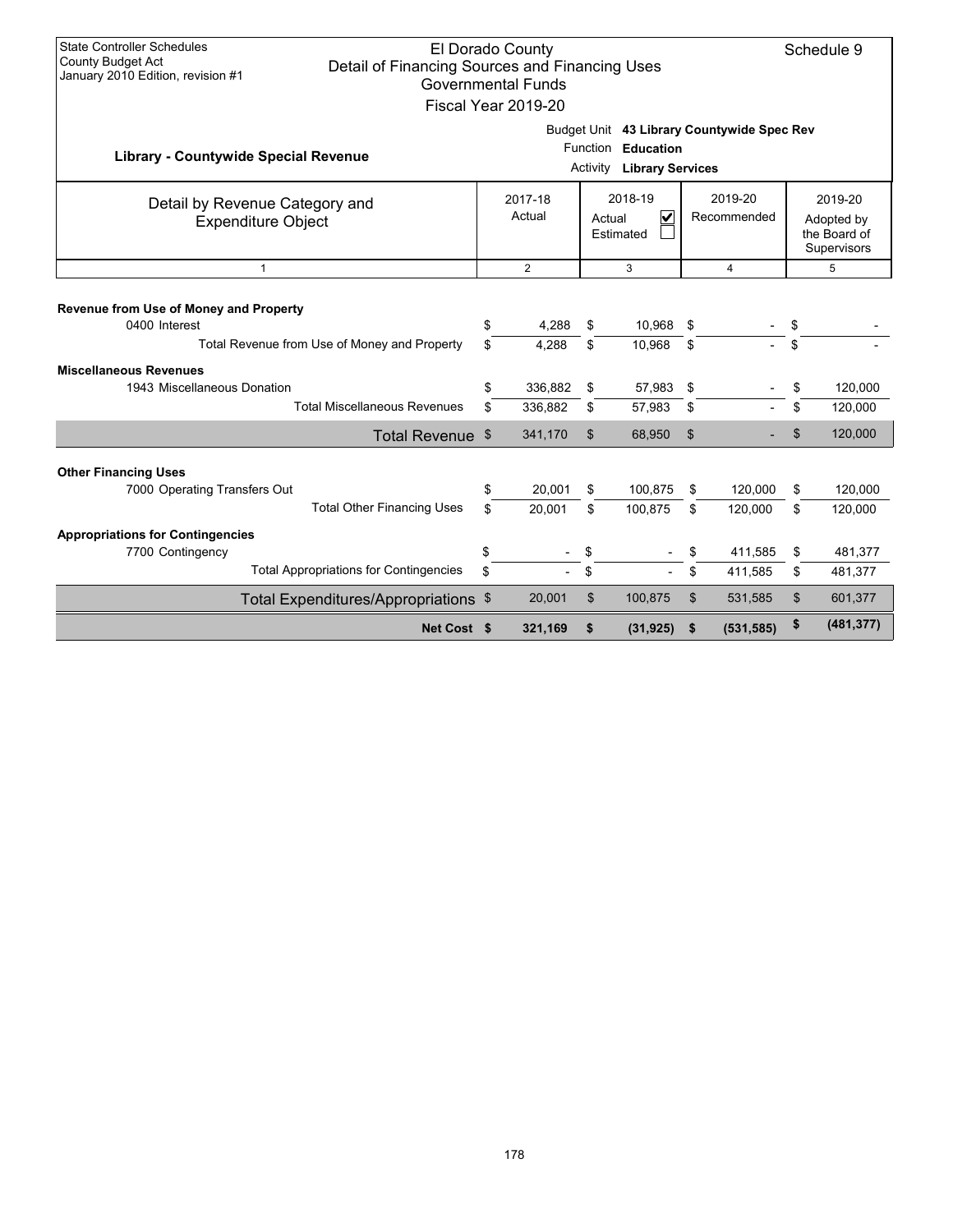| <b>State Controller Schedules</b><br>El Dorado County<br>Schedule 9<br><b>County Budget Act</b><br>Detail of Financing Sources and Financing Uses<br>January 2010 Edition, revision #1<br><b>Governmental Funds</b><br>Fiscal Year 2019-20 |           |                   |                |                                                                                                                            |          |                        |           |                                                             |  |  |
|--------------------------------------------------------------------------------------------------------------------------------------------------------------------------------------------------------------------------------------------|-----------|-------------------|----------------|----------------------------------------------------------------------------------------------------------------------------|----------|------------------------|-----------|-------------------------------------------------------------|--|--|
| <b>Library - Countywide Special Revenue</b>                                                                                                                                                                                                |           |                   |                | Budget Unit 43 Library Countywide Spec Rev<br>Function Recreation & Cultural Services<br><b>Activity Cultural Services</b> |          |                        |           |                                                             |  |  |
| Detail by Revenue Category and<br><b>Expenditure Object</b>                                                                                                                                                                                |           | 2017-18<br>Actual |                | 2018-19<br>$\overline{\mathsf{v}}$<br>Actual<br>Estimated                                                                  |          | 2019-20<br>Recommended |           | 2019-20<br>Adopted by<br>the Board of<br><b>Supervisors</b> |  |  |
| $\overline{2}$<br>5<br>3<br>$\overline{4}$<br>$\mathbf{1}$                                                                                                                                                                                 |           |                   |                |                                                                                                                            |          |                        |           |                                                             |  |  |
| Revenue from Use of Money and Property<br>0400 Interest<br>Total Revenue from Use of Money and Property                                                                                                                                    | \$<br>\$. | 584<br>584        | \$<br>\$       | 1,140<br>1.140                                                                                                             | \$<br>\$ |                        | \$<br>\$. |                                                             |  |  |
| <b>Miscellaneous Revenues</b><br>1943 Miscellaneous Donation                                                                                                                                                                               | \$        | 3,894             | \$             | 3,033                                                                                                                      | \$       |                        | \$        |                                                             |  |  |
| <b>Total Miscellaneous Revenues</b>                                                                                                                                                                                                        | \$        | 3,894             | \$             | 3,033                                                                                                                      | \$       |                        | \$        |                                                             |  |  |
| Total Revenue \$                                                                                                                                                                                                                           |           | 4,478             | $\mathfrak{S}$ | 4,173                                                                                                                      | \$       |                        | \$        |                                                             |  |  |
| <b>Other Financing Uses</b><br>7000 Operating Transfers Out<br><b>Total Other Financing Uses</b>                                                                                                                                           | \$<br>\$  |                   | \$<br>\$.      | 6,000<br>6,000                                                                                                             | \$<br>\$ | 5,700<br>5,700         | \$<br>\$  | 5,700<br>5,700                                              |  |  |
| <b>Appropriations for Contingencies</b><br>7700 Contingency                                                                                                                                                                                | \$        |                   | \$             |                                                                                                                            |          | 48.189                 | \$        | 46,362                                                      |  |  |
| <b>Total Appropriations for Contingencies</b>                                                                                                                                                                                              | \$        |                   | \$             |                                                                                                                            | \$.      | 48,189                 | \$        | 46,362                                                      |  |  |
| Total Expenditures/Appropriations \$                                                                                                                                                                                                       |           |                   | \$             | 6,000                                                                                                                      | \$       | 53,889                 | \$        | 52,062                                                      |  |  |
| Net Cost \$                                                                                                                                                                                                                                |           | 4,478             | \$             | (1, 827)                                                                                                                   | \$       | (53, 889)              | \$        | (52,062)                                                    |  |  |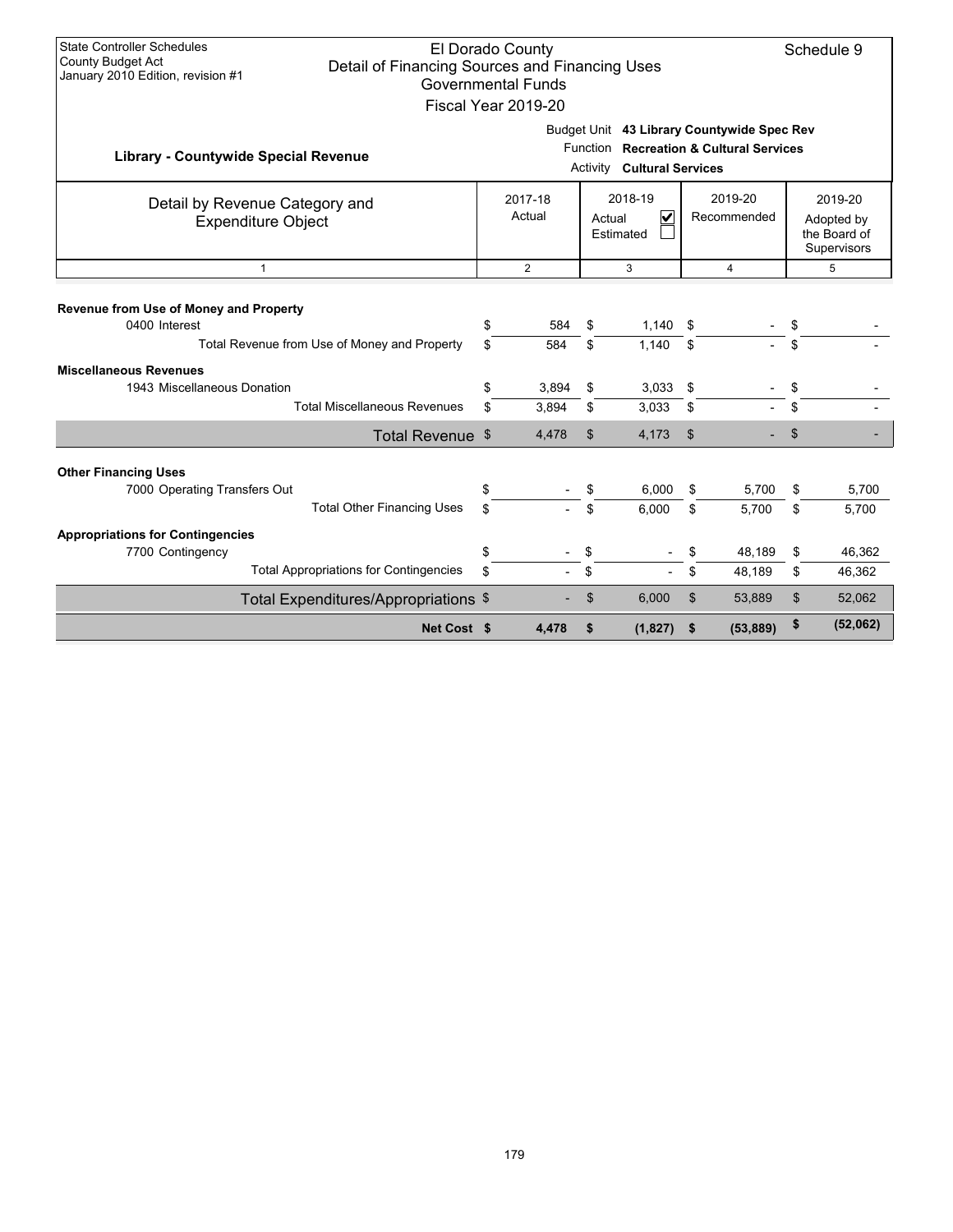| <b>State Controller Schedules</b><br>El Dorado County<br><b>County Budget Act</b><br>Detail of Financing Sources and Financing Uses<br>January 2010 Edition, revision #1<br><b>Governmental Funds</b><br>Fiscal Year 2019-20 |          |                        |          |                                                                                             |                        |                        |          |                        |  |                                                      |
|------------------------------------------------------------------------------------------------------------------------------------------------------------------------------------------------------------------------------|----------|------------------------|----------|---------------------------------------------------------------------------------------------|------------------------|------------------------|----------|------------------------|--|------------------------------------------------------|
| <b>General Fund</b>                                                                                                                                                                                                          |          |                        |          | Budget Unit 50 HHSA Administration<br>Function General Government<br>Activity Other General |                        |                        |          |                        |  |                                                      |
| Detail by Revenue Category and<br><b>Expenditure Object</b>                                                                                                                                                                  |          | 2017-18<br>Actual      | Actual   | 2018-19<br>V<br>Estimated                                                                   | 2019-20<br>Recommended |                        |          |                        |  | 2019-20<br>Adopted by<br>the Board of<br>Supervisors |
| $\mathbf{1}$                                                                                                                                                                                                                 |          | $\mathbf{2}$           |          | 3                                                                                           | $\overline{4}$         |                        |          | 5                      |  |                                                      |
| <b>Charges for Services</b>                                                                                                                                                                                                  |          |                        |          |                                                                                             |                        |                        |          |                        |  |                                                      |
| 1800 Interfund Revenue<br><b>Total Charges for Services</b>                                                                                                                                                                  | \$<br>\$ | 3,462,206<br>3,462,206 | \$<br>\$ | 4,041,909<br>4,041,909                                                                      | \$<br>\$               | 5,498,985<br>5,498,985 | \$<br>\$ | 5,498,985<br>5,498,985 |  |                                                      |
| <b>Miscellaneous Revenues</b>                                                                                                                                                                                                |          |                        |          |                                                                                             |                        |                        |          |                        |  |                                                      |
| 1940 Miscellaneous Revenue<br><b>Total Miscellaneous Revenues</b>                                                                                                                                                            | \$<br>\$ | 15<br>15               | \$<br>\$ | 15,000<br>15,000                                                                            | \$<br>\$               |                        | \$<br>\$ |                        |  |                                                      |
|                                                                                                                                                                                                                              |          | 3,462,221              | \$       | 4,056,909                                                                                   | \$                     | 5,498,985              | \$       | 5,498,985              |  |                                                      |
| <b>Total Revenue</b>                                                                                                                                                                                                         | \$       |                        |          |                                                                                             |                        |                        |          |                        |  |                                                      |
| <b>Salaries and Employee Benefits</b><br>3000 Permanent Employees / Elected Officials<br>3001 Temporary Employees                                                                                                            | \$       | 4,409,715              | \$       | 4,430,498<br>16,604                                                                         | \$                     | 4,843,330              | \$       | 4,843,330              |  |                                                      |
| 3002 Overtime<br>3003 Standby Pay                                                                                                                                                                                            |          | 81,358                 |          | 77,753<br>11,120                                                                            |                        | 100,000<br>10,000      |          | 100,000<br>10,000      |  |                                                      |
| 3004 Other Compensation                                                                                                                                                                                                      |          | 196,344                |          | 82,993                                                                                      |                        | 73,240                 |          | 73,240                 |  |                                                      |
| 3005 Tahoe Differential                                                                                                                                                                                                      |          | 2,400                  |          | 2,400                                                                                       |                        | 2,400                  |          | 2,400                  |  |                                                      |
| 3020 Employer Share - Employee Retirement<br>3022 Employer Share - Medi Care                                                                                                                                                 |          | 998,854<br>64,776      |          | 1,088,731<br>63,933                                                                         |                        | 1,276,844<br>70,226    |          | 1,276,844<br>70,226    |  |                                                      |
| 3040 Employer Share - Health Insurance                                                                                                                                                                                       |          | 959,695                |          | 939,296                                                                                     |                        | 1,085,284              |          | 1,085,284              |  |                                                      |
| 3042 Employer Share - Long Term Disab Insurance                                                                                                                                                                              |          | 7,605                  |          | 7,560                                                                                       |                        | 12,091                 |          | 12,091                 |  |                                                      |
| 3043 Employer Share - Deferred Compensation                                                                                                                                                                                  |          | 10,818                 |          | 13,674                                                                                      |                        | 10,187                 |          | 10,187                 |  |                                                      |
| 3046 Retiree Health - Defined Contributions                                                                                                                                                                                  |          | 75,700                 |          | 75,414                                                                                      |                        | 76,661                 |          | 76,661                 |  |                                                      |
| 3060 Employer Share - Workers' Compensation                                                                                                                                                                                  |          | 54,465                 |          | 53,991                                                                                      |                        | 49,206                 |          | 49,206                 |  |                                                      |
| 3080 Flexible Benefits                                                                                                                                                                                                       |          | 3,369                  |          | 43,164                                                                                      |                        | 71,400                 |          | 71,400                 |  |                                                      |
| <b>Total Salaries and Employee Benefits</b>                                                                                                                                                                                  | \$       | 6,865,099              | \$       | 6,907,129                                                                                   | \$                     | 7,680,869              | \$       | 7,680,869              |  |                                                      |
| <b>Services and Supplies</b>                                                                                                                                                                                                 | \$       |                        |          |                                                                                             | \$                     |                        |          |                        |  |                                                      |
| 4040 Telephone Company Vendor Payments<br>4041 Cnty Pass thru Telephone Chrges to Depts                                                                                                                                      |          | 2,085<br>11,040        | \$       | 6,562<br>11,094                                                                             |                        | 1,500<br>12,000        | \$       | 1,500<br>12,000        |  |                                                      |
| 4080 Household Expense                                                                                                                                                                                                       |          | 19,586                 |          | 17,660                                                                                      |                        | 9,000                  |          | 9,000                  |  |                                                      |
| 4082 Household Expense - Other                                                                                                                                                                                               |          |                        |          |                                                                                             |                        | 1,000                  |          | 1,000                  |  |                                                      |
| 4086 Household Expense - Janitorial/Custodial                                                                                                                                                                                |          | 62,600                 |          | 66,590                                                                                      |                        | 72,362                 |          | 72,362                 |  |                                                      |
| 4100 Insurance - Premium                                                                                                                                                                                                     |          | 24,690                 |          | 27,134                                                                                      |                        | 25,081                 |          | 25,081                 |  |                                                      |
| 4101 Insurance - Additional Liability                                                                                                                                                                                        |          |                        |          | 651                                                                                         |                        |                        |          |                        |  |                                                      |
| 4144 Maintenance - Computer System Supplies                                                                                                                                                                                  |          | 3,285                  |          | 2,120                                                                                       |                        | 3,500                  |          | 3,500                  |  |                                                      |
| 4180 Maintenance - Building and Improvements                                                                                                                                                                                 |          |                        |          |                                                                                             |                        | 500                    |          | 500                    |  |                                                      |
| 4197 Maintenance - Building Supplies                                                                                                                                                                                         |          | 122                    |          | 405                                                                                         |                        |                        |          |                        |  |                                                      |
| 4200 Medical, Dental and Laboratory Supplies<br>4220 Memberships                                                                                                                                                             |          | 26<br>674              |          | 24<br>1,174                                                                                 |                        | 2,020                  |          | 2,020                  |  |                                                      |
| 4260 Office Expense                                                                                                                                                                                                          |          | 22,724                 |          | 24,678                                                                                      |                        | 30,000                 |          | 30,000                 |  |                                                      |
| 4261 Postage                                                                                                                                                                                                                 |          | 43,028                 |          | 59                                                                                          |                        | 45,000                 |          | 45,000                 |  |                                                      |
| 4263 Subscription / Newspaper / Journals                                                                                                                                                                                     |          | 1,872                  |          | 1,759                                                                                       |                        | 3,000                  |          | 3,000                  |  |                                                      |
| 4264 Books / Manuals                                                                                                                                                                                                         |          | 42                     |          |                                                                                             |                        | 500                    |          | 500                    |  |                                                      |
| 4266 Printing / Duplicating                                                                                                                                                                                                  |          | 19                     |          | 1,801                                                                                       |                        | 3,500                  |          | 3,500                  |  |                                                      |
| 4267 On-Line Subscriptions                                                                                                                                                                                                   |          | 1,933                  |          | 44,800                                                                                      |                        |                        |          |                        |  |                                                      |
| 4300 Professional and Specialized Services                                                                                                                                                                                   |          | 30,239                 |          | 34,239                                                                                      |                        | 137,968                |          | 137,968                |  |                                                      |
|                                                                                                                                                                                                                              |          | 180                    |          |                                                                                             |                        |                        |          |                        |  |                                                      |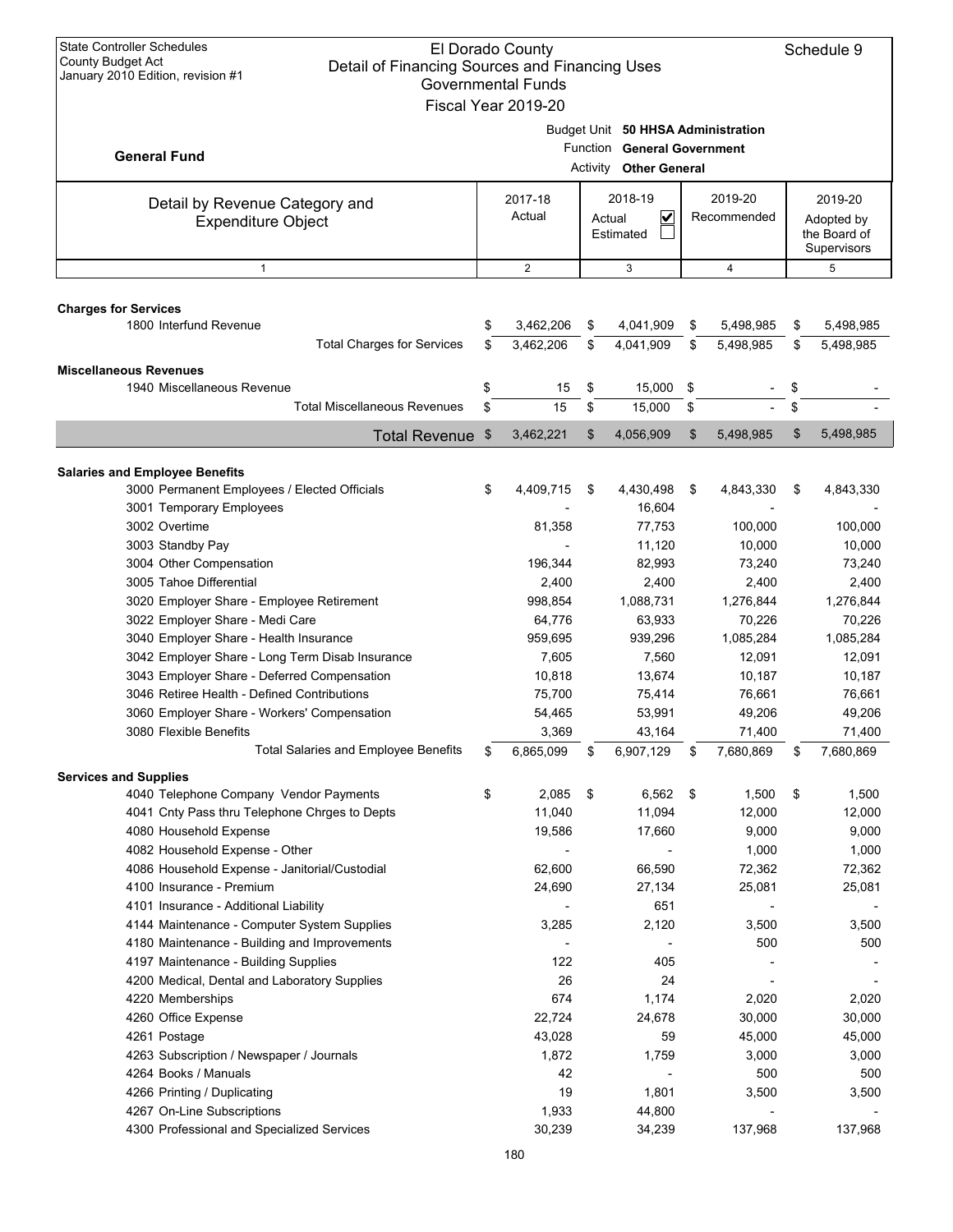|                                               | Governmental Funds    |        |                                    |     |                |     |                            |
|-----------------------------------------------|-----------------------|--------|------------------------------------|-----|----------------|-----|----------------------------|
|                                               | Fiscal Year 2019-20   |        |                                    |     |                |     |                            |
|                                               |                       |        | Budget Unit 50 HHSA Administration |     |                |     |                            |
| <b>General Fund</b>                           |                       |        | Function General Government        |     |                |     |                            |
|                                               |                       |        | Activity Other General             |     |                |     |                            |
|                                               | 2017-18               |        | 2018-19                            |     | 2019-20        |     | 2019-20                    |
| Detail by Revenue Category and                | Actual                | Actual | $\overline{\mathsf{v}}$            |     | Recommended    |     |                            |
| <b>Expenditure Object</b>                     |                       |        | Estimated                          |     |                |     | Adopted by<br>the Board of |
|                                               |                       |        |                                    |     |                |     | Supervisors                |
| $\mathbf{1}$                                  | $\overline{2}$        |        | 3                                  |     | $\overline{4}$ |     | 5                          |
| 4324 Medical, Dental and Lab Services         | 65                    |        | 95                                 |     |                |     |                            |
| 4337 Other Governmental Agencies              | 796                   |        | 1,118                              |     |                |     |                            |
| 4400 Publication and Legal Notices            |                       |        | 575                                |     | 500            |     | 500                        |
| 4420 Rents and Leases - Equipment             | 111,916               |        | 115,359                            |     | 142,389        |     | 142,389                    |
| 4421 Security System                          | 24,012                |        | 24,142                             |     | 25,212         |     | 25,212                     |
| 4440 Rent & Lease - Building/Improvements     | 682,989               |        | 694,449                            |     | 704,327        |     | 704,327                    |
| 4460 Small Tools and Instruments              | 51                    |        |                                    |     |                |     |                            |
| 4461 Minor Equipment                          | 23,776                |        | 8,481                              |     |                |     |                            |
| 4462 Minor Computer Equipment                 | 15,926                |        | 23,040                             |     | 18,050         |     | 18,050                     |
| 4463 Minor Telephone and Radio Equipment      | 1,148                 |        | 1,120                              |     |                |     |                            |
| 4464 Minor Law Enforcement Equipment          | 2,230                 |        |                                    |     |                |     |                            |
| 4500 Special Departmental Expense             | 651                   |        | 413                                |     | 1,300          |     | 1,300                      |
| 4502 Educational Materials                    |                       |        | 1,997                              |     |                |     |                            |
| 4538 Software                                 | 14,193                |        | (2,988)                            |     | 13,000         |     | 13,000                     |
| 4539 Software License                         | 991                   |        | 1,226                              |     | 3,500          |     | 3,500                      |
| 4600 Transportation and Travel                | 3,274                 |        | 2,886                              |     | 5,840          |     | 5,840                      |
| 4602 Employee - Private Auto Mileage          | 4,162                 |        | 3,678                              |     | 6,500          |     | 6,500                      |
| 4604 Volunteer - Private Auto Mileage         | 56                    |        |                                    |     |                |     |                            |
| 4605 Vehicle - Rent or Lease                  | 407,913               |        | 344,608                            |     | 438,500        |     | 438,500                    |
| 4606 Fuel Purchases                           | 153,753               |        | 160,986                            |     | 282,400        |     | 282,400                    |
| 4608 Hotel Accommodations                     | 4,816                 |        | 2,446                              |     | 1,400          |     | 1,400                      |
| 4609 Staff Development                        | 32,426                |        | 26,235                             |     | 54,985         |     | 54,985                     |
| 4617 Staff Development Non 1099               | 80                    |        | 160                                |     |                |     |                            |
| 4620 Utilities                                | 168,922               |        | 45,321                             |     |                |     |                            |
| 4650 Overnight Travel: Registration           |                       |        | 1,520                              |     |                |     |                            |
| 4651 Overnight Travel: Meal/Per Diem          |                       |        | 602                                |     |                |     |                            |
| 4652 Overnight Travel: Mileage/Fuel           |                       |        | 337                                |     |                |     |                            |
| 4654 Overnight Travel: Airfare Costs          |                       |        | 549                                |     |                |     |                            |
| 4655 Overnight Travel: Other Costs            |                       |        | 243                                |     |                |     |                            |
| 4656 Overnight Travel: Hotel                  |                       |        | 2,769                              |     |                |     |                            |
| 4700 Utilities                                |                       |        | 87,286                             |     | 201,800        |     | 201,800                    |
| <b>Total Services and Supplies</b>            | \$<br>1,878,107       | \$     | 1,789,404                          | \$  | 2,246,634      | \$  | 2,246,634                  |
| <b>Services and Supplies Abatements</b>       |                       |        |                                    |     |                |     |                            |
| 4752 Allocated Fuel Purchase                  | \$<br>$(552, 421)$ \$ |        | $(498, 259)$ \$                    |     | (710,000)      | -\$ | (710,000)                  |
| <b>Total Services and Supplies Abatements</b> | \$<br>(552, 421)      | \$     | (498, 259)                         | \$  | (710,000)      | \$  | (710,000)                  |
| <b>Fixed Assets</b>                           |                       |        |                                    |     |                |     |                            |
| 6042 Fixed Assets - Computer Sys Equipment    | \$                    | \$     | 27,897                             | \$  |                | \$  |                            |
| <b>Total Fixed Assets</b>                     | \$                    | \$     | 27,897                             | \$  |                | \$  |                            |
|                                               |                       |        |                                    |     |                |     |                            |
| <b>Intrafund Transfers</b>                    |                       |        |                                    |     |                |     |                            |
| 7200 Intrafund Transfers                      | \$<br>629,133         | \$     | 448,289                            | \$  | 355,581        | \$  | 355,581                    |
| 7223 Intrafnd: Mail Service                   | 54                    |        | 4                                  |     |                |     |                            |
| 7224 Intrafnd: Stores Support                 | 2,234                 |        | 1,625                              |     | 4,141          |     | 4,141                      |
| 7231 Intrafnd: IS Programming Support         | 8,636                 |        | 8,390                              |     | 9,330          |     | 9,330                      |
| 7232 Intrafnd: Maint Bldg & Improvmnts        | 17,891                |        | 4,042                              |     | 18,250         |     | 18,250                     |
| <b>Total Intrafund Transfers</b>              | \$<br>657,948         | \$     | 462,350                            | -\$ | 387,302        | \$  | 387,302                    |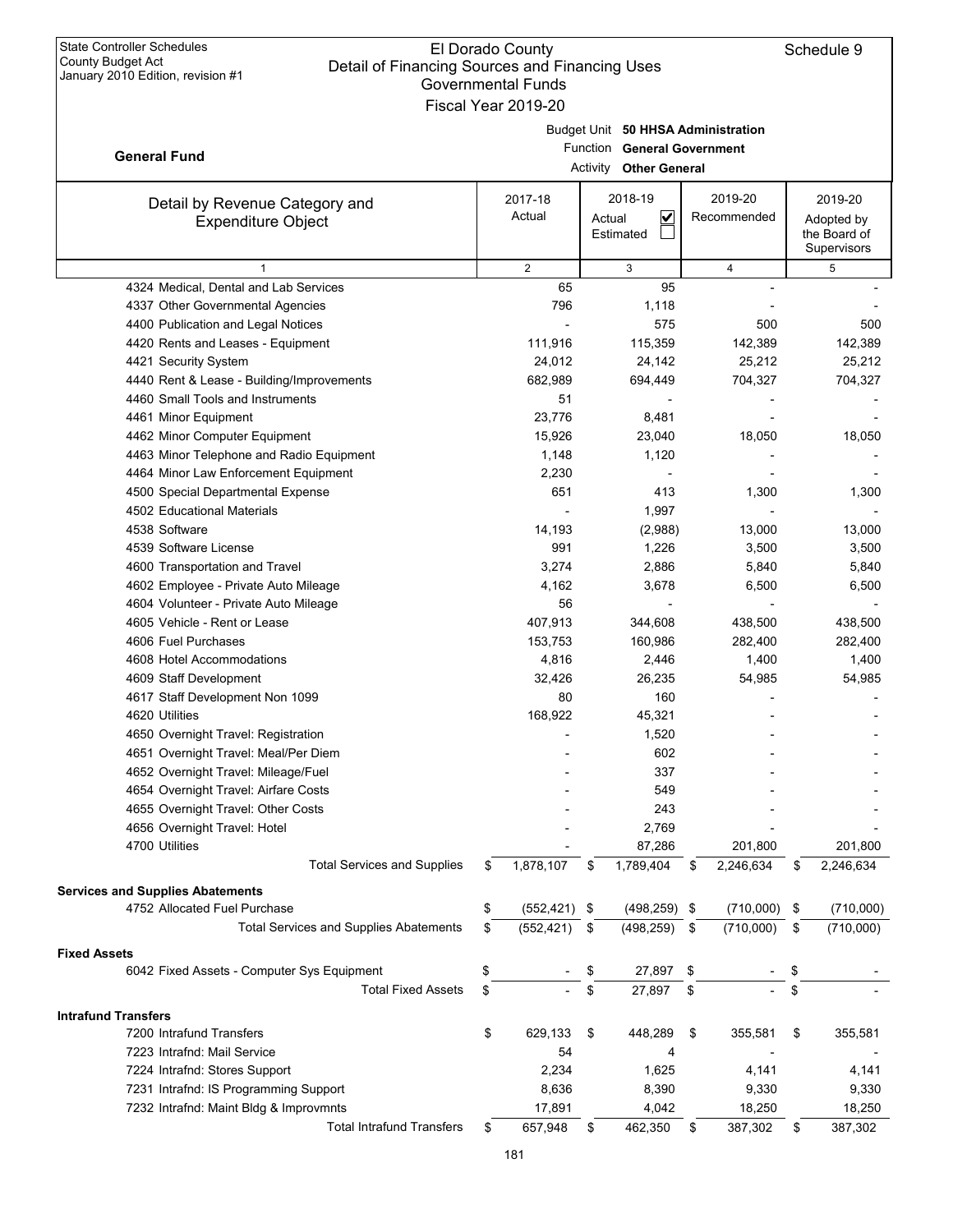| <b>State Controller Schedules</b><br>El Dorado County<br>County Budget Act<br>Detail of Financing Sources and Financing Uses<br>January 2010 Edition, revision #1<br><b>Governmental Funds</b><br>Fiscal Year 2019-20 |                                      |    |                               |                        |                               |                                                      |                          |      |                          |
|-----------------------------------------------------------------------------------------------------------------------------------------------------------------------------------------------------------------------|--------------------------------------|----|-------------------------------|------------------------|-------------------------------|------------------------------------------------------|--------------------------|------|--------------------------|
| Budget Unit<br>50 HHSA Administration<br>Function<br><b>General Government</b><br><b>General Fund</b><br><b>Other General</b><br>Activity                                                                             |                                      |    |                               |                        |                               |                                                      |                          |      |                          |
| Detail by Revenue Category and<br><b>Expenditure Object</b>                                                                                                                                                           |                                      |    | 2017-18<br>Actual             | 2019-20<br>Recommended |                               | 2019-20<br>Adopted by<br>the Board of<br>Supervisors |                          |      |                          |
| 1                                                                                                                                                                                                                     |                                      |    | $\overline{2}$                |                        | 3                             |                                                      | 4                        |      | 5                        |
| <b>Intrafund Abatement</b><br>7350 Intrfnd Abatemnt: Only General Fund<br>7351 Intrfnd Abatemnt: Social Services                                                                                                      |                                      | \$ | $(3,899,580)$ \$<br>(29, 457) |                        | $(4,766,585)$ \$<br>(21, 128) |                                                      | (6,210,886)<br>(63, 571) | - \$ | (6,210,886)<br>(63, 571) |
|                                                                                                                                                                                                                       | <b>Total Intrafund Abatement</b>     | \$ | (3,929,037)                   | \$                     | (4,787,713)                   | \$                                                   | (6,274,457)              | \$   | (6,274,457)              |
|                                                                                                                                                                                                                       | Total Expenditures/Appropriations \$ |    | 4,919,696                     | \$                     | 3,900,809                     | \$.                                                  | 3,330,348                | \$   | 3,330,348                |
|                                                                                                                                                                                                                       | Net Cost \$                          |    | (1,457,475)                   | -S                     | 156,099                       | S                                                    | 2,168,637                | S.   | 2,168,637                |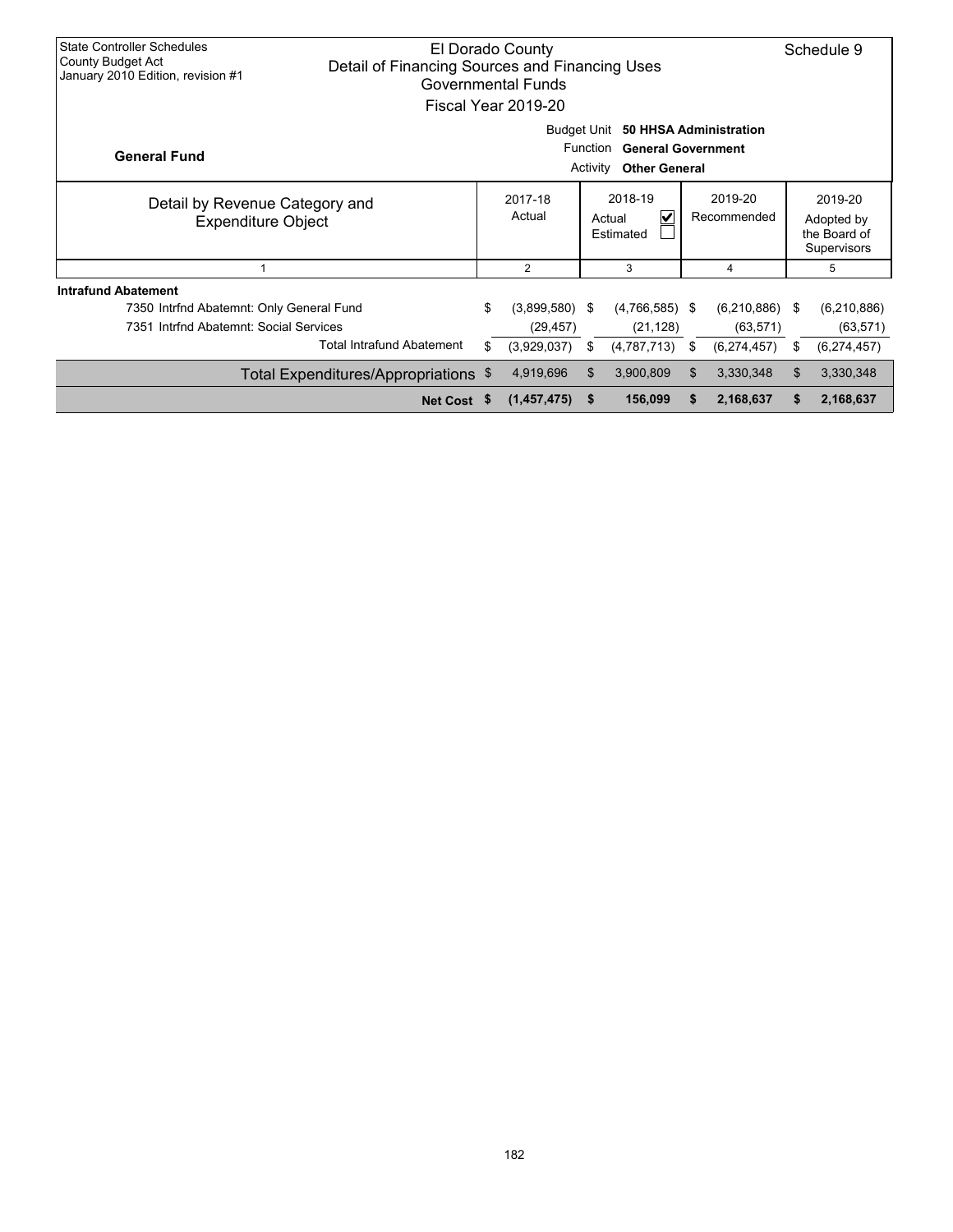| <b>State Controller Schedules</b><br>El Dorado County<br><b>County Budget Act</b><br>Detail of Financing Sources and Financing Uses<br>January 2010 Edition, revision #1<br><b>Governmental Funds</b><br>Fiscal Year 2019-20 |    |                       |          |                                                                                |    |                        |    |                                                      |  |
|------------------------------------------------------------------------------------------------------------------------------------------------------------------------------------------------------------------------------|----|-----------------------|----------|--------------------------------------------------------------------------------|----|------------------------|----|------------------------------------------------------|--|
| <b>General Fund</b>                                                                                                                                                                                                          |    |                       | Activity | Budget Unit 51 Social Services<br>Function Public Assistance<br>Administration |    |                        |    |                                                      |  |
| Detail by Revenue Category and<br><b>Expenditure Object</b>                                                                                                                                                                  |    | 2017-18<br>Actual     |          | 2018-19<br>$\checkmark$<br>Actual<br>Estimated                                 |    | 2019-20<br>Recommended |    | 2019-20<br>Adopted by<br>the Board of<br>Supervisors |  |
| $\mathbf{1}$                                                                                                                                                                                                                 |    | 2                     |          | 3                                                                              |    | $\overline{4}$         |    | 5                                                    |  |
| Revenue from Use of Money and Property                                                                                                                                                                                       |    |                       |          |                                                                                |    |                        |    |                                                      |  |
| 0400 Interest                                                                                                                                                                                                                | \$ | (484)                 | \$       | $(778)$ \$                                                                     |    |                        | \$ |                                                      |  |
| Total Revenue from Use of Money and Property                                                                                                                                                                                 | \$ | (484)                 | \$       | (778)                                                                          | \$ |                        | \$ |                                                      |  |
| Intergovernmental Revenue - State                                                                                                                                                                                            |    |                       |          |                                                                                |    |                        |    |                                                      |  |
| 0580 State - Public Assistance Administration                                                                                                                                                                                | \$ | 5,483,701             | \$       | 5,944,826                                                                      | \$ | 5,515,498              | \$ | 5,515,498                                            |  |
| 0581 State - Food Stamp Administration                                                                                                                                                                                       |    | 2,328,086             |          | 2,234,415                                                                      |    | 2,025,701              |    | 2,025,701                                            |  |
| 0605 State - Boarding Home License                                                                                                                                                                                           |    | 15,140                |          | 1,931                                                                          |    | 506,323                |    | 506,323                                              |  |
| Total Intergovernmental Revenue - State                                                                                                                                                                                      | \$ | 7,826,927             | \$       | 8,181,172                                                                      | \$ | 8,047,522              | \$ | 8,047,522                                            |  |
| Intergovernmental Revenue - Federal                                                                                                                                                                                          |    |                       |          |                                                                                |    |                        |    |                                                      |  |
| 1000 Federal - Public Assistance Admin.                                                                                                                                                                                      | \$ | 7,919,223             | \$       | 8,145,073                                                                      | \$ | 10,183,322             | \$ | 10,183,322                                           |  |
| 1001 Federal - Food Stamps                                                                                                                                                                                                   |    | 2,476,009             |          | 2,476,080                                                                      |    | 2,449,139              |    | 2,449,139                                            |  |
| 1004 Federal - Fraud Incentives                                                                                                                                                                                              |    | 60                    |          | 15,000                                                                         |    |                        |    |                                                      |  |
| 1100 Federal - Other                                                                                                                                                                                                         |    | 17,036                |          | 21,624                                                                         |    |                        |    |                                                      |  |
| 1107 Federal - Medi Cal                                                                                                                                                                                                      |    | 4,927,165             |          | 5,687,064                                                                      |    | 4,680,529              |    | 4,680,529                                            |  |
| Total Intergovernmental Revenue - Federal                                                                                                                                                                                    | \$ | 15,339,493            | \$       | 16,344,841                                                                     | \$ | 17,312,990             | \$ | 17,312,990                                           |  |
| <b>Revenue Other Governmental Agencies</b>                                                                                                                                                                                   |    |                       |          |                                                                                |    |                        |    |                                                      |  |
| 1200 Other - Governmental Agencies                                                                                                                                                                                           | \$ | 9,089                 | \$       | 15,303                                                                         | \$ | 5,000                  | \$ | 5,000                                                |  |
| Total Revenue Other Governmental Agencies                                                                                                                                                                                    | \$ | 9,089                 | \$       | 15,303                                                                         | \$ | 5,000                  | \$ | 5,000                                                |  |
| <b>Miscellaneous Revenues</b>                                                                                                                                                                                                |    |                       |          |                                                                                |    |                        |    |                                                      |  |
| 1900 Welfare Repayments                                                                                                                                                                                                      | \$ | 25,371                | \$       | 631                                                                            | \$ | 50,000                 | \$ | 50,000                                               |  |
| 1940 Miscellaneous Revenue                                                                                                                                                                                                   |    | 290                   |          |                                                                                |    |                        |    |                                                      |  |
| 1945 Staled Dated Check                                                                                                                                                                                                      |    | 1,130                 |          | 4,861                                                                          |    |                        |    |                                                      |  |
| <b>Total Miscellaneous Revenues</b>                                                                                                                                                                                          | \$ | 26,791                | \$       | 5,492                                                                          | \$ | 50,000                 | \$ | 50,000                                               |  |
| <b>Other Financing Sources</b>                                                                                                                                                                                               |    |                       |          |                                                                                |    |                        |    |                                                      |  |
| 2020 Operating Transfers In                                                                                                                                                                                                  | \$ | 5,202,917             | \$       | 5,235,347                                                                      | \$ | 5,082,579              | \$ | 5,082,579                                            |  |
| 2021 Operating Transfers In: Veh Lic Fee                                                                                                                                                                                     |    | 570,478               |          |                                                                                |    | 1,108,317              |    | 1,108,317                                            |  |
| 2027 Operating Transfers In: Sales Tax Realingment                                                                                                                                                                           |    | 4,988,881             |          | 3,252,355                                                                      |    | 5,900,026              |    | 5,900,026                                            |  |
| <b>Total Other Financing Sources</b>                                                                                                                                                                                         | \$ | 10,762,275            | \$       | 8,487,702                                                                      | \$ | 12,090,922             | \$ | 12,090,922                                           |  |
| <b>Total Revenue</b>                                                                                                                                                                                                         | \$ | 33,964,091            | \$       | 33,033,731                                                                     | \$ | 37,506,434             | \$ | 37,506,434                                           |  |
|                                                                                                                                                                                                                              |    |                       |          |                                                                                |    |                        |    |                                                      |  |
| <b>Salaries and Employee Benefits</b><br>3000 Permanent Employees / Elected Officials                                                                                                                                        |    |                       |          |                                                                                |    |                        |    |                                                      |  |
|                                                                                                                                                                                                                              | \$ | 12,415,847<br>151,847 | \$       | 13,131,570<br>89,090                                                           | \$ | 14,280,575<br>77,000   | \$ | 14,280,575<br>77,000                                 |  |
| 3001 Temporary Employees<br>3002 Overtime                                                                                                                                                                                    |    | 364,670               |          | 399,877                                                                        |    | 269,323                |    | 269,323                                              |  |
| 3003 Standby Pay                                                                                                                                                                                                             |    | 79,127                |          | 112,208                                                                        |    | 65,087                 |    | 65,087                                               |  |
| 3004 Other Compensation                                                                                                                                                                                                      |    | 698,691               |          | 131,695                                                                        |    | 110,000                |    | 110,000                                              |  |
| 3005 Tahoe Differential                                                                                                                                                                                                      |    | 123,174               |          | 119,529                                                                        |    | 117,000                |    | 117,000                                              |  |
| 3006 Bilingual Pay                                                                                                                                                                                                           |    | 56,893                |          | 57,652                                                                         |    | 50,835                 |    | 50,835                                               |  |
| 3020 Employer Share - Employee Retirement                                                                                                                                                                                    |    | 2,712,131             |          | 3,113,222                                                                      |    | 3,628,675              |    | 3,628,675                                            |  |
| 3022 Employer Share - Medi Care                                                                                                                                                                                              |    | 189,826               |          | 191,243                                                                        |    | 207,068                |    | 207,068                                              |  |
| 3040 Employer Share - Health Insurance                                                                                                                                                                                       |    | 3,059,557             |          | 3,128,748                                                                      |    | 3,176,965              |    | 3,176,965                                            |  |
| 3042 Employer Share - Long Term Disab Insurance                                                                                                                                                                              |    | 21,363                |          | 22,423                                                                         |    | 35,697                 |    | 35,697                                               |  |
| 3043 Employer Share - Deferred Compensation                                                                                                                                                                                  |    | 10,278                |          | 13,834                                                                         |    | 13,858                 |    | 13,858                                               |  |
|                                                                                                                                                                                                                              |    | 183                   |          |                                                                                |    |                        |    |                                                      |  |
|                                                                                                                                                                                                                              |    |                       |          |                                                                                |    |                        |    |                                                      |  |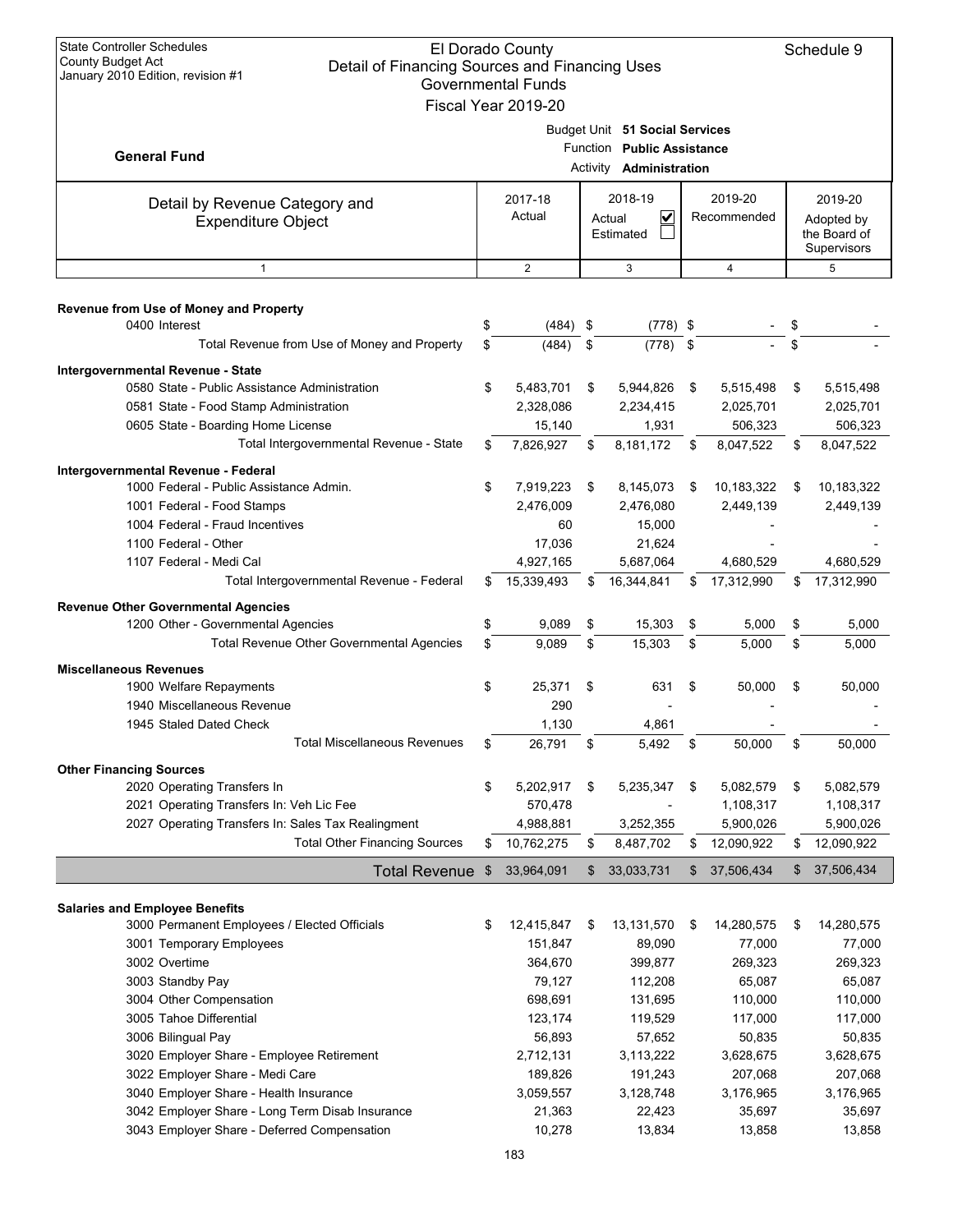| <b>State Controller Schedules</b>                                                                        | El Dorado County          |        |                                |                  |    | Schedule 9   |
|----------------------------------------------------------------------------------------------------------|---------------------------|--------|--------------------------------|------------------|----|--------------|
| County Budget Act<br>Detail of Financing Sources and Financing Uses<br>January 2010 Edition, revision #1 |                           |        |                                |                  |    |              |
|                                                                                                          | <b>Governmental Funds</b> |        |                                |                  |    |              |
|                                                                                                          | Fiscal Year 2019-20       |        |                                |                  |    |              |
|                                                                                                          |                           |        | Budget Unit 51 Social Services |                  |    |              |
| <b>General Fund</b>                                                                                      |                           |        | Function Public Assistance     |                  |    |              |
|                                                                                                          |                           |        | Activity <b>Administration</b> |                  |    |              |
|                                                                                                          | 2017-18                   |        | 2018-19                        | 2019-20          |    | 2019-20      |
| Detail by Revenue Category and<br><b>Expenditure Object</b>                                              | Actual                    | Actual | $\checkmark$                   | Recommended      |    | Adopted by   |
|                                                                                                          |                           |        | Estimated                      |                  |    | the Board of |
|                                                                                                          |                           |        |                                |                  |    | Supervisors  |
| $\mathbf{1}$                                                                                             | $\overline{2}$            |        | 3                              | $\overline{4}$   |    | 5            |
| 3046 Retiree Health - Defined Contributions                                                              | 311,248                   |        | 320,068                        | 338,585          |    | 338,585      |
| 3060 Employer Share - Workers' Compensation                                                              | 511,450                   |        | 532,102                        | 389,519          |    | 389,519      |
| 3080 Flexible Benefits                                                                                   | 22,515                    |        | 47,863                         | 54,702           |    | 54,702       |
| <b>Total Salaries and Employee Benefits</b>                                                              | \$<br>20,728,618          | \$     | 21,411,124                     | \$<br>22,814,889 | S  | 22,814,889   |
| <b>Services and Supplies</b>                                                                             |                           |        |                                |                  |    |              |
| 4020 Clothing and Personal Supplies                                                                      | \$<br>42                  | \$     | 85                             | \$               | \$ |              |
| 4040 Telephone Company Vendor Payments                                                                   | 17,520                    |        | 26,484                         | 20,000           |    | 20,000       |
| 4041 Cnty Pass thru Telephone Chrges to Depts                                                            | 9,781                     |        | 10.382                         | 10,000           |    | 10,000       |
| 4060 Food and Food Products                                                                              | 1,310                     |        | 2,174                          | 2,000            |    | 2,000        |
| 4080 Household Expense                                                                                   | 6,793                     |        | 8,149                          | 7,001            |    | 7,001        |
| 4086 Household Expense - Janitorial/Custodial                                                            |                           |        |                                | 8,000            |    | 8,000        |
| 4087 Household Expense - Exterm/Fumigation Serv                                                          |                           |        |                                | 200              |    | 200          |
| 4100 Insurance - Premium                                                                                 | 278,672                   |        | 536,501                        | 482,884          |    | 482,884      |
| 4101 Insurance - Additional Liability                                                                    | 688                       |        |                                |                  |    |              |
| 4141 Maintenance - Office Equipment                                                                      |                           |        |                                | 2,000            |    | 2,000        |
| 4144 Maintenance - Computer System Supplies                                                              | 11,407                    |        | 15,750                         | 16,500           |    | 16,500       |
| 4180 Maintenance - Building and Improvements                                                             | 59                        |        | 8                              | 2,502            |    | 2,502        |
| 4200 Medical, Dental and Laboratory Supplies                                                             | 475                       |        | 653                            |                  |    |              |
| 4220 Memberships                                                                                         | 60                        |        | 80                             | 867              |    | 867          |
| 4221 Memberships - Legislative Advocacy                                                                  | 47,535                    |        | 49,912                         | 52,411           |    | 52,411       |
| 4260 Office Expense                                                                                      | 68,812                    |        | 84,978                         | 81,000           |    | 81,000       |
| 4261 Postage                                                                                             | 118,413                   |        | 129,078                        | 120,500          |    | 120,500      |
| 4263 Subscription / Newspaper / Journals<br>4264 Books / Manuals                                         |                           |        | 474                            | 1,000            |    | 1,000        |
|                                                                                                          | 30                        |        |                                | 700              |    | 700          |
| 4265 Law Books                                                                                           | 914                       |        | 754                            |                  |    | 8,000        |
| 4266 Printing / Duplicating<br>4267 On-Line Subscriptions                                                | 6,084<br>3,381            |        | 13,845<br>60,265               | 8,000            |    |              |
| 4300 Professional and Specialized Services                                                               | 343,171                   |        | 231,118                        | 311,419          |    | 311,419      |
| 4308 External Data Processing Services                                                                   | 47,286                    |        | 54,693                         | 55,000           |    | 55,000       |
| 4318 Interpreter                                                                                         | 4,791                     |        | 3,710                          | 5,063            |    | 5,063        |
| 4320 Verbatim Report - Transcription                                                                     |                           |        |                                | 1,000            |    | 1,000        |
| 4324 Medical, Dental and Lab Services                                                                    | 9,776                     |        | 4,896                          | 10,000           |    | 10,000       |
| 4330 Food Stamp Service                                                                                  | 8,063                     |        | 3,968                          | 8,470            |    | 8,470        |
| 4337 Other Governmental Agencies                                                                         | 96,456                    |        | 21,060                         | 60,000           |    | 60,000       |
| 4400 Publication and Legal Notices                                                                       | 634                       |        | 4,943                          | 2,000            |    | 2,000        |
| 4420 Rents and Leases - Equipment                                                                        | 4,542                     |        | 11,333                         | 4,082            |    | 4,082        |
| 4421 Security System                                                                                     | 42                        |        | 93                             |                  |    |              |
| 4440 Rent & Lease - Building/Improvements                                                                | 37,578                    |        | 42,776                         | 44,928           |    | 44,928       |
| 4461 Minor Equipment                                                                                     | 2,690                     |        | $\overline{\phantom{0}}$       | 95,497           |    | 95,497       |
| 4462 Minor Computer Equipment                                                                            | 67,923                    |        | 5,721                          | 129,928          |    | 129,928      |
| 4463 Minor Telephone and Radio Equipment                                                                 | 3,347                     |        | 1,895                          |                  |    |              |
| 4464 Minor Law Enforcement Equipment                                                                     | 1,118                     |        | $\overline{\phantom{0}}$       |                  |    |              |
| 4500 Special Departmental Expense                                                                        | 12,148                    |        | 22,806                         | 13,600           |    | 13,600       |
| 4502 Educational Materials                                                                               |                           |        |                                | 800              |    | 800          |
| 4506 Film Development/Photography Supplies                                                               |                           |        |                                | 150              |    | 150          |
| 4538 Software                                                                                            | 31,491                    |        |                                | 15,600           |    | 15,600       |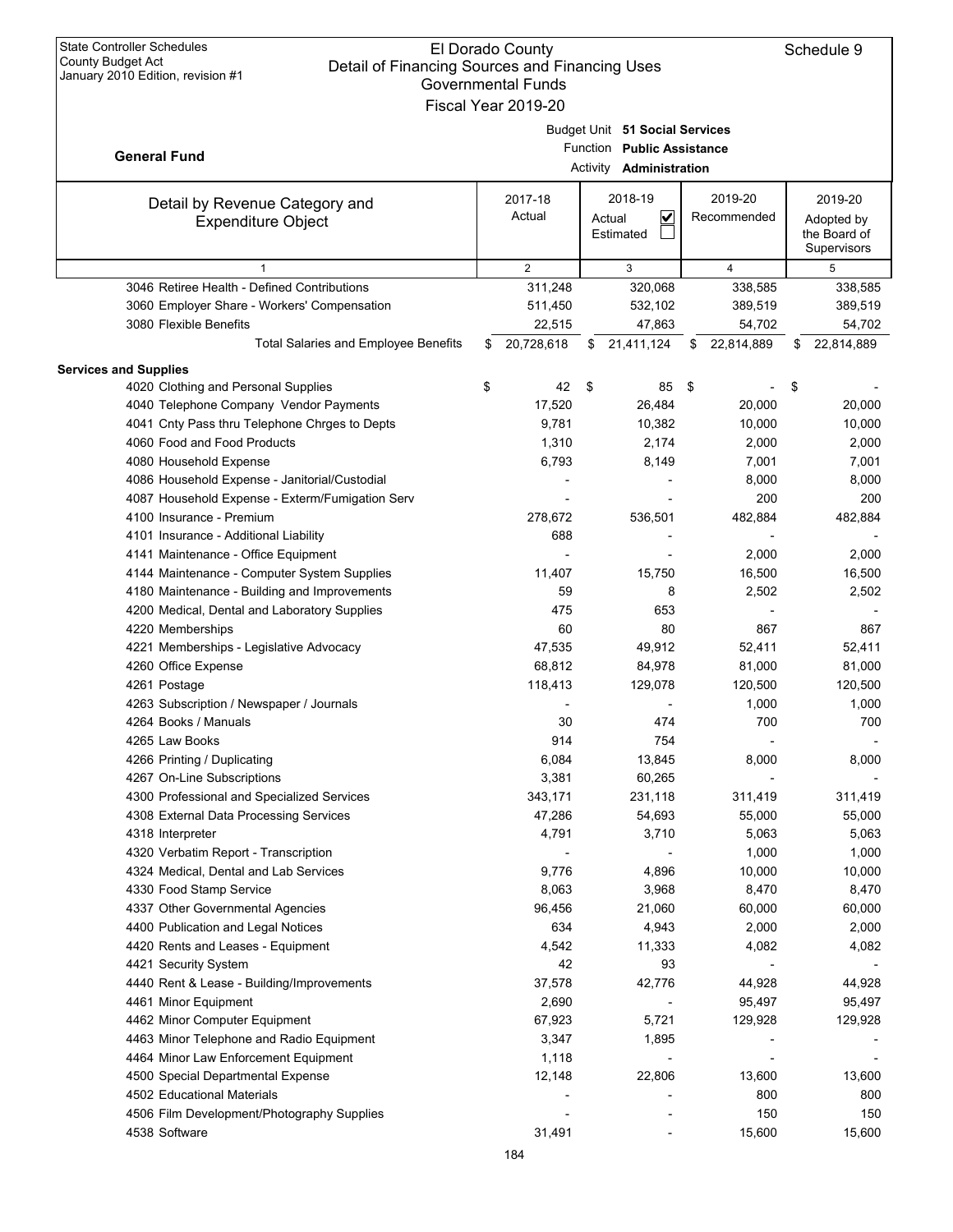| <b>State Controller Schedules</b><br>El Dorado County<br>County Budget Act<br>Detail of Financing Sources and Financing Uses<br>January 2010 Edition, revision #1<br><b>Governmental Funds</b><br>Fiscal Year 2019-20 |    |                   |          |                                                                                |    |                        |    | Schedule 9                                           |
|-----------------------------------------------------------------------------------------------------------------------------------------------------------------------------------------------------------------------|----|-------------------|----------|--------------------------------------------------------------------------------|----|------------------------|----|------------------------------------------------------|
| <b>General Fund</b>                                                                                                                                                                                                   |    |                   | Activity | Budget Unit 51 Social Services<br>Function Public Assistance<br>Administration |    |                        |    |                                                      |
| Detail by Revenue Category and<br><b>Expenditure Object</b>                                                                                                                                                           |    | 2017-18<br>Actual |          | 2018-19<br>$\overline{\mathbf{v}}$<br>Actual<br>Estimated                      |    | 2019-20<br>Recommended |    | 2019-20<br>Adopted by<br>the Board of<br>Supervisors |
| $\mathbf{1}$                                                                                                                                                                                                          |    | 2                 |          | 3                                                                              |    | 4                      |    | 5                                                    |
| 4539 Software License                                                                                                                                                                                                 |    | 2,135             |          | 34                                                                             |    |                        |    |                                                      |
| 4600 Transportation and Travel                                                                                                                                                                                        |    | 50,692            |          | 28,612                                                                         |    | 60,894                 |    | 60,894                                               |
| 4601 Volunteer - Transportation and Travel                                                                                                                                                                            |    |                   |          |                                                                                |    | 800                    |    | 800                                                  |
| 4602 Employee - Private Auto Mileage                                                                                                                                                                                  |    | 42,411            |          | 48,095                                                                         |    | 34,950                 |    | 34,950                                               |
| 4605 Vehicle - Rent or Lease                                                                                                                                                                                          |    | 186,894           |          | 163,472                                                                        |    | 154,000                |    | 154,000                                              |
| 4606 Fuel Purchases                                                                                                                                                                                                   |    | 67,723            |          | 73,118                                                                         |    | 63,400                 |    | 63,400                                               |
| 4608 Hotel Accommodations                                                                                                                                                                                             |    | 18,333            |          | 4,319                                                                          |    | 15,980                 |    | 15,980                                               |
| 4609 Staff Development                                                                                                                                                                                                |    | 142,189           |          | 96,548                                                                         |    | 163,005                |    | 163,005                                              |
| 4613 Witness Fee/Per Diems                                                                                                                                                                                            |    |                   |          |                                                                                |    | 500                    |    | 500                                                  |
| 4620 Utilities                                                                                                                                                                                                        |    | 3,457             |          | 2,246                                                                          |    | 8,713                  |    | 8,713                                                |
| 4650 Overnight Travel: Registration                                                                                                                                                                                   |    |                   |          | 3,913                                                                          |    |                        |    |                                                      |
| 4651 Overnight Travel: Meal/Per Diem                                                                                                                                                                                  |    |                   |          | 3,910                                                                          |    |                        |    |                                                      |
| 4652 Overnight Travel: Mileage/Fuel                                                                                                                                                                                   |    |                   |          | 2,664                                                                          |    |                        |    |                                                      |
| 4653 Overnight Travel: Auto Rental                                                                                                                                                                                    |    |                   |          | 1,058                                                                          |    |                        |    |                                                      |
| 4654 Overnight Travel: Airfare Costs                                                                                                                                                                                  |    |                   |          | 8,646                                                                          |    |                        |    |                                                      |
| 4655 Overnight Travel: Other Costs                                                                                                                                                                                    |    |                   |          | 557                                                                            |    |                        |    |                                                      |
| 4656 Overnight Travel: Hotel                                                                                                                                                                                          |    |                   |          | 6,521                                                                          |    |                        |    |                                                      |
| 4700 Utilities                                                                                                                                                                                                        |    |                   |          | 8,777                                                                          |    |                        |    |                                                      |
| <b>Total Services and Supplies</b>                                                                                                                                                                                    | \$ | 1,756,863         | \$       | 1,801,075                                                                      | \$ | 2,075,344              | \$ | 2,075,344                                            |
| <b>Other Charges</b>                                                                                                                                                                                                  |    |                   |          |                                                                                |    |                        |    |                                                      |
| 5006 Child Care                                                                                                                                                                                                       | \$ | 290,637           | \$       | 197,380                                                                        | \$ | 110,815                | \$ | 110,815                                              |
| 5007 Independent Living Prgm: Services                                                                                                                                                                                |    | 533               |          | 45,443                                                                         |    | 1,000                  |    | 1,000                                                |
| 5008 Independent Living Prgm: Expenses                                                                                                                                                                                |    | 4,983             |          | 2,183                                                                          |    | 41,250                 |    | 41,250                                               |
| 5009 Housing                                                                                                                                                                                                          |    | 379,812           |          | 393,753                                                                        |    | 505,000                |    | 505,000                                              |
| 5010 Transportation Services                                                                                                                                                                                          |    | 34,980            |          | 33,964                                                                         |    | 27,000                 |    | 27,000                                               |
| 5011 Transportation Expenses                                                                                                                                                                                          |    | 210,678           |          | 216,961                                                                        |    | 176,250                |    | 176,250                                              |
| 5012 Ancilliary Services                                                                                                                                                                                              |    | 239,607           |          | 419,591                                                                        |    | 211,280                |    | 211,280                                              |
| 5013 Ancilliary Expenses                                                                                                                                                                                              |    | 146,727           |          | 257,674                                                                        |    | 100,000                |    | 100,000                                              |
| 5014 Health Services                                                                                                                                                                                                  |    | 1,441,285         |          | 1,129,538                                                                      |    | 1,463,889              |    | 1,463,889                                            |
| 5015 Cw: Two Parent Families                                                                                                                                                                                          |    | 30                |          |                                                                                |    |                        |    |                                                      |
| 5017 Foster Care                                                                                                                                                                                                      |    |                   |          | (4,087)                                                                        |    |                        |    |                                                      |
| 5300 Interfund Expenditures                                                                                                                                                                                           |    | 127,840           |          | 124,738                                                                        |    | 274,185                |    | 274,185                                              |
| <b>Total Other Charges</b>                                                                                                                                                                                            | \$ | 2,877,112         | \$       | 2,817,136                                                                      | \$ | 2,910,669              | \$ | 2,910,669                                            |
|                                                                                                                                                                                                                       |    |                   |          |                                                                                |    |                        |    |                                                      |
| <b>Intrafund Transfers</b>                                                                                                                                                                                            |    |                   |          |                                                                                |    |                        |    |                                                      |
| 7200 Intrafund Transfers                                                                                                                                                                                              | \$ | 6,481,117         | \$       | 6,915,746                                                                      | \$ | 8,075,459              | \$ | 8,075,459                                            |
| 7201 Intrafnd: Social Services                                                                                                                                                                                        |    | 39,361            |          | 29,708                                                                         |    | 72,971                 |    | 72,971                                               |
| 7202 Intrafnd: DA/FS Contract                                                                                                                                                                                         |    | 366,721           |          | 268,962                                                                        |    | 300,000                |    | 300,000                                              |
| 7210 Intrafnd: Collections                                                                                                                                                                                            |    | 699               |          | 723                                                                            |    | 950                    |    | 950                                                  |
| 7221 Intrafnd: Radio Equipment and Support                                                                                                                                                                            |    |                   |          | 883                                                                            |    |                        |    |                                                      |
| 7223 Intrafnd: Mail Service                                                                                                                                                                                           |    | 9,888             |          | 9,398                                                                          |    | 6,519                  |    | 6,519                                                |
| 7224 Intrafnd: Stores Support                                                                                                                                                                                         |    | 1,396             |          | 1,677                                                                          |    | 4,141                  |    | 4,141                                                |
| 7231 Intrafnd: IS Programming Support                                                                                                                                                                                 |    |                   |          | 42,092                                                                         |    | 4,000                  |    | 4,000                                                |
| 7232 Intrafnd: Maint Bldg & Improvmnts                                                                                                                                                                                |    | 1,873             |          | 2,391                                                                          |    | 1,910                  |    | 1,910                                                |
| <b>Total Intrafund Transfers</b>                                                                                                                                                                                      | \$ | 6,901,056         | \$       | 7,271,581                                                                      | \$ | 8,465,950              | \$ | 8,465,950                                            |
| Total Expenditures/Appropriations \$                                                                                                                                                                                  |    | 32,263,648        | \$       | 33,300,915                                                                     | \$ | 36,266,852             | \$ | 36,266,852                                           |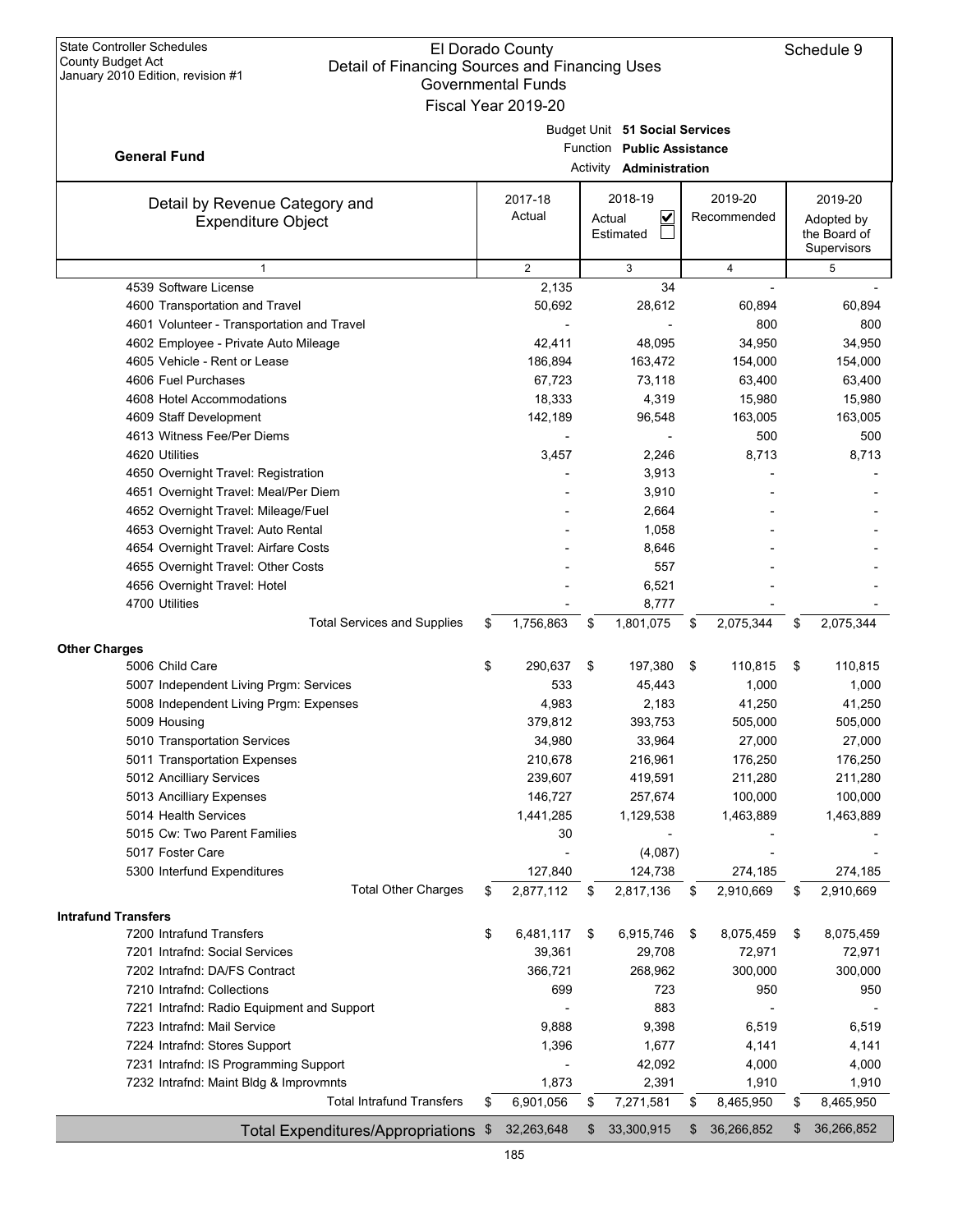| <b>State Controller Schedules</b><br>El Dorado County<br><b>County Budget Act</b><br>Detail of Financing Sources and Financing Uses<br>January 2010 Edition, revision #1<br><b>Governmental Funds</b><br>Fiscal Year 2019-20 |          |                    |          |                                                                                                |          |                        |                                           |                    |  |
|------------------------------------------------------------------------------------------------------------------------------------------------------------------------------------------------------------------------------|----------|--------------------|----------|------------------------------------------------------------------------------------------------|----------|------------------------|-------------------------------------------|--------------------|--|
| <b>General Fund</b>                                                                                                                                                                                                          |          |                    |          | Budget Unit 51 Social Services<br>Function Public Assistance<br>Activity <b>Administration</b> |          |                        |                                           |                    |  |
| Detail by Revenue Category and<br><b>Expenditure Object</b>                                                                                                                                                                  |          | 2017-18<br>Actual  | Actual   | 2018-19<br>V<br>Estimated                                                                      |          | 2019-20<br>Recommended | Adopted by<br>the Board of<br>Supervisors |                    |  |
| $\mathbf{1}$                                                                                                                                                                                                                 |          | $\overline{2}$     |          | 3                                                                                              |          | $\overline{4}$         |                                           | 5                  |  |
| Intergovernmental Revenue - Federal<br>1000 Federal - Public Assistance Admin.<br>Total Intergovernmental Revenue - Federal                                                                                                  | \$<br>\$ | 181,610<br>181.610 | \$<br>\$ | 183,123<br>183,123                                                                             | \$<br>\$ | 206,069<br>206,069     | \$<br>\$                                  | 206,069<br>206,069 |  |
| <b>Miscellaneous Revenues</b>                                                                                                                                                                                                |          |                    |          |                                                                                                |          |                        |                                           |                    |  |
| 1940 Miscellaneous Revenue                                                                                                                                                                                                   | \$       | 8,115              | \$       | 2,321                                                                                          | \$       |                        | \$                                        |                    |  |
| <b>Total Miscellaneous Revenues</b>                                                                                                                                                                                          | \$       | 8,115              | \$       | 2,321                                                                                          | \$       |                        | \$                                        |                    |  |
| <b>Other Financing Sources</b>                                                                                                                                                                                               |          |                    |          |                                                                                                |          |                        |                                           |                    |  |
| 2027 Operating Transfers In: Sales Tax Realingment                                                                                                                                                                           | \$       | 2,671,758          | \$       |                                                                                                | \$       | 2,751,865              | \$                                        | 2,751,865          |  |
| <b>Total Other Financing Sources</b>                                                                                                                                                                                         | \$       | 2,671,758          | \$       |                                                                                                | \$       | 2,751,865              | \$                                        | 2,751,865          |  |
| Total Revenue \$                                                                                                                                                                                                             |          | 2,861,483          | \$       | 185,443                                                                                        | \$       | 2,957,934              | \$                                        | 2,957,934          |  |
|                                                                                                                                                                                                                              |          |                    |          |                                                                                                |          |                        |                                           |                    |  |
| <b>Salaries and Employee Benefits</b><br>3000 Permanent Employees / Elected Officials                                                                                                                                        | \$       | 64,043             | \$       | 41,376                                                                                         | \$       | 52,395                 | \$                                        | 52,395             |  |
| 3002 Overtime                                                                                                                                                                                                                |          |                    |          | 194                                                                                            |          | 19,305                 |                                           | 19,305             |  |
| 3004 Other Compensation                                                                                                                                                                                                      |          | 744                |          |                                                                                                |          |                        |                                           |                    |  |
| 3020 Employer Share - Employee Retirement                                                                                                                                                                                    |          | 12,383             |          | 9,896                                                                                          |          | 12,358                 |                                           | 12,358             |  |
| 3022 Employer Share - Medi Care                                                                                                                                                                                              |          | 923                |          | 577                                                                                            |          | 760                    |                                           | 760                |  |
| 3040 Employer Share - Health Insurance                                                                                                                                                                                       |          | 4,785              |          | 7,351                                                                                          |          | 7,540                  |                                           | 7,540              |  |
| 3042 Employer Share - Long Term Disab Insurance                                                                                                                                                                              |          | 112                |          | 71                                                                                             |          | 131                    |                                           | 131                |  |
| 3043 Employer Share - Deferred Compensation                                                                                                                                                                                  |          |                    |          | 46                                                                                             |          |                        |                                           |                    |  |
| 3046 Retiree Health - Defined Contributions<br>3060 Employer Share - Workers' Compensation                                                                                                                                   |          | 2,204<br>3,622     |          | 1,192<br>1,980                                                                                 |          | 1,242<br>1,429         |                                           | 1,242<br>1,429     |  |
| 3080 Flexible Benefits                                                                                                                                                                                                       |          |                    |          | 94                                                                                             |          |                        |                                           |                    |  |
| <b>Total Salaries and Employee Benefits</b>                                                                                                                                                                                  | S        | 88,816             | \$       | 62,777                                                                                         | \$       | 95,160                 | \$                                        | 95,160             |  |
| <b>Services and Supplies</b>                                                                                                                                                                                                 |          |                    |          |                                                                                                |          |                        |                                           |                    |  |
| 4260 Office Expense                                                                                                                                                                                                          | \$       | 1,275              | -\$      |                                                                                                | \$       |                        | \$                                        |                    |  |
| 4261 Postage                                                                                                                                                                                                                 |          | 29                 |          |                                                                                                |          |                        |                                           |                    |  |
| 4266 Printing / Duplicating                                                                                                                                                                                                  |          | 7,413              |          | 11,479                                                                                         |          | 2,630                  |                                           | 2,630              |  |
| 4300 Professional and Specialized Services                                                                                                                                                                                   |          |                    |          | 84                                                                                             |          |                        |                                           |                    |  |
| 4324 Medical, Dental and Lab Services                                                                                                                                                                                        |          |                    |          | 107                                                                                            |          |                        |                                           |                    |  |
| 4400 Publication and Legal Notices                                                                                                                                                                                           |          | 2,925              |          | 9,728                                                                                          |          |                        |                                           |                    |  |
| 4440 Rent & Lease - Building/Improvements<br>4600 Transportation and Travel                                                                                                                                                  |          | 640<br>529         |          | 74                                                                                             |          | 1,000                  |                                           |                    |  |
| 4602 Employee - Private Auto Mileage                                                                                                                                                                                         |          | 178                |          | 377                                                                                            |          |                        |                                           | 1,000              |  |
| 4605 Vehicle - Rent or Lease                                                                                                                                                                                                 |          | 800                |          |                                                                                                |          |                        |                                           |                    |  |
| 4606 Fuel Purchases                                                                                                                                                                                                          |          | 286                |          |                                                                                                |          |                        |                                           |                    |  |
| 4608 Hotel Accommodations                                                                                                                                                                                                    |          | 627                |          |                                                                                                |          |                        |                                           |                    |  |
| 4609 Staff Development                                                                                                                                                                                                       |          | 2,049              |          |                                                                                                |          | 2,463                  |                                           | 2,463              |  |
| 4650 Overnight Travel: Registration                                                                                                                                                                                          |          |                    |          | 125                                                                                            |          |                        |                                           |                    |  |
| 4651 Overnight Travel: Meal/Per Diem                                                                                                                                                                                         |          |                    |          | 96                                                                                             |          |                        |                                           |                    |  |
| 4652 Overnight Travel: Mileage/Fuel                                                                                                                                                                                          |          |                    |          | 148                                                                                            |          |                        |                                           |                    |  |
| 4655 Overnight Travel: Other Costs<br>4656 Overnight Travel: Hotel                                                                                                                                                           |          |                    |          | 64<br>239                                                                                      |          |                        |                                           |                    |  |
|                                                                                                                                                                                                                              |          |                    |          |                                                                                                |          |                        |                                           |                    |  |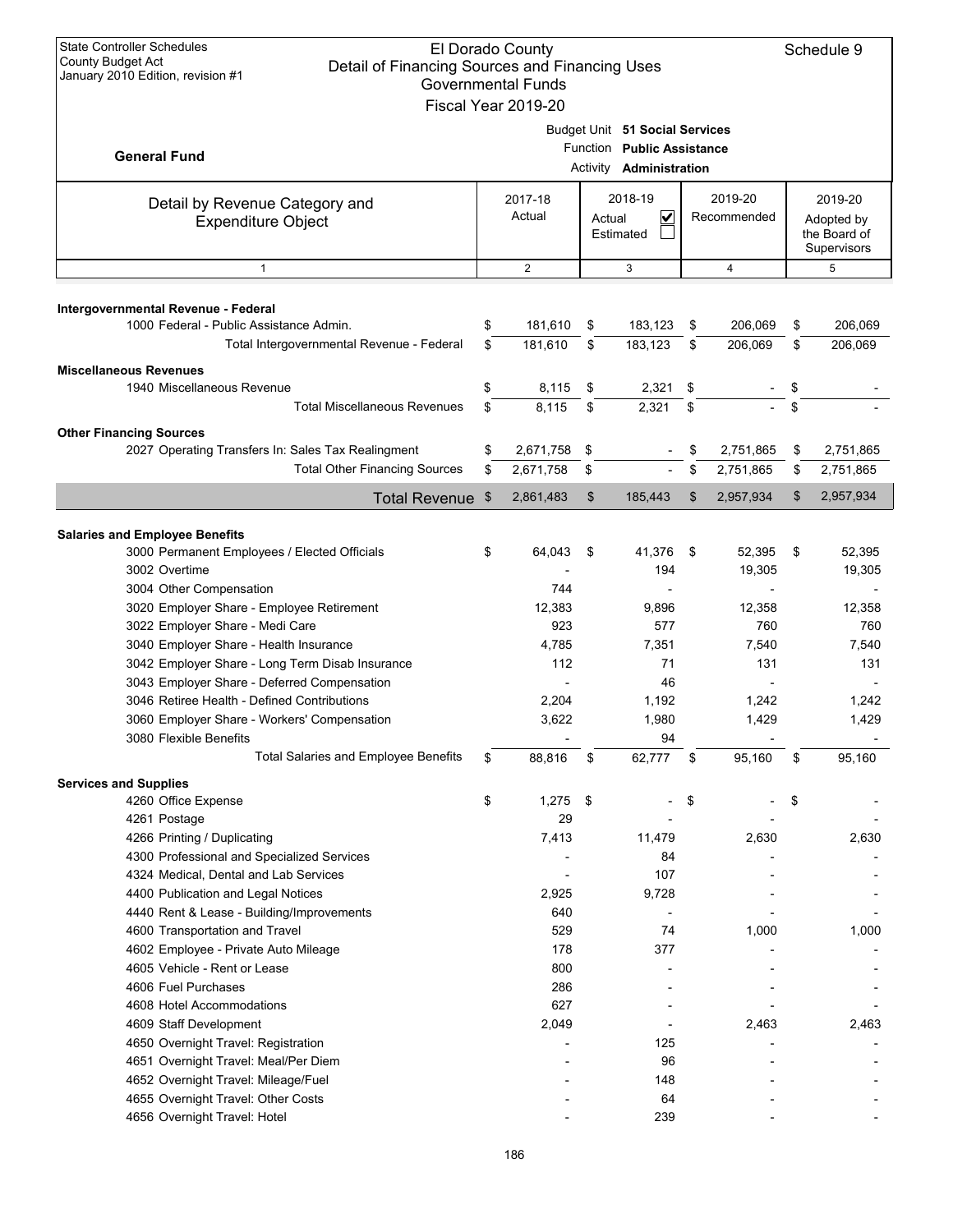| <b>State Controller Schedules</b><br>El Dorado County<br><b>County Budget Act</b><br>Detail of Financing Sources and Financing Uses<br>January 2010 Edition, revision #1<br><b>Governmental Funds</b><br>Fiscal Year 2019-20 |    |           |          |                                                                                              |     |           |    |                                                      |  |
|------------------------------------------------------------------------------------------------------------------------------------------------------------------------------------------------------------------------------|----|-----------|----------|----------------------------------------------------------------------------------------------|-----|-----------|----|------------------------------------------------------|--|
| <b>General Fund</b>                                                                                                                                                                                                          |    |           | Function | Budget Unit 51 Social Services<br><b>Public Assistance</b><br>Activity <b>Administration</b> |     |           |    |                                                      |  |
| 2018-19<br>2019-20<br>2017-18<br>Detail by Revenue Category and<br>Actual<br>$\overline{\mathbf{v}}$<br>Recommended<br>Actual<br><b>Expenditure Object</b><br>Estimated                                                      |    |           |          |                                                                                              |     |           |    | 2019-20<br>Adopted by<br>the Board of<br>Supervisors |  |
| $\overline{2}$<br>3<br>$\overline{4}$<br>$\mathbf{1}$                                                                                                                                                                        |    |           |          |                                                                                              |     |           |    | 5                                                    |  |
| <b>Total Services and Supplies</b>                                                                                                                                                                                           | \$ | 16,752    | \$       | 22,522                                                                                       | \$  | 6,093     | \$ | 6,093                                                |  |
| <b>Other Charges</b>                                                                                                                                                                                                         |    |           |          |                                                                                              |     |           |    |                                                      |  |
| 5000 Support and Care of Persons                                                                                                                                                                                             | \$ | 2,673,833 | \$       | 2,430,447                                                                                    | \$. | 2,751,865 | \$ | 2,751,865                                            |  |
| 5009 Housing                                                                                                                                                                                                                 |    | 4,310     |          | 263                                                                                          |     | 2,000     |    | 2,000                                                |  |
| 5010 Transportation Services                                                                                                                                                                                                 |    |           |          |                                                                                              |     | 10,000    |    | 10,000                                               |  |
| 5012 Ancilliary Services                                                                                                                                                                                                     |    | 34        |          |                                                                                              |     | 416       |    | 416                                                  |  |
| 5013 Ancilliary Expenses                                                                                                                                                                                                     |    | 2,525     |          | 11                                                                                           |     |           |    |                                                      |  |
| 5014 Health Services                                                                                                                                                                                                         |    |           |          | 235                                                                                          |     |           |    |                                                      |  |
| 5300 Interfund Expenditures                                                                                                                                                                                                  |    | 95.867    |          | 151,889                                                                                      |     | 89,062    |    | 89,062                                               |  |
| <b>Total Other Charges</b>                                                                                                                                                                                                   | \$ | 2,776,569 | \$       | 2,582,846                                                                                    | \$  | 2,853,343 | \$ | 2,853,343                                            |  |
| <b>Intrafund Transfers</b>                                                                                                                                                                                                   |    |           |          |                                                                                              |     |           |    |                                                      |  |
| 7200 Intrafund Transfers                                                                                                                                                                                                     | \$ | 17,323    | -\$      | 13,008                                                                                       | \$  | 19,685    | \$ | 19,685                                               |  |
| 7201 Intrafnd: Social Services                                                                                                                                                                                               |    | 69,258    |          | 69,514                                                                                       |     | 72,715    |    | 72,715                                               |  |
| <b>Total Intrafund Transfers</b>                                                                                                                                                                                             | \$ | 86,581    | \$       | 82,522                                                                                       | \$  | 92,400    | \$ | 92,400                                               |  |
| Total Expenditures/Appropriations \$                                                                                                                                                                                         |    | 2,968,717 | \$       | 2,750,666                                                                                    | \$  | 3,046,996 | \$ | 3,046,996                                            |  |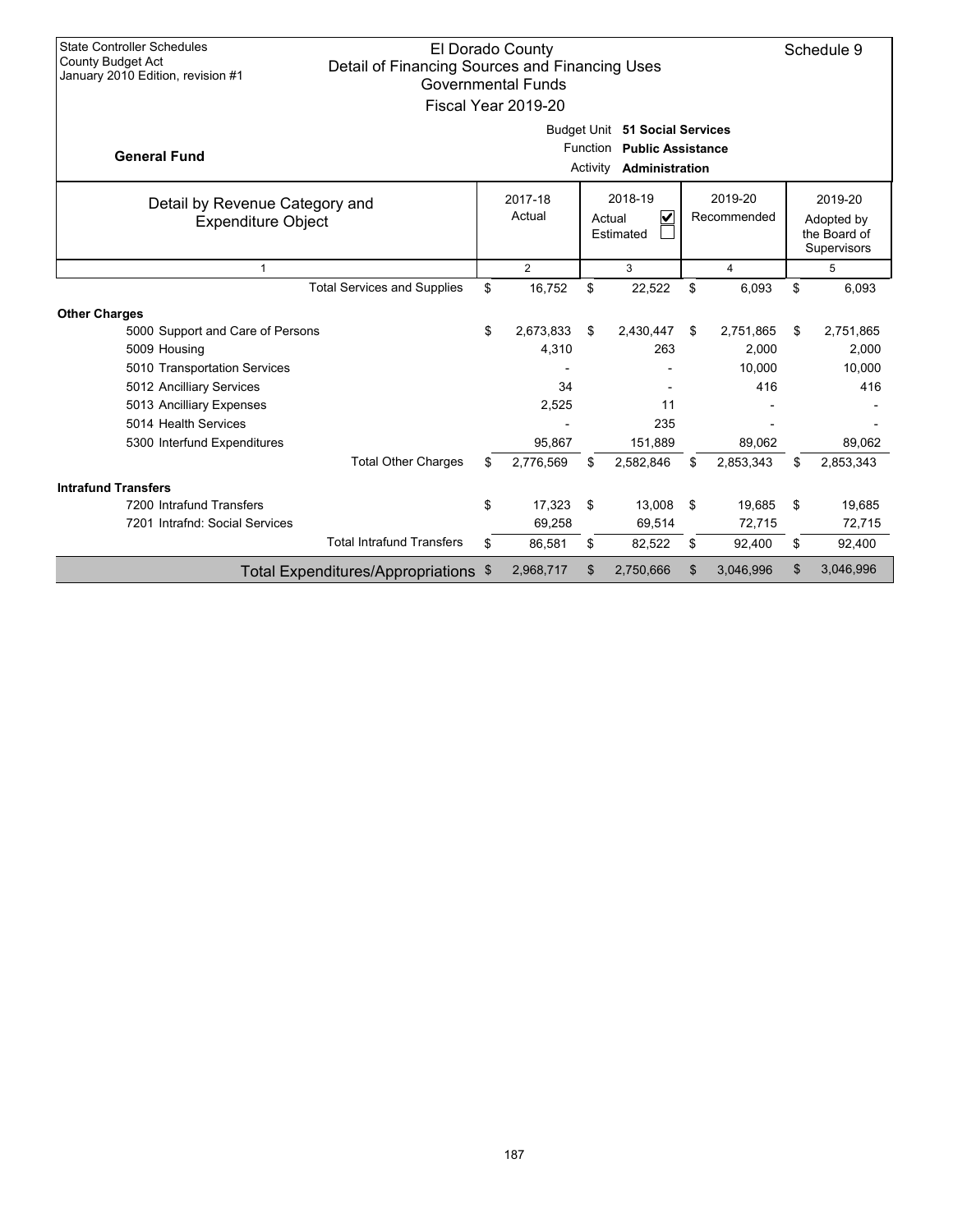| <b>State Controller Schedules</b><br><b>El Dorado County</b><br><b>County Budget Act</b><br>Detail of Financing Sources and Financing Uses<br>January 2010 Edition, revision #1<br><b>Governmental Funds</b><br>Fiscal Year 2019-20                                                                                                                                                                                                                                                                                                    |                      |                                                                                                                                    |                      |                                                                                                                        |                      |                                                                                                                       |                      |                                                                                                                       |  |
|----------------------------------------------------------------------------------------------------------------------------------------------------------------------------------------------------------------------------------------------------------------------------------------------------------------------------------------------------------------------------------------------------------------------------------------------------------------------------------------------------------------------------------------|----------------------|------------------------------------------------------------------------------------------------------------------------------------|----------------------|------------------------------------------------------------------------------------------------------------------------|----------------------|-----------------------------------------------------------------------------------------------------------------------|----------------------|-----------------------------------------------------------------------------------------------------------------------|--|
| <b>General Fund</b>                                                                                                                                                                                                                                                                                                                                                                                                                                                                                                                    |                      |                                                                                                                                    | Function<br>Activity | Budget Unit 51 Social Services<br><b>Public Assistance</b><br><b>Aid Programs</b>                                      |                      |                                                                                                                       |                      |                                                                                                                       |  |
| Detail by Revenue Category and<br><b>Expenditure Object</b>                                                                                                                                                                                                                                                                                                                                                                                                                                                                            |                      | 2017-18<br>Actual                                                                                                                  |                      | 2018-19<br>V<br>Actual<br>Estimated                                                                                    |                      | 2019-20<br>Recommended                                                                                                |                      | 2019-20<br>Adopted by<br>the Board of<br>Supervisors                                                                  |  |
| $\mathbf{1}$                                                                                                                                                                                                                                                                                                                                                                                                                                                                                                                           |                      | $\overline{2}$                                                                                                                     |                      | 3                                                                                                                      |                      | $\overline{4}$                                                                                                        |                      | 5                                                                                                                     |  |
|                                                                                                                                                                                                                                                                                                                                                                                                                                                                                                                                        |                      |                                                                                                                                    |                      |                                                                                                                        |                      |                                                                                                                       |                      |                                                                                                                       |  |
| Intergovernmental Revenue - State<br>0601 State - Cw Two Parent Families<br>0602 State - Cw Zero Parent/All Other Families<br>0603 State - Foster Care<br>0604 State - Adoption                                                                                                                                                                                                                                                                                                                                                        | \$                   | 650,311<br>867,235<br>1,043,970<br>1,453                                                                                           | \$                   | 536,094 \$<br>(988, 243)<br>1,548,692<br>(64, 162)                                                                     |                      | 50,575<br>1,352,117                                                                                                   | \$                   | 50,575<br>1,352,117                                                                                                   |  |
| 0607 State - Kinship Guardian                                                                                                                                                                                                                                                                                                                                                                                                                                                                                                          |                      | 188,148                                                                                                                            |                      | 172,599                                                                                                                |                      |                                                                                                                       |                      |                                                                                                                       |  |
| Total Intergovernmental Revenue - State                                                                                                                                                                                                                                                                                                                                                                                                                                                                                                | \$                   | 2,751,117                                                                                                                          | \$                   | 1,204,980                                                                                                              | \$                   | 1,402,692                                                                                                             | \$                   | 1,402,692                                                                                                             |  |
| Intergovernmental Revenue - Federal<br>1021 Federal - Cw Two Parent Families<br>1022 Federal - Cw Zero Parent/All Other Families<br>1023 Federal - Foster Care<br>1024 Federal - Adoption<br>1025 Federal - Kinship Guardian<br>Total Intergovernmental Revenue - Federal<br><b>Miscellaneous Revenues</b><br>1900 Welfare Repayments<br>1901 Recoup Cw Two Parent/All Other Families<br>1902 Recoup Cw Zero Parent/All Other Families<br>1903 Recoup Cw Foster Care<br>1945 Staled Dated Check<br><b>Total Miscellaneous Revenues</b> | \$<br>\$<br>\$<br>\$ | 259,175<br>1,074,693<br>2,976,617<br>2,239,346<br>156,540<br>6,706,371<br>126,986<br>591<br>38,429<br>270,759<br>10,668<br>447,432 | \$<br>\$<br>\$<br>\$ | 136,966<br>745,861<br>3,069,080<br>2,389,438<br>216,053<br>6,557,397<br>120,359<br>650<br>37,917<br>227,372<br>386,299 | \$<br>\$<br>\$<br>\$ | 296.559<br>1,186,236<br>3,826,137<br>2,702,819<br>8,011,751<br>85,000<br>550<br>39,600<br>284,900<br>5,500<br>415,550 | \$<br>\$<br>\$<br>\$ | 296,559<br>1,186,236<br>3,826,137<br>2,702,819<br>8,011,751<br>85,000<br>550<br>39,600<br>284,900<br>5,500<br>415,550 |  |
|                                                                                                                                                                                                                                                                                                                                                                                                                                                                                                                                        |                      |                                                                                                                                    |                      |                                                                                                                        |                      |                                                                                                                       |                      |                                                                                                                       |  |
| <b>Other Financing Sources</b><br>2020 Operating Transfers In<br>2027 Operating Transfers In: Sales Tax Realingment<br><b>Total Other Financing Sources</b>                                                                                                                                                                                                                                                                                                                                                                            | \$<br>\$             | 4,088,344<br>2,578,555<br>6,666,899                                                                                                | \$<br>\$             | 4,352,198<br>9,491,194<br>13,843,392                                                                                   | \$<br>\$             | 4,907,138<br>5,298,737<br>10,205,875                                                                                  | \$<br>\$             | 4,907,138<br>5,298,737<br>10,205,875                                                                                  |  |
| <b>Total Revenue</b>                                                                                                                                                                                                                                                                                                                                                                                                                                                                                                                   | \$                   | 16,571,818                                                                                                                         | \$                   | 21,992,068                                                                                                             | \$                   | 20,035,868                                                                                                            | \$                   | 20,035,868                                                                                                            |  |
| <b>Other Charges</b><br>5006 Child Care<br>5015 Cw: Two Parent Families<br>5016 Cw: Zero Parent/All Other Families<br>5017 Foster Care                                                                                                                                                                                                                                                                                                                                                                                                 | \$                   | 909,847<br>4,767,089<br>9,042,105                                                                                                  | \$                   | 829,123<br>4,584,573<br>10,053,519                                                                                     | \$                   | 164,485<br>1,028,127<br>5,386,811<br>10,516,537                                                                       | \$                   | 164,485<br>1,028,127<br>5,386,811<br>10,516,537                                                                       |  |
| 5018 Aid To Adoption<br>5021 Kinship Guardian<br>5022 County Foster Care                                                                                                                                                                                                                                                                                                                                                                                                                                                               |                      | 5,135,994<br>495,641<br>16,848                                                                                                     |                      | 5,407,715<br>643,453<br>4,271                                                                                          |                      | 6,065,924<br>350,000<br>10,000                                                                                        |                      | 6,065,924<br>350,000<br>10,000                                                                                        |  |
| <b>Total Other Charges</b>                                                                                                                                                                                                                                                                                                                                                                                                                                                                                                             | \$                   | 20,367,525                                                                                                                         | \$                   | 21,522,655                                                                                                             | \$                   | 23,521,884                                                                                                            | \$                   | 23,521,884                                                                                                            |  |
| Total Expenditures/Appropriations \$                                                                                                                                                                                                                                                                                                                                                                                                                                                                                                   |                      | 20,367,525                                                                                                                         | \$                   | 21,522,655                                                                                                             | \$                   | 23,521,884                                                                                                            | \$                   | 23,521,884                                                                                                            |  |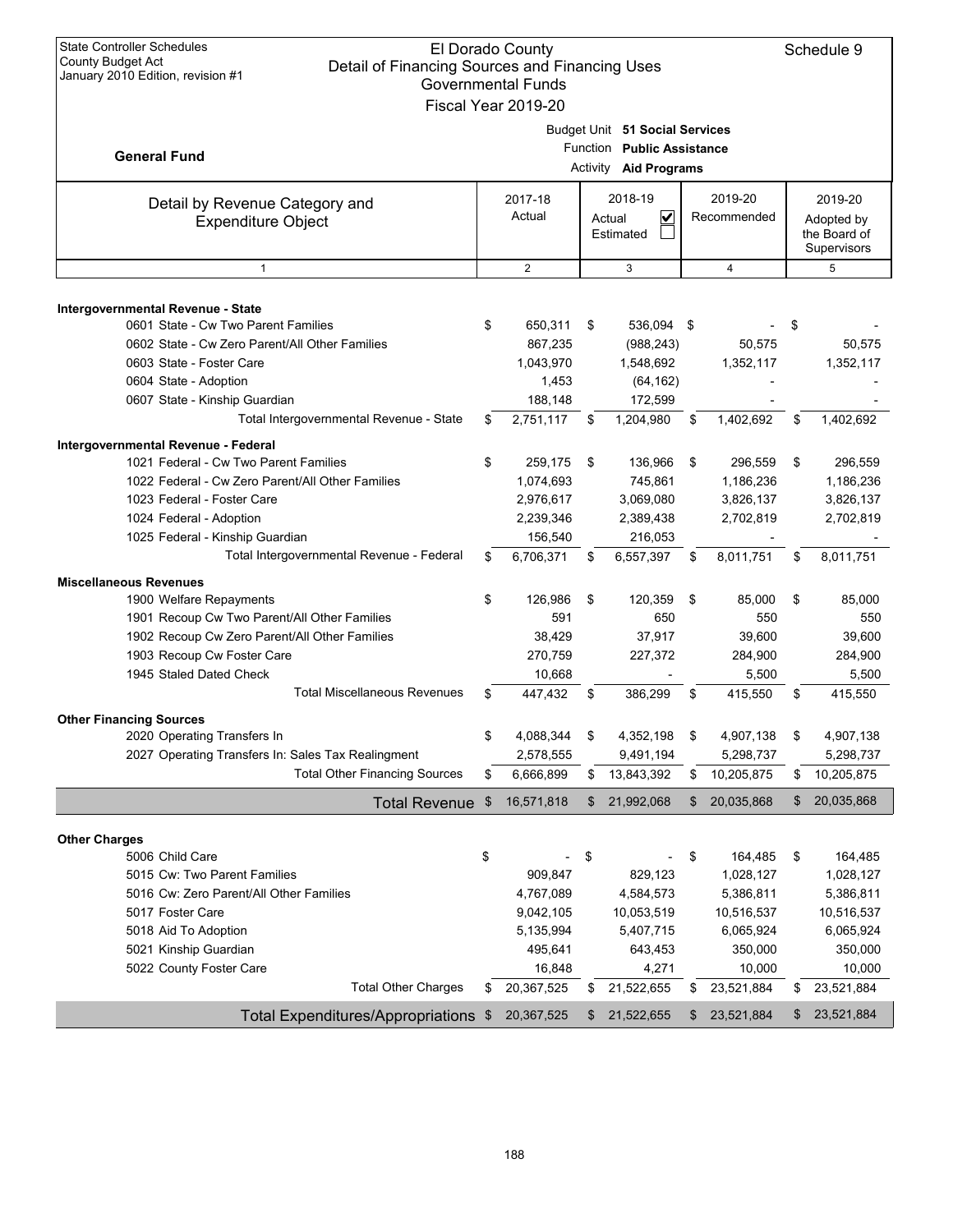| <b>State Controller Schedules</b><br>El Dorado County<br>Schedule 9<br>County Budget Act<br>Detail of Financing Sources and Financing Uses<br>January 2010 Edition, revision #1<br><b>Governmental Funds</b><br>Fiscal Year 2019-20 |                                                                                    |                             |          |                                                                                                |          |                  |                                                      |                  |  |
|-------------------------------------------------------------------------------------------------------------------------------------------------------------------------------------------------------------------------------------|------------------------------------------------------------------------------------|-----------------------------|----------|------------------------------------------------------------------------------------------------|----------|------------------|------------------------------------------------------|------------------|--|
| <b>General Fund</b>                                                                                                                                                                                                                 |                                                                                    |                             |          | Budget Unit 51 Social Services<br>Function Public Assistance<br><b>Activity General Relief</b> |          |                  |                                                      |                  |  |
| Detail by Revenue Category and<br><b>Expenditure Object</b>                                                                                                                                                                         | 2019-20<br>2018-19<br>2017-18<br>Actual<br>V<br>Recommended<br>Actual<br>Estimated |                             |          |                                                                                                |          |                  | 2019-20<br>Adopted by<br>the Board of<br>Supervisors |                  |  |
| $\mathbf{1}$                                                                                                                                                                                                                        |                                                                                    | $\overline{2}$              |          | 3                                                                                              |          | $\overline{4}$   |                                                      | 5                |  |
| <b>Charges for Services</b><br>1603 Vital Health Statistic Fee<br><b>Total Charges for Services</b>                                                                                                                                 | \$                                                                                 | 3,198                       | \$       | 2,992                                                                                          | \$       |                  | \$<br>\$                                             |                  |  |
| <b>Miscellaneous Revenues</b><br>1940 Miscellaneous Revenue                                                                                                                                                                         | \$<br>\$                                                                           | 3,198<br>39,527             | \$<br>\$ | 2,992<br>21,265                                                                                | \$<br>\$ | 14,200           | \$                                                   | 14,200           |  |
| 1945 Staled Dated Check<br><b>Total Miscellaneous Revenues</b>                                                                                                                                                                      | \$                                                                                 | 886<br>40.413               | \$       | 552<br>21,817                                                                                  | \$       | 300<br>14,500    | \$                                                   | 300<br>14,500    |  |
| Total Revenue \$                                                                                                                                                                                                                    |                                                                                    | 43.611                      | \$       | 24,809                                                                                         | \$       | 14,500           | \$                                                   | 14,500           |  |
|                                                                                                                                                                                                                                     |                                                                                    |                             |          |                                                                                                |          |                  |                                                      |                  |  |
| <b>Services and Supplies</b><br>4144 Maintenance - Computer System Supplies                                                                                                                                                         | \$                                                                                 | 3.900                       | \$       | 3,600                                                                                          | \$       |                  | \$                                                   |                  |  |
| 4266 Printing / Duplicating<br>4300 Professional and Specialized Services                                                                                                                                                           |                                                                                    | 38                          |          |                                                                                                |          | 1,000            |                                                      | 1,000            |  |
| 4539 Software License<br><b>Total Services and Supplies</b>                                                                                                                                                                         | \$                                                                                 | 3,938                       | \$       | 3,600                                                                                          | \$       | 4,600<br>5,600   | \$                                                   | 4,600<br>5,600   |  |
| <b>Other Charges</b>                                                                                                                                                                                                                |                                                                                    |                             |          |                                                                                                |          |                  |                                                      |                  |  |
| 5004 Resident Expense - General Relief<br>5005 Cash Aid - General Relief<br>5006 Child Care                                                                                                                                         | \$                                                                                 | 10,952<br>48,826<br>(1,777) | \$       | 22,145<br>59,776                                                                               | \$       | 15,000<br>70,000 | \$                                                   | 15,000<br>70,000 |  |
| 5009 Housing<br>5011 Transportation Expenses                                                                                                                                                                                        |                                                                                    | 42,418<br>6,956             |          | 46,117<br>1,582                                                                                |          | 56,100           |                                                      | 56,100           |  |
| 5012 Ancilliary Services<br>5013 Ancilliary Expenses                                                                                                                                                                                |                                                                                    | 44,788<br>5,506             |          | 52,508                                                                                         |          | 60,000           |                                                      | 60,000           |  |
| <b>Total Other Charges</b>                                                                                                                                                                                                          | \$                                                                                 | 157,669                     | \$       | 182,127                                                                                        | \$       | 201,100          | \$                                                   | 201,100          |  |
| Total Expenditures/Appropriations \$                                                                                                                                                                                                |                                                                                    | 161,607                     | \$       | 185,727                                                                                        | \$       | 206,700          | \$                                                   | 206,700          |  |
| Net Cost \$                                                                                                                                                                                                                         |                                                                                    | (2,320,493)                 | \$       | (2,523,912)                                                                                    | \$       | (2,527,696)      | \$                                                   | (2,527,696)      |  |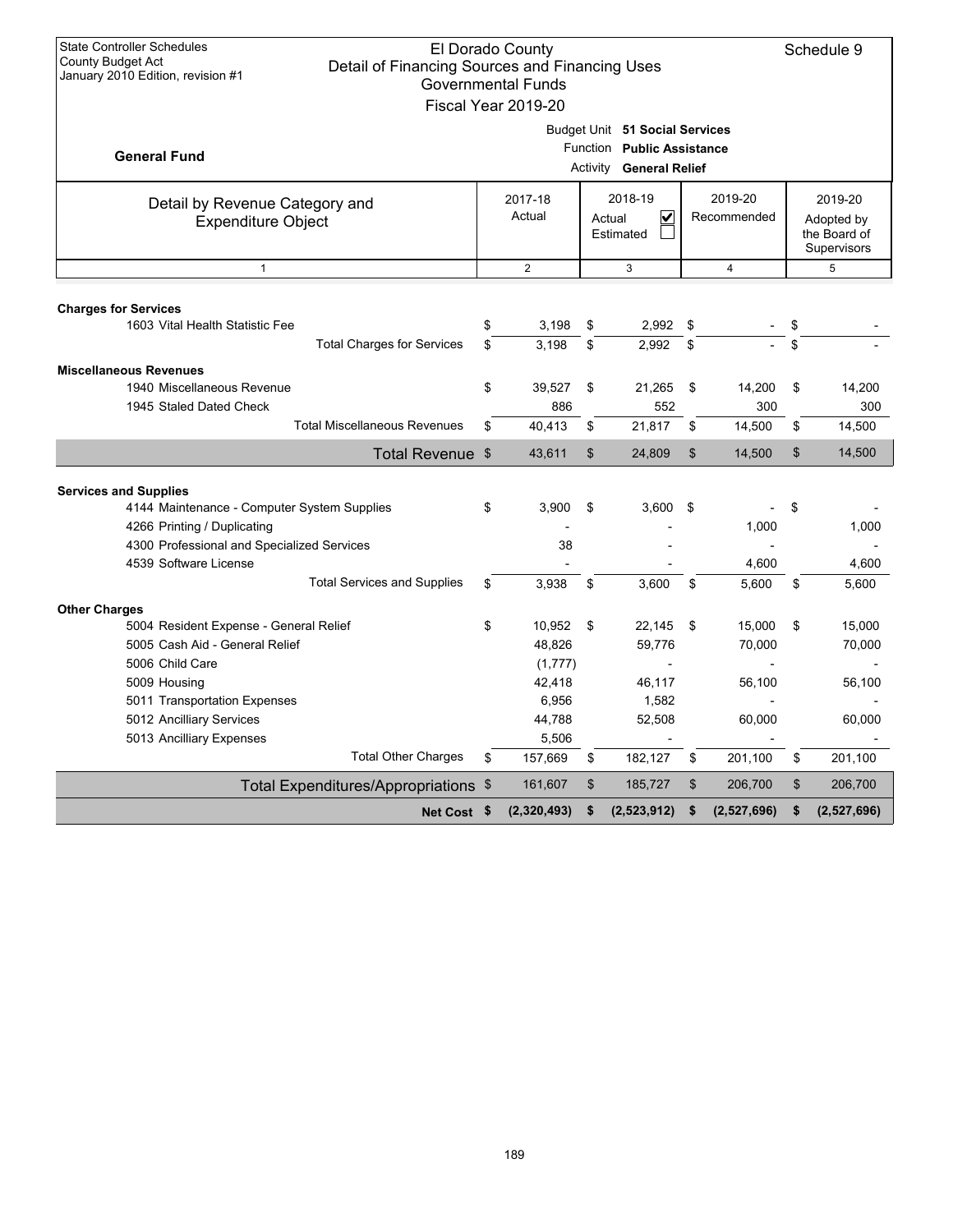| <b>State Controller Schedules</b><br><b>County Budget Act</b><br>January 2010 Edition, revision #1                                                                                                   | Detail of Financing Sources and Financing Uses |          | El Dorado County<br><b>Governmental Funds</b><br>Fiscal Year 2019-20               |          |                                                                                       |          |                                                      |          | Schedule 9       |
|------------------------------------------------------------------------------------------------------------------------------------------------------------------------------------------------------|------------------------------------------------|----------|------------------------------------------------------------------------------------|----------|---------------------------------------------------------------------------------------|----------|------------------------------------------------------|----------|------------------|
| <b>Social Services SB163 Wraparound</b>                                                                                                                                                              |                                                |          |                                                                                    |          | Budget Unit 51 Social Services<br>Function Public Assistance<br>Activity Aid Programs |          |                                                      |          |                  |
| Detail by Revenue Category and<br><b>Expenditure Object</b>                                                                                                                                          |                                                |          | 2018-19<br>2019-20<br>2017-18<br>Actual<br>V<br>Recommended<br>Actual<br>Estimated |          |                                                                                       |          | 2019-20<br>Adopted by<br>the Board of<br>Supervisors |          |                  |
| $\mathbf{1}$                                                                                                                                                                                         |                                                |          | $\mathbf{2}$                                                                       |          | 3                                                                                     |          | $\overline{4}$                                       |          | 5                |
| Revenue from Use of Money and Property<br>0400 Interest                                                                                                                                              | Total Revenue from Use of Money and Property   | \$<br>\$ | 655<br>655                                                                         | \$<br>\$ | 919<br>919                                                                            | \$<br>\$ | 120<br>120                                           | \$<br>\$ | 120<br>120       |
| Intergovernmental Revenue - Federal<br>1000 Federal - Public Assistance Admin.<br>1100 Federal - Other                                                                                               |                                                | \$       | 70,076<br>87,463                                                                   | -\$      | 126,579                                                                               | \$       | 250,000                                              | \$       | 250,000          |
|                                                                                                                                                                                                      | Total Intergovernmental Revenue - Federal      | \$       | 157,539                                                                            | \$       | 126,579                                                                               | \$       | 250,000                                              | \$       | 250,000          |
|                                                                                                                                                                                                      | Total Revenue \$                               |          | 158,194                                                                            | \$       | 127,497                                                                               | \$       | 250,120                                              | \$       | 250,120          |
| <b>Salaries and Employee Benefits</b><br>3001 Temporary Employees<br>3020 Employer Share - Employee Retirement<br>3022 Employer Share - Medi Care<br>3042 Employer Share - Long Term Disab Insurance |                                                | \$       | 4,707<br>406<br>68                                                                 | \$       | 11,307<br>1,007<br>164<br>8                                                           | \$       | 20,113                                               | \$       | 20,113           |
|                                                                                                                                                                                                      | <b>Total Salaries and Employee Benefits</b>    | \$       | 5,181                                                                              | \$       | 12,485                                                                                | \$       | 20,113                                               | \$       | 20,113           |
| <b>Services and Supplies</b><br>4538 Software                                                                                                                                                        | <b>Total Services and Supplies</b>             | \$<br>\$ |                                                                                    | \$<br>\$ |                                                                                       | \$       | 7,045<br>7,045                                       | \$<br>\$ | 7,045<br>7,045   |
| <b>Other Charges</b><br>5012 Ancilliary Services<br>5300 Interfund Expenditures                                                                                                                      |                                                | \$       | 157,539<br>1,271                                                                   | \$       | 126,579<br>3,551                                                                      | \$       | 250,000<br>7,556                                     | \$       | 250,000<br>7,556 |
|                                                                                                                                                                                                      | <b>Total Other Charges</b>                     |          | 158,810                                                                            | \$       | 130,131                                                                               | \$       | 257,556                                              |          | 257,556          |
| <b>Appropriations for Contingencies</b><br>7700 Contingency                                                                                                                                          |                                                | \$       |                                                                                    | \$       | $\overline{\phantom{a}}$                                                              | \$       |                                                      | \$       | 2,755            |
|                                                                                                                                                                                                      | <b>Total Appropriations for Contingencies</b>  | \$       | $\frac{1}{2}$                                                                      | \$       | $\frac{1}{2}$                                                                         | \$       |                                                      | \$       | 2,755            |
|                                                                                                                                                                                                      | Total Expenditures/Appropriations \$           |          | 163,992                                                                            | \$       | 142,616                                                                               | \$       | 284,714                                              | \$       | 287,469          |
|                                                                                                                                                                                                      | Net Cost \$                                    |          | (5,798)                                                                            | \$       | (15, 119)                                                                             | \$       | (34, 594)                                            | \$       | (37, 349)        |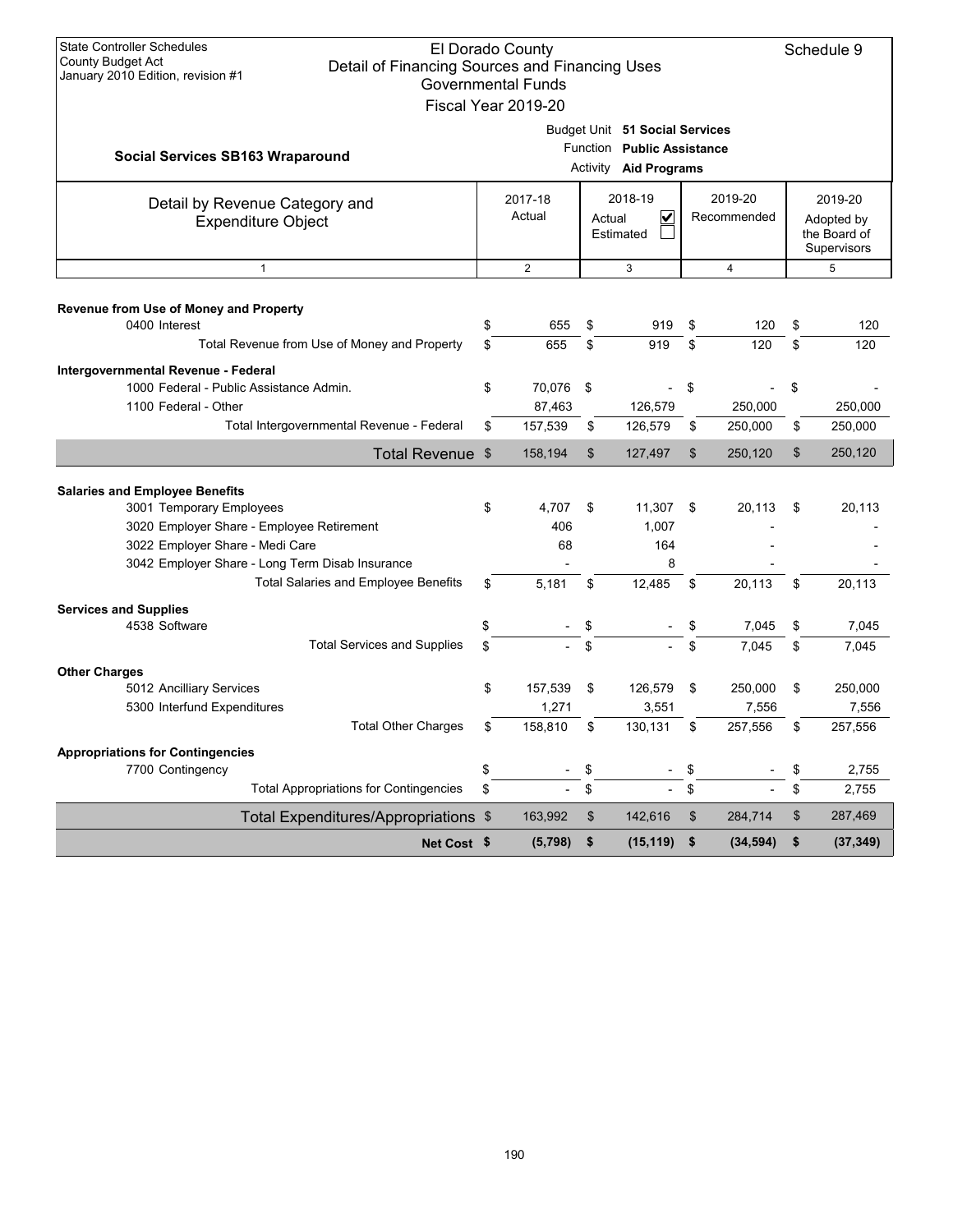| <b>State Controller Schedules</b>                                                                               |                                | El Dorado County          |                |                                                |                |                                                   |          | Schedule 9                 |
|-----------------------------------------------------------------------------------------------------------------|--------------------------------|---------------------------|----------------|------------------------------------------------|----------------|---------------------------------------------------|----------|----------------------------|
| <b>County Budget Act</b><br>Detail of Financing Sources and Financing Uses<br>January 2010 Edition, revision #1 |                                |                           |                |                                                |                |                                                   |          |                            |
|                                                                                                                 |                                | <b>Governmental Funds</b> |                |                                                |                |                                                   |          |                            |
|                                                                                                                 |                                | Fiscal Year 2019-20       |                |                                                |                |                                                   |          |                            |
|                                                                                                                 |                                |                           |                |                                                |                | Budget Unit 51 Human Services Countywide Spec Rev |          |                            |
| Human Services - Countywide Special Revenue                                                                     |                                |                           |                | Function Public Assistance                     |                |                                                   |          |                            |
|                                                                                                                 | Activity <b>Administration</b> |                           |                |                                                |                |                                                   |          |                            |
| Detail by Revenue Category and                                                                                  |                                | 2018-19<br>2017-18        |                |                                                | 2019-20        |                                                   | 2019-20  |                            |
| <b>Expenditure Object</b>                                                                                       |                                | Actual                    |                | $\overline{\mathbf{v}}$<br>Actual<br>Estimated |                | Recommended                                       |          | Adopted by<br>the Board of |
|                                                                                                                 |                                |                           |                |                                                |                |                                                   |          | Supervisors                |
| $\mathbf{1}$                                                                                                    |                                | $\overline{2}$            |                | 3                                              |                | 4                                                 |          | 5                          |
|                                                                                                                 |                                |                           |                |                                                |                |                                                   |          |                            |
| Revenue from Use of Money and Property                                                                          |                                |                           |                |                                                |                |                                                   |          |                            |
| 0400 Interest<br>Total Revenue from Use of Money and Property                                                   | \$<br>\$                       | 695<br>695                | \$<br>\$       | 551<br>551                                     | \$<br>\$       | 200<br>200                                        | \$<br>\$ | 200                        |
|                                                                                                                 |                                |                           |                |                                                |                |                                                   |          | 200                        |
| Intergovernmental Revenue - State<br>0880 State - Other                                                         |                                |                           |                |                                                |                |                                                   |          |                            |
| Total Intergovernmental Revenue - State                                                                         | \$<br>\$                       | 3,480<br>3,480            | \$<br>\$       | 3,360<br>3,360                                 | \$<br>\$       | 18,745<br>18,745                                  | \$<br>\$ | 18,745<br>18,745           |
|                                                                                                                 |                                |                           |                |                                                |                |                                                   |          |                            |
| <b>Charges for Services</b><br>1600 Recording Fees                                                              | \$                             | 13,961                    | \$             | 14,654                                         | \$             | 12,000                                            | \$       | 12,000                     |
| 1603 Vital Health Statistic Fee                                                                                 |                                | 2,145                     |                | 2,369                                          |                | 2,000                                             |          | 2,000                      |
| <b>Total Charges for Services</b>                                                                               | \$                             | 16,106                    | \$             | 17,023                                         | \$             | 14,000                                            | \$       | 14,000                     |
| Total Revenue \$                                                                                                |                                | 20,281                    | $\mathfrak{S}$ | 20,934                                         | \$             | 32,945                                            | \$       | 32,945                     |
|                                                                                                                 |                                |                           |                |                                                |                |                                                   |          |                            |
| <b>Services and Supplies</b>                                                                                    | \$                             | 61,072                    |                |                                                |                |                                                   |          |                            |
| 4300 Professional and Specialized Services<br><b>Total Services and Supplies</b>                                | \$.                            | 61.072                    | \$<br>\$       | 21,844<br>21.844                               | \$<br>\$       | 86,411<br>86.411                                  | \$<br>\$ | 44,709<br>44.709           |
|                                                                                                                 |                                |                           |                |                                                |                |                                                   |          |                            |
| <b>Other Financing Uses</b><br>7000 Operating Transfers Out                                                     | \$                             |                           | \$             |                                                | \$             | 8,473                                             | \$       | 8,473                      |
| <b>Total Other Financing Uses</b>                                                                               | \$                             |                           | \$             |                                                | \$             | 8,473                                             | \$       | 8,473                      |
| Total Expenditures/Appropriations \$                                                                            |                                | 61,072                    | \$             | 21,844                                         | $\mathfrak{L}$ | 94,884                                            | \$       | 53,182                     |
|                                                                                                                 |                                |                           |                |                                                |                |                                                   | \$       |                            |
| Net Cost \$                                                                                                     |                                | (40, 791)                 | \$             | (910)                                          | \$             | (61, 939)                                         |          | (20, 237)                  |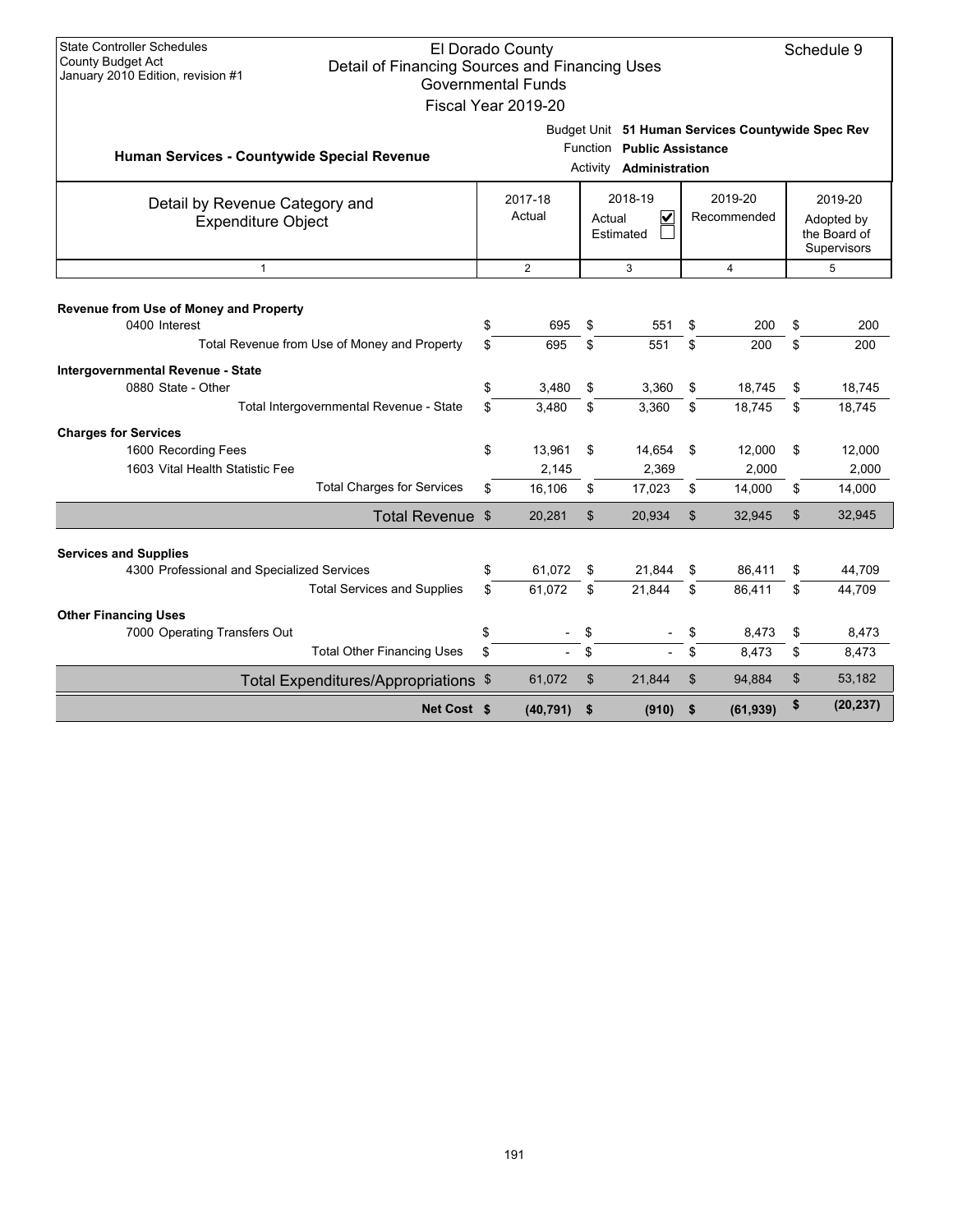| <b>State Controller Schedules</b><br>El Dorado County<br>Schedule 9<br>County Budget Act<br>Detail of Financing Sources and Financing Uses<br>January 2010 Edition, revision #1<br><b>Governmental Funds</b><br>Fiscal Year 2019-20                                          |                                                                                                          |                       |                                                         |                      |                                                             |                       |                                                           |                                                      |                                                           |  |  |
|------------------------------------------------------------------------------------------------------------------------------------------------------------------------------------------------------------------------------------------------------------------------------|----------------------------------------------------------------------------------------------------------|-----------------------|---------------------------------------------------------|----------------------|-------------------------------------------------------------|-----------------------|-----------------------------------------------------------|------------------------------------------------------|-----------------------------------------------------------|--|--|
| <b>Health and Welfare - Countywide Special Revenue</b>                                                                                                                                                                                                                       |                                                                                                          |                       |                                                         | Function<br>Activity | <b>Public Assistance</b><br>Administration                  |                       | Budget Unit 51 Realignment Countwide Spec Rev             |                                                      |                                                           |  |  |
| Detail by Revenue Category and<br><b>Expenditure Object</b>                                                                                                                                                                                                                  | 2018-19<br>2019-20<br>2017-18<br>Actual<br>$\overline{\mathbf{v}}$<br>Recommended<br>Actual<br>Estimated |                       |                                                         |                      |                                                             |                       |                                                           | 2019-20<br>Adopted by<br>the Board of<br>Supervisors |                                                           |  |  |
| $\mathbf{1}$                                                                                                                                                                                                                                                                 | $\mathbf{2}$<br>3<br>5<br>$\overline{4}$                                                                 |                       |                                                         |                      |                                                             |                       |                                                           |                                                      |                                                           |  |  |
| Revenue from Use of Money and Property<br>0400 Interest<br>Total Revenue from Use of Money and Property<br>Intergovernmental Revenue - State<br>0546 State - Veh Lic Realignment - Soc Serv<br>0606 State - Sales Tax Realignment<br>Total Intergovernmental Revenue - State |                                                                                                          | \$<br>\$.<br>\$<br>\$ | 65,669<br>65.669<br>800,872<br>10,429,422<br>11,230,294 | \$<br>\$<br>\$<br>\$ | 174,578<br>174,578<br>1,603,312<br>12,946,625<br>14,549,937 | \$<br>\$<br>- \$<br>S | 11,900<br>11,900<br>1,108,317<br>13,843,600<br>14,951,917 | \$<br>\$<br>\$<br>\$                                 | 11,900<br>11,900<br>1,108,317<br>13,843,600<br>14,951,917 |  |  |
| <b>Total Revenue</b>                                                                                                                                                                                                                                                         |                                                                                                          | \$                    | 11,295,963                                              | \$                   | 14,724,515                                                  | \$                    | 14,963,817                                                | \$                                                   | 14,963,817                                                |  |  |
| <b>Other Financing Uses</b><br>7000 Operating Transfers Out<br><b>Total Other Financing Uses</b>                                                                                                                                                                             |                                                                                                          | \$                    | 11,328,937<br>11,328,937                                | S<br>\$              | 13,110,333<br>13,110,333                                    | \$<br>\$              | 15,692,152<br>15,692,152                                  | S<br>\$.                                             | 15,692,152<br>15,692,152                                  |  |  |
| <b>Appropriations for Contingencies</b>                                                                                                                                                                                                                                      |                                                                                                          |                       |                                                         |                      |                                                             |                       |                                                           |                                                      |                                                           |  |  |
| 7700 Contingency                                                                                                                                                                                                                                                             |                                                                                                          | \$                    |                                                         |                      |                                                             | \$                    |                                                           | \$                                                   | 1,734,629                                                 |  |  |
| <b>Total Appropriations for Contingencies</b>                                                                                                                                                                                                                                |                                                                                                          | \$                    |                                                         | \$                   |                                                             | \$                    |                                                           | \$                                                   | 1,734,629                                                 |  |  |
| <b>Total Expenditures/Appropriations</b>                                                                                                                                                                                                                                     |                                                                                                          | \$                    | 11,328,937                                              | \$                   | 13,110,333                                                  | \$                    | 15,692,152                                                | \$                                                   | 17,426,781                                                |  |  |
|                                                                                                                                                                                                                                                                              | Net Cost \$                                                                                              |                       | (32, 974)                                               | \$                   | 1,614,183                                                   | \$                    | (728, 335)                                                | \$                                                   | (2,462,964)                                               |  |  |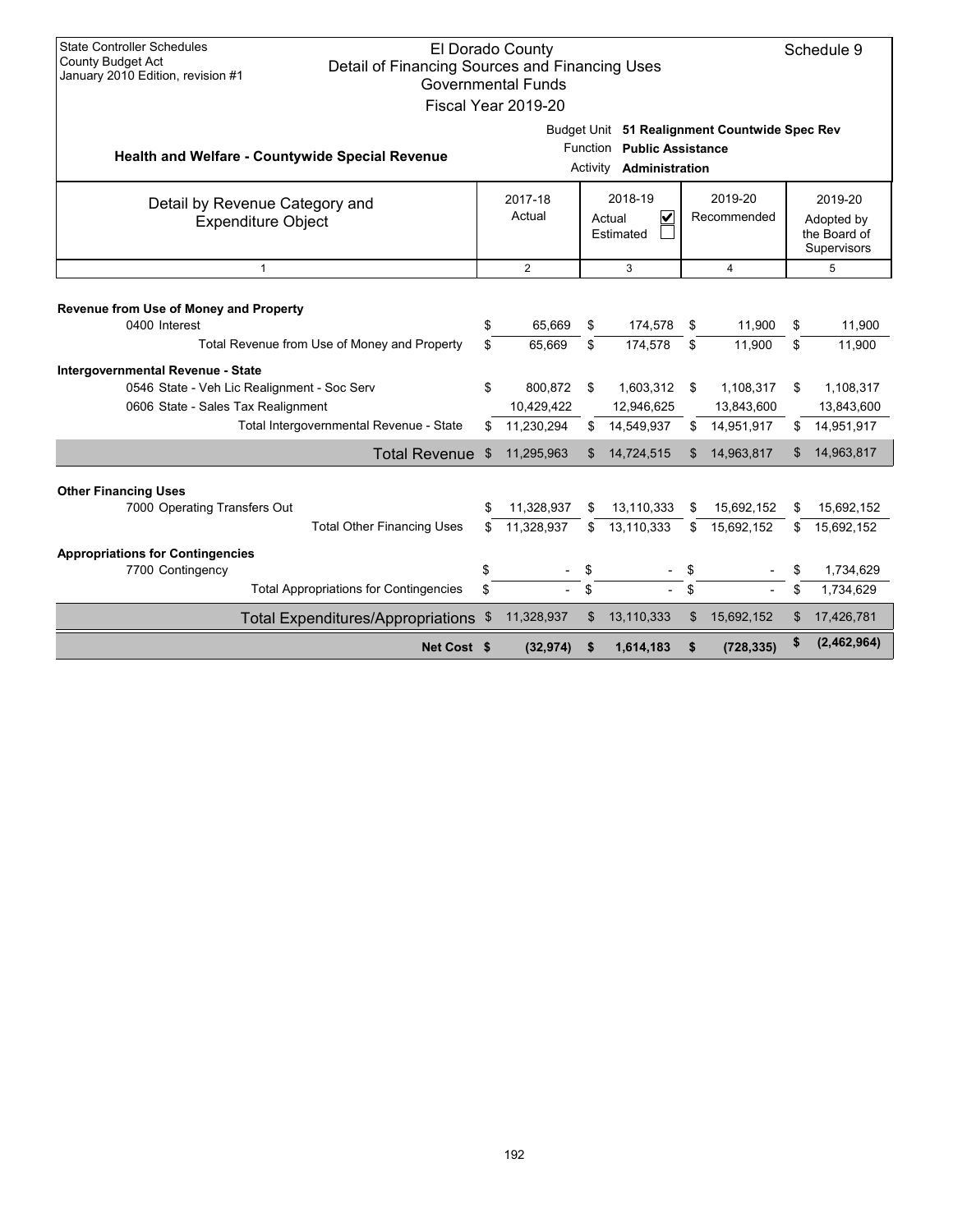| <b>State Controller Schedules</b><br>El Dorado County<br><b>County Budget Act</b><br>Detail of Financing Sources and Financing Uses<br>January 2010 Edition, revision #1<br>Governmental Funds<br>Fiscal Year 2019-20 |                                                                                                                |                        |          |                                                           |                        |                        |          |                        |  |  |                                                      |
|-----------------------------------------------------------------------------------------------------------------------------------------------------------------------------------------------------------------------|----------------------------------------------------------------------------------------------------------------|------------------------|----------|-----------------------------------------------------------|------------------------|------------------------|----------|------------------------|--|--|------------------------------------------------------|
| <b>County Local Revenue Fund</b>                                                                                                                                                                                      | Budget Unit 51 County Local Revenue Fund<br>Function<br><b>Public Assistance</b><br>Administration<br>Activity |                        |          |                                                           |                        |                        |          |                        |  |  |                                                      |
| Detail by Revenue Category and<br><b>Expenditure Object</b>                                                                                                                                                           |                                                                                                                | 2017-18<br>Actual      |          | 2018-19<br>$\overline{\mathsf{v}}$<br>Actual<br>Estimated | 2019-20<br>Recommended |                        |          |                        |  |  | 2019-20<br>Adopted by<br>the Board of<br>Supervisors |
| 1                                                                                                                                                                                                                     |                                                                                                                | $\overline{2}$         |          | 3                                                         |                        | 4                      |          | 5                      |  |  |                                                      |
| Intergovernmental Revenue - State<br>0606 State - Sales Tax Realignment<br>0880 State - Other                                                                                                                         | \$                                                                                                             | 8,669,987              | \$       | 8,969,433                                                 | \$                     | 8,968,847              | \$       | 9,014,893              |  |  |                                                      |
| Total Intergovernmental Revenue - State                                                                                                                                                                               | \$                                                                                                             | 8,669,987              | \$       | 8,969,433                                                 | \$                     | 8,968,847              | \$       | 9,014,893              |  |  |                                                      |
| Total Revenue \$                                                                                                                                                                                                      |                                                                                                                | 8,669,987              | \$       | 8,969,433                                                 | \$                     | 8,968,847              | \$       | 9,014,893              |  |  |                                                      |
| <b>Other Financing Uses</b><br>7000 Operating Transfers Out<br><b>Total Other Financing Uses</b>                                                                                                                      | \$<br>\$                                                                                                       | 9,262,475<br>9,262,475 | \$<br>\$ | 9,607,967<br>9,607,967                                    | \$<br>\$               | 9,994,766<br>9,994,766 | \$<br>\$ | 9,994,766<br>9,994,766 |  |  |                                                      |
| Total Expenditures/Appropriations \$                                                                                                                                                                                  |                                                                                                                | 9,262,475              | \$       | 9,607,967                                                 | \$                     | 9,994,766              | \$       | 9,994,766              |  |  |                                                      |
| Net Cost \$                                                                                                                                                                                                           |                                                                                                                | (592, 488)             | \$       | (638, 534)                                                |                        | (1,025,919)            | \$       | (979, 873)             |  |  |                                                      |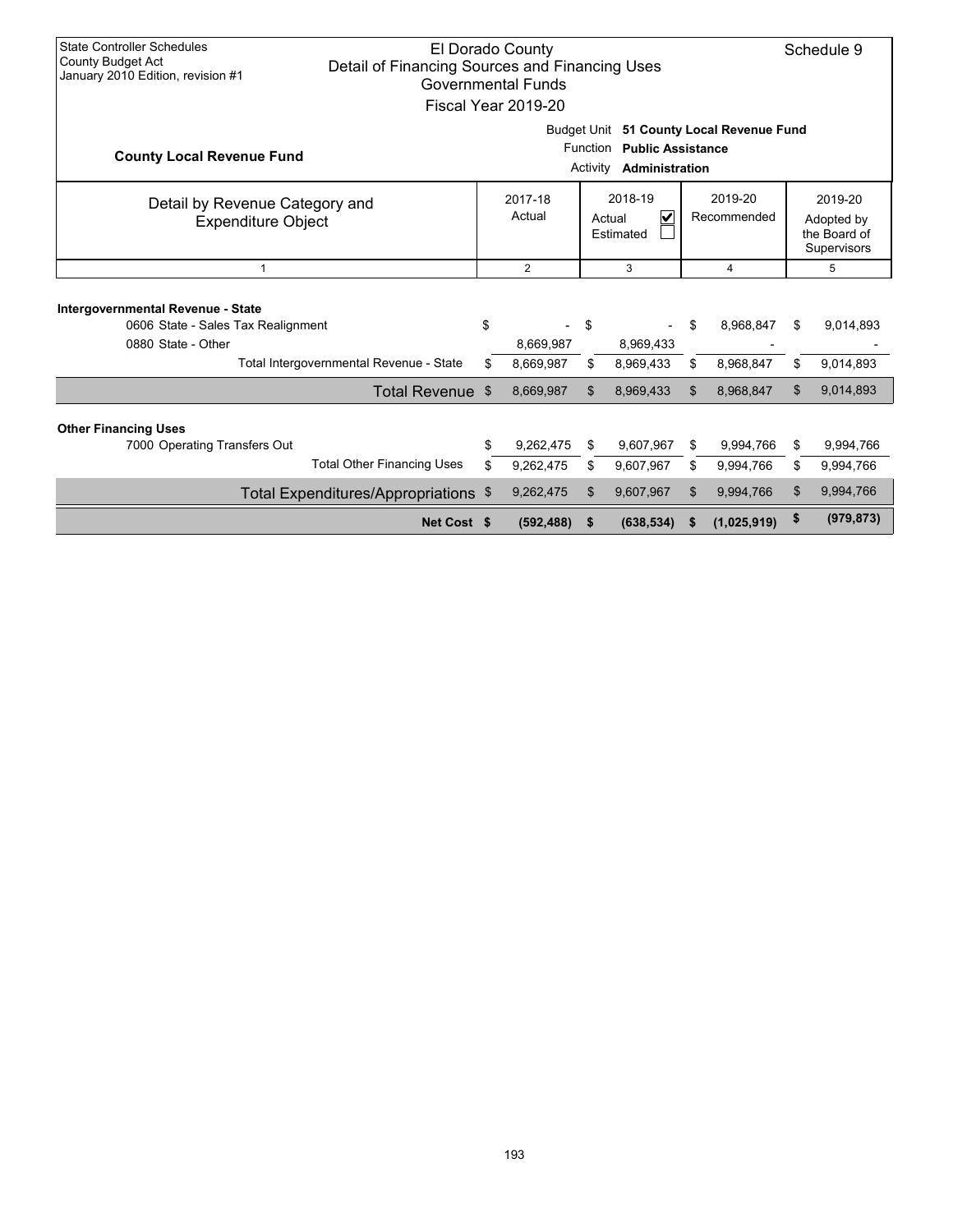| <b>State Controller Schedules</b><br>El Dorado County<br><b>County Budget Act</b><br>Detail of Financing Sources and Financing Uses<br>January 2010 Edition, revision #1<br><b>Governmental Funds</b><br>Fiscal Year 2019-20 |          |                        |                                                                |                                      |                                   |                        |          | Schedule 9                                           |
|------------------------------------------------------------------------------------------------------------------------------------------------------------------------------------------------------------------------------|----------|------------------------|----------------------------------------------------------------|--------------------------------------|-----------------------------------|------------------------|----------|------------------------------------------------------|
| <b>Community Services</b>                                                                                                                                                                                                    |          |                        | Function Public Assistance<br><b>Activity Other Assistance</b> |                                      | Budget Unit 52 Community Services |                        |          |                                                      |
| Detail by Revenue Category and<br><b>Expenditure Object</b>                                                                                                                                                                  |          | 2017-18<br>Actual      | Actual                                                         | 2018-19<br>$\checkmark$<br>Estimated |                                   | 2019-20<br>Recommended |          | 2019-20<br>Adopted by<br>the Board of<br>Supervisors |
| 1                                                                                                                                                                                                                            |          | $\overline{2}$         |                                                                | 3                                    |                                   | 4                      |          | 5                                                    |
| Revenue from Use of Money and Property<br>0400 Interest                                                                                                                                                                      | \$       | $(6,605)$ \$           |                                                                | $(7, 108)$ \$                        |                                   | 2,360                  | \$       | 2,360                                                |
| Total Revenue from Use of Money and Property                                                                                                                                                                                 | \$       | (6,605)                | \$                                                             | (7, 108)                             | \$                                | 2,360                  | \$       | 2,360                                                |
| Intergovernmental Revenue - State<br>0880 State - Other                                                                                                                                                                      | \$       | 66,119                 | \$                                                             | 1,625,653                            | \$                                | 2,100,370              | \$       | 2,100,370                                            |
| Total Intergovernmental Revenue - State                                                                                                                                                                                      | \$       | 66.119                 | \$                                                             | 1,625,653                            | \$                                | 2,100,370              | \$       | 2,100,370                                            |
| Intergovernmental Revenue - Federal<br>1100 Federal - Other<br>1107 Federal - Medi Cal                                                                                                                                       | \$       | 2,292,470<br>30,041    | \$                                                             | 2,056,008<br>13,347                  | \$                                | 2,188,784<br>53,000    | \$       | 2,188,784<br>53,000                                  |
| 1109 Federal - C1 Senior Nutrition                                                                                                                                                                                           |          | 302,758                |                                                                | 302,203                              |                                   | 301,324                |          | 301,324                                              |
| 1110 Federal - C2 Senior Nutrition                                                                                                                                                                                           |          | 151,177                |                                                                | 240,318                              |                                   | 165,807                |          | 165,807                                              |
| 1111 Federal - IIIB Social Programs                                                                                                                                                                                          |          | 234,473                |                                                                | 303,197                              |                                   | 323,639                |          | 323,639                                              |
| 1113 Federal - Title 7B Elder Abuse                                                                                                                                                                                          |          | 3,309                  |                                                                | 3,320                                |                                   | 3,094                  |          | 3,094                                                |
| 1114 Federal - 7A Ombudsman Supplement                                                                                                                                                                                       |          | 23,628                 |                                                                | 31,129                               |                                   | 30,849                 |          | 30,849                                               |
| 1116 Federal - Dept of Agricultural (USDA)                                                                                                                                                                                   |          | 124,990                |                                                                | 132,046                              |                                   | 132,046                |          | 132,046                                              |
| 1120 Federal - IIIF Disease Prevention- Aging                                                                                                                                                                                |          | 12,948                 |                                                                | 19,526                               |                                   | 18,524                 |          | 18,524                                               |
| 1122 Federal - IIIE Family Caregiver Support Prgm<br>Total Intergovernmental Revenue - Federal                                                                                                                               | \$       | 108,076<br>3,283,870   | \$                                                             | 138,425<br>3,239,519                 | \$                                | 103,340<br>3,320,407   | \$       | 103,340<br>3,320,407                                 |
| <b>Charges for Services</b>                                                                                                                                                                                                  |          |                        |                                                                |                                      |                                   |                        |          |                                                      |
| 1740 Charges for Services                                                                                                                                                                                                    | \$       | 639.606                | \$                                                             | 685,681                              | \$                                | 644,790                | \$       | 644,790                                              |
| 1759 Senior Nutrition Services                                                                                                                                                                                               |          | 222,547                |                                                                | 217,103                              |                                   | 225,000                |          | 225,000                                              |
| 1800 Interfund Revenue                                                                                                                                                                                                       |          | 17,393                 |                                                                | 16,322                               |                                   | 22,629                 |          | 22,629                                               |
| <b>Total Charges for Services</b>                                                                                                                                                                                            | \$       | 879,546                | \$                                                             | 919,106                              | \$                                | 892,419                | \$       | 892,419                                              |
| <b>Miscellaneous Revenues</b>                                                                                                                                                                                                |          |                        |                                                                |                                      |                                   |                        |          |                                                      |
| 1940 Miscellaneous Revenue                                                                                                                                                                                                   | \$       | 22,139                 | \$                                                             | 44,324                               | \$                                | 40,000                 | \$       | 40,000                                               |
| 1942 Miscellaneous Reimbursement                                                                                                                                                                                             |          | 34,784                 |                                                                | 37,689                               |                                   | 33,598                 |          | 33,598                                               |
| 1943 Miscellaneous Donation                                                                                                                                                                                                  |          | 188,162                |                                                                | 172,535                              |                                   | 398,500                |          | 398,500                                              |
| <b>Total Miscellaneous Revenues</b>                                                                                                                                                                                          | \$       | 245,084                | \$                                                             | 254,548                              | \$                                | 472,098                | \$       | 472,098                                              |
| <b>Other Financing Sources</b>                                                                                                                                                                                               |          |                        |                                                                |                                      |                                   |                        |          |                                                      |
| 2020 Operating Transfers In<br><b>Total Other Financing Sources</b>                                                                                                                                                          | \$<br>\$ | 2,163,738<br>2,163,738 | \$<br>\$                                                       | 1,898,644<br>1,898,644               | \$<br>\$                          | 2,699,428<br>2,699,428 | \$<br>\$ | 2,699,428<br>2,699,428                               |
|                                                                                                                                                                                                                              |          |                        |                                                                |                                      |                                   |                        | \$       |                                                      |
| <b>Total Revenue</b>                                                                                                                                                                                                         | \$       | 6,631,753              | \$                                                             | 7,930,362                            | \$                                | 9,487,082              |          | 9,487,082                                            |
| <b>Salaries and Employee Benefits</b>                                                                                                                                                                                        |          |                        |                                                                |                                      |                                   |                        |          |                                                      |
| 3000 Permanent Employees / Elected Officials                                                                                                                                                                                 | \$       | 2,276,699              | \$                                                             | 2,087,313                            | \$                                | 2,432,320              | \$       | 2,432,320                                            |
| 3001 Temporary Employees                                                                                                                                                                                                     |          | 76,849                 |                                                                | 85,831                               |                                   | 39,488                 |          | 39,488                                               |
| 3002 Overtime                                                                                                                                                                                                                |          | 13,838                 |                                                                | 17,484                               |                                   | 54,000                 |          | 54,000                                               |
| 3004 Other Compensation                                                                                                                                                                                                      |          | 135,399                |                                                                | 52,633                               |                                   | 76,129                 |          | 76,129                                               |
| 3005 Tahoe Differential                                                                                                                                                                                                      |          | 10,292                 |                                                                | 7,509                                |                                   | 10,800                 |          | 10,800                                               |
| 3006 Bilingual Pay                                                                                                                                                                                                           |          | 3,395                  |                                                                | 4,072                                |                                   | 4,053                  |          | 4,053                                                |
| 3007 Hazard Pay                                                                                                                                                                                                              |          | (1, 564)               |                                                                |                                      |                                   |                        |          |                                                      |
| 3020 Employer Share - Employee Retirement<br>3022 Employer Share - Medi Care                                                                                                                                                 |          | 507,293<br>32,686      |                                                                | 534,388<br>29,269                    |                                   | 611,605<br>34,660      |          | 611,605<br>34,660                                    |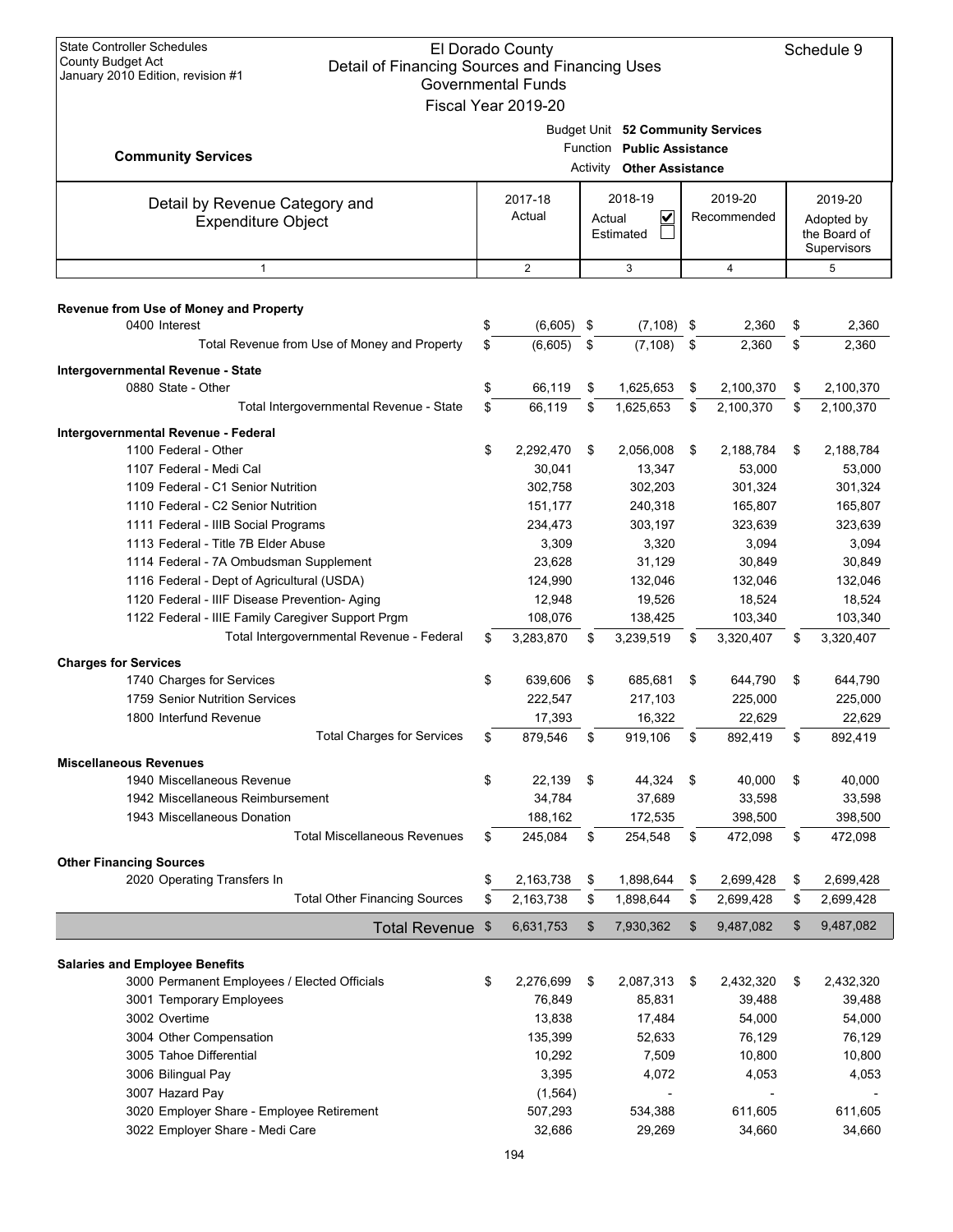| January ZUTU EURION, PEVISION # 1                           | <b>Governmental Funds</b><br>Fiscal Year 2019-20 |                                                                 |      |                        |                                                      |
|-------------------------------------------------------------|--------------------------------------------------|-----------------------------------------------------------------|------|------------------------|------------------------------------------------------|
| <b>Community Services</b>                                   |                                                  | Budget Unit 52 Community Services<br>Function Public Assistance |      |                        |                                                      |
|                                                             |                                                  | Activity Other Assistance                                       |      |                        |                                                      |
| Detail by Revenue Category and<br><b>Expenditure Object</b> | 2017-18<br>Actual                                | 2018-19<br>$\overline{\mathbf{v}}$<br>Actual<br>Estimated       |      | 2019-20<br>Recommended | 2019-20<br>Adopted by<br>the Board of<br>Supervisors |
| $\mathbf{1}$                                                | $\overline{2}$                                   | 3                                                               |      | 4                      | 5                                                    |
| 3040 Employer Share - Health Insurance                      | 602,690                                          | 528,088                                                         |      | 632,438                | 632,438                                              |
| 3042 Employer Share - Long Term Disab Insurance             | 3,932                                            | 3,568                                                           |      | 6,022                  | 6,022                                                |
| 3043 Employer Share - Deferred Compensation                 | 6,455                                            | 6,390                                                           |      | 5,648                  | 5,648                                                |
| 3046 Retiree Health - Defined Contributions                 | 56,253                                           | 53,070                                                          |      | 55,240                 | 55,240                                               |
| 3060 Employer Share - Workers' Compensation                 | 30,134                                           | 26,978                                                          |      | 27,074                 | 27,074                                               |
| 3080 Flexible Benefits                                      | 4,750                                            | 11,890                                                          |      | 19,800                 | 19,800                                               |
| Total Salaries and Employee Benefits                        | \$<br>3,759,101                                  | \$<br>3,448,483                                                 | \$   | 4,009,277              | \$<br>4,009,277                                      |
| <b>Services and Supplies</b>                                |                                                  |                                                                 |      |                        |                                                      |
| 4020 Clothing and Personal Supplies                         | \$<br>1,639                                      | \$<br>2,615                                                     | - \$ | 2,244                  | \$<br>2,244                                          |
| 4040 Telephone Company Vendor Payments                      | 5,266                                            | 4,913                                                           |      | 5,000                  | 5,000                                                |
| 4041 Cnty Pass thru Telephone Chrges to Depts               | 5,627                                            | 5,696                                                           |      | 6,918                  | 6,918                                                |
| 4044 Cable/Internet Service                                 | 3,200                                            | 3,140                                                           |      | 3,500                  | 3,500                                                |
| 4060 Food and Food Products                                 | 592,372                                          | 638,037                                                         |      | 636,273                | 636,273                                              |
| 4080 Household Expense                                      | 7,972                                            | 10,551                                                          |      | 3,250                  | 3,250                                                |
| 4081 Household Expense - Paper Goods                        | 67,896                                           | 93,163                                                          |      | 75,000                 | 75,000                                               |
| 4082 Household Expense - Other                              | 9,094                                            | 7,261                                                           |      | 10,000                 | 10,000                                               |
| 4083 Household Expense - Laundry                            | 7,234                                            | 5,803                                                           |      | 10,000                 | 10,000                                               |
| 4084 Household Expense - Expendable Equipment               | 3,218                                            | 770                                                             |      | 3,000                  | 3,000                                                |
| 4085 Household Expense - Refuse Disposal                    | 6,204                                            | 6,269                                                           |      | 8,340                  | 8,340                                                |
| 4086 Household Expense - Janitorial/Custodial               | (60)                                             |                                                                 |      |                        |                                                      |
| 4100 Insurance - Premium                                    | 18,017                                           | 18,424                                                          |      | 19,554                 | 19,554                                               |
| 4101 Insurance - Additional Liability                       | 7,254                                            | 11,448                                                          |      | 8,000                  | 8,000                                                |
| 4140 Maintenance - Equipment                                | 3,655                                            | 4,449                                                           |      | 2,750                  | 2,750                                                |
| 4144 Maintenance - Computer System Supplies                 | 56,329                                           | 52,986                                                          |      | 57,820                 | 57,820                                               |
| 4200 Medical, Dental and Laboratory Supplies                | 89                                               |                                                                 |      |                        |                                                      |
| 4220 Memberships                                            | 12,836                                           | 6,013                                                           |      | 69,250                 | 69,250                                               |
| 4221 Memberships - Legislative Advocacy                     | 350                                              | 350                                                             |      | 500                    | 500                                                  |
| 4260 Office Expense                                         | 15,958                                           | 14,216                                                          |      | 38,296                 | 38,296                                               |
| 4261 Postage                                                | 25,058                                           | 50,559                                                          |      | 38,971                 | 38,971                                               |
| 4263 Subscription / Newspaper / Journals                    | 369                                              | 240                                                             |      | 200                    | 200                                                  |
| 4264 Books / Manuals                                        |                                                  | 15                                                              |      | 1,000                  | 1,000                                                |
| 4265 Law Books                                              | 2,016                                            | 2,973                                                           |      | 2,500                  | 2,500                                                |
| 4266 Printing / Duplicating                                 | 12,031                                           | 20,432                                                          |      | 37,786                 | 37,786                                               |
| 4267 On-Line Subscriptions                                  | 2,840                                            | 3,433                                                           |      | 3,000                  | 3,000                                                |
| 4300 Professional and Specialized Services                  | 42,290                                           | 100,772                                                         |      | 1,436,513              | 1,436,513                                            |
| 4315 Contract Legal Attorney                                | 9,928                                            |                                                                 |      |                        |                                                      |
| 4318 Interpreter                                            | 130                                              | 3,006                                                           |      |                        |                                                      |
| 4324 Medical, Dental and Lab Services                       | 1,023                                            | 5,104                                                           |      | 600                    | 600                                                  |
| 4337 Other Governmental Agencies                            | 2,001                                            | 2,777                                                           |      |                        |                                                      |
| 4400 Publication and Legal Notices                          | 10                                               | 165                                                             |      |                        |                                                      |
| 4420 Rents and Leases - Equipment                           | 23,072                                           | 21,675                                                          |      | 49,260                 | 49,260                                               |
| 4421 Security System                                        | 6,132                                            | 6,736                                                           |      | 7,020                  | 7,020                                                |
| 4440 Rent & Lease - Building/Improvements                   | 27,867                                           | 28,483                                                          |      | 27,148                 | 27,148                                               |
| 4460 Small Tools and Instruments                            | 7,000                                            | 5,007                                                           |      | 7,657                  | 7,657                                                |
| 4461 Minor Equipment                                        | 17,396                                           | 4,489                                                           |      | 16,850                 | 16,850                                               |
| 4462 Minor Computer Equipment                               | 1,919                                            | 1,988                                                           |      | 4,000                  | 4,000                                                |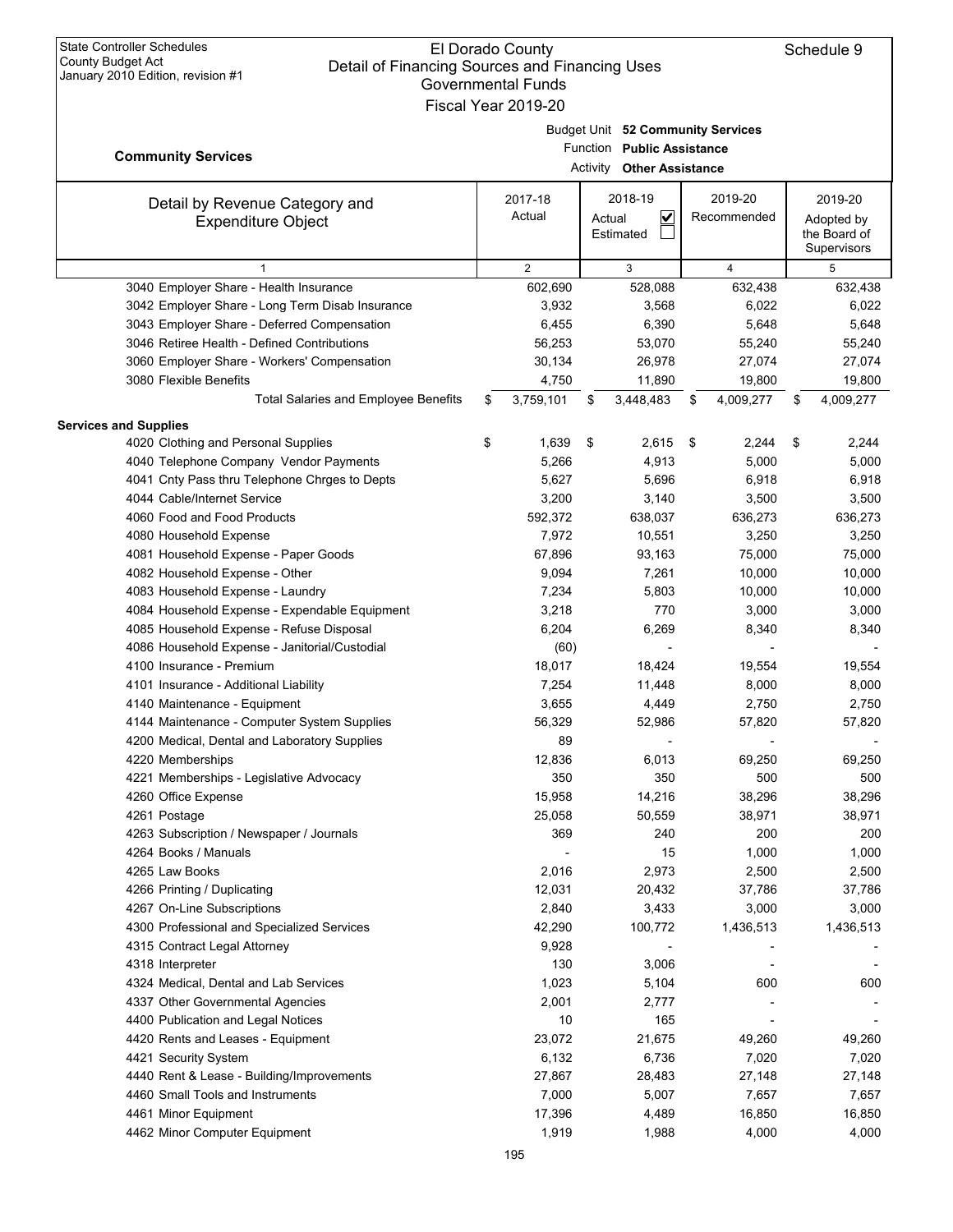|                                                                    | overnmental Fundsبo<br>Fiscal Year 2019-20 |          |                                                                 |                 |                             |
|--------------------------------------------------------------------|--------------------------------------------|----------|-----------------------------------------------------------------|-----------------|-----------------------------|
|                                                                    |                                            |          |                                                                 |                 |                             |
|                                                                    |                                            |          | Budget Unit 52 Community Services<br>Function Public Assistance |                 |                             |
| <b>Community Services</b>                                          |                                            | Activity | <b>Other Assistance</b>                                         |                 |                             |
|                                                                    |                                            |          |                                                                 |                 |                             |
| Detail by Revenue Category and                                     | 2017-18                                    |          | 2018-19                                                         | 2019-20         | 2019-20                     |
| <b>Expenditure Object</b>                                          | Actual                                     |          | V<br>Actual                                                     | Recommended     | Adopted by                  |
|                                                                    |                                            |          | Estimated                                                       |                 | the Board of<br>Supervisors |
| $\mathbf{1}$                                                       | 2                                          |          | 3                                                               | $\overline{4}$  | 5                           |
| 4463 Minor Telephone and Radio Equipment                           | 256                                        |          | 146                                                             |                 |                             |
| 4500 Special Departmental Expense                                  | 17,032                                     |          | 20,435                                                          | 18,000          | 18,000                      |
| 4501 Special Projects                                              | 39,238                                     |          | 9,557                                                           | 289,017         | 206,467                     |
| 4507 Fire and Safety Supplies                                      | 867                                        |          |                                                                 |                 |                             |
| 4538 Software                                                      | 16,909                                     |          | 17,766                                                          | 17,388          | 17,388                      |
| 4539 Software License                                              | 849                                        |          | 687                                                             |                 |                             |
| 4600 Transportation and Travel                                     | 5,460                                      |          | 1,111                                                           | 33,320          | 33,320                      |
| 4602 Employee - Private Auto Mileage                               | 12,054                                     |          | 8,026                                                           | 10,380          | 10,380                      |
| 4604 Volunteer - Private Auto Mileage                              | 47,682                                     |          | 46,760                                                          | 49,800          | 49,800                      |
| 4605 Vehicle - Rent or Lease                                       | 32,302                                     |          | 24,640                                                          | 44,200          | 44,200                      |
| 4606 Fuel Purchases                                                | 12,798                                     |          | 12,313                                                          | 18,084          | 18,084                      |
| 4608 Hotel Accommodations                                          | 5,281                                      |          |                                                                 | 4,400           | 4,400                       |
| 4609 Staff Development                                             | 18,206                                     |          | 5,302                                                           | 17,275          | 17,275                      |
| 4616 Per Diem (Commissions, etc.)                                  |                                            |          | 840                                                             |                 |                             |
| 4617 Staff Development Non 1099                                    |                                            |          | 65                                                              |                 |                             |
| 4620 Utilities                                                     | 126,442                                    |          | 23,764                                                          | 129,840         | 129,840                     |
| 4650 Overnight Travel: Registration                                |                                            |          | 6,029                                                           |                 |                             |
| 4651 Overnight Travel: Meal/Per Diem                               |                                            |          | 1,610                                                           |                 |                             |
| 4652 Overnight Travel: Mileage/Fuel                                |                                            |          | 1,124                                                           |                 |                             |
| 4654 Overnight Travel: Airfare Costs                               |                                            |          | 2,428                                                           |                 |                             |
| 4655 Overnight Travel: Other Costs                                 |                                            |          | 341                                                             |                 |                             |
| 4656 Overnight Travel: Hotel                                       |                                            |          | 4,436                                                           |                 |                             |
| 4700 Utilities                                                     |                                            |          | 97,198                                                          |                 |                             |
| <b>Total Services and Supplies</b>                                 | \$<br>1,340,608                            | \$       | 1,428,537                                                       | \$<br>3,223,904 | \$<br>3,141,354             |
| <b>Other Charges</b>                                               |                                            |          |                                                                 |                 |                             |
| 5000 Support and Care of Persons                                   | \$<br>7,925                                | \$       | 13,467                                                          | \$<br>391,212   | \$<br>391,212               |
| 5010 Transportation Services                                       | 113,448                                    |          | 84,196                                                          |                 |                             |
| 5011 Transportation Expenses                                       | 268                                        |          | 99                                                              | 300,000         | 300,000                     |
| 5012 Ancilliary Services                                           | 59,522                                     |          | 44,935                                                          | 48,600          | 48,600                      |
| 5013 Ancilliary Expenses                                           | 736,064                                    |          | 757,138                                                         | 754,789         | 754,789                     |
| 5019 Special Circumstances Allowance                               | 7,938                                      |          |                                                                 |                 |                             |
| 5240 Contribution To Non-county Governmental                       |                                            |          | 55,212                                                          |                 |                             |
| 5300 Interfund Expenditures                                        | 638,899                                    |          | 683,923                                                         | 951,125         | 951,125                     |
| 5304 Intrfnd Exp: Mail Service<br>5305 Intrfnd Exp: Stores Support | 14,344<br>2,932                            |          | 13,342<br>2,569                                                 | 7,200<br>2,704  | 7,200                       |
|                                                                    | 16,453                                     |          |                                                                 |                 | 2,704                       |
| 5318 Intrfnd Exp: Maint Buildg & Imprvmnts                         |                                            |          | 10,494<br>100                                                   | 16,780          | 16,780                      |
| 5321 Intrfnd Exp: Collections<br><b>Total Other Charges</b>        | 139                                        |          |                                                                 |                 |                             |
|                                                                    | \$<br>1,597,932                            | \$       | 1,665,475                                                       | \$<br>2,472,410 | \$<br>2,472,410             |
| <b>Fixed Assets</b>                                                |                                            |          |                                                                 |                 |                             |
| 6040 Fixed Assets - Equipment                                      | \$<br>28,465                               | \$       |                                                                 | \$              | \$                          |
| <b>Total Fixed Assets</b>                                          | \$<br>28,465                               | \$       |                                                                 | \$              | \$                          |
| <b>Other Financing Uses</b>                                        |                                            |          |                                                                 |                 |                             |
| 7000 Operating Transfers Out                                       | \$                                         | \$       |                                                                 | \$<br>200,000   | \$<br>200,000               |
| <b>Total Other Financing Uses</b>                                  | \$                                         | \$       |                                                                 | \$<br>200,000   | \$<br>200,000               |

**Intrafund Transfers**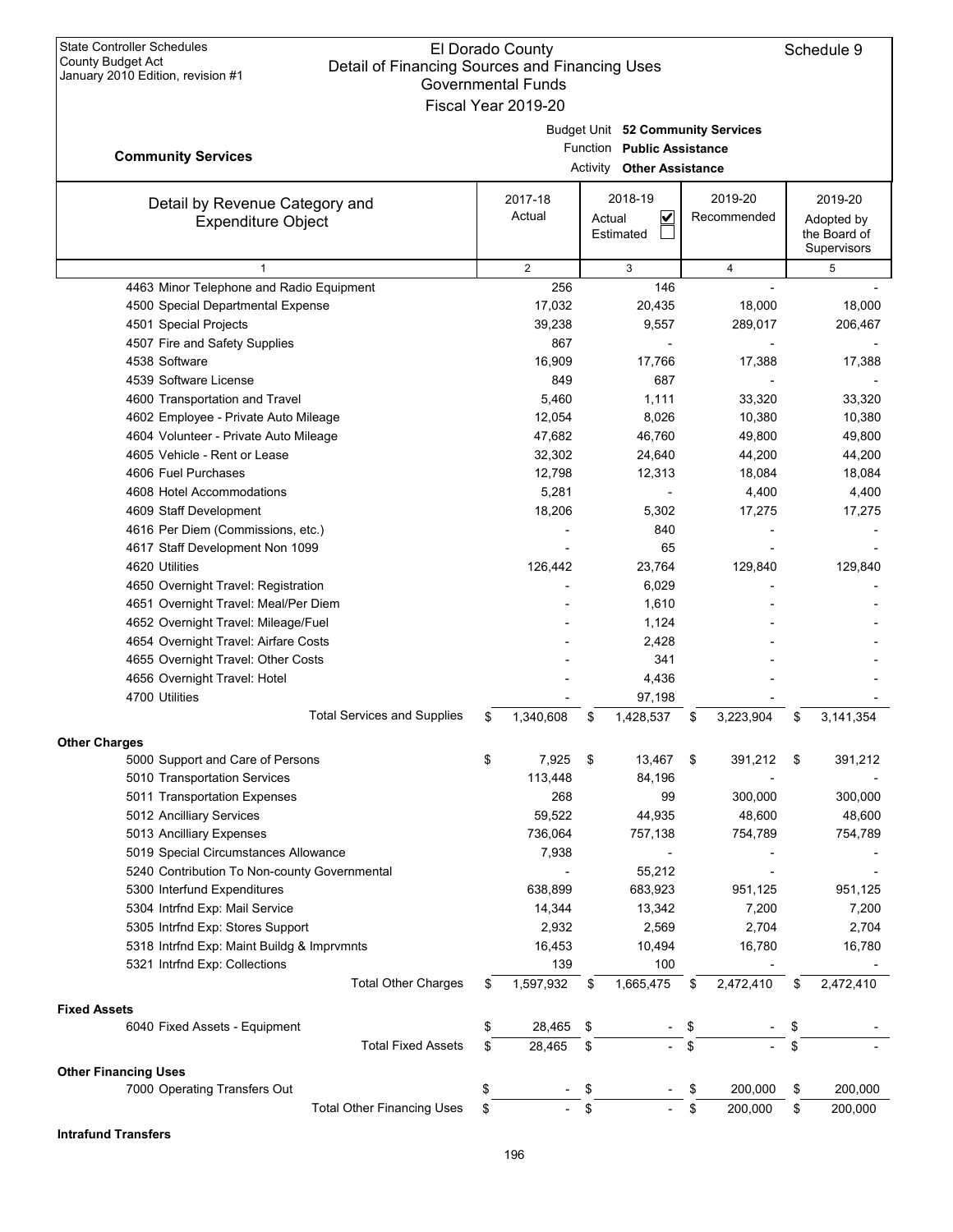| <b>State Controller Schedules</b><br><b>County Budget Act</b><br>January 2010 Edition, revision #1 | <b>El Dorado County</b><br>Schedule 9<br>Detail of Financing Sources and Financing Uses<br><b>Governmental Funds</b><br>Fiscal Year 2019-20 |                                                                                                                                          |                   |    |                                     |    |                        |      |                                                      |  |
|----------------------------------------------------------------------------------------------------|---------------------------------------------------------------------------------------------------------------------------------------------|------------------------------------------------------------------------------------------------------------------------------------------|-------------------|----|-------------------------------------|----|------------------------|------|------------------------------------------------------|--|
| <b>Community Services</b>                                                                          |                                                                                                                                             | <b>Budget Unit</b><br><b>52 Community Services</b><br><b>Public Assistance</b><br><b>Function</b><br><b>Other Assistance</b><br>Activity |                   |    |                                     |    |                        |      |                                                      |  |
| Detail by Revenue Category and<br><b>Expenditure Object</b>                                        |                                                                                                                                             |                                                                                                                                          | 2017-18<br>Actual |    | 2018-19<br>V<br>Actual<br>Estimated |    | 2019-20<br>Recommended |      | 2019-20<br>Adopted by<br>the Board of<br>Supervisors |  |
|                                                                                                    |                                                                                                                                             |                                                                                                                                          | 2                 |    | 3                                   |    | 4                      |      | 5                                                    |  |
| 7250 Intrafnd Transfers: Non General Fund                                                          |                                                                                                                                             |                                                                                                                                          | 118,808           | \$ | 120,495                             | \$ | 152,387                | \$   | 152,387                                              |  |
|                                                                                                    | <b>Total Intrafund Transfers</b>                                                                                                            | \$.                                                                                                                                      | 118,808           | \$ | 120,495                             | \$ | 152,387                | \$   | 152,387                                              |  |
| <b>Intrafund Abatement</b>                                                                         |                                                                                                                                             |                                                                                                                                          |                   |    |                                     |    |                        |      |                                                      |  |
| 7380 Intrfnd Abatemnt: Not General Fund                                                            |                                                                                                                                             | \$                                                                                                                                       | $(118,808)$ \$    |    | $(120, 495)$ \$                     |    | (152, 387)             | - \$ | (152, 387)                                           |  |
|                                                                                                    | <b>Total Intrafund Abatement</b>                                                                                                            | \$                                                                                                                                       | (118, 808)        | \$ | (120, 495)                          | \$ | (152, 387)             | \$   | (152, 387)                                           |  |
| <b>Appropriations for Contingencies</b>                                                            |                                                                                                                                             |                                                                                                                                          |                   |    |                                     |    |                        |      |                                                      |  |
| 7700 Contingency                                                                                   |                                                                                                                                             | \$                                                                                                                                       |                   | \$ |                                     | \$ | 21.374                 | \$   | 1,492,413                                            |  |
|                                                                                                    | <b>Total Appropriations for Contingencies</b>                                                                                               | \$                                                                                                                                       |                   | \$ |                                     | \$ | 21,374                 | \$   | 1,492,413                                            |  |
|                                                                                                    | Total Expenditures/Appropriations \$                                                                                                        |                                                                                                                                          | 6,726,106         | \$ | 6,542,495                           | \$ | 9.926.965              | \$   | 11,315,454                                           |  |
|                                                                                                    | Net Cost \$                                                                                                                                 |                                                                                                                                          | (94, 353)         | \$ | 1,387,867                           | S  | (439, 883)             | S    | (1,828,372)                                          |  |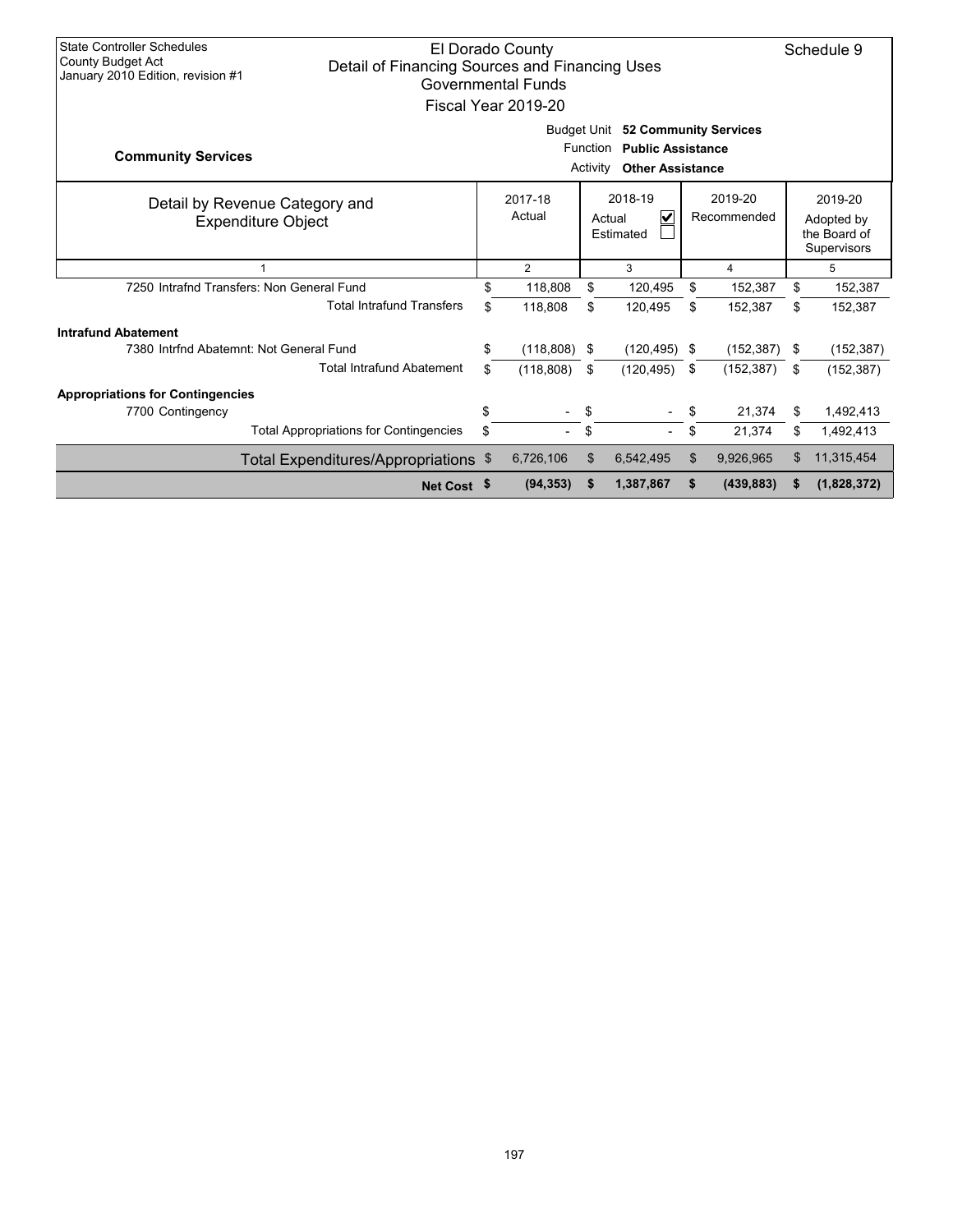| <b>State Controller Schedules</b><br>El Dorado County<br>Schedule 9<br><b>County Budget Act</b><br>Detail of Financing Sources and Financing Uses<br>January 2010 Edition, revision #1<br><b>Governmental Funds</b><br>Fiscal Year 2019-20 |                                                             |    |                   |    |                                                                                                                                           |                        |                |    |                                                      |  |  |
|--------------------------------------------------------------------------------------------------------------------------------------------------------------------------------------------------------------------------------------------|-------------------------------------------------------------|----|-------------------|----|-------------------------------------------------------------------------------------------------------------------------------------------|------------------------|----------------|----|------------------------------------------------------|--|--|
|                                                                                                                                                                                                                                            | <b>Community Services - Countywide Special Revenue</b>      |    |                   |    | Budget Unit 52 Community Services Countywide Spec R<br><b>Function</b><br><b>Public Assistance</b><br><b>Other Assistance</b><br>Activity |                        |                |    |                                                      |  |  |
|                                                                                                                                                                                                                                            | Detail by Revenue Category and<br><b>Expenditure Object</b> |    | 2017-18<br>Actual |    | 2018-19<br>$\checkmark$<br>Actual<br>Estimated                                                                                            | 2019-20<br>Recommended |                |    | 2019-20<br>Adopted by<br>the Board of<br>Supervisors |  |  |
|                                                                                                                                                                                                                                            | $\mathbf{1}$                                                |    | $\overline{2}$    |    | 3                                                                                                                                         |                        | $\overline{4}$ |    | 5                                                    |  |  |
| Revenue from Use of Money and Property<br>0400 Interest                                                                                                                                                                                    |                                                             | \$ | 1,637             | \$ | 3,013                                                                                                                                     | \$                     | 800            | \$ | 800                                                  |  |  |
|                                                                                                                                                                                                                                            | Total Revenue from Use of Money and Property                | \$ | 1,637             | \$ | 3,013                                                                                                                                     | \$                     | 800            | \$ | 800                                                  |  |  |
|                                                                                                                                                                                                                                            | Total Revenue \$                                            |    | 1,637             | \$ | 3,013                                                                                                                                     | \$                     | 800            | \$ | 800                                                  |  |  |
| <b>Appropriations for Contingencies</b><br>7700 Contingency                                                                                                                                                                                |                                                             | \$ |                   | \$ |                                                                                                                                           |                        | 144,224        | \$ | 148,873                                              |  |  |
|                                                                                                                                                                                                                                            | <b>Total Appropriations for Contingencies</b>               | \$ |                   | \$ |                                                                                                                                           | \$                     | 144,224        | \$ | 148,873                                              |  |  |
|                                                                                                                                                                                                                                            | Total Expenditures/Appropriations \$                        |    |                   | \$ |                                                                                                                                           | \$                     | 144,224        | \$ | 148,873                                              |  |  |
|                                                                                                                                                                                                                                            | Net Cost \$                                                 |    | 1,637             | \$ | 3,013                                                                                                                                     |                        | (143, 424)     | \$ | (148, 073)                                           |  |  |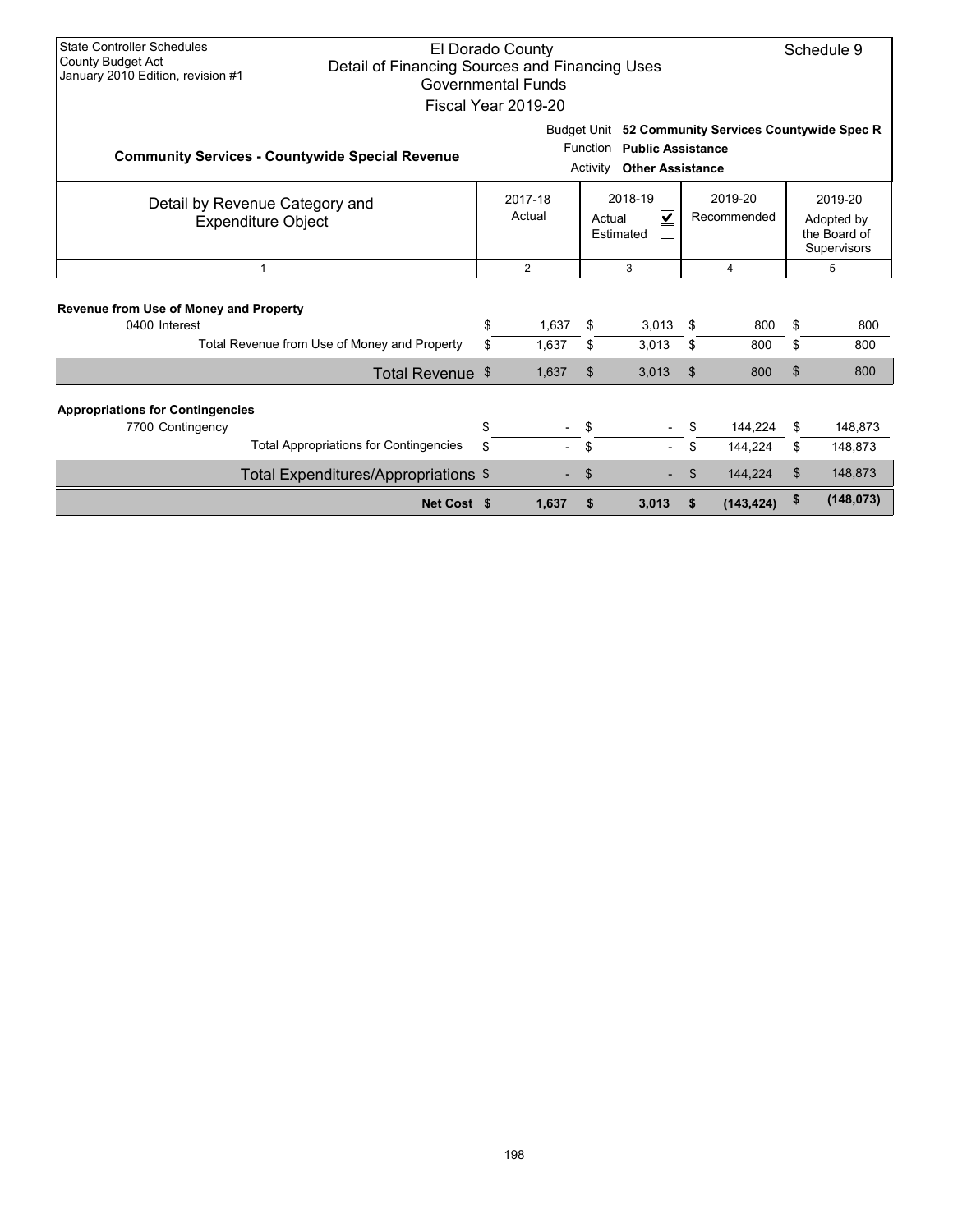| <b>State Controller Schedules</b><br>El Dorado County<br>Schedule 9<br><b>County Budget Act</b><br>Detail of Financing Sources and Financing Uses |    |                           |    |                                |    |                      |    |                             |  |
|---------------------------------------------------------------------------------------------------------------------------------------------------|----|---------------------------|----|--------------------------------|----|----------------------|----|-----------------------------|--|
| January 2010 Edition, revision #1                                                                                                                 |    | <b>Governmental Funds</b> |    |                                |    |                      |    |                             |  |
|                                                                                                                                                   |    | Fiscal Year 2019-20       |    |                                |    |                      |    |                             |  |
|                                                                                                                                                   |    |                           |    | Budget Unit 53 Mental Health   |    |                      |    |                             |  |
|                                                                                                                                                   |    |                           |    | Function Health and Sanitation |    |                      |    |                             |  |
| <b>Mental Health</b>                                                                                                                              |    |                           |    | Activity <b>Health</b>         |    |                      |    |                             |  |
|                                                                                                                                                   |    |                           |    |                                |    |                      |    |                             |  |
| Detail by Revenue Category and                                                                                                                    |    | 2017-18                   |    | 2018-19                        |    | 2019-20              |    | 2019-20                     |  |
| <b>Expenditure Object</b>                                                                                                                         |    | Actual                    |    | V<br>Actual                    |    | Recommended          |    | Adopted by                  |  |
|                                                                                                                                                   |    |                           |    | Estimated                      |    |                      |    | the Board of<br>Supervisors |  |
| $\mathbf{1}$                                                                                                                                      |    | 2                         |    | 3                              |    | $\overline{4}$       |    | 5                           |  |
|                                                                                                                                                   |    |                           |    |                                |    |                      |    |                             |  |
| <b>Fines, Forfeitures and Penalties</b>                                                                                                           |    |                           |    |                                |    |                      |    |                             |  |
| 0320 Other Court Fines                                                                                                                            | \$ | 48,547                    | \$ | 49,583                         | \$ | 70,000               | \$ | 70,000                      |  |
| <b>Total Fines. Forfeitures and Penalties</b>                                                                                                     | \$ | 48,547                    | \$ | 49,583                         | \$ | 70,000               | \$ | 70,000                      |  |
| Revenue from Use of Money and Property                                                                                                            |    |                           |    |                                |    |                      |    |                             |  |
| 0400 Interest                                                                                                                                     | \$ | 170,082                   | \$ | 266,165                        | \$ | 177,100              | \$ | 177,100                     |  |
| Total Revenue from Use of Money and Property                                                                                                      | \$ | 170,082                   | \$ | 266,165                        | \$ | 177,100              | \$ | 177,100                     |  |
|                                                                                                                                                   |    |                           |    |                                |    |                      |    |                             |  |
| <b>Intergovernmental Revenue - State</b>                                                                                                          |    |                           |    |                                |    |                      |    |                             |  |
| 0663 State - Mental Health Proposition 63<br>0688 State - Medi Cal General Fund                                                                   | \$ | 8,048,235                 | \$ | 7,869,699                      | \$ | 7,832,370            | \$ | 7,832,370                   |  |
| 0880 State - Other                                                                                                                                |    | 24,760                    |    | 52,393                         |    |                      |    |                             |  |
| Total Intergovernmental Revenue - State                                                                                                           | \$ | 2,244,976<br>10,317,972   | \$ | (529, 087)<br>7,393,005        | \$ | 634,892<br>8,467,262 |    | 634,892<br>8,467,262        |  |
|                                                                                                                                                   |    |                           |    |                                |    |                      | \$ |                             |  |
| Intergovernmental Revenue - Federal                                                                                                               |    |                           |    |                                |    |                      |    |                             |  |
| 1100 Federal - Other                                                                                                                              | \$ | 211,911                   | \$ | 210,875                        | \$ | 473,339              | \$ | 473,339                     |  |
| 1101 Federal - Block Grant Revenues                                                                                                               |    | 960,329                   |    | 995,903                        |    | 1,022,727            |    | 1,022,727                   |  |
| 1107 Federal - Medi Cal                                                                                                                           |    | 6,290,658                 |    | 7,858,252                      |    | 11,829,004           |    | 11,829,004                  |  |
| 1108 Federal - Perinatal Medi Cal                                                                                                                 |    | 156,497                   |    | 198,585                        |    | 270,150              |    | 270,150                     |  |
| Total Intergovernmental Revenue - Federal                                                                                                         | \$ | 7,619,395                 | \$ | 9,263,615                      | \$ | 13,595,220           | S  | 13,595,220                  |  |
| <b>Charges for Services</b>                                                                                                                       |    |                           |    |                                |    |                      |    |                             |  |
| 1640 Mental Health Services: Private Insurance                                                                                                    | \$ | 74,796                    | \$ | 58,589                         | \$ | 102,000              | \$ | 102,000                     |  |
| 1641 Mental Health Services: Private Payors                                                                                                       |    | 18,236                    |    | 29,834                         |    | 60,000               |    | 60,000                      |  |
| 1642 Mental Health Services: Other County                                                                                                         |    | 325,292                   |    | 246,793                        |    | 350,000              |    | 350,000                     |  |
| 1643 Mental Health Services: Co Collections                                                                                                       |    | 8,836                     |    | 18,253                         |    | 5,000                |    | 5,000                       |  |
| 1644 Mental Health Services: Public Guardian                                                                                                      |    | 238,463                   |    | 117,428                        |    | 150,000              |    | 150,000                     |  |
| 1649 Mental Health Services: Other                                                                                                                |    | 612                       |    |                                |    |                      |    |                             |  |
| 1740 Charges for Services                                                                                                                         |    | 499                       |    | 579                            |    |                      |    |                             |  |
| 1816 Intrfnd Rev: IS Programming Support                                                                                                          |    |                           |    | (192)                          |    |                      |    |                             |  |
| 1819 Intrfnd Rev: Mental Health Sevices                                                                                                           |    | 125                       |    |                                |    |                      |    |                             |  |
| <b>Total Charges for Services</b>                                                                                                                 | \$ | 666,858                   | \$ | 471,284                        | \$ | 667,000              | \$ | 667,000                     |  |
| <b>Miscellaneous Revenues</b>                                                                                                                     |    |                           |    |                                |    |                      |    |                             |  |
| 1940 Miscellaneous Revenue                                                                                                                        | \$ | 122,253                   | \$ | 934,196                        | \$ | 174,000              | \$ | 174,000                     |  |
| <b>Total Miscellaneous Revenues</b>                                                                                                               | \$ | 122,253                   | \$ | 934,196                        | \$ | 174,000              | \$ | 174,000                     |  |
| <b>Other Financing Sources</b>                                                                                                                    |    |                           |    |                                |    |                      |    |                             |  |
| 2020 Operating Transfers In                                                                                                                       | \$ | 1,451,716                 | \$ | 829,875                        | \$ | 968,853              | \$ | 968,853                     |  |
| 2021 Operating Transfers In: Veh Lic Fee                                                                                                          |    | 327,276                   |    | 368,386                        |    | 368,392              |    | 368,392                     |  |
| 2026 Operating Transfers In: PHD SRF                                                                                                              |    | 3,156,398                 |    | 3,174,147                      |    | 3,918,959            |    | 3,918,959                   |  |
| 2027 Operating Transfers In: Sales Tax Realingment                                                                                                |    | 3,124,853                 |    | 3,009,746                      |    | 3,107,736            |    | 3,107,736                   |  |
| <b>Total Other Financing Sources</b>                                                                                                              | \$ | 8,060,243                 | \$ | 7,382,155                      | \$ | 8,363,940            | \$ | 8,363,940                   |  |
| <b>Total Revenue</b>                                                                                                                              | \$ | 27,005,349                | \$ | 25,760,001                     | \$ | 31,514,522           | \$ | 31,514,522                  |  |
|                                                                                                                                                   |    |                           |    |                                |    |                      |    |                             |  |
| <b>Salaries and Employee Benefits</b>                                                                                                             |    |                           |    |                                |    |                      |    |                             |  |
| 3000 Permanent Employees / Elected Officials                                                                                                      | \$ | 5,479,657                 | \$ | 5,820,099                      | \$ | 7,598,451            | \$ | 7,598,451                   |  |
| 3001 Temporary Employees                                                                                                                          |    | 91,682                    |    | 109,049                        |    | 80,000               |    | 80,000                      |  |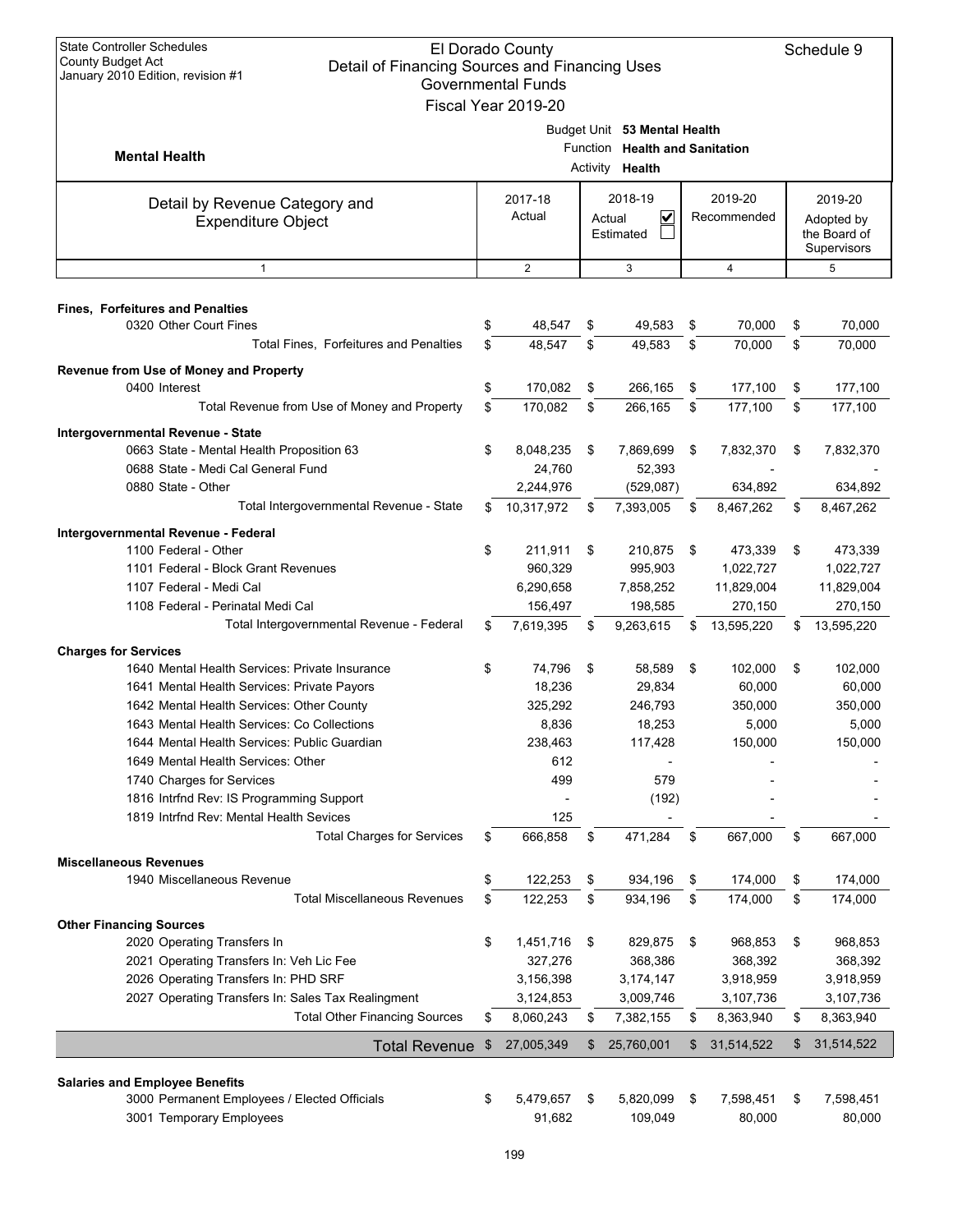| January 2010 Edition, revision #1<br><b>Governmental Funds</b>   |    |                     |    |                                |    |                |    |                |  |  |
|------------------------------------------------------------------|----|---------------------|----|--------------------------------|----|----------------|----|----------------|--|--|
|                                                                  |    | Fiscal Year 2019-20 |    |                                |    |                |    |                |  |  |
|                                                                  |    |                     |    | Budget Unit 53 Mental Health   |    |                |    |                |  |  |
| <b>Mental Health</b>                                             |    |                     |    | Function Health and Sanitation |    |                |    |                |  |  |
|                                                                  |    |                     |    | Activity Health                |    |                |    |                |  |  |
| Detail by Revenue Category and                                   |    | 2017-18             |    | 2018-19                        |    | 2019-20        |    | 2019-20        |  |  |
| <b>Expenditure Object</b>                                        |    | Actual              |    | $\checkmark$<br>Actual         |    | Recommended    |    | Adopted by     |  |  |
|                                                                  |    |                     |    | Estimated                      |    |                |    | the Board of   |  |  |
|                                                                  |    | $\overline{2}$      |    |                                |    |                |    | Supervisors    |  |  |
| $\mathbf{1}$<br>3002 Overtime                                    |    | 209,988             |    | 3<br>219,770                   |    | 4<br>191,800   |    | 5<br>191,800   |  |  |
| 3003 Standby Pay                                                 |    | 41,619              |    | 57,949                         |    | 45,000         |    | 45,000         |  |  |
| 3004 Other Compensation                                          |    | 247,797             |    | 63,588                         |    | 11,300         |    | 11,300         |  |  |
| 3005 Tahoe Differential                                          |    | 46,173              |    | 46,672                         |    | 52,080         |    | 52,080         |  |  |
| 3006 Bilingual Pay                                               |    | 15,650              |    | 15,787                         |    | 12,480         |    | 12,480         |  |  |
| 3020 Employer Share - Employee Retirement                        |    | 1,144,113           |    | 1,315,690                      |    | 1,696,140      |    | 1,696,140      |  |  |
| 3022 Employer Share - Medi Care                                  |    | 85,312              |    | 87,509                         |    | 111,116        |    | 111,116        |  |  |
| 3040 Employer Share - Health Insurance                           |    | 1,044,209           |    | 1,123,784                      |    | 1,815,702      |    | 1,815,702      |  |  |
| 3042 Employer Share - Long Term Disab Insurance                  |    | 9,432               |    | 9,934                          |    | 18,996         |    | 18,996         |  |  |
| 3043 Employer Share - Deferred Compensation                      |    | 17,295              |    | 17,767                         |    | 3,200          |    | 3,200          |  |  |
| 3046 Retiree Health - Defined Contributions                      |    | 107,423             |    | 113,720                        |    | 115,600        |    | 115,600        |  |  |
| 3060 Employer Share - Workers' Compensation                      |    | 74,225              |    | 73,166                         |    | 75,858         |    | 75,858         |  |  |
| 3080 Flexible Benefits                                           |    | 11,615              |    | 39,963                         |    | 54,000         |    | 54,000         |  |  |
| <b>Total Salaries and Employee Benefits</b>                      | \$ | 8,626,189           | \$ | 9,114,447                      | S  | 11,881,723     | S  | 11,881,723     |  |  |
| <b>Services and Supplies</b>                                     |    |                     |    |                                |    |                |    |                |  |  |
| 4020 Clothing and Personal Supplies                              | \$ | 434                 | \$ | 366                            | \$ |                | \$ |                |  |  |
| 4040 Telephone Company Vendor Payments                           |    | 10,003              |    | 10,045                         |    | 12,800         |    | 12,800         |  |  |
| 4041 Cnty Pass thru Telephone Chrges to Depts                    |    | 20,798              |    | 21,958                         |    | 23,000         |    | 23,000         |  |  |
| 4060 Food and Food Products                                      |    | 27,753              |    | 22,761                         |    | 17,500         |    | 17,500         |  |  |
| 4080 Household Expense                                           |    | 8,345               |    | 15,050                         |    |                |    |                |  |  |
| 4081 Household Expense - Paper Goods                             |    | 163                 |    | 599                            |    |                |    |                |  |  |
| 4082 Household Expense - Other                                   |    | 149                 |    | 19                             |    |                |    |                |  |  |
| 4084 Household Expense - Expendable Equipment                    |    | 302                 |    |                                |    |                |    |                |  |  |
| 4085 Household Expense - Refuse Disposal                         |    | 5,962               |    | 6,372                          |    | 7,000          |    | 7,000          |  |  |
| 4086 Household Expense - Janitorial/Custodial                    |    | 31,925              |    | 32,567                         |    |                |    |                |  |  |
| 4100 Insurance - Premium                                         |    | 41,054              |    | 45,467                         |    | 46,472         |    | 46,472         |  |  |
| 4101 Insurance - Additional Liability                            |    | 48,990              |    | 84,912                         |    | 53,000         |    | 53,000         |  |  |
| 4144 Maintenance - Computer System Supplies                      |    | 2,716               |    |                                |    | 15,440         |    | 15,440         |  |  |
| 4160 Maintenance Vehicles - Service Contract                     |    | 65                  |    |                                |    | 200            |    | 200            |  |  |
| 4180 Maintenance - Building and Improvements                     |    |                     |    |                                |    | 2,714          |    | 2,714          |  |  |
| 4192 Maintenance - Lighting                                      |    | 43                  |    |                                |    | 500            |    | 500            |  |  |
| 4197 Maintenance - Building Supplies                             |    | 121                 |    | 175                            |    |                |    |                |  |  |
| 4200 Medical, Dental and Laboratory Supplies                     |    | 3,020               |    | 1,127                          |    | 4,700          |    | 4,700          |  |  |
| 4201 Medical Supplies - Field                                    |    | 336                 |    |                                |    |                |    |                |  |  |
| 4220 Memberships                                                 |    | 1,450               |    | 3,270                          |    | 3,527          |    | 3,527          |  |  |
| 4221 Memberships - Legislative Advocacy                          |    | 10,861              |    | 14,550                         |    | 37,150         |    | 37,150         |  |  |
| 4260 Office Expense                                              |    | 24,500              |    | 16,186                         |    | 27,900         |    | 27,900         |  |  |
| 4261 Postage                                                     |    | 1,168               |    | 1,424                          |    | 1,700          |    | 1,700          |  |  |
| 4263 Subscription / Newspaper / Journals<br>4264 Books / Manuals |    | 643                 |    | 1,577<br>9,071                 |    |                |    |                |  |  |
|                                                                  |    | 2,881               |    |                                |    | 2,600          |    | 2,600          |  |  |
| 4266 Printing / Duplicating<br>4267 On-Line Subscriptions        |    | 1,863<br>777        |    | 5,559                          |    | 3,050<br>1,200 |    | 3,050<br>1,200 |  |  |
| 4300 Professional and Specialized Services                       |    | 144,616             |    | 131,064                        |    | 273,813        |    | 273,813        |  |  |
| 4318 Interpreter                                                 |    | 1,573               |    | 641                            |    | 2,000          |    | 2,000          |  |  |
| 4323 Psychiatric Medical Services                                |    | 4,508,537           |    | 4,643,793                      |    | 4,783,107      |    | 4,783,107      |  |  |
| 4324 Medical, Dental and Lab Services                            |    | 2,772               |    | 4,753                          |    | 2,000          |    | 2,000          |  |  |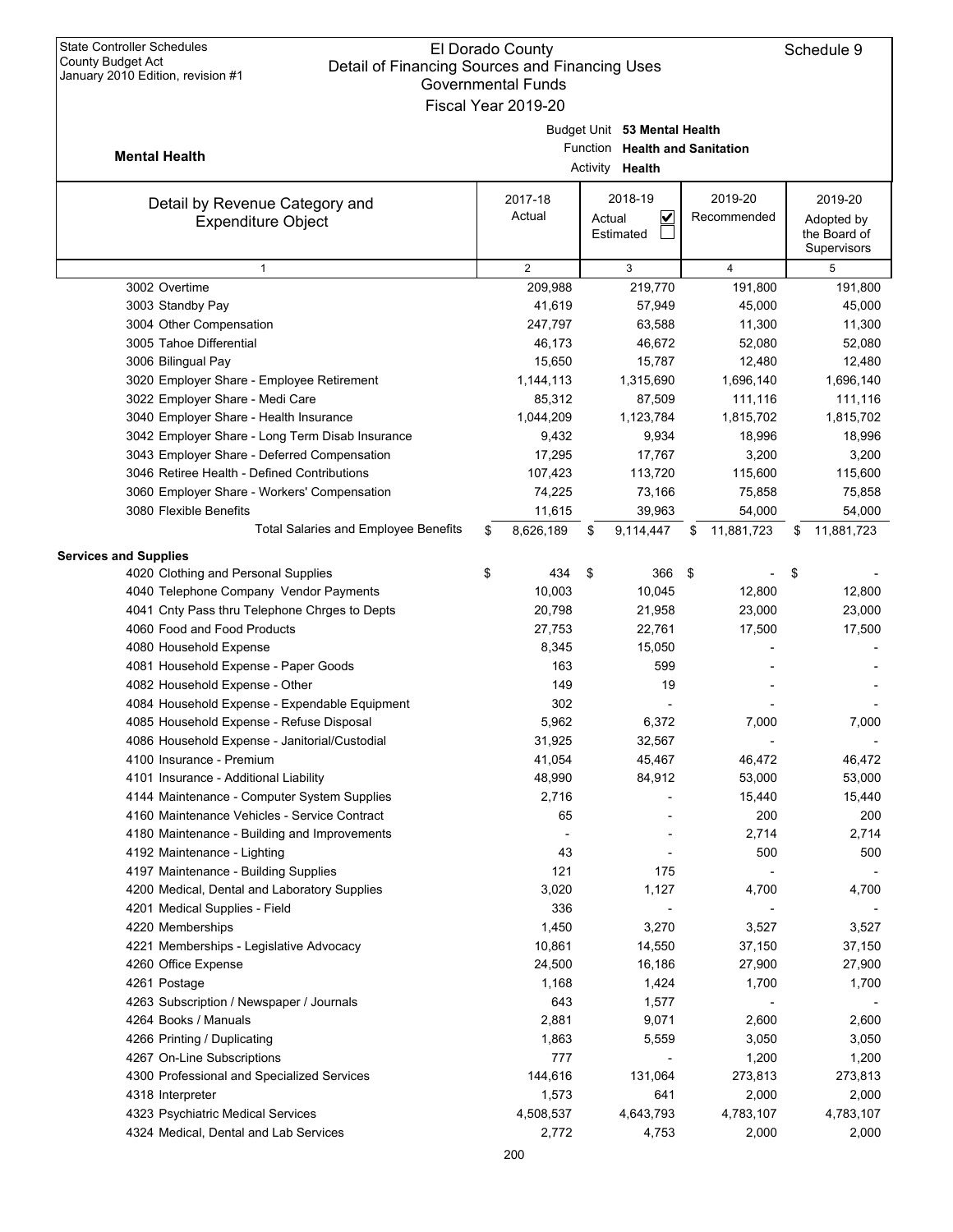## El Dorado County Detail of Financing Sources and Financing Uses Governmental Funds Fiscal Year 2019-20

|                                              | Governmental Funds  |          |                              |                 |                            |
|----------------------------------------------|---------------------|----------|------------------------------|-----------------|----------------------------|
|                                              | Fiscal Year 2019-20 |          |                              |                 |                            |
|                                              |                     |          | Budget Unit 53 Mental Health |                 |                            |
| <b>Mental Health</b>                         |                     | Function | <b>Health and Sanitation</b> |                 |                            |
|                                              |                     |          | Activity <b>Health</b>       |                 |                            |
|                                              |                     |          | 2018-19                      | 2019-20         | 2019-20                    |
| Detail by Revenue Category and               | 2017-18<br>Actual   |          | $\overline{\mathbf{v}}$      | Recommended     |                            |
| <b>Expenditure Object</b>                    |                     |          | Actual<br>Estimated          |                 | Adopted by<br>the Board of |
|                                              |                     |          |                              |                 | Supervisors                |
| $\mathbf{1}$                                 | $\overline{2}$      |          | 3                            | 4               | 5                          |
| 4334 Fire Prevention and Inspection          | 246                 |          |                              |                 |                            |
| 4337 Other Governmental Agencies             | 815                 |          | 1,308                        | 1,500           | 1,500                      |
| 4400 Publication and Legal Notices           | 943                 |          | 200                          |                 |                            |
| 4420 Rents and Leases - Equipment            | 13,254              |          | 19,418                       | 14,300          | 14,300                     |
| 4421 Security System                         | 10,044              |          | 10,396                       | 10,692          | 10,692                     |
| 4440 Rent & Lease - Building/Improvements    | 359,350             |          | 372,267                      | 435,567         | 435,567                    |
| 4460 Small Tools and Instruments             | 60                  |          |                              | 50              | 50                         |
| 4461 Minor Equipment                         | 2,199               |          |                              |                 |                            |
| 4462 Minor Computer Equipment                | 18,220              |          | 16,293                       | 29,350          | 29,350                     |
| 4463 Minor Telephone and Radio Equipment     | 449                 |          | 470                          | 600             | 600                        |
| 4500 Special Departmental Expense            | 7,105               |          | 9,238                        | 7,500           | 7,500                      |
| 4501 Special Projects                        | 56,402              |          | 59,755                       | 558,253         | 558,253                    |
| 4502 Educational Materials                   | 235                 |          | 56                           | 25,500          | 25,500                     |
| 4538 Software                                | 1,329               |          |                              |                 |                            |
| 4539 Software License                        | 135,884             |          | 142,313                      | 300,422         | 300,422                    |
| 4600 Transportation and Travel               | 10,415              |          | 4,500                        | 55,145          | 55,145                     |
| 4602 Employee - Private Auto Mileage         | 8,389               |          | 9,395                        | 31,194          | 31,194                     |
| 4605 Vehicle - Rent or Lease                 | 87,423              |          | 79,472                       | 76,755          | 76,755                     |
| 4606 Fuel Purchases                          | 33,971              |          | 37,173                       | 41,550          | 41,550                     |
| 4608 Hotel Accommodations                    | 14,601              |          | 2,166                        | 27,300          | 27,300                     |
| 4609 Staff Development                       | 40,051              |          | 16,075                       | 119,764         | 119,764                    |
| 4617 Staff Development Non 1099              | 150                 |          |                              | 800             | 800                        |
| 4620 Utilities                               | 95,834              |          | 32,330                       |                 |                            |
| 4650 Overnight Travel: Registration          |                     |          | 16,434                       |                 |                            |
| 4651 Overnight Travel: Meal/Per Diem         |                     |          | 6,202                        |                 |                            |
| 4652 Overnight Travel: Mileage/Fuel          |                     |          | 3,084                        |                 |                            |
| 4654 Overnight Travel: Airfare Costs         |                     |          | 4,192                        |                 |                            |
| 4655 Overnight Travel: Other Costs           |                     |          | 1,077                        |                 |                            |
| 4656 Overnight Travel: Hotel                 |                     |          | 19,248                       |                 |                            |
| 4700 Utilities                               |                     |          | 83,984                       | 125,500         | 125,500                    |
| <b>Total Services and Supplies</b>           | \$<br>5,801,189     | \$       | 6,020,350                    | \$<br>7,183,115 | \$<br>7,183,115            |
| <b>Other Charges</b>                         |                     |          |                              |                 |                            |
| 5000 Support and Care of Persons             | \$                  | \$       |                              | \$<br>191,000   | \$<br>191,000              |
| 5002 Institute For Mental Disease - MenHIth  | 2,299,980           |          | 2,551,910                    | 2,727,000       | 2,727,000                  |
| 5009 Housing                                 | 341,097             |          | 360,424                      | 527,865         | 527,865                    |
| 5010 Transportation Services                 | 325                 |          |                              | 1,000           | 1,000                      |
| 5011 Transportation Expenses                 | 25,684              |          | 13,748                       | 26,000          | 26,000                     |
| 5012 Ancilliary Services                     |                     |          | 535                          |                 |                            |
| 5013 Ancilliary Expenses                     | 27,989              |          | 40,927                       | 10,500          | 10,500                     |
| 5014 Health Services                         | 5,140,737           |          | 6,124,566                    | 13,983,153      | 13,676,261                 |
| 5240 Contribution To Non-county Governmental | 5,000               |          |                              |                 |                            |
| 5300 Interfund Expenditures                  | 2,334,650           |          | 2,882,864                    | 3,682,902       | 3,682,902                  |
| 5304 Intrfnd Exp: Mail Service               | 3,985               |          | 3,483                        | 1,664           | 1,664                      |
| 5305 Intrfnd Exp: Stores Support             | 1,885               |          | 1,677                        | 2,451           | 2,451                      |
| 5316 Intrfnd Exp: IS Programming Support     | 140                 |          | 1,463                        | 150             | 150                        |

5318 Intrfnd Exp: Maint Buildg & Imprvmnts 20,413 21,227 20,820 20,820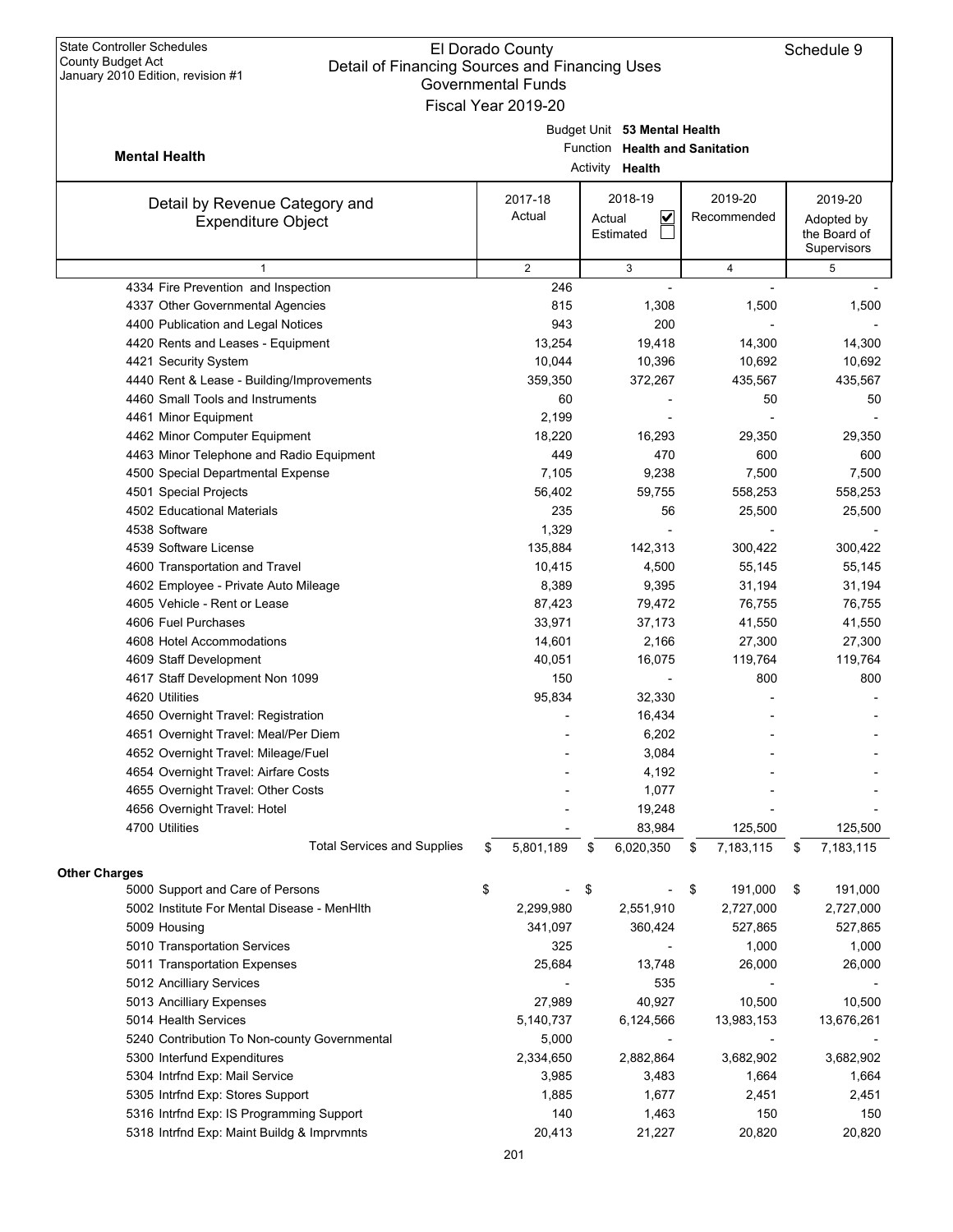| <b>State Controller Schedules</b>                                   |     |                           |      |                                |                      |    |                             |
|---------------------------------------------------------------------|-----|---------------------------|------|--------------------------------|----------------------|----|-----------------------------|
| County Budget Act<br>Detail of Financing Sources and Financing Uses |     | El Dorado County          |      |                                |                      |    | Schedule 9                  |
| January 2010 Edition, revision #1                                   |     | <b>Governmental Funds</b> |      |                                |                      |    |                             |
|                                                                     |     | Fiscal Year 2019-20       |      |                                |                      |    |                             |
|                                                                     |     |                           |      | Budget Unit 53 Mental Health   |                      |    |                             |
|                                                                     |     |                           |      | Function Health and Sanitation |                      |    |                             |
| <b>Mental Health</b>                                                |     |                           |      | Activity Health                |                      |    |                             |
| Detail by Revenue Category and                                      |     | 2017-18                   |      | 2018-19                        | 2019-20              |    | 2019-20                     |
| <b>Expenditure Object</b>                                           |     | Actual                    |      | V<br>Actual                    | Recommended          |    | Adopted by                  |
|                                                                     |     |                           |      | Estimated                      |                      |    | the Board of<br>Supervisors |
| $\mathbf{1}$                                                        |     | $\overline{2}$            |      | 3                              | $\overline{4}$       |    | 5                           |
| 5321 Intrfnd Exp: Collections                                       |     | 1.513                     |      | 4.226                          | 1.000                |    | 1,000                       |
| <b>Total Other Charges</b>                                          | \$  | 10,203,399                | \$   | 12,007,049                     | \$<br>21,175,505     | \$ | 20,868,613                  |
| <b>Fixed Assets</b>                                                 |     |                           |      |                                |                      |    |                             |
| 6040 Fixed Assets - Equipment                                       | \$  | 9,392                     | - \$ |                                | \$                   | \$ |                             |
| 6042 Fixed Assets - Computer Sys Equipment                          |     | 3,005                     |      |                                |                      |    |                             |
| 6045 Fixed Assets - Vehicles                                        |     |                           |      | 24,391                         | 133,000              |    | 133,000                     |
| <b>Total Fixed Assets</b>                                           | \$. | 12,396                    | \$   | 24,391                         | \$<br>133,000        | \$ | 133,000                     |
| <b>Other Financing Uses</b>                                         |     |                           |      |                                |                      |    |                             |
| 7000 Operating Transfers Out                                        | \$  | 1,005,613                 | \$   | 538,703                        | \$<br>950,000        | \$ | 950,000                     |
| <b>Total Other Financing Uses</b>                                   | \$  | 1,005,613                 | \$   | 538,703                        | \$<br>950.000        | \$ | 950,000                     |
| <b>Intrafund Transfers</b>                                          |     |                           |      |                                |                      |    |                             |
| 7200 Intrafund Transfers                                            | \$  |                           | \$   | 100                            | \$                   | \$ |                             |
| 7250 Intrafnd Transfers: Non General Fund                           |     | 5,229,326                 |      | 4,664,804                      | 7,285,809            |    | 7,285,809                   |
| <b>Total Intrafund Transfers</b>                                    | \$  | 5,229,326                 | \$   | 4,664,904                      | \$<br>7,285,809      | \$ | 7,285,809                   |
| <b>Intrafund Abatement</b>                                          |     |                           |      |                                |                      |    |                             |
| 7380 Intrfnd Abatemnt: Not General Fund                             | \$  | (5,229,326)               | \$   | (4,664,804)                    | \$<br>(7, 285, 809)  | \$ | (7, 285, 809)               |
| <b>Total Intrafund Abatement</b>                                    | \$  | (5,229,326)               | \$   | (4,664,804)                    | \$<br>(7, 285, 809)  | \$ | (7, 285, 809)               |
| <b>Appropriations for Contingencies</b>                             |     |                           |      |                                |                      |    |                             |
| 7700 Contingency                                                    | \$  |                           | \$   |                                | \$<br>2,921,109      | \$ | 4,650,632                   |
| <b>Total Appropriations for Contingencies</b>                       | \$  |                           | \$   |                                | \$<br>2,921,109      | \$ | 4,650,632                   |
| <b>Total Expenditures/Appropriations</b>                            | \$  | 25,648,786                | \$   | 27,705,039                     | \$<br>44,244,452     | \$ | 45,667,083                  |
| Net Cost \$                                                         |     | 1,356,563                 | \$   | (1,945,038)                    | \$<br>(12, 729, 930) | S  | (14, 152, 561)              |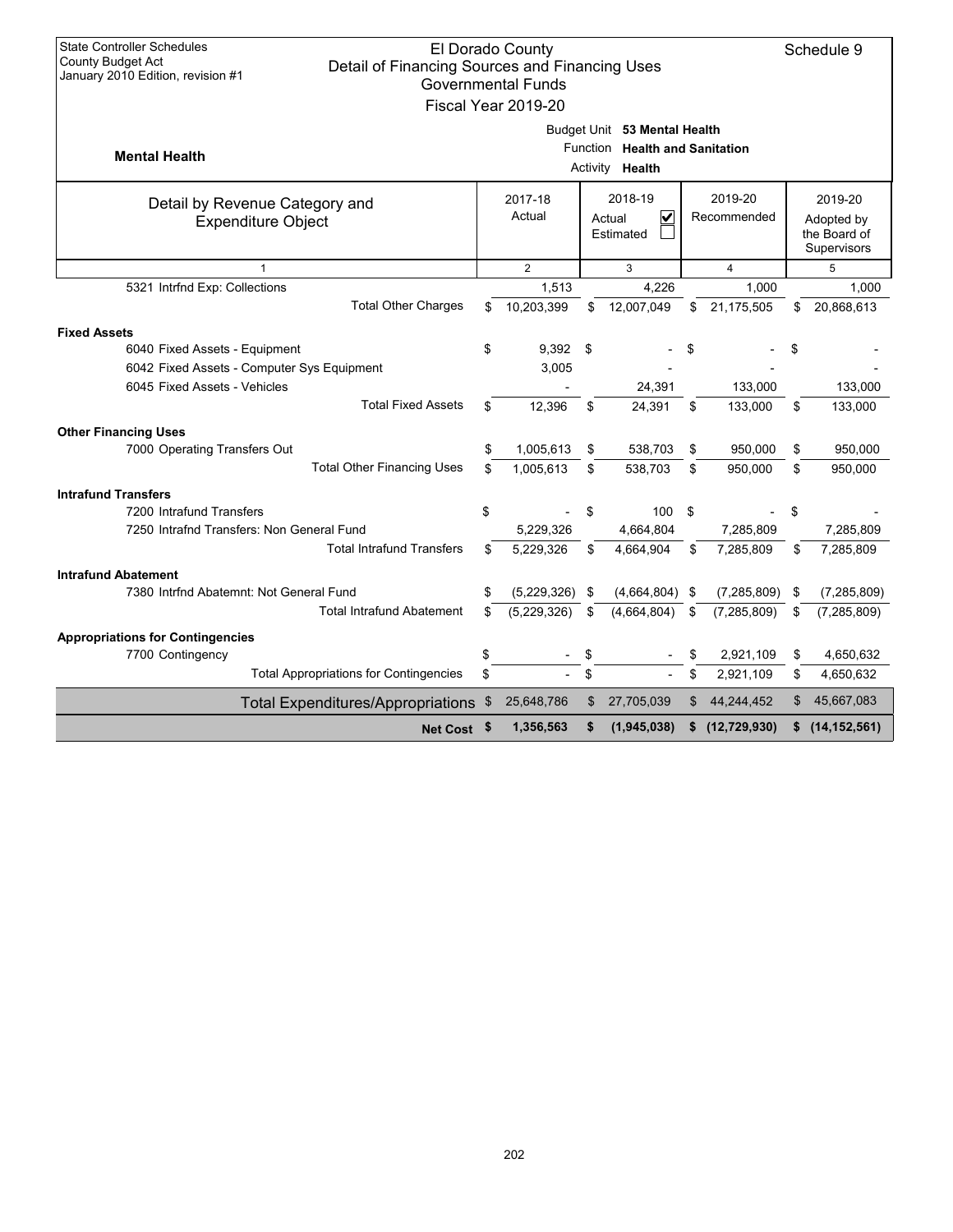| <b>State Controller Schedules</b>             |                                                       |    | El Dorado County          |                           |                                |     |                                                | Schedule 9                  |
|-----------------------------------------------|-------------------------------------------------------|----|---------------------------|---------------------------|--------------------------------|-----|------------------------------------------------|-----------------------------|
| County Budget Act                             | Detail of Financing Sources and Financing Uses        |    |                           |                           |                                |     |                                                |                             |
| January 2010 Edition, revision #1             |                                                       |    | <b>Governmental Funds</b> |                           |                                |     |                                                |                             |
|                                               |                                                       |    | Fiscal Year 2019-20       |                           |                                |     |                                                |                             |
|                                               |                                                       |    |                           |                           |                                |     | Budget Unit 53 Realignment Countywide Spec Rev |                             |
|                                               | Health and Welfare - Countywide Special Revenue       |    |                           |                           | Function Health and Sanitation |     |                                                |                             |
|                                               |                                                       |    |                           | Activity                  | Health                         |     |                                                |                             |
|                                               | Detail by Revenue Category and                        |    | 2017-18                   |                           | 2018-19                        |     | 2019-20                                        | 2019-20                     |
|                                               | <b>Expenditure Object</b>                             |    | Actual                    |                           | ✓<br>Actual                    |     | Recommended                                    | Adopted by                  |
|                                               |                                                       |    |                           |                           | Estimated                      |     |                                                | the Board of<br>Supervisors |
|                                               | $\overline{2}$<br>$\mathbf{1}$<br>3<br>$\overline{4}$ |    |                           |                           |                                |     |                                                | 5                           |
|                                               |                                                       |    |                           |                           |                                |     |                                                |                             |
| Revenue from Use of Money and Property        |                                                       |    |                           |                           |                                |     |                                                |                             |
| 0400 Interest                                 |                                                       | \$ | 22.294                    | \$                        | 46,439                         | \$  | 20.000                                         | \$<br>20,000                |
| Total Revenue from Use of Money and Property  |                                                       | \$ | 22.294                    | \$                        | 46.439                         | \$  | 20,000                                         | \$<br>20,000                |
| Intergovernmental Revenue - State             |                                                       |    |                           |                           |                                |     |                                                |                             |
| 0543 State - Vehicle License Collection       |                                                       | \$ | 368,386                   | \$                        | 368,386                        | -\$ |                                                | \$                          |
| 0544 State - Veh Lic Realignment - MentHith   |                                                       |    |                           |                           |                                |     | 368,392                                        | 368,392                     |
| 0661 State - Sales Tax Realignment Mentl Hith | Total Intergovernmental Revenue - State               |    | 3,088,617                 |                           | 3,254,092                      |     | 3,087,736                                      | 3,087,736                   |
|                                               |                                                       | \$ | 3.457.003                 | \$                        | 3,622,479                      | \$  | 3,456,128                                      | \$<br>3,456,128             |
| <b>Other Financing Sources</b>                |                                                       |    |                           |                           |                                |     |                                                |                             |
| 2020 Operating Transfers In                   | <b>Total Other Financing Sources</b>                  | \$ | 16,510                    | \$                        | 16,510                         | \$  | 16,510                                         | \$<br>16,510                |
|                                               |                                                       | \$ | 16,510                    | \$                        | 16,510                         | \$  | 16,510                                         | \$<br>16,510                |
|                                               | Total Revenue \$                                      |    | 3,495,807                 | $\boldsymbol{\mathsf{S}}$ | 3,685,427                      | \$  | 3,492,638                                      | \$<br>3,492,638             |
| <b>Other Financing Uses</b>                   |                                                       |    |                           |                           |                                |     |                                                |                             |
| 7000 Operating Transfers Out                  |                                                       | \$ | 3,518,699                 | \$                        | 3,441,082                      | \$  | 3,492,638                                      | \$<br>3,492,638             |
|                                               | <b>Total Other Financing Uses</b>                     | \$ | 3,518,699                 | \$                        | 3,441,082                      | \$  | 3,492,638                                      | \$<br>3,492,638             |
| <b>Intrafund Abatement</b>                    |                                                       |    |                           |                           |                                |     |                                                |                             |
| 7388 Intrfnd Abatemnt: Realignment Funds      |                                                       | \$ | $(22,892)$ \$             |                           |                                |     |                                                | \$                          |
|                                               | <b>Total Intrafund Abatement</b>                      | \$ | (22, 892)                 | \$                        |                                |     |                                                | \$                          |
| <b>Appropriations for Contingencies</b>       |                                                       |    |                           |                           |                                |     |                                                |                             |
| 7700 Contingency                              |                                                       | \$ |                           |                           |                                |     |                                                | \$<br>244,345               |
|                                               | <b>Total Appropriations for Contingencies</b>         | \$ |                           | \$                        |                                |     |                                                | \$<br>244,345               |
|                                               | Total Expenditures/Appropriations \$                  |    | 3,495,807                 | \$                        | 3,441,082                      | \$  | 3,492,638                                      | \$<br>3,736,983             |
|                                               | Net Cost \$                                           |    |                           | \$                        | 244,346                        | \$  |                                                | \$<br>(244, 345)            |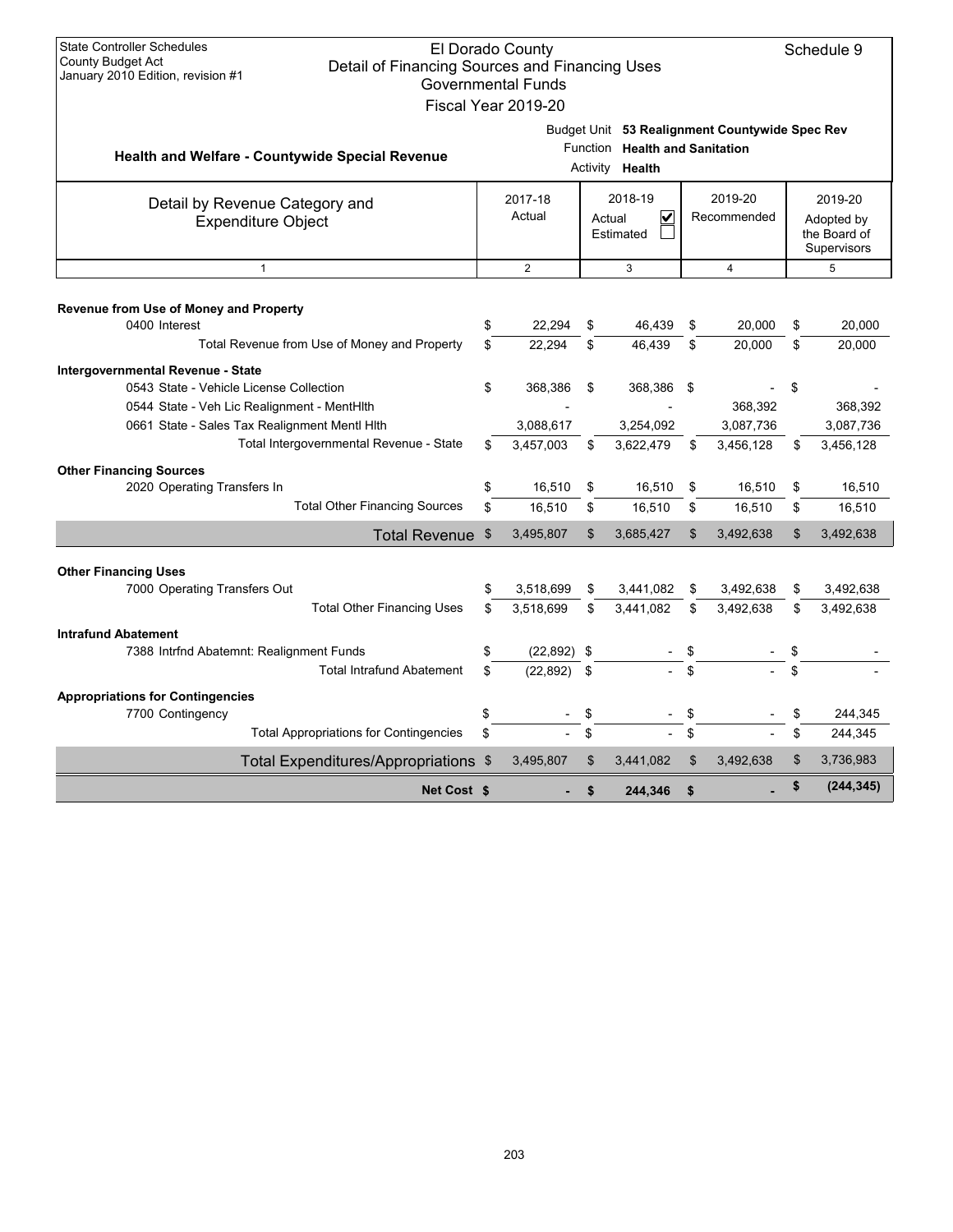| <b>State Controller Schedules</b><br>El Dorado County<br>Schedule 9<br><b>County Budget Act</b><br>Detail of Financing Sources and Financing Uses<br>January 2010 Edition, revision #1<br><b>Governmental Funds</b><br>Fiscal Year 2019-20 |                                                                                                                                                                         |                                                                                                                |                        |          |                          |          |                                                      |          |                        |
|--------------------------------------------------------------------------------------------------------------------------------------------------------------------------------------------------------------------------------------------|-------------------------------------------------------------------------------------------------------------------------------------------------------------------------|----------------------------------------------------------------------------------------------------------------|------------------------|----------|--------------------------|----------|------------------------------------------------------|----------|------------------------|
| <b>County Local Revenue Fund</b>                                                                                                                                                                                                           |                                                                                                                                                                         | Budget Unit 53 County Local Revenue Fund<br><b>Health and Sanitation</b><br><b>Function</b><br>Activity Health |                        |          |                          |          |                                                      |          |                        |
|                                                                                                                                                                                                                                            | 2018-19<br>2019-20<br>2017-18<br>Detail by Revenue Category and<br>$\overline{\mathbf{v}}$<br>Actual<br>Recommended<br>Actual<br><b>Expenditure Object</b><br>Estimated |                                                                                                                |                        |          |                          |          | 2019-20<br>Adopted by<br>the Board of<br>Supervisors |          |                        |
| $\mathbf{1}$                                                                                                                                                                                                                               |                                                                                                                                                                         | $\overline{2}$<br>3<br>4                                                                                       |                        |          |                          |          |                                                      | 5        |                        |
| Intergovernmental Revenue - State<br>0680 State - Health                                                                                                                                                                                   | Total Intergovernmental Revenue - State                                                                                                                                 | \$<br>\$                                                                                                       | 3,564,875<br>3,564,875 | \$<br>\$ | 3,594,729<br>3,594,729   | \$<br>\$ | 3,510,479<br>3,510,479                               | \$<br>\$ | 3,510,479<br>3,510,479 |
|                                                                                                                                                                                                                                            | Total Revenue \$                                                                                                                                                        |                                                                                                                | 3,564,875              | \$       | 3,594,729                | \$       | 3,510,479                                            | \$       | 3,510,479              |
| <b>Other Financing Uses</b><br>7000 Operating Transfers Out<br><b>Appropriations for Contingencies</b>                                                                                                                                     | <b>Total Other Financing Uses</b>                                                                                                                                       | \$<br>\$                                                                                                       | 3,156,398<br>3,156,398 | \$<br>\$ | 3,174,147<br>3,174,147   | S<br>\$  | 3,918,959<br>3,918,959                               | \$<br>\$ | 3,918,959<br>3,918,959 |
| 7700 Contingency                                                                                                                                                                                                                           |                                                                                                                                                                         | \$                                                                                                             |                        | \$       | $\overline{\phantom{0}}$ | \$       |                                                      | \$       | 626,425                |
|                                                                                                                                                                                                                                            | <b>Total Appropriations for Contingencies</b>                                                                                                                           | \$                                                                                                             |                        | \$       |                          | \$       |                                                      | \$       | 626,425                |
|                                                                                                                                                                                                                                            | Total Expenditures/Appropriations \$                                                                                                                                    |                                                                                                                | 3,156,398              | \$       | 3,174,147                | \$       | 3,918,959                                            | \$       | 4,545,384              |
|                                                                                                                                                                                                                                            | Net Cost \$                                                                                                                                                             |                                                                                                                | 408,477                | \$       | 420,582                  |          | (408, 480)                                           | \$       | (1,034,905)            |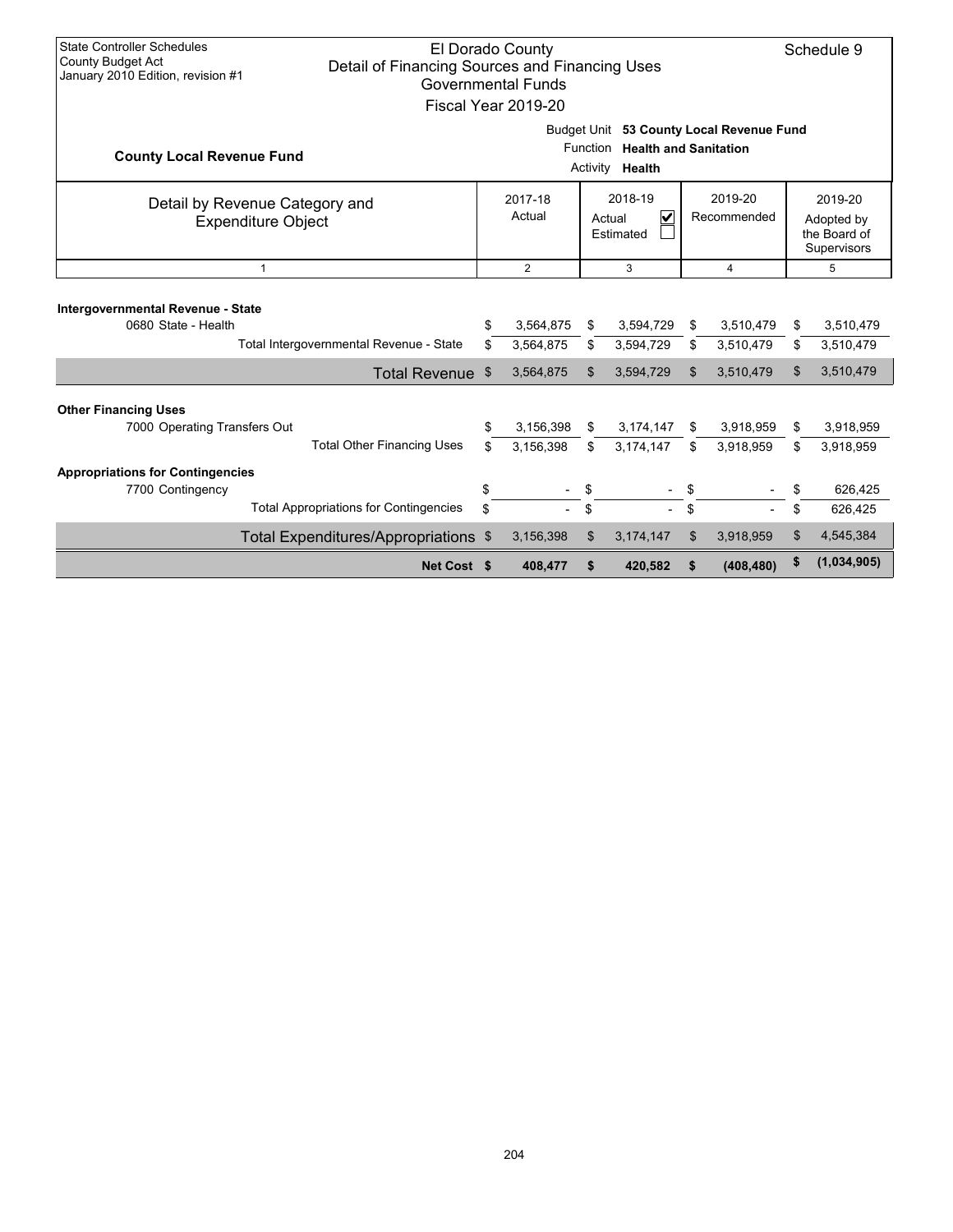| <b>State Controller Schedules</b><br>El Dorado County<br><b>County Budget Act</b><br>Detail of Financing Sources and Financing Uses<br>January 2010 Edition, revision #1<br><b>Governmental Funds</b><br>Fiscal Year 2019-20 |          |                                                        |                                |                                   |                        |                                 |          |                                                      |  |  |
|------------------------------------------------------------------------------------------------------------------------------------------------------------------------------------------------------------------------------|----------|--------------------------------------------------------|--------------------------------|-----------------------------------|------------------------|---------------------------------|----------|------------------------------------------------------|--|--|
| <b>Public Health</b>                                                                                                                                                                                                         |          | Budget Unit 54 Public Health<br>Activity <b>Health</b> | Function Health and Sanitation |                                   |                        |                                 |          |                                                      |  |  |
| Detail by Revenue Category and<br><b>Expenditure Object</b>                                                                                                                                                                  |          | 2017-18<br>Actual                                      | Actual                         | 2018-19<br>V<br>Estimated         | 2019-20<br>Recommended |                                 |          | 2019-20<br>Adopted by<br>the Board of<br>Supervisors |  |  |
| $\mathbf{1}$                                                                                                                                                                                                                 |          | $\overline{2}$                                         |                                | 3                                 |                        | $\overline{4}$                  |          | 5                                                    |  |  |
| <b>Licenses, Permits and Franchises</b><br>0261 Marriage License                                                                                                                                                             | \$       | 68,103                                                 | \$                             | 63,572                            | \$                     | 115,000                         | \$       | 115,000                                              |  |  |
| Total Licenses, Permits and Franchises                                                                                                                                                                                       | \$       | 68,103                                                 | \$                             | 63,572                            | \$                     | 115,000                         | \$       | 115,000                                              |  |  |
| <b>Fines, Forfeitures and Penalties</b><br>0320 Other Court Fines<br>0324 Emergency Med Serv (EMS) - County                                                                                                                  | \$       | 24,470<br>282,052                                      | \$                             | 17,644<br>254,884                 | \$                     | 25.500<br>350,000               | \$       | 25,500<br>350,000                                    |  |  |
| Total Fines, Forfeitures and Penalties                                                                                                                                                                                       | \$       | 306,522                                                | \$                             | 272,527                           | \$                     | 375,500                         | \$       | 375,500                                              |  |  |
| Revenue from Use of Money and Property<br>0400 Interest                                                                                                                                                                      | \$       | 80,860                                                 | \$                             | 100,777                           | \$                     | 53,650                          | \$       | 53,650                                               |  |  |
| Total Revenue from Use of Money and Property                                                                                                                                                                                 | \$       | 80,860                                                 | \$                             | 100,777                           | \$                     | 53,650                          | \$       | 53,650                                               |  |  |
| Intergovernmental Revenue - State<br>0640 State - Calif Children Services (CCS)<br>0670 State - Tuberculosis Control<br>0680 State - Health                                                                                  | \$       | 441,164<br>11,376<br>32,586                            | \$                             | 398,625<br>2,551<br>32,846        | \$                     | 421,707<br>10,000<br>30,856     | \$       | 421,707<br>10,000<br>30,856                          |  |  |
| 0681 State - Child Hlth & Disab Prev (CHDP)<br>0687 State - Discretionary General Fund<br>0688 State - Medi Cal General Fund<br>0880 State - Other                                                                           |          | 397<br>65,989<br>251,852<br>128,789                    |                                | 65,814<br>291,259<br>120,537      |                        | 4,000<br>331,237<br>137,550     |          | 4,000<br>331,237<br>137,550                          |  |  |
| 0895 State - AB75 Tobacco<br>0908 State - Tobacco Settlement Fund<br>Total Intergovernmental Revenue - State                                                                                                                 | S        | 335,911<br>191,621<br>1,459,686                        | S                              | 472,803<br>185,741<br>1,570,177   | \$                     | 603,555<br>160,000<br>1,698,905 | S        | 603,555<br>160,000<br>1,698,905                      |  |  |
| Intergovernmental Revenue - Federal<br>1060 Federal - Emerg Mngt Agency (FEMA)                                                                                                                                               | \$       |                                                        | \$                             | 7,068 \$                          |                        |                                 | \$       |                                                      |  |  |
| 1100 Federal - Other<br>1101 Federal - Block Grant Revenues<br>1107 Federal - Medi Cal                                                                                                                                       |          | 1,461,119<br>241,511<br>1,228,638                      |                                | 1,285,562<br>198,938<br>1,031,597 |                        | 1,265,882<br>1,138,125          |          | 1,265,882<br>1,138,125                               |  |  |
| Total Intergovernmental Revenue - Federal                                                                                                                                                                                    | \$       | 2,931,268                                              | \$                             | 2,523,164                         | \$                     | 2,404,007                       | \$       | 2,404,007                                            |  |  |
| <b>Revenue Other Governmental Agencies</b><br>1200 Other - Governmental Agencies                                                                                                                                             | \$       | 375,240                                                | \$                             | 305,269                           | \$                     | 380,000                         | \$       | 380,000                                              |  |  |
| Total Revenue Other Governmental Agencies                                                                                                                                                                                    | \$       | 375,240                                                | \$                             | 305,269                           | \$                     | 380,000                         | \$       | 380,000                                              |  |  |
| <b>Charges for Services</b><br>1603 Vital Health Statistic Fee                                                                                                                                                               | \$       | 94,854                                                 | \$                             | 88,259                            | \$                     | 95,000                          | \$       | 95,000                                               |  |  |
| 1620 Health Fees                                                                                                                                                                                                             |          | 36,111                                                 |                                | 35,397                            |                        | 56,000                          |          | 56,000                                               |  |  |
| 1650 California Children Services (CCS)                                                                                                                                                                                      |          | 10                                                     |                                | 30                                |                        | 100                             |          | 100                                                  |  |  |
| 1800 Interfund Revenue<br><b>Total Charges for Services</b>                                                                                                                                                                  | \$       | 291,684<br>422,659                                     | \$                             | 308,917<br>432,604                | \$                     | 470,526<br>621,626              | \$       | 470,526<br>621,626                                   |  |  |
| <b>Miscellaneous Revenues</b>                                                                                                                                                                                                |          |                                                        |                                |                                   |                        |                                 |          |                                                      |  |  |
| 1940 Miscellaneous Revenue<br><b>Total Miscellaneous Revenues</b>                                                                                                                                                            | \$<br>\$ | 605,420<br>605,420                                     | \$<br>\$                       | 390,974<br>390,974                | \$<br>\$               | 46,125<br>46,125                | \$<br>\$ | 46,125<br>46,125                                     |  |  |
| <b>Other Financing Sources</b>                                                                                                                                                                                               |          |                                                        |                                |                                   |                        |                                 |          |                                                      |  |  |
| 2020 Operating Transfers In<br>2021 Operating Transfers In: Veh Lic Fee                                                                                                                                                      | \$       | 4,701,809<br>3,201,944                                 | \$                             | 5,151,692<br>4,099,784            | \$                     | 5,894,641<br>3,890,833          | \$       | 5,894,641<br>3,890,833                               |  |  |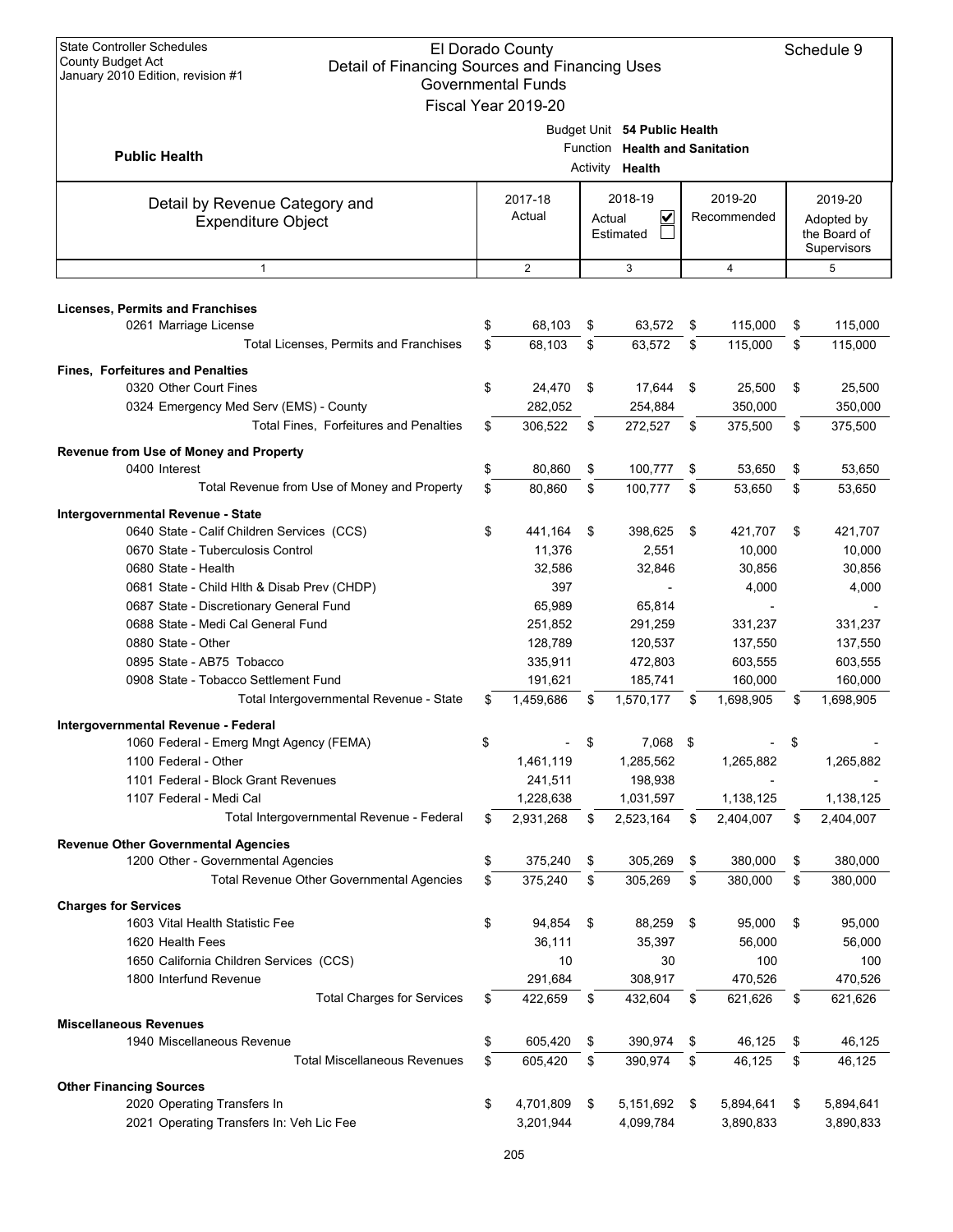| <b>State Controller Schedules</b><br>El Dorado County<br><b>County Budget Act</b><br>Detail of Financing Sources and Financing Uses<br>January 2010 Edition, revision #1<br><b>Governmental Funds</b><br>Fiscal Year 2019-20 |    |                                 |    |                                                                                   |    |                                  |    |                                  |  |  |  |  |  |  |  |  |  |  |  |  |  |  |  |  |  |  |  |  |  |  |  |  |  |  |  |                                                      |
|------------------------------------------------------------------------------------------------------------------------------------------------------------------------------------------------------------------------------|----|---------------------------------|----|-----------------------------------------------------------------------------------|----|----------------------------------|----|----------------------------------|--|--|--|--|--|--|--|--|--|--|--|--|--|--|--|--|--|--|--|--|--|--|--|--|--|--|--|------------------------------------------------------|
| <b>Public Health</b>                                                                                                                                                                                                         |    |                                 |    | Budget Unit 54 Public Health<br>Function Health and Sanitation<br>Activity Health |    |                                  |    |                                  |  |  |  |  |  |  |  |  |  |  |  |  |  |  |  |  |  |  |  |  |  |  |  |  |  |  |  |                                                      |
| Detail by Revenue Category and<br><b>Expenditure Object</b>                                                                                                                                                                  |    | 2017-18<br>Actual               |    | 2018-19<br>V<br>Actual<br>Estimated                                               |    | 2019-20                          |    | Recommended                      |  |  |  |  |  |  |  |  |  |  |  |  |  |  |  |  |  |  |  |  |  |  |  |  |  |  |  | 2019-20<br>Adopted by<br>the Board of<br>Supervisors |
| $\mathbf{1}$                                                                                                                                                                                                                 |    | 2                               |    | 3                                                                                 |    | $\overline{4}$                   |    | 5                                |  |  |  |  |  |  |  |  |  |  |  |  |  |  |  |  |  |  |  |  |  |  |  |  |  |  |  |                                                      |
| 2026 Operating Transfers In: PHD SRF<br>2027 Operating Transfers In: Sales Tax Realingment<br><b>Total Other Financing Sources</b>                                                                                           | \$ | 342,106<br>616,291<br>8,862,151 | S  | 262,166<br>1,313,960<br>10,827,602                                                | \$ | 564,036<br>754,871<br>11,104,381 | \$ | 564,036<br>754,871<br>11,104,381 |  |  |  |  |  |  |  |  |  |  |  |  |  |  |  |  |  |  |  |  |  |  |  |  |  |  |  |                                                      |
| <b>Total Revenue</b>                                                                                                                                                                                                         | \$ | 15,111,910                      | \$ | 16,486,665                                                                        | \$ | 16,799,194                       | \$ | 16,799,194                       |  |  |  |  |  |  |  |  |  |  |  |  |  |  |  |  |  |  |  |  |  |  |  |  |  |  |  |                                                      |
|                                                                                                                                                                                                                              |    |                                 |    |                                                                                   |    |                                  |    |                                  |  |  |  |  |  |  |  |  |  |  |  |  |  |  |  |  |  |  |  |  |  |  |  |  |  |  |  |                                                      |
| <b>Salaries and Employee Benefits</b><br>3000 Permanent Employees / Elected Officials<br>3001 Temporary Employees<br>3002 Overtime                                                                                           | \$ | 4,438,718<br>11,617<br>8,199    | \$ | 4,360,999<br>10,384<br>13,576                                                     | \$ | 4,693,311<br>10,000<br>58,002    | \$ | 4,693,311<br>10,000<br>58,002    |  |  |  |  |  |  |  |  |  |  |  |  |  |  |  |  |  |  |  |  |  |  |  |  |  |  |  |                                                      |
| 3003 Standby Pay<br>3004 Other Compensation<br>3005 Tahoe Differential                                                                                                                                                       |    | 47,878<br>183,845<br>26,582     |    | 52,804<br>37,175<br>24,076                                                        |    | 54,000<br>9,040<br>26,400        |    | 54,000<br>9,040<br>26,400        |  |  |  |  |  |  |  |  |  |  |  |  |  |  |  |  |  |  |  |  |  |  |  |  |  |  |  |                                                      |
| 3006 Bilingual Pay<br>3020 Employer Share - Employee Retirement<br>3022 Employer Share - Medi Care                                                                                                                           |    | 29,760<br>923,582<br>64,610     |    | 23,262<br>1,000,533<br>62,518                                                     |    | 34,944<br>1,166,386<br>68,170    |    | 34,944<br>1,166,386<br>68,170    |  |  |  |  |  |  |  |  |  |  |  |  |  |  |  |  |  |  |  |  |  |  |  |  |  |  |  |                                                      |
| 3040 Employer Share - Health Insurance<br>3041 Employer Share - Unemployment Insurance<br>3042 Employer Share - Long Term Disab Insurance                                                                                    |    | 893,877<br>7,640                |    | 800,767<br>7,456                                                                  |    | 1,234,902<br>13,178<br>11,675    |    | 1,234,902<br>13,178<br>11,675    |  |  |  |  |  |  |  |  |  |  |  |  |  |  |  |  |  |  |  |  |  |  |  |  |  |  |  |                                                      |
| 3043 Employer Share - Deferred Compensation<br>3046 Retiree Health - Defined Contributions<br>3060 Employer Share - Workers' Compensation                                                                                    |    | 10,245<br>88,369<br>468,113     |    | 11,426<br>102,943<br>512,626                                                      |    | 3,775<br>93,736<br>320,009       |    | 3,775<br>93,736<br>320,009       |  |  |  |  |  |  |  |  |  |  |  |  |  |  |  |  |  |  |  |  |  |  |  |  |  |  |  |                                                      |
| 3080 Flexible Benefits<br><b>Total Salaries and Employee Benefits</b>                                                                                                                                                        | \$ | 10,568<br>7,213,604             | \$ | 22,861<br>7,043,405                                                               | \$ | 19,200<br>7,816,728              | \$ | 19,200<br>7,816,728              |  |  |  |  |  |  |  |  |  |  |  |  |  |  |  |  |  |  |  |  |  |  |  |  |  |  |  |                                                      |
| <b>Services and Supplies</b>                                                                                                                                                                                                 |    |                                 |    |                                                                                   |    |                                  |    |                                  |  |  |  |  |  |  |  |  |  |  |  |  |  |  |  |  |  |  |  |  |  |  |  |  |  |  |  |                                                      |
| 4020 Clothing and Personal Supplies                                                                                                                                                                                          | \$ | 56                              | \$ | 445 \$                                                                            |    |                                  | \$ |                                  |  |  |  |  |  |  |  |  |  |  |  |  |  |  |  |  |  |  |  |  |  |  |  |  |  |  |  |                                                      |
| 4040 Telephone Company Vendor Payments                                                                                                                                                                                       |    | 8,297                           |    | 8,926                                                                             |    | 8,900                            |    | 8,900                            |  |  |  |  |  |  |  |  |  |  |  |  |  |  |  |  |  |  |  |  |  |  |  |  |  |  |  |                                                      |
| 4041 Cnty Pass thru Telephone Chrges to Depts                                                                                                                                                                                |    | 8,435                           |    | 8,113                                                                             |    | 13,600                           |    | 13,600                           |  |  |  |  |  |  |  |  |  |  |  |  |  |  |  |  |  |  |  |  |  |  |  |  |  |  |  |                                                      |
| 4044 Cable/Internet Service                                                                                                                                                                                                  |    | 368                             |    | $\overline{\phantom{a}}$                                                          |    |                                  |    |                                  |  |  |  |  |  |  |  |  |  |  |  |  |  |  |  |  |  |  |  |  |  |  |  |  |  |  |  |                                                      |
| 4060 Food and Food Products                                                                                                                                                                                                  |    | 2,604                           |    | 3,437                                                                             |    | 2,500                            |    | 2,500                            |  |  |  |  |  |  |  |  |  |  |  |  |  |  |  |  |  |  |  |  |  |  |  |  |  |  |  |                                                      |
| 4080 Household Expense<br>4081 Household Expense - Paper Goods                                                                                                                                                               |    | 6,677<br>21                     |    | 9,628                                                                             |    | 1,650                            |    | 1,650                            |  |  |  |  |  |  |  |  |  |  |  |  |  |  |  |  |  |  |  |  |  |  |  |  |  |  |  |                                                      |
| 4083 Household Expense - Laundry                                                                                                                                                                                             |    | 3,041                           |    | 3,135                                                                             |    | 3,100                            |    | 3,100                            |  |  |  |  |  |  |  |  |  |  |  |  |  |  |  |  |  |  |  |  |  |  |  |  |  |  |  |                                                      |
| 4084 Household Expense - Expendable Equipment                                                                                                                                                                                |    | 40                              |    |                                                                                   |    |                                  |    |                                  |  |  |  |  |  |  |  |  |  |  |  |  |  |  |  |  |  |  |  |  |  |  |  |  |  |  |  |                                                      |
| 4085 Household Expense - Refuse Disposal                                                                                                                                                                                     |    | 4,465                           |    | 4,653                                                                             |    | 4,500                            |    | 4,500                            |  |  |  |  |  |  |  |  |  |  |  |  |  |  |  |  |  |  |  |  |  |  |  |  |  |  |  |                                                      |
| 4100 Insurance - Premium                                                                                                                                                                                                     |    | 37,163                          |    | 42,165                                                                            |    | 33,676                           |    | 33,676                           |  |  |  |  |  |  |  |  |  |  |  |  |  |  |  |  |  |  |  |  |  |  |  |  |  |  |  |                                                      |
| 4101 Insurance - Additional Liability                                                                                                                                                                                        |    | 136,285                         |    | 156,658                                                                           |    | 151,220                          |    | 151,220                          |  |  |  |  |  |  |  |  |  |  |  |  |  |  |  |  |  |  |  |  |  |  |  |  |  |  |  |                                                      |
| 4140 Maintenance - Equipment                                                                                                                                                                                                 |    | 1,238                           |    | 1,401                                                                             |    |                                  |    |                                  |  |  |  |  |  |  |  |  |  |  |  |  |  |  |  |  |  |  |  |  |  |  |  |  |  |  |  |                                                      |
| 4144 Maintenance - Computer System Supplies                                                                                                                                                                                  |    | 67,728                          |    | 70,893                                                                            |    | 53,569                           |    | 53,569                           |  |  |  |  |  |  |  |  |  |  |  |  |  |  |  |  |  |  |  |  |  |  |  |  |  |  |  |                                                      |
| 4197 Maintenance - Building Supplies                                                                                                                                                                                         |    |                                 |    | 221                                                                               |    |                                  |    |                                  |  |  |  |  |  |  |  |  |  |  |  |  |  |  |  |  |  |  |  |  |  |  |  |  |  |  |  |                                                      |
| 4200 Medical, Dental and Laboratory Supplies                                                                                                                                                                                 |    | 24,194                          |    | 21,240                                                                            |    | 36,125                           |    | 36,125                           |  |  |  |  |  |  |  |  |  |  |  |  |  |  |  |  |  |  |  |  |  |  |  |  |  |  |  |                                                      |
| 4201 Medical Supplies - Field                                                                                                                                                                                                |    |                                 |    |                                                                                   |    | 1,700                            |    | 1,700                            |  |  |  |  |  |  |  |  |  |  |  |  |  |  |  |  |  |  |  |  |  |  |  |  |  |  |  |                                                      |
| 4220 Memberships                                                                                                                                                                                                             |    | 5,679                           |    | 4,272                                                                             |    | 5,478                            |    | 5,478                            |  |  |  |  |  |  |  |  |  |  |  |  |  |  |  |  |  |  |  |  |  |  |  |  |  |  |  |                                                      |
| 4221 Memberships - Legislative Advocacy<br>4260 Office Expense                                                                                                                                                               |    | 10,156<br>20,696                |    | 11,557<br>19,019                                                                  |    | 13,476<br>42,152                 |    | 13,476<br>42,152                 |  |  |  |  |  |  |  |  |  |  |  |  |  |  |  |  |  |  |  |  |  |  |  |  |  |  |  |                                                      |
| 4261 Postage                                                                                                                                                                                                                 |    | 7,144                           |    | 5,410                                                                             |    | 10,032                           |    | 10,032                           |  |  |  |  |  |  |  |  |  |  |  |  |  |  |  |  |  |  |  |  |  |  |  |  |  |  |  |                                                      |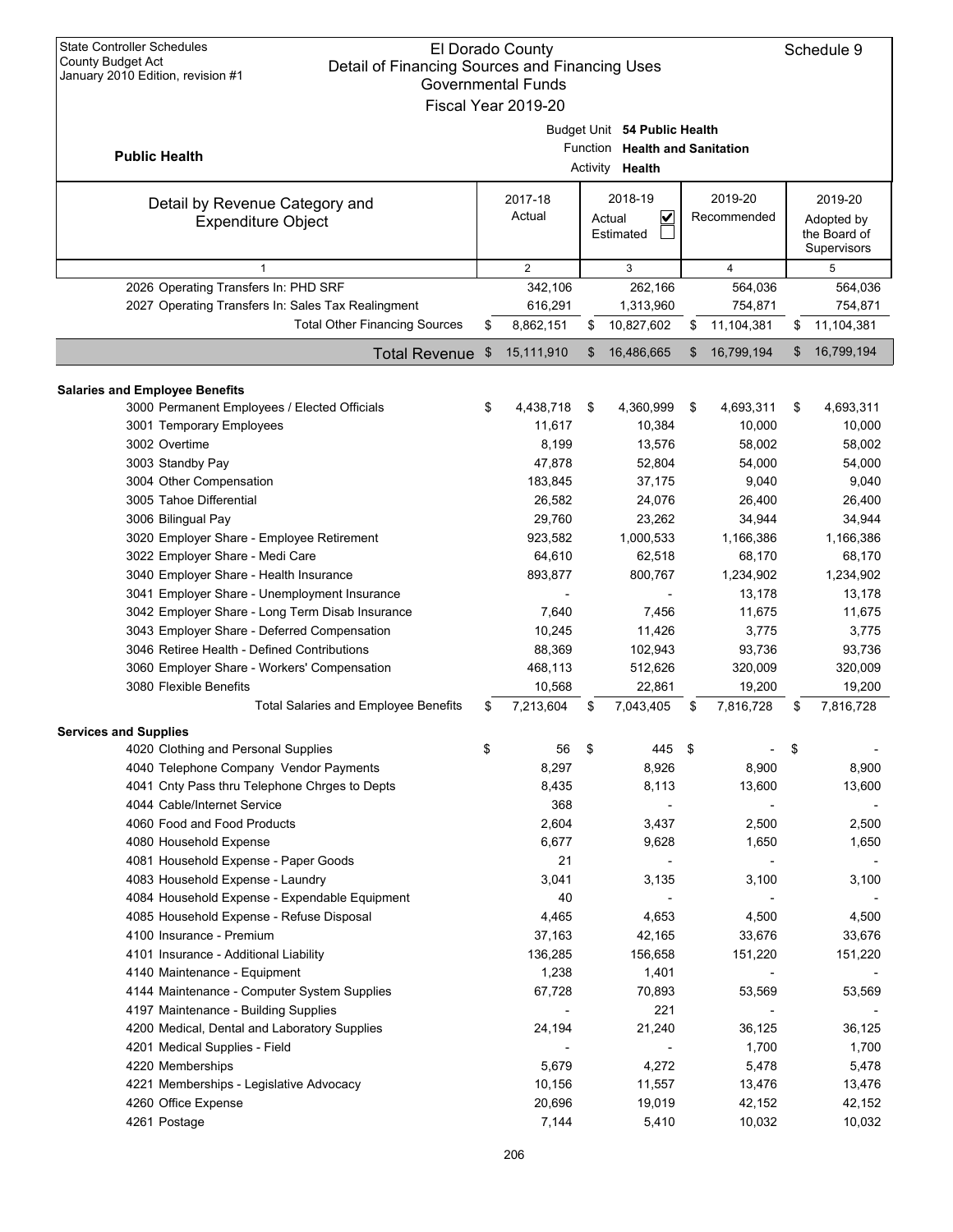$\mathsf{l}$ 

|                                               | Governmental Funds  |                                |                 |                 |
|-----------------------------------------------|---------------------|--------------------------------|-----------------|-----------------|
|                                               | Fiscal Year 2019-20 |                                |                 |                 |
|                                               |                     | Budget Unit 54 Public Health   |                 |                 |
| <b>Public Health</b>                          |                     | Function Health and Sanitation |                 |                 |
|                                               |                     | Activity Health                |                 |                 |
|                                               | 2017-18             | 2018-19                        | 2019-20         | 2019-20         |
| Detail by Revenue Category and                | Actual              | $\checkmark$<br>Actual         | Recommended     | Adopted by      |
| <b>Expenditure Object</b>                     |                     | Estimated                      |                 | the Board of    |
|                                               |                     |                                |                 | Supervisors     |
| $\mathbf{1}$                                  | $\overline{2}$      | 3                              | $\overline{4}$  | 5               |
| 4263 Subscription / Newspaper / Journals      | 858                 | 1,492                          | 950             | 950             |
| 4264 Books / Manuals                          | 1,477               | 4,926                          | 4,750           | 4,750           |
| 4266 Printing / Duplicating                   | 6,695               | 6,830                          | 18,700          | 18,700          |
| 4267 On-Line Subscriptions                    | 159                 | 80                             |                 |                 |
| 4300 Professional and Specialized Services    | 302,527             | 217,626                        | 359,475         | 359,475         |
| 4313 Legal Services                           | 300                 | 4,800                          |                 |                 |
| 4314 Contract Public Defender                 | 650                 |                                |                 |                 |
| 4318 Interpreter                              | 170                 | 1,267                          |                 |                 |
| 4324 Medical, Dental and Lab Services         | 3,671,006           | 3,933,538                      | 4,194,540       | 4,177,968       |
| 4327 Emergency Medical Serv (EMS) - Hospital  | 60,665              | 55,739                         | 75,000          | 75,000          |
| 4328 Emergency Medical Serv (EMS) - Physician | 137,298             | 126,486                        | 165,000         | 165,000         |
| 4337 Other Governmental Agencies              | 41,686              | 10,876                         |                 |                 |
| 4351 Jail Medical Overruns                    | 80,712              | 21,694                         | 140,000         | 140,000         |
| 4400 Publication and Legal Notices            | 1,506               | 3,617                          |                 |                 |
| 4420 Rents and Leases - Equipment             | 11,461              | 9,566                          | 13,920          | 13,920          |
| 4421 Security System                          | 5,964               | 5,964                          | 5,964           | 5,964           |
| 4440 Rent & Lease - Building/Improvements     | 1,220               | 350                            | 500             | 500             |
| 4460 Small Tools and Instruments              | 43                  | 1,100                          | 500             | 500             |
| 4461 Minor Equipment                          | 738                 | 4,598                          | 1,200           | 1,200           |
| 4462 Minor Computer Equipment                 | 15,317              | 25,985                         | 25,143          | 25,143          |
| 4463 Minor Telephone and Radio Equipment      | 271                 | 103                            |                 |                 |
| 4500 Special Departmental Expense             | 195,395             | 120,146                        | 329,492         | 329,492         |
| 4501 Special Projects                         | 89,923              | 41,381                         | 63,225          | 58,785          |
| 4502 Educational Materials                    | 507                 | 116                            | 13,998          | 13,998          |
| 4539 Software License                         | 12,678              | 3,693                          |                 |                 |
| 4600 Transportation and Travel                | 8,098               | 2,963                          | 11,889          | 11,889          |
| 4602 Employee - Private Auto Mileage          | 29,377              | 25,290                         | 37,155          | 37,155          |
| 4605 Vehicle - Rent or Lease                  | 18,387              | 14,589                         | 18,850          | 18,850          |
| 4606 Fuel Purchases                           | 7,403               | 7,352                          | 8,785           | 8,785           |
| 4608 Hotel Accommodations                     | 7,733               | 1,222                          | 7,550           | 7,550           |
| 4609 Staff Development                        | 15,572              | 9,965                          | 30,385          | 30,385          |
| 4617 Staff Development Non 1099               | 295                 |                                | 2,020           | 2,020           |
| 4620 Utilities                                | 30,601              | 6,511                          |                 |                 |
| 4650 Overnight Travel: Registration           |                     | 8,220                          |                 |                 |
| 4651 Overnight Travel: Meal/Per Diem          |                     | 3,707                          |                 |                 |
| 4652 Overnight Travel: Mileage/Fuel           |                     | 1,738                          |                 |                 |
| 4654 Overnight Travel: Airfare Costs          |                     | 1,899                          |                 |                 |
| 4655 Overnight Travel: Other Costs            |                     | 735                            |                 |                 |
| 4656 Overnight Travel: Hotel                  |                     | 9,259                          |                 |                 |
| 4700 Utilities                                |                     | 21,034                         | 37,000          | 37,000          |
| <b>Total Services and Supplies</b>            | \$<br>5,100,978     | \$<br>5,087,627                | \$<br>5,947,669 | \$<br>5,926,657 |
| Other Charges                                 |                     |                                |                 |                 |
| 5000 Support and Care of Persons              | \$<br>30,509        | \$<br>226,060                  | \$<br>370,074   | \$<br>370,074   |
| 5009 Housing                                  | 3,640               | 5,720                          |                 |                 |
| 5011 Transportation Expenses                  | 8,725               | 7,688                          | 10,994          | 10,994          |
|                                               |                     |                                |                 |                 |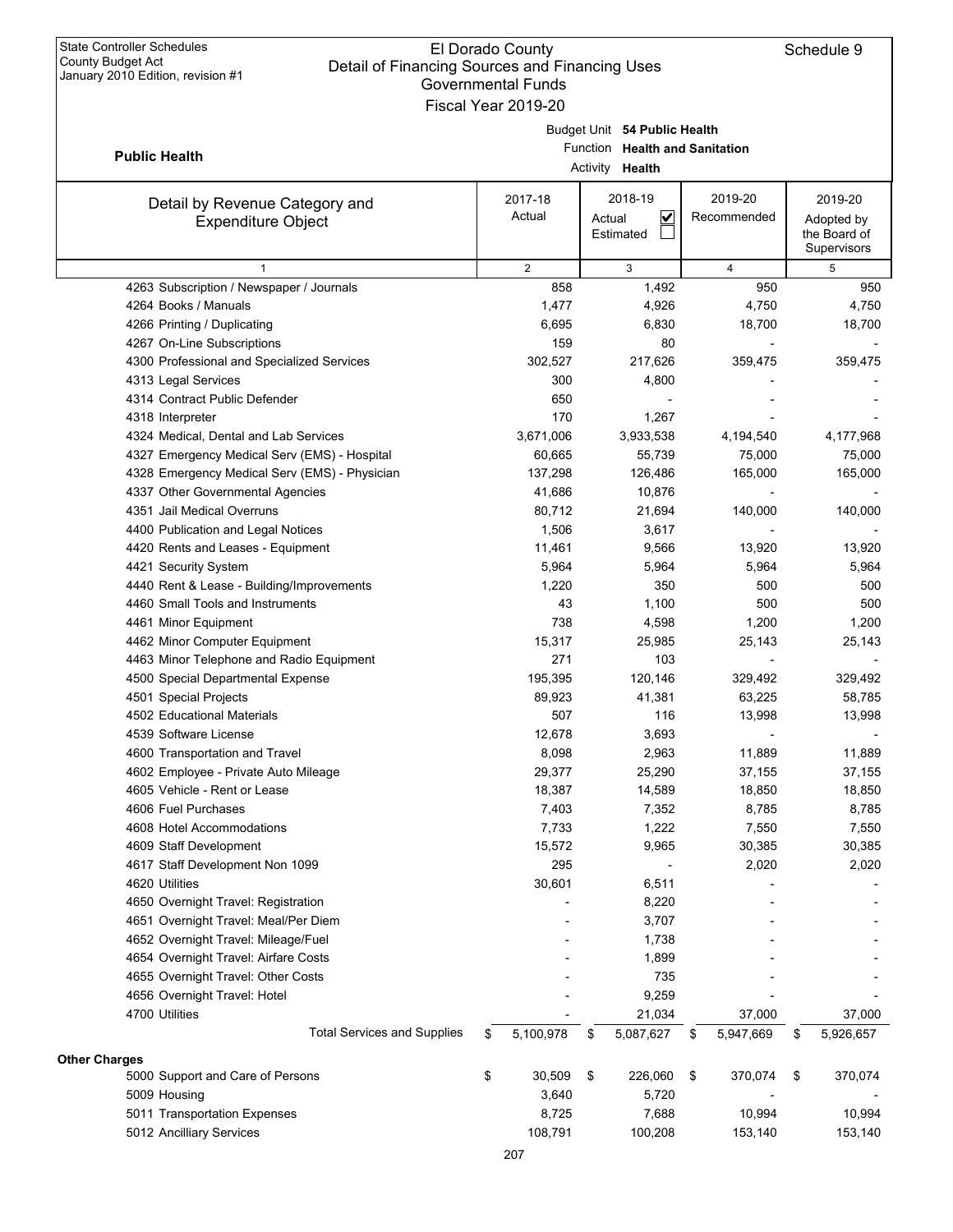| <b>State Controller Schedules</b><br>El Dorado County<br>County Budget Act<br>Detail of Financing Sources and Financing Uses<br>January 2010 Edition, revision #1<br><b>Governmental Funds</b><br>Fiscal Year 2019-20 |                                                                                          |                   |    |                                                |    |                        |    |                                                      |  |  |
|-----------------------------------------------------------------------------------------------------------------------------------------------------------------------------------------------------------------------|------------------------------------------------------------------------------------------|-------------------|----|------------------------------------------------|----|------------------------|----|------------------------------------------------------|--|--|
| <b>Public Health</b>                                                                                                                                                                                                  | Budget Unit 54 Public Health<br>Function Health and Sanitation<br>Activity <b>Health</b> |                   |    |                                                |    |                        |    |                                                      |  |  |
| Detail by Revenue Category and<br><b>Expenditure Object</b>                                                                                                                                                           |                                                                                          | 2017-18<br>Actual |    | 2018-19<br>$\checkmark$<br>Actual<br>Estimated |    | 2019-20<br>Recommended |    | 2019-20<br>Adopted by<br>the Board of<br>Supervisors |  |  |
| $\mathbf{1}$                                                                                                                                                                                                          |                                                                                          | $\overline{2}$    |    | 3                                              |    | $\overline{4}$         |    | 5                                                    |  |  |
| 5013 Ancilliary Expenses                                                                                                                                                                                              |                                                                                          | 12,884            |    | 9,106                                          |    |                        |    |                                                      |  |  |
| 5014 Health Services                                                                                                                                                                                                  |                                                                                          | 2,286             |    | 10,739                                         |    | 30,000                 |    | 30,000                                               |  |  |
| 5300 Interfund Expenditures                                                                                                                                                                                           |                                                                                          | 1,982,736         |    | 2,211,243                                      |    | 2,508,840              |    | 2,508,840                                            |  |  |
| 5304 Intrfnd Exp: Mail Service                                                                                                                                                                                        |                                                                                          | 8,742             |    | 7,815                                          |    | 5,153                  |    | 5,153                                                |  |  |
| 5305 Intrfnd Exp: Stores Support                                                                                                                                                                                      |                                                                                          | 628               |    | 1,153                                          |    | 1,775                  |    | 1,775                                                |  |  |
| 5316 Intrfnd Exp: IS Programming Support                                                                                                                                                                              |                                                                                          | 112               |    | 220                                            |    | 120                    |    | 120                                                  |  |  |
| 5318 Intrfnd Exp: Maint Buildg & Imprvmnts                                                                                                                                                                            |                                                                                          | 2,908             |    | 7,156                                          |    | 2,970                  |    | 2,970                                                |  |  |
| <b>Total Other Charges</b>                                                                                                                                                                                            | \$                                                                                       | 2,161,962         | \$ | 2,587,106                                      | \$ | 3,083,066              | \$ | 3,083,066                                            |  |  |
| <b>Other Financing Uses</b>                                                                                                                                                                                           |                                                                                          |                   |    |                                                |    |                        |    |                                                      |  |  |
| 7000 Operating Transfers Out                                                                                                                                                                                          | \$                                                                                       | 1,685,865         | \$ | 1,013,882                                      | \$ | 6,094,447              | \$ | 6,094,447                                            |  |  |
| <b>Total Other Financing Uses</b>                                                                                                                                                                                     | \$                                                                                       | 1,685,865         | \$ | 1,013,882                                      | \$ | 6,094,447              | \$ | 6,094,447                                            |  |  |
| <b>Intrafund Transfers</b>                                                                                                                                                                                            |                                                                                          |                   |    |                                                |    |                        |    |                                                      |  |  |
| 7254 Intrafnd: Public Health                                                                                                                                                                                          | \$                                                                                       | 364,397           | \$ | 452,005                                        | \$ | 463,374                | \$ | 463,374                                              |  |  |
| 7259 Intrafnd: PHD SRF                                                                                                                                                                                                |                                                                                          | 52,129            |    | 48,402                                         |    | 55,000                 |    | 55,000                                               |  |  |
| <b>Total Intrafund Transfers</b>                                                                                                                                                                                      | \$                                                                                       | 416,526           | \$ | 500,407                                        | \$ | 518,374                | \$ | 518,374                                              |  |  |
| <b>Intrafund Abatement</b>                                                                                                                                                                                            |                                                                                          |                   |    |                                                |    |                        |    |                                                      |  |  |
| 7384 Intrfnd Abatemnt: Public Health                                                                                                                                                                                  | \$                                                                                       | $(364, 397)$ \$   |    | $(452,005)$ \$                                 |    | $(463, 374)$ \$        |    | (463, 374)                                           |  |  |
| 7389 Intrfnd Abatemnt: PHD SRF Transfers                                                                                                                                                                              |                                                                                          | (52, 129)         |    | (48, 402)                                      |    |                        |    |                                                      |  |  |
| <b>Total Intrafund Abatement</b>                                                                                                                                                                                      | \$                                                                                       | (416, 526)        | \$ | (500, 407)                                     | \$ | (463, 374)             | \$ | (463, 374)                                           |  |  |
| <b>Appropriations for Contingencies</b>                                                                                                                                                                               |                                                                                          |                   |    |                                                |    |                        |    |                                                      |  |  |
| 7700 Contingency                                                                                                                                                                                                      | \$                                                                                       |                   |    |                                                |    | 4,188,105              | \$ | 4,684,774                                            |  |  |
| <b>Total Appropriations for Contingencies</b>                                                                                                                                                                         | \$                                                                                       |                   | \$ |                                                | \$ | 4,188,105              | \$ | 4,684,774                                            |  |  |
| <b>Total Expenditures/Appropriations</b>                                                                                                                                                                              | \$                                                                                       | 16, 162, 409      | \$ | 15,732,022                                     | \$ | 27,185,015             | \$ | 27,660,672                                           |  |  |
| Net Cost \$                                                                                                                                                                                                           |                                                                                          | (1,050,499)       | \$ | 754,644                                        | \$ | (10, 385, 821)         |    | \$(10,861,478)                                       |  |  |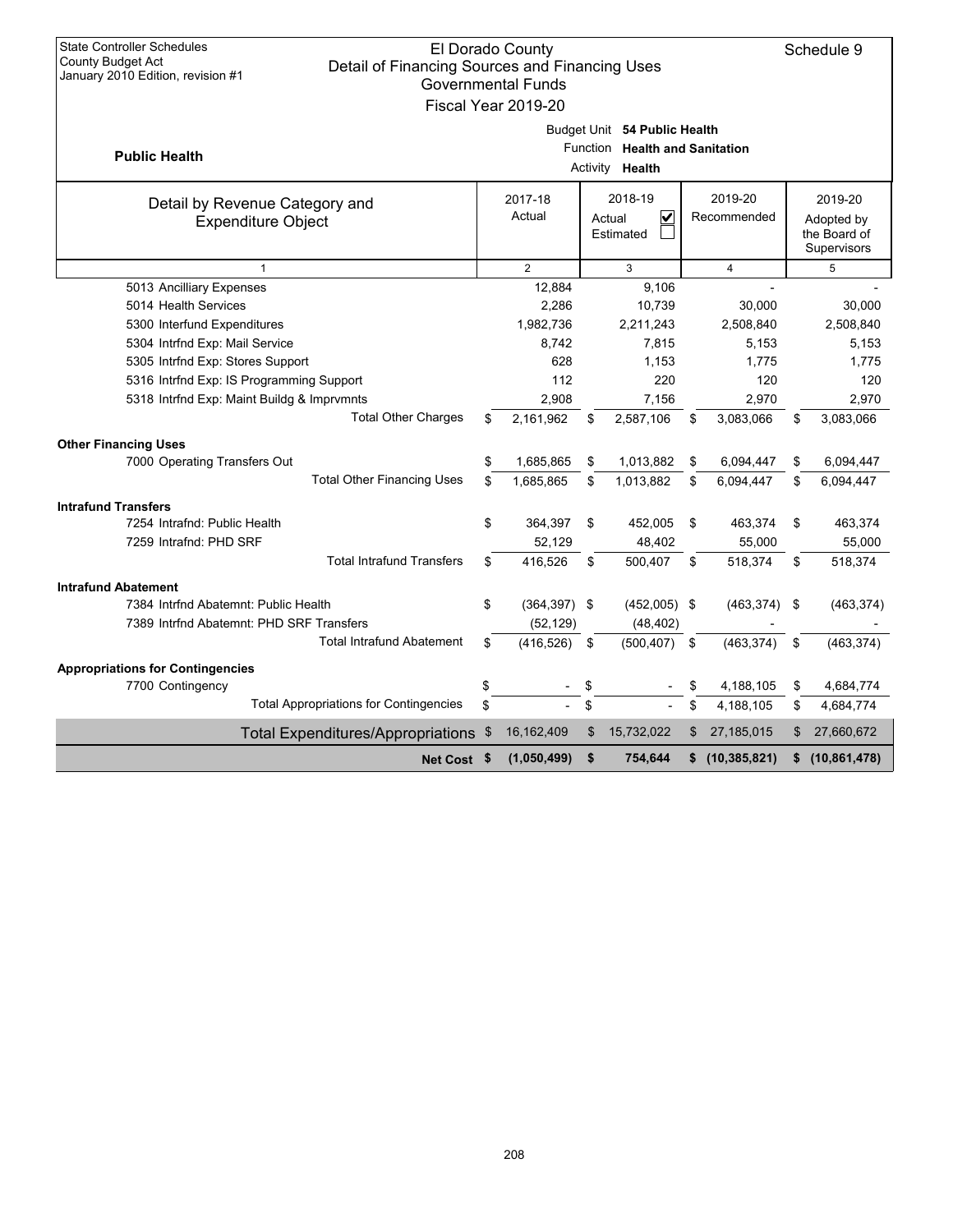| <b>State Controller Schedules</b>                      |                                                | El Dorado County          |                |                                   |    |                                                |    | Schedule 9                  |  |  |
|--------------------------------------------------------|------------------------------------------------|---------------------------|----------------|-----------------------------------|----|------------------------------------------------|----|-----------------------------|--|--|
| County Budget Act                                      | Detail of Financing Sources and Financing Uses |                           |                |                                   |    |                                                |    |                             |  |  |
| January 2010 Edition, revision #1                      |                                                | <b>Governmental Funds</b> |                |                                   |    |                                                |    |                             |  |  |
|                                                        |                                                | Fiscal Year 2019-20       |                |                                   |    |                                                |    |                             |  |  |
|                                                        |                                                |                           |                |                                   |    | Budget Unit 54 Realignment Countywide Spec Rev |    |                             |  |  |
|                                                        |                                                |                           | Function       | <b>Health and Sanitation</b>      |    |                                                |    |                             |  |  |
| <b>Health and Welfare - Countywide Special Revenue</b> |                                                |                           |                | Activity <b>Health</b>            |    |                                                |    |                             |  |  |
| Detail by Revenue Category and                         | 2018-19<br>2019-20<br>2017-18                  |                           |                |                                   |    |                                                |    | 2019-20                     |  |  |
| <b>Expenditure Object</b>                              |                                                | Actual                    |                | $\overline{\mathbf{v}}$<br>Actual |    | Recommended                                    |    | Adopted by                  |  |  |
|                                                        |                                                |                           |                | Estimated                         |    |                                                |    | the Board of<br>Supervisors |  |  |
| $\mathbf{1}$                                           |                                                | $\overline{2}$            |                | 3                                 |    | 4                                              |    | 5                           |  |  |
|                                                        |                                                |                           |                |                                   |    |                                                |    |                             |  |  |
| Revenue from Use of Money and Property                 |                                                |                           |                |                                   |    |                                                |    |                             |  |  |
| 0400 Interest                                          | \$                                             | 32,272                    | \$             | 85,424                            | \$ | 32,000                                         | \$ | 32,000                      |  |  |
| Total Revenue from Use of Money and Property           | \$                                             | 32,272                    | \$             | 85,424                            | \$ | 32.000                                         | \$ | 32,000                      |  |  |
| Intergovernmental Revenue - State                      |                                                |                           |                |                                   |    |                                                |    |                             |  |  |
| 0545 State - Veh Lic Realignment - Health              | \$                                             | 4,267,844                 | \$             | 4,156,140                         | \$ | 4,336,472                                      | \$ | 4,336,472                   |  |  |
| 0686 State - Sales Tax Realignment Health              |                                                | 310,438                   |                | 546,911                           |    | 350,000                                        |    | 350,000                     |  |  |
| Total Intergovernmental Revenue - State                | \$                                             | 4,578,283                 | \$             | 4,703,051                         | \$ | 4,686,472                                      | \$ | 4,686,472                   |  |  |
| <b>Other Financing Sources</b>                         |                                                |                           |                |                                   |    |                                                |    |                             |  |  |
| 2020 Operating Transfers In                            | \$                                             | 704,192                   | \$             | 704,192                           | \$ | 704,192                                        | \$ | 704,192                     |  |  |
| <b>Total Other Financing Sources</b>                   | \$                                             | 704,192                   | \$             | 704,192                           | \$ | 704,192                                        | \$ | 704,192                     |  |  |
| <b>Total Revenue</b>                                   | \$                                             | 5,314,747                 | \$             | 5,492,667                         | \$ | 5,422,664                                      | \$ | 5,422,664                   |  |  |
| <b>Other Financing Uses</b>                            |                                                |                           |                |                                   |    |                                                |    |                             |  |  |
| 7000 Operating Transfers Out                           | \$                                             | 4,605,118                 | \$             | 6,408,323                         | \$ | 5,422,664                                      | \$ | 5,422,664                   |  |  |
| <b>Total Other Financing Uses</b>                      | \$.                                            | 4.605.118                 | \$             | 6,408,323                         | \$ | 5,422,664                                      | \$ | 5,422,664                   |  |  |
| <b>Intrafund Transfers</b>                             |                                                |                           |                |                                   |    |                                                |    |                             |  |  |
| 7258 Intrafnd: Realignment Funds                       | \$                                             | 22,892                    | \$             |                                   | \$ |                                                | \$ |                             |  |  |
| <b>Total Intrafund Transfers</b>                       | \$                                             | 22,892                    | \$             |                                   | \$ |                                                | \$ |                             |  |  |
| Total Expenditures/Appropriations \$                   |                                                | 4,628,010                 | $\mathfrak{L}$ | 6,408,323                         | \$ | 5,422,664                                      | \$ | 5,422,664                   |  |  |
| Net Cost \$                                            |                                                | 686,736                   | \$             | (915, 657)                        | \$ |                                                | \$ |                             |  |  |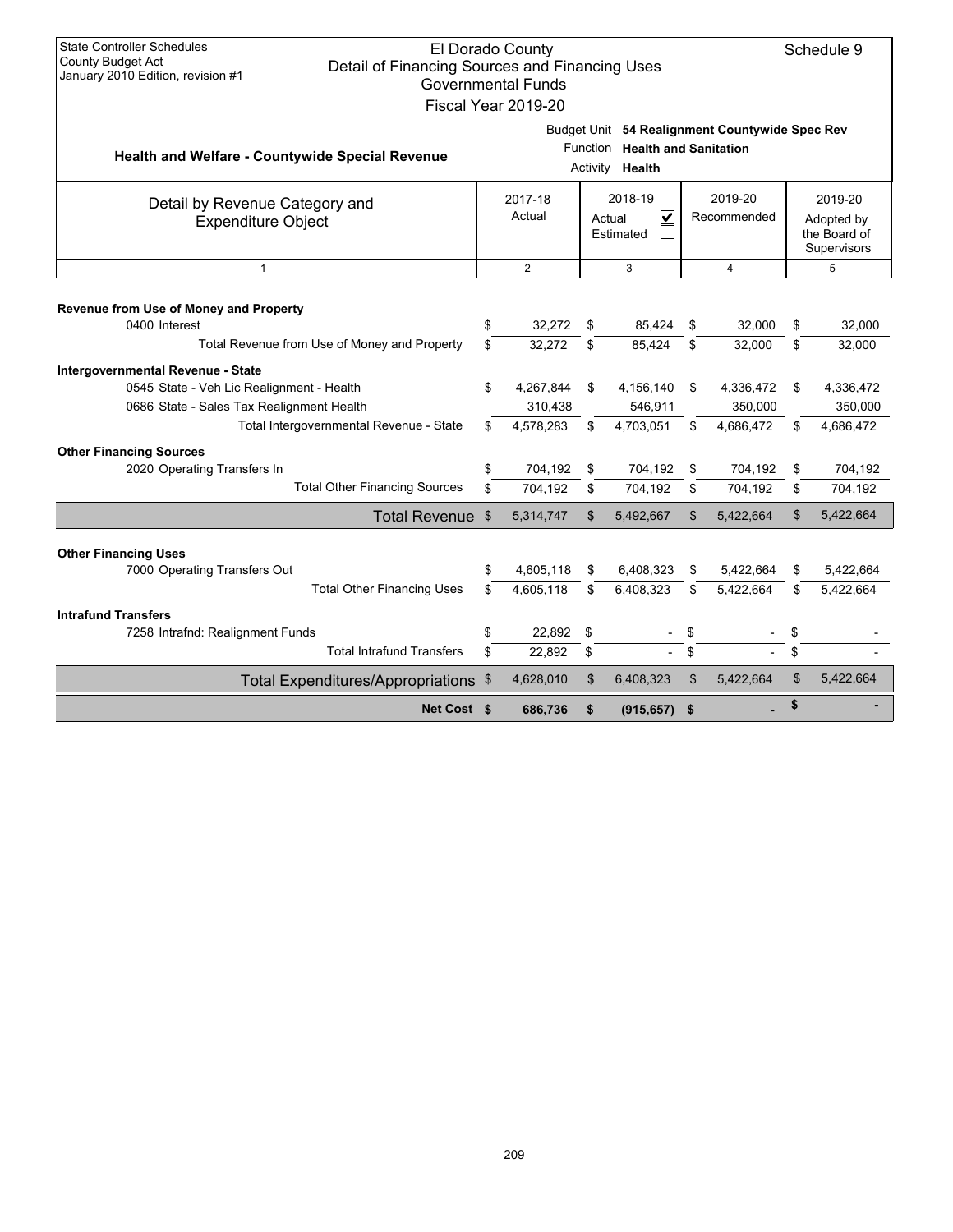| <b>State Controller Schedules</b><br>El Dorado County<br><b>County Budget Act</b><br>Detail of Financing Sources and Financing Uses<br>January 2010 Edition, revision #1<br><b>Governmental Funds</b><br>Fiscal Year 2019-20         |          |                                                            |          |                                                                                           |          |                                                              |          |                                                              |  |  |
|--------------------------------------------------------------------------------------------------------------------------------------------------------------------------------------------------------------------------------------|----------|------------------------------------------------------------|----------|-------------------------------------------------------------------------------------------|----------|--------------------------------------------------------------|----------|--------------------------------------------------------------|--|--|
| <b>General Fund</b>                                                                                                                                                                                                                  |          |                                                            |          | Budget Unit 55 Animal Services<br>Function Public Protection<br>Activity Other Protection |          |                                                              |          |                                                              |  |  |
| Detail by Revenue Category and<br><b>Expenditure Object</b>                                                                                                                                                                          |          | 2017-18<br>Actual                                          | Actual   | 2018-19<br>V<br>Estimated                                                                 |          | 2019-20<br>Recommended                                       |          | 2019-20<br>Adopted by<br>the Board of<br>Supervisors         |  |  |
| $\mathbf{1}$                                                                                                                                                                                                                         |          | $\overline{2}$                                             |          | 3                                                                                         |          | 4                                                            |          | 5                                                            |  |  |
| <b>Licenses, Permits and Franchises</b><br>0200 Animal Licenses<br>0201 Viscious/Dangerous Dog<br>0202 Kennel Permits                                                                                                                | \$       | 255,707<br>3,872<br>10,985                                 | \$       | 249,305<br>3,126<br>9,836                                                                 | \$       | 245,000<br>4,000<br>10,500                                   | \$       | 245,000<br>4,000<br>10,500                                   |  |  |
| Total Licenses, Permits and Franchises                                                                                                                                                                                               | \$       | 270,564                                                    | \$       | 262,267                                                                                   | \$       | 259,500                                                      | \$       | 259,500                                                      |  |  |
| <b>Fines, Forfeitures and Penalties</b><br>0320 Other Court Fines<br><b>Total Fines. Forfeitures and Penalties</b>                                                                                                                   | \$<br>\$ | 11,918<br>11,918                                           | \$<br>\$ | 16,129<br>16,129                                                                          | \$<br>\$ | 12,500<br>12,500                                             | \$<br>\$ | 12,500<br>12,500                                             |  |  |
| Intergovernmental Revenue - Federal<br>1060 Federal - Emerg Mngt Agency (FEMA)<br>Total Intergovernmental Revenue - Federal                                                                                                          | \$<br>\$ |                                                            | \$<br>\$ | 4,825<br>4,825                                                                            | \$<br>\$ |                                                              | \$<br>\$ |                                                              |  |  |
| <b>Revenue Other Governmental Agencies</b><br>1200 Other - Governmental Agencies<br>1206 SLT Surcharge<br>Total Revenue Other Governmental Agencies                                                                                  | \$<br>\$ | 708,948<br>13,373<br>722,320                               | \$<br>\$ | 667,943<br>12,292<br>680,235                                                              | \$<br>\$ | 833,455<br>15,000<br>848,455                                 | \$<br>\$ | 833,455<br>15,000<br>848,455                                 |  |  |
|                                                                                                                                                                                                                                      |          |                                                            |          |                                                                                           |          |                                                              |          |                                                              |  |  |
| <b>Charges for Services</b><br>1560 Humane Services<br>1561 Impounds<br>1562 Adoptions<br>1563 Microchip<br>1564 Restitution<br>1740 Charges for Services                                                                            | \$       | 4,147<br>110,275<br>104,528<br>650<br>1,056<br>4,841       | \$       | 4,139<br>101,681<br>88,001<br>880<br>2,158<br>2,120                                       | \$       | 2,000<br>110,000<br>110,000<br>700<br>1,200<br>2,000         | \$       | 2,000<br>110,000<br>110,000<br>700<br>1,200<br>2,000         |  |  |
| <b>Total Charges for Services</b>                                                                                                                                                                                                    | \$       | 225,497                                                    | \$       | 198,979                                                                                   | \$       | 225,900                                                      | \$       | 225,900                                                      |  |  |
| <b>Miscellaneous Revenues</b><br>1940 Miscellaneous Revenue<br><b>Total Miscellaneous Revenues</b>                                                                                                                                   | \$<br>\$ | 11,203<br>11,203                                           | \$<br>\$ | 9,915<br>9,915                                                                            | \$<br>\$ | 8,600<br>8,600                                               | \$<br>\$ | 8,600<br>8,600                                               |  |  |
| <b>Other Financing Sources</b><br>2000 Sale of Fixed Assets<br>2020 Operating Transfers In<br>2021 Operating Transfers In: Veh Lic Fee<br>2027 Operating Transfers In: Sales Tax Realingment<br><b>Total Other Financing Sources</b> | \$<br>\$ | 214,987<br>39,271<br>254,258                               | \$<br>\$ | 2,000<br>193,951<br>162,017<br>357,968                                                    | \$<br>\$ | 23,764<br>241,388<br>49,660<br>314,812                       | \$<br>\$ | 23,764<br>241,388<br>49,660<br>314,812                       |  |  |
| <b>Total Revenue</b>                                                                                                                                                                                                                 | \$       | 1,495,760                                                  | \$       | 1,530,317                                                                                 | \$       | 1,669,767                                                    | \$       | 1,669,767                                                    |  |  |
| <b>Salaries and Employee Benefits</b><br>3000 Permanent Employees / Elected Officials<br>3001 Temporary Employees<br>3002 Overtime<br>3003 Standby Pay<br>3004 Other Compensation<br>3005 Tahoe Differential                         | \$       | 878,376<br>146,394<br>38,181<br>25,220<br>35,429<br>11,030 | \$       | 843,688<br>99,529<br>37,619<br>43,971<br>11,374<br>11,598                                 | \$       | 1,044,878<br>128,997<br>74,000<br>40,000<br>11,200<br>12,000 | \$       | 1,044,878<br>128,997<br>74,000<br>40,000<br>11,200<br>12,000 |  |  |
| 3006 Bilingual Pay                                                                                                                                                                                                                   |          | 1,056                                                      |          | 2,082                                                                                     |          |                                                              |          |                                                              |  |  |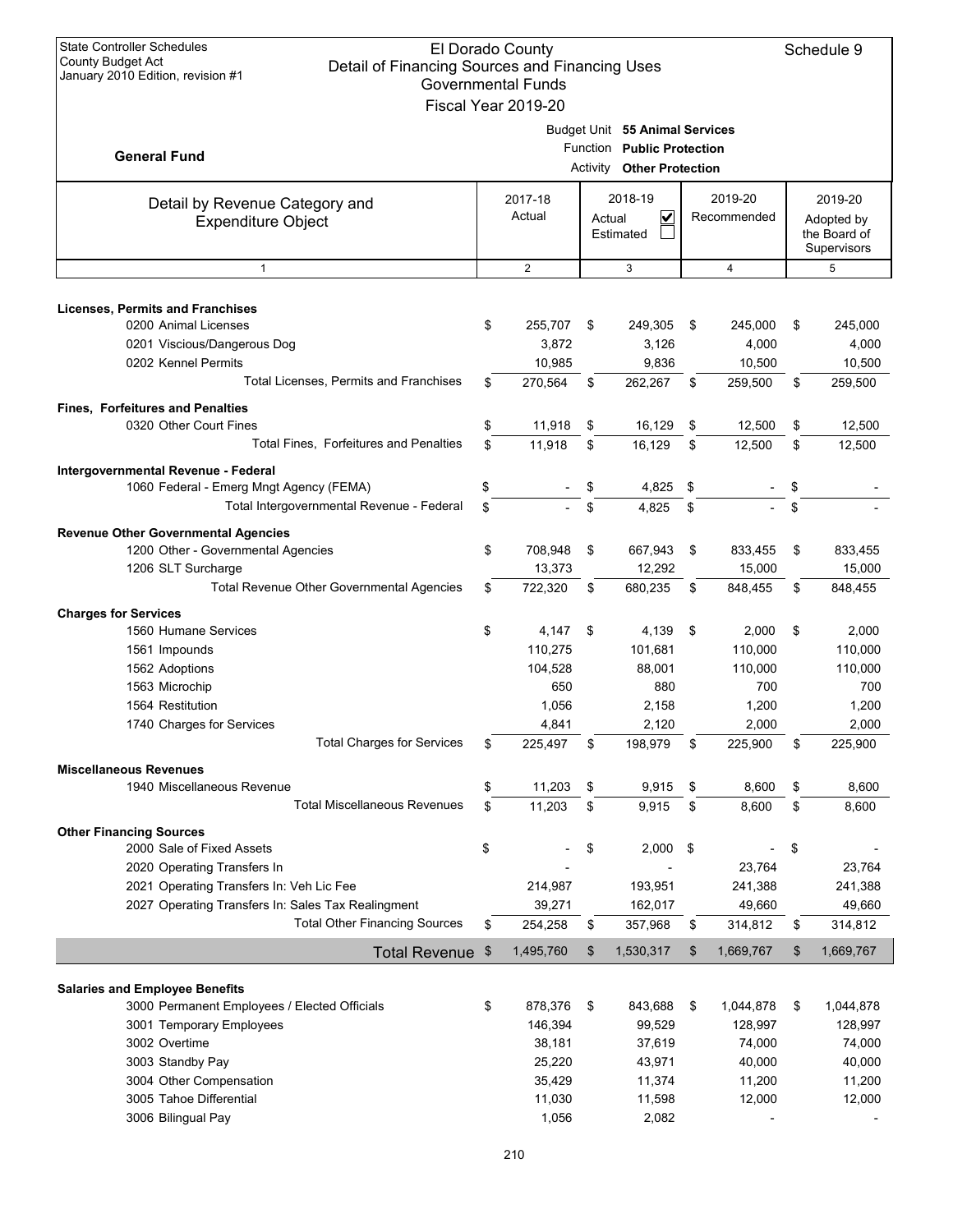| Jahualy ZUTU LUNUH, IGVISIUH #T                                                                | Governmental Funds<br>Fiscal Year 2019-20 |                                   |                  |                  |
|------------------------------------------------------------------------------------------------|-------------------------------------------|-----------------------------------|------------------|------------------|
|                                                                                                |                                           | Budget Unit 55 Animal Services    |                  |                  |
|                                                                                                |                                           | Function Public Protection        |                  |                  |
| <b>General Fund</b>                                                                            |                                           | Activity Other Protection         |                  |                  |
| Detail by Revenue Category and                                                                 | 2017-18                                   | 2018-19                           | 2019-20          | 2019-20          |
| <b>Expenditure Object</b>                                                                      | Actual                                    | $\overline{\mathbf{v}}$<br>Actual | Recommended      | Adopted by       |
|                                                                                                |                                           | Estimated                         |                  | the Board of     |
|                                                                                                |                                           |                                   |                  | Supervisors      |
| $\mathbf{1}$                                                                                   | $\overline{2}$                            | 3                                 | 4                | 5                |
| 3020 Employer Share - Employee Retirement                                                      | 168,806                                   | 182,959                           | 242,945          | 242,945          |
| 3022 Employer Share - Medi Care                                                                | 16,193                                    | 15,033                            | 16,734           | 16,734           |
| 3040 Employer Share - Health Insurance                                                         | 322,432                                   | 302,675                           | 335,954<br>3,851 | 335,954<br>3,851 |
| 3041 Employer Share - Unemployment Insurance                                                   | 1,514                                     | 1,439                             | 2,610            | 2,610            |
| 3042 Employer Share - Long Term Disab Insurance<br>3043 Employer Share - Deferred Compensation | 3,114                                     | 3,114                             |                  |                  |
| 3046 Retiree Health - Defined Contributions                                                    | 17,133                                    | 20,246                            | 20,871           | 20,871           |
| 3060 Employer Share - Workers' Compensation                                                    | 13,482                                    | 12,778                            | 12,384           | 12,384           |
| 3080 Flexible Benefits                                                                         | 4,022                                     | 9,158                             | 12,000           | 12,000           |
| <b>Total Salaries and Employee Benefits</b>                                                    | \$<br>1,682,381                           | \$<br>1,597,263                   | \$<br>1,958,424  | \$<br>1,958,424  |
| <b>Services and Supplies</b>                                                                   |                                           |                                   |                  |                  |
| 4020 Clothing and Personal Supplies                                                            | \$<br>9,983                               | \$<br>7,278                       | \$<br>11,700     | \$<br>11,700     |
| 4022 Uniforms                                                                                  |                                           | 3,572                             |                  |                  |
| 4040 Telephone Company Vendor Payments                                                         | 4,327                                     | 5,232                             | 6,000            | 6,000            |
| 4041 Cnty Pass thru Telephone Chrges to Depts                                                  | 6,439                                     | 6,487                             | 6,500            | 6,500            |
| 4080 Household Expense                                                                         | 3,004                                     | 4,280                             | 7,000            | 7,000            |
| 4082 Household Expense - Other                                                                 | 305                                       |                                   | 300              | 300              |
| 4084 Household Expense - Expendable Equipment                                                  | 1,092                                     |                                   |                  |                  |
| 4085 Household Expense - Refuse Disposal                                                       | 12,454                                    | 12,272                            | 15,000           | 15,000           |
| 4086 Household Expense - Janitorial/Custodial                                                  | 24,250                                    | 26,365                            | 31,770           | 31,770           |
| 4100 Insurance - Premium                                                                       | 4,356                                     | 4,915                             | 4,369            | 4,369            |
| 4101 Insurance - Additional Liability                                                          |                                           |                                   | 8,082            | 8,082            |
| 4140 Maintenance - Equipment                                                                   | 429                                       |                                   | 750              | 750              |
| 4143 Maintenance - Service Contracts                                                           | 360                                       |                                   | 2,960            | 2,960            |
| 4144 Maintenance - Computer System Supplies                                                    | 2,409                                     | 7,201                             | 10,500           | 10,500           |
| 4160 Maintenance Vehicles - Service Contract                                                   | 1,020                                     | 296                               |                  |                  |
| 4162 Maintenance Vehicles - Supplies                                                           | 20                                        |                                   | 3,500            | 3,500            |
| 4164 Maintenance Vehicles - Tires and Tubes                                                    |                                           |                                   | 500              | 500              |
| 4180 Maintenance - Building and Improvements                                                   |                                           |                                   | 4,000            | 4,000            |
| 4197 Maintenance - Building Supplies                                                           |                                           | 147                               |                  |                  |
| 4200 Medical, Dental and Laboratory Supplies                                                   | 39,766                                    | 39,102                            | 46,220           | 46,220           |
| 4220 Memberships                                                                               | 640                                       | 400                               | 800              | 800              |
| 4221 Memberships - Legislative Advocacy                                                        |                                           |                                   | 590              | 590              |
| 4260 Office Expense                                                                            | 5,646                                     | 2,051                             | 7,000            | 7,000            |
| 4261 Postage                                                                                   | 4,848                                     | 4,871                             | 6,000            | 6,000            |
| 4263 Subscription / Newspaper / Journals                                                       |                                           |                                   | 1,500            | 1,500            |
| 4264 Books / Manuals                                                                           | 353                                       | 503                               | 1,200            | 1,200            |
| 4266 Printing / Duplicating                                                                    | 2,990                                     | 1,523                             | 500              | 500              |
| 4267 On-Line Subscriptions                                                                     |                                           | 250                               |                  |                  |
| 4300 Professional and Specialized Services                                                     | 63,219                                    | 76,152                            | 96,425           | 96,425           |
| 4313 Legal Services                                                                            |                                           |                                   | 5,000            | 5,000            |
| 4324 Medical, Dental and Lab Services                                                          | 8,459                                     | 8,363                             | 8,300            | 8,300            |
| 4337 Other Governmental Agencies                                                               | 1,715                                     | 810                               |                  |                  |
| 4400 Publication and Legal Notices                                                             | 522                                       |                                   | 500              | 500              |
| 4420 Rents and Leases - Equipment                                                              | 9,167                                     | 8,764                             | 10,000           | 10,000           |
| 4421 Security System                                                                           | 3,170                                     | 5,665                             | 3,110            | 3,110            |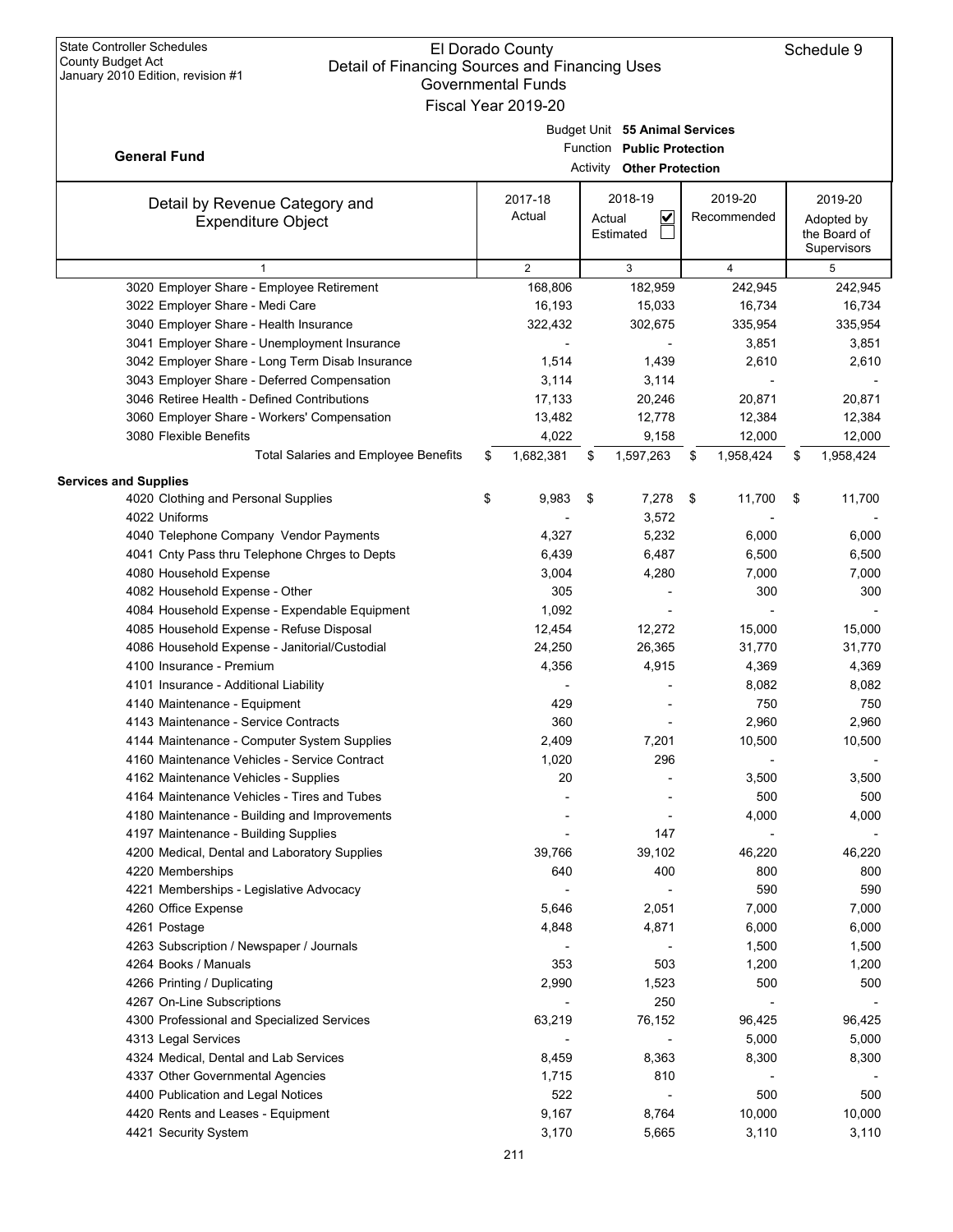| <b>State Controller Schedules</b><br>County Budget Act<br>Detail of Financing Sources and Financing Uses<br>January 2010 Edition, revision #1 | El Dorado County<br><b>Governmental Funds</b><br>Fiscal Year 2019-20 |                                                                                                  |                        | Schedule 9                                           |
|-----------------------------------------------------------------------------------------------------------------------------------------------|----------------------------------------------------------------------|--------------------------------------------------------------------------------------------------|------------------------|------------------------------------------------------|
| <b>General Fund</b>                                                                                                                           |                                                                      | Budget Unit 55 Animal Services<br>Function Public Protection<br><b>Activity Other Protection</b> |                        |                                                      |
| Detail by Revenue Category and<br><b>Expenditure Object</b>                                                                                   | 2017-18<br>Actual                                                    | 2018-19<br>$\overline{\mathbf{v}}$<br>Actual<br>Estimated                                        | 2019-20<br>Recommended | 2019-20<br>Adopted by<br>the Board of<br>Supervisors |
| 1                                                                                                                                             | $\overline{2}$                                                       | 3                                                                                                | 4                      | 5                                                    |
| 4460 Small Tools and Instruments                                                                                                              | 4,010                                                                | 273                                                                                              | 2,000                  | 2,000                                                |
| 4461 Minor Equipment                                                                                                                          | 3,188                                                                | 2,664                                                                                            | 6,000                  | 6,000                                                |
| 4462 Minor Computer Equipment                                                                                                                 | 2,917                                                                | 3,645                                                                                            | 2,200                  | 2,200                                                |
| 4463 Minor Telephone and Radio Equipment                                                                                                      | 257                                                                  |                                                                                                  | 1,900                  | 1,900                                                |
| 4464 Minor Law Enforcement Equipment                                                                                                          | 9,605                                                                | 623                                                                                              |                        |                                                      |
| 4500 Special Departmental Expense                                                                                                             | 31,768                                                               | 37,064                                                                                           | 35,000                 | 35,000                                               |
| 4501 Special Projects                                                                                                                         |                                                                      |                                                                                                  | 23,764                 | 23,764                                               |
| 4502 Educational Materials                                                                                                                    | 30                                                                   |                                                                                                  |                        |                                                      |
| 4534 Ammunition                                                                                                                               | 1,946                                                                |                                                                                                  |                        |                                                      |
| 4539 Software License                                                                                                                         | 1,019                                                                | 102                                                                                              |                        |                                                      |
| 4600 Transportation and Travel                                                                                                                | 5,232                                                                | 381                                                                                              | 5,282                  | 5,282                                                |
| 4602 Employee - Private Auto Mileage                                                                                                          | 777                                                                  |                                                                                                  | 1,325                  | 1,325                                                |
| 4605 Vehicle - Rent or Lease                                                                                                                  | 65,631                                                               | 53,633                                                                                           | 70,125                 | 70,125                                               |
| 4606 Fuel Purchases                                                                                                                           | 24,648                                                               | 24,862                                                                                           | 30,225                 | 30,225                                               |
| 4608 Hotel Accommodations                                                                                                                     | 4,010<br>4,654                                                       | 581                                                                                              | 1,750<br>9,275         | 1,750                                                |
| 4609 Staff Development<br>4613 Witness Fee/Per Diems                                                                                          |                                                                      | 35                                                                                               |                        | 9,275                                                |
| 4614 Witness Mileage Reimb                                                                                                                    |                                                                      | 17                                                                                               |                        |                                                      |
| 4620 Utilities                                                                                                                                | 57,741                                                               | 16,383                                                                                           |                        |                                                      |
| 4650 Overnight Travel: Registration                                                                                                           |                                                                      | 3,058                                                                                            |                        |                                                      |
| 4651 Overnight Travel: Meal/Per Diem                                                                                                          |                                                                      | 5,517                                                                                            |                        |                                                      |
| 4652 Overnight Travel: Mileage/Fuel                                                                                                           |                                                                      | 343                                                                                              |                        |                                                      |
| 4654 Overnight Travel: Airfare Costs                                                                                                          |                                                                      | 1,046                                                                                            |                        |                                                      |
| 4655 Overnight Travel: Other Costs                                                                                                            |                                                                      | 400                                                                                              |                        |                                                      |
| 4656 Overnight Travel: Hotel                                                                                                                  |                                                                      | 9,647                                                                                            |                        |                                                      |
| 4700 Utilities                                                                                                                                |                                                                      | 45,160                                                                                           | 59,500                 | 59,500                                               |
| <b>Total Services and Supplies</b>                                                                                                            | \$<br>428,375                                                        | \$<br>431,935                                                                                    | \$<br>548,422          | \$<br>548,422                                        |
|                                                                                                                                               |                                                                      |                                                                                                  |                        |                                                      |
| <b>Other Charges</b>                                                                                                                          |                                                                      | 106,426                                                                                          |                        |                                                      |
| 5300 Interfund Expenditures                                                                                                                   | \$<br>88,797                                                         | \$                                                                                               | \$<br>111,814          | \$<br>111,814                                        |
| <b>Total Other Charges</b>                                                                                                                    | \$<br>88,797                                                         | \$<br>106,426                                                                                    | \$<br>111,814          | \$<br>111,814                                        |
| <b>Fixed Assets</b>                                                                                                                           |                                                                      |                                                                                                  |                        |                                                      |
| 6040 Fixed Assets - Equipment                                                                                                                 | \$<br>72,351                                                         | \$                                                                                               | \$<br>40,000           | \$<br>40,000                                         |
| <b>Total Fixed Assets</b>                                                                                                                     | \$<br>72,351                                                         | \$                                                                                               | \$<br>40,000           | \$<br>40,000                                         |
| <b>Other Financing Uses</b>                                                                                                                   |                                                                      |                                                                                                  |                        |                                                      |
| 7000 Operating Transfers Out                                                                                                                  | \$<br>20,495                                                         | \$                                                                                               | \$                     | \$                                                   |
| <b>Total Other Financing Uses</b>                                                                                                             | \$<br>20,495                                                         | \$                                                                                               | \$                     | \$                                                   |
| <b>Intrafund Transfers</b>                                                                                                                    |                                                                      |                                                                                                  |                        |                                                      |
| 7200 Intrafund Transfers                                                                                                                      | \$<br>1,144,053                                                      | \$<br>1,102,390                                                                                  | \$<br>1,111,268        | \$<br>1,111,268                                      |
| 7210 Intrafnd: Collections                                                                                                                    |                                                                      | 152                                                                                              |                        |                                                      |
| 7221 Intrafnd: Radio Equipment and Support                                                                                                    | 2,593                                                                | 649                                                                                              |                        |                                                      |
| 7223 Intrafnd: Mail Service                                                                                                                   | 4,352                                                                | 4,661                                                                                            | 4,661                  | 4,661                                                |
| 7224 Intrafnd: Stores Support                                                                                                                 | 908                                                                  | 891                                                                                              | 1,437                  | 1,437                                                |
| 7232 Intrafnd: Maint Bldg & Improvmnts                                                                                                        | 16,453                                                               | 15,791                                                                                           | 16,780                 | 16,780                                               |
| <b>Total Intrafund Transfers</b>                                                                                                              | \$<br>1,168,359                                                      | \$<br>1,124,534                                                                                  | \$<br>1,134,146        | \$<br>1,134,146                                      |
|                                                                                                                                               |                                                                      |                                                                                                  |                        |                                                      |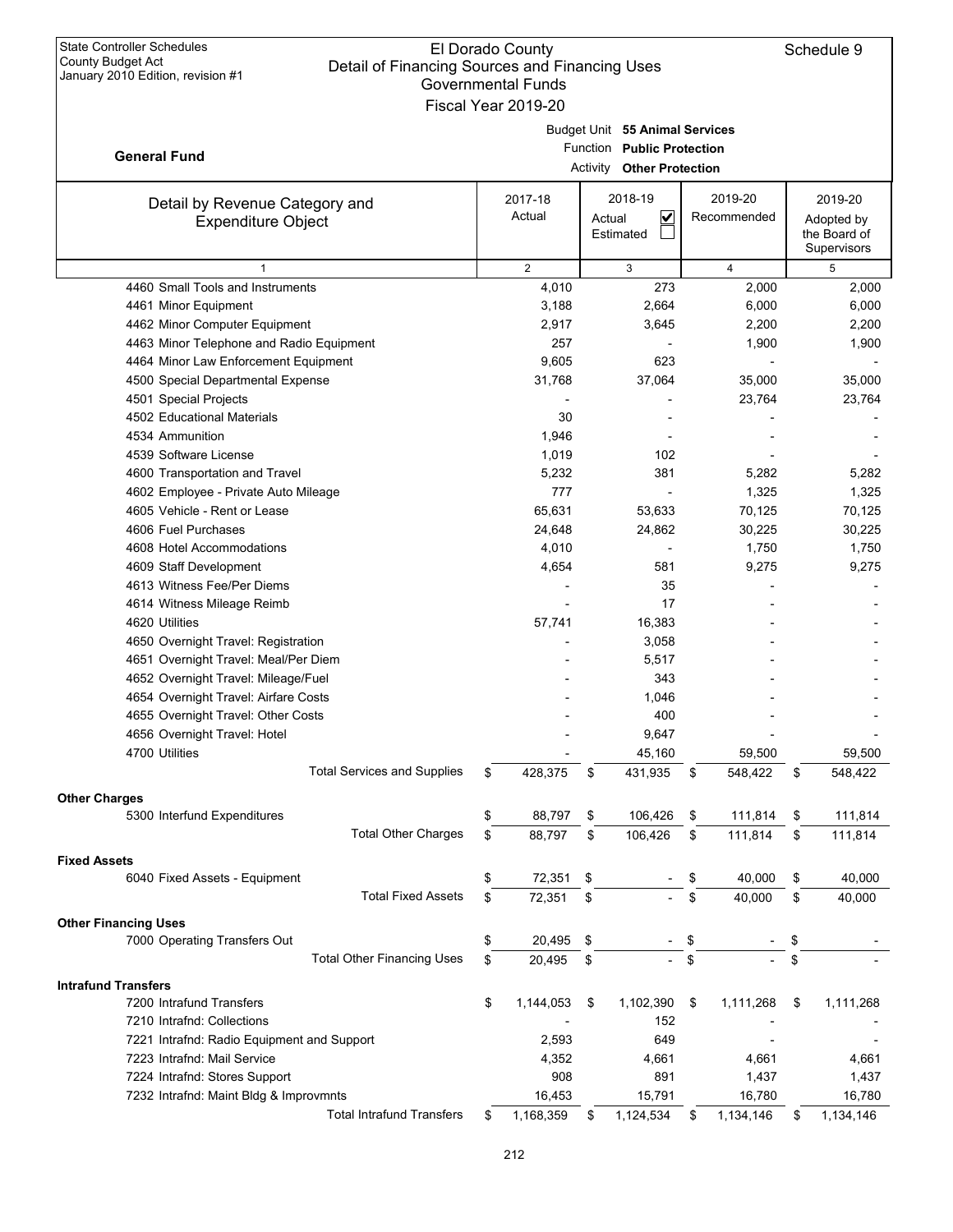| <b>State Controller Schedules</b><br>County Budget Act<br>January 2010 Edition, revision #1 |                                      |                                                                                    | Schedule 9  |    |             |    |               |    |                                                      |
|---------------------------------------------------------------------------------------------|--------------------------------------|------------------------------------------------------------------------------------|-------------|----|-------------|----|---------------|----|------------------------------------------------------|
|                                                                                             | Budget Unit<br>55 Animal Services    |                                                                                    |             |    |             |    |               |    |                                                      |
| <b>General Fund</b>                                                                         |                                      | Function Public Protection<br><b>Other Protection</b><br>Activity                  |             |    |             |    |               |    |                                                      |
| Detail by Revenue Category and<br><b>Expenditure Object</b>                                 |                                      | 2018-19<br>2019-20<br>2017-18<br>Actual<br>V<br>Recommended<br>Actual<br>Estimated |             |    |             |    |               |    | 2019-20<br>Adopted by<br>the Board of<br>Supervisors |
|                                                                                             |                                      |                                                                                    | 4           | 5  |             |    |               |    |                                                      |
|                                                                                             | Total Expenditures/Appropriations \$ |                                                                                    | 3,460,757   | \$ | 3,260,158   | S. | 3,792,806     | \$ | 3,792,806                                            |
|                                                                                             | Net Cost \$                          |                                                                                    | (1,964,997) | S. | (1,729,842) | S. | (2, 123, 039) | S  | (2, 123, 039)                                        |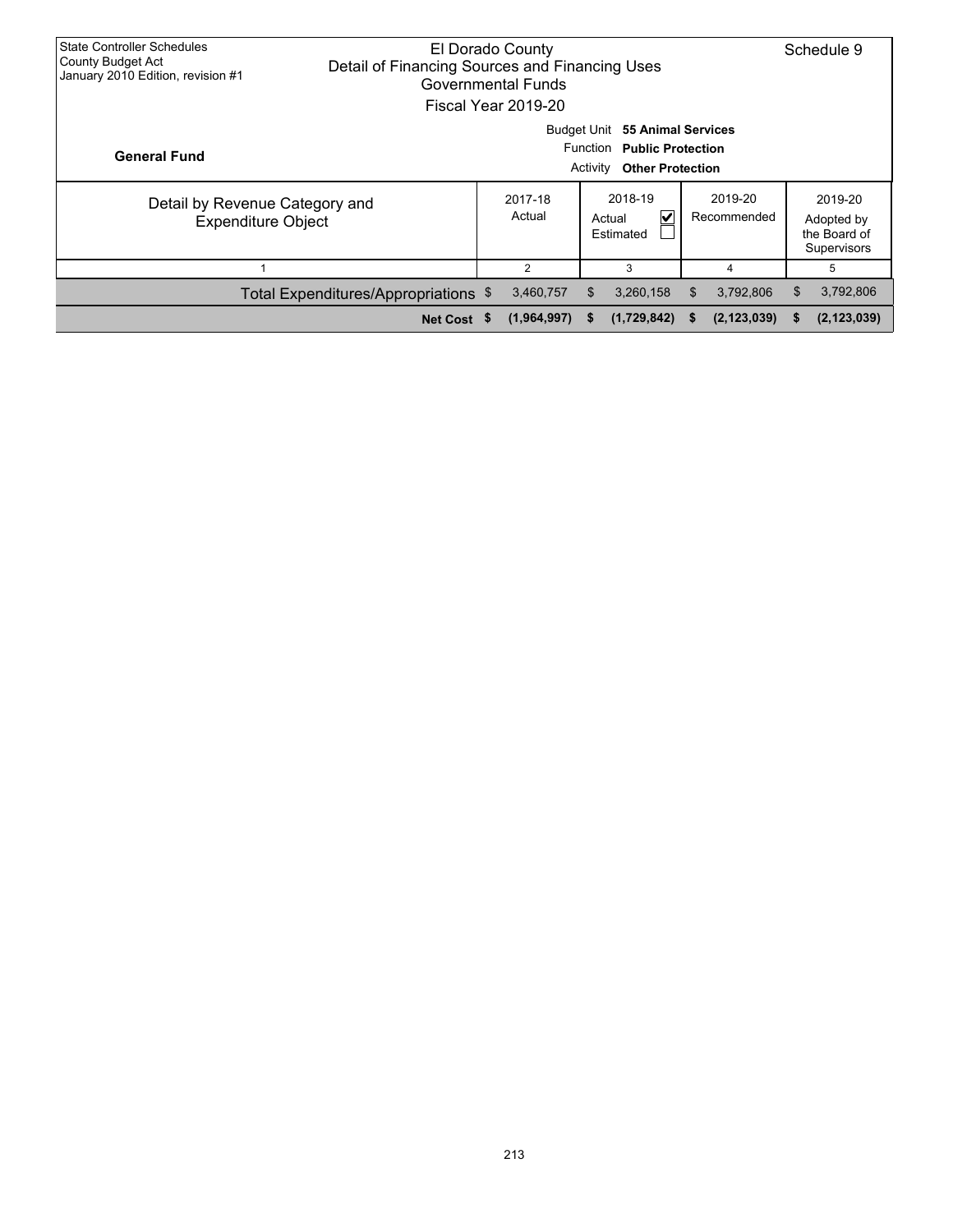| <b>State Controller Schedules</b><br><b>County Budget Act</b><br>Detail of Financing Sources and Financing Uses | El Dorado County                                 |    |                                                                |                           |                                                    |         | Schedule 9                                |  |
|-----------------------------------------------------------------------------------------------------------------|--------------------------------------------------|----|----------------------------------------------------------------|---------------------------|----------------------------------------------------|---------|-------------------------------------------|--|
| January 2010 Edition, revision #1                                                                               | <b>Governmental Funds</b><br>Fiscal Year 2019-20 |    |                                                                |                           |                                                    |         |                                           |  |
|                                                                                                                 |                                                  |    |                                                                |                           | Budget Unit 55 Animal Services Countywide Spec Rev |         |                                           |  |
| Animal Services - Countywide Special Revenue                                                                    |                                                  |    | Function Public Protection<br><b>Activity Other Protection</b> |                           |                                                    |         |                                           |  |
| Detail by Revenue Category and                                                                                  | 2017-18<br>2018-19<br>2019-20                    |    |                                                                |                           |                                                    | 2019-20 |                                           |  |
| <b>Expenditure Object</b>                                                                                       | Actual                                           |    | $\checkmark$<br>Actual<br>Estimated                            |                           | Recommended                                        |         | Adopted by<br>the Board of<br>Supervisors |  |
| $\mathbf{1}$                                                                                                    | $\overline{2}$                                   |    | 3                                                              |                           | $\overline{4}$                                     |         | 5                                         |  |
| Revenue from Use of Money and Property                                                                          |                                                  |    |                                                                |                           |                                                    |         |                                           |  |
| 0400 Interest                                                                                                   | \$<br>2,869                                      | \$ | 5,690                                                          | \$                        | 1,000                                              | \$      | 1,000                                     |  |
| Total Revenue from Use of Money and Property                                                                    | \$<br>2,869                                      | \$ | 5,690                                                          | \$                        | 1,000                                              | \$      | 1,000                                     |  |
| <b>Charges for Services</b>                                                                                     |                                                  |    |                                                                |                           |                                                    |         |                                           |  |
| 1740 Charges for Services                                                                                       | \$<br>5,405                                      | \$ | 5,397                                                          | \$                        | 10,000                                             | \$      | 10,000                                    |  |
| <b>Total Charges for Services</b>                                                                               | \$<br>5,405                                      | \$ | 5,397                                                          | \$                        | 10,000                                             | \$      | 10,000                                    |  |
| <b>Miscellaneous Revenues</b>                                                                                   |                                                  |    |                                                                |                           |                                                    |         |                                           |  |
| 1940 Miscellaneous Revenue                                                                                      | \$<br>4,278                                      | \$ | 1,297                                                          | - \$                      | 2,500                                              | \$      | 2,500                                     |  |
| 1943 Miscellaneous Donation                                                                                     | 50,044                                           |    | 21,750                                                         |                           | 35,000                                             |         | 35,000                                    |  |
| <b>Total Miscellaneous Revenues</b>                                                                             | \$<br>54,322                                     | \$ | 23,047                                                         | \$                        | 37,500                                             | \$      | 37,500                                    |  |
| Total Revenue \$                                                                                                | 62,595                                           | \$ | 34,134                                                         | $\boldsymbol{\mathsf{S}}$ | 48,500                                             | \$      | 48,500                                    |  |
| <b>Services and Supplies</b>                                                                                    |                                                  |    |                                                                |                           |                                                    |         |                                           |  |
| 4080 Household Expense                                                                                          | \$<br>186                                        | \$ |                                                                | \$                        |                                                    | \$      |                                           |  |
| 4200 Medical, Dental and Laboratory Supplies                                                                    | 606                                              |    | 965                                                            |                           |                                                    |         |                                           |  |
| 4300 Professional and Specialized Services                                                                      | 12,008                                           |    | 13,466                                                         |                           | 67,381                                             |         | 67,381                                    |  |
| 4324 Medical, Dental and Lab Services                                                                           |                                                  |    | 129                                                            |                           |                                                    |         |                                           |  |
| 4500 Special Departmental Expense                                                                               |                                                  |    |                                                                |                           | 1,000                                              |         | 1,000                                     |  |
| 4501 Special Projects                                                                                           |                                                  |    |                                                                |                           | 217,035                                            |         | 217,035                                   |  |
| <b>Total Services and Supplies</b>                                                                              | \$<br>12,800                                     | \$ | 14,561                                                         | \$                        | 285,416                                            | \$      | 285,416                                   |  |
| <b>Other Financing Uses</b>                                                                                     |                                                  |    |                                                                |                           |                                                    |         |                                           |  |
| 7000 Operating Transfers Out                                                                                    | 8,029                                            |    |                                                                |                           |                                                    | \$      |                                           |  |
| <b>Total Other Financing Uses</b>                                                                               | \$<br>8,029                                      | \$ |                                                                |                           |                                                    | \$      |                                           |  |
| <b>Appropriations for Contingencies</b>                                                                         |                                                  |    |                                                                |                           |                                                    |         |                                           |  |
| 7700 Contingency                                                                                                | \$                                               | \$ |                                                                | \$                        |                                                    | \$      | 61,337                                    |  |
| <b>Total Appropriations for Contingencies</b>                                                                   | \$                                               | \$ |                                                                | \$                        |                                                    | \$      | 61,337                                    |  |
| Total Expenditures/Appropriations \$                                                                            | 20,829                                           | \$ | 14,561                                                         | \$                        | 285,416                                            | \$      | 346,753                                   |  |
| Net Cost \$                                                                                                     | 41,767                                           | \$ | 19,573                                                         | \$                        | (236, 916)                                         | \$      | (298, 253)                                |  |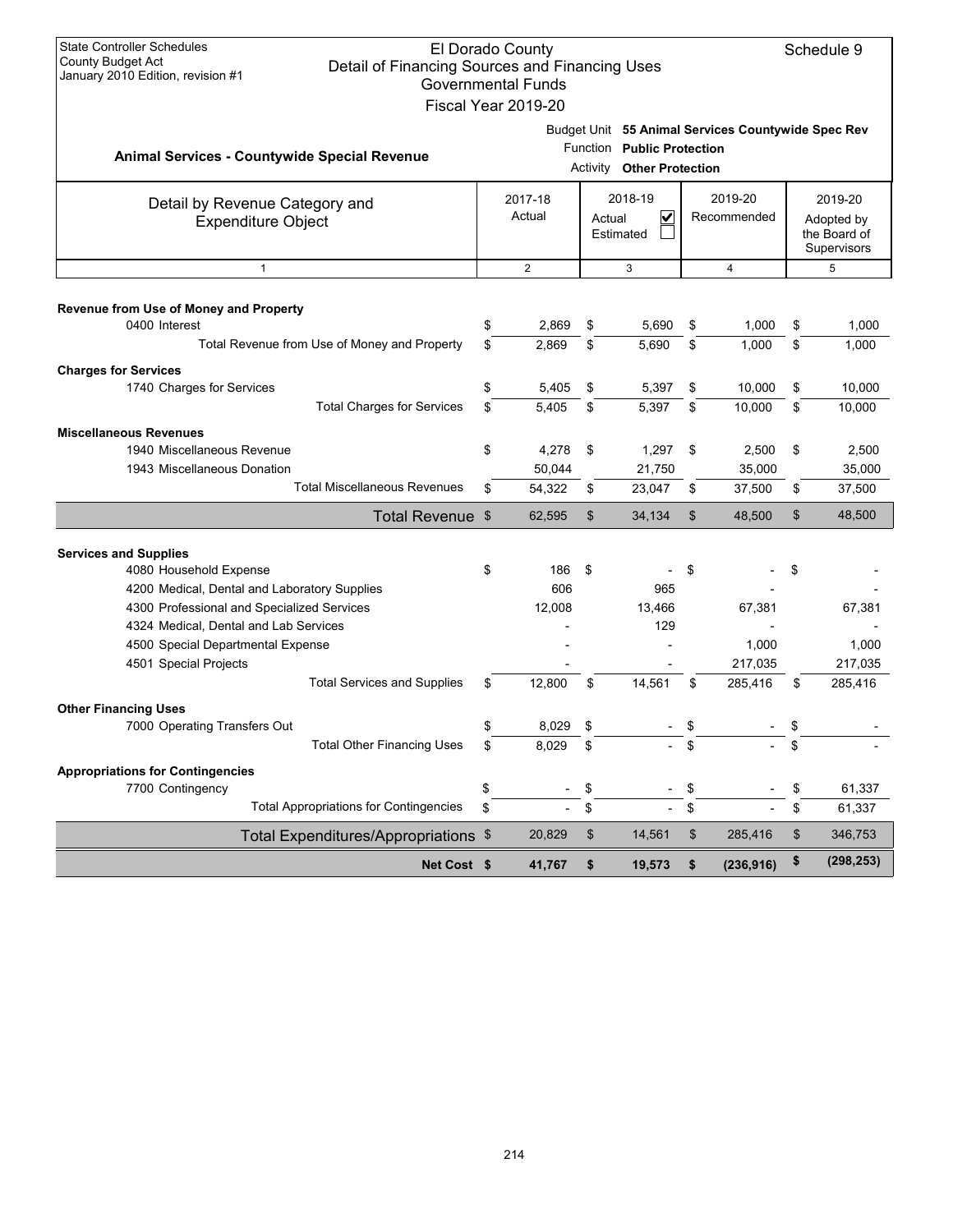| <b>State Controller Schedules</b><br>El Dorado County<br><b>County Budget Act</b><br>Detail of Financing Sources and Financing Uses<br>January 2010 Edition, revision #1<br><b>Governmental Funds</b><br>Fiscal Year 2019-20 |    |                   |          |                                                                                         |                        |                  |    |                                                      |  |  |
|------------------------------------------------------------------------------------------------------------------------------------------------------------------------------------------------------------------------------|----|-------------------|----------|-----------------------------------------------------------------------------------------|------------------------|------------------|----|------------------------------------------------------|--|--|
| <b>General Fund</b>                                                                                                                                                                                                          |    |                   | Activity | Budget Unit 56 Public Guardian<br>Function Public Protection<br><b>Other Protection</b> |                        |                  |    |                                                      |  |  |
| Detail by Revenue Category and<br><b>Expenditure Object</b>                                                                                                                                                                  |    | 2017-18<br>Actual | Actual   | 2018-19<br>V<br>Estimated                                                               | 2019-20<br>Recommended |                  |    | 2019-20<br>Adopted by<br>the Board of<br>Supervisors |  |  |
| $\mathbf{1}$                                                                                                                                                                                                                 |    | 2                 |          | 3                                                                                       |                        | 4                |    | 5                                                    |  |  |
| Intergovernmental Revenue - Federal<br>1107 Federal - Medi Cal                                                                                                                                                               | \$ | 248,206           | \$       | 91,559                                                                                  | \$                     | 20,000           | \$ | 20,000                                               |  |  |
| Total Intergovernmental Revenue - Federal                                                                                                                                                                                    | \$ | 248,206           | \$       | 91,559                                                                                  | \$                     | 20,000           | \$ | 20,000                                               |  |  |
|                                                                                                                                                                                                                              |    |                   |          |                                                                                         |                        |                  |    |                                                      |  |  |
| <b>Charges for Services</b><br>1541 Public Guardian                                                                                                                                                                          | \$ | 147,570           | \$       | 171,632                                                                                 | \$                     | 152,000          | \$ | 152,000                                              |  |  |
| 1740 Charges for Services                                                                                                                                                                                                    |    | 38,611            |          | 39,109                                                                                  |                        | 35,000           |    | 35,000                                               |  |  |
| <b>Total Charges for Services</b>                                                                                                                                                                                            | \$ | 186,181           | \$       | 210,741                                                                                 | \$                     | 187,000          | \$ | 187,000                                              |  |  |
| <b>Miscellaneous Revenues</b>                                                                                                                                                                                                |    |                   |          |                                                                                         |                        |                  |    |                                                      |  |  |
| 1942 Miscellaneous Reimbursement                                                                                                                                                                                             | \$ | 12,678            | \$       | 1,380                                                                                   | \$                     | 50.000           | \$ | 50,000                                               |  |  |
| <b>Total Miscellaneous Revenues</b>                                                                                                                                                                                          | \$ | 12,678            | \$       | 1,380                                                                                   | \$                     | 50,000           | \$ | 50,000                                               |  |  |
| <b>Total Revenue</b>                                                                                                                                                                                                         | \$ | 447,065           | \$       | 303,679                                                                                 | \$                     | 257,000          | \$ | 257,000                                              |  |  |
|                                                                                                                                                                                                                              |    |                   |          |                                                                                         |                        |                  |    |                                                      |  |  |
| <b>Salaries and Employee Benefits</b>                                                                                                                                                                                        |    |                   |          |                                                                                         |                        |                  |    |                                                      |  |  |
| 3000 Permanent Employees / Elected Officials                                                                                                                                                                                 | \$ | 781,036           | \$       | 709,762                                                                                 | \$                     | 721,261          | \$ | 721,261                                              |  |  |
| 3002 Overtime                                                                                                                                                                                                                |    | 24,094            |          | 19,123                                                                                  |                        | 30,000           |    | 30,000                                               |  |  |
| 3003 Standby Pay<br>3004 Other Compensation                                                                                                                                                                                  |    | 35,240<br>44,430  |          | 44,057<br>5,884                                                                         |                        | 37,605<br>11,363 |    | 37,605<br>11,363                                     |  |  |
| 3020 Employer Share - Employee Retirement                                                                                                                                                                                    |    | 173,535           |          | 182,597                                                                                 |                        | 195,305          |    | 195,305                                              |  |  |
| 3022 Employer Share - Medi Care                                                                                                                                                                                              |    | 11,965            |          | 10,503                                                                                  |                        | 10,457           |    | 10,457                                               |  |  |
| 3040 Employer Share - Health Insurance                                                                                                                                                                                       |    | 238,751           |          | 197,448                                                                                 |                        | 215,031          |    | 215,031                                              |  |  |
| 3042 Employer Share - Long Term Disab Insurance                                                                                                                                                                              |    | 1,343             |          | 1,202                                                                                   |                        | 1,804            |    | 1,804                                                |  |  |
| 3046 Retiree Health - Defined Contributions                                                                                                                                                                                  |    | 20,182            |          | 18,785                                                                                  |                        | 18,268           |    | 18,268                                               |  |  |
| 3060 Employer Share - Workers' Compensation                                                                                                                                                                                  |    | 10,811            |          | 9,549                                                                                   |                        | 9,087            |    | 9,087                                                |  |  |
| 3080 Flexible Benefits                                                                                                                                                                                                       |    |                   |          | 3,120                                                                                   |                        | 5,280            |    | 5,280                                                |  |  |
| <b>Total Salaries and Employee Benefits</b>                                                                                                                                                                                  | \$ | 1,341,387         | \$       | 1,202,031                                                                               | \$                     | 1,255,461        | \$ | 1,255,461                                            |  |  |
| <b>Services and Supplies</b>                                                                                                                                                                                                 |    |                   |          |                                                                                         |                        |                  |    |                                                      |  |  |
| 4020 Clothing and Personal Supplies                                                                                                                                                                                          | \$ | $1,287$ \$        |          |                                                                                         | \$                     | 1,999            | \$ | 1,999                                                |  |  |
| 4040 Telephone Company Vendor Payments                                                                                                                                                                                       |    | 1,378             |          | 1,538                                                                                   |                        | 1,400            |    | 1,400                                                |  |  |
| 4041 Cnty Pass thru Telephone Chrges to Depts                                                                                                                                                                                |    | 423               |          | 436                                                                                     |                        | 500              |    | 500                                                  |  |  |
| 4080 Household Expense                                                                                                                                                                                                       |    | 580               |          | 78                                                                                      |                        |                  |    |                                                      |  |  |
| 4082 Household Expense - Other                                                                                                                                                                                               |    | 210               |          |                                                                                         |                        |                  |    |                                                      |  |  |
| 4086 Household Expense - Janitorial/Custodial<br>4100 Insurance - Premium                                                                                                                                                    |    | 6,336             |          | 1,904<br>6,392                                                                          |                        | 4,369            |    | 4,369                                                |  |  |
| 4144 Maintenance - Computer System Supplies                                                                                                                                                                                  |    | 18,000            |          | 18,000                                                                                  |                        | 18,500           |    | 18,500                                               |  |  |
| 4220 Memberships                                                                                                                                                                                                             |    | 3,830             |          | 3,830                                                                                   |                        | 4,200            |    | 4,200                                                |  |  |
| 4260 Office Expense                                                                                                                                                                                                          |    | 2,758             |          | 3,676                                                                                   |                        | 3,000            |    | 3,000                                                |  |  |
| 4261 Postage                                                                                                                                                                                                                 |    | 1,281             |          | 1,738                                                                                   |                        | 1,300            |    | 1,300                                                |  |  |
| 4265 Law Books                                                                                                                                                                                                               |    | 251               |          | 261                                                                                     |                        |                  |    |                                                      |  |  |
| 4266 Printing / Duplicating                                                                                                                                                                                                  |    | 1,520             |          | 1,893                                                                                   |                        | 1,500            |    | 1,500                                                |  |  |
| 4267 On-Line Subscriptions                                                                                                                                                                                                   |    | 5,243             |          | 3,207                                                                                   |                        | 5,268            |    | 5,268                                                |  |  |
| 4300 Professional and Specialized Services                                                                                                                                                                                   |    | 4,668             |          | 13,058                                                                                  |                        | 4,000            |    | 4,000                                                |  |  |
| 4315 Contract Legal Attorney                                                                                                                                                                                                 |    | 103,930           |          |                                                                                         |                        |                  |    |                                                      |  |  |
| 4324 Medical, Dental and Lab Services                                                                                                                                                                                        |    | 244               |          |                                                                                         |                        |                  |    |                                                      |  |  |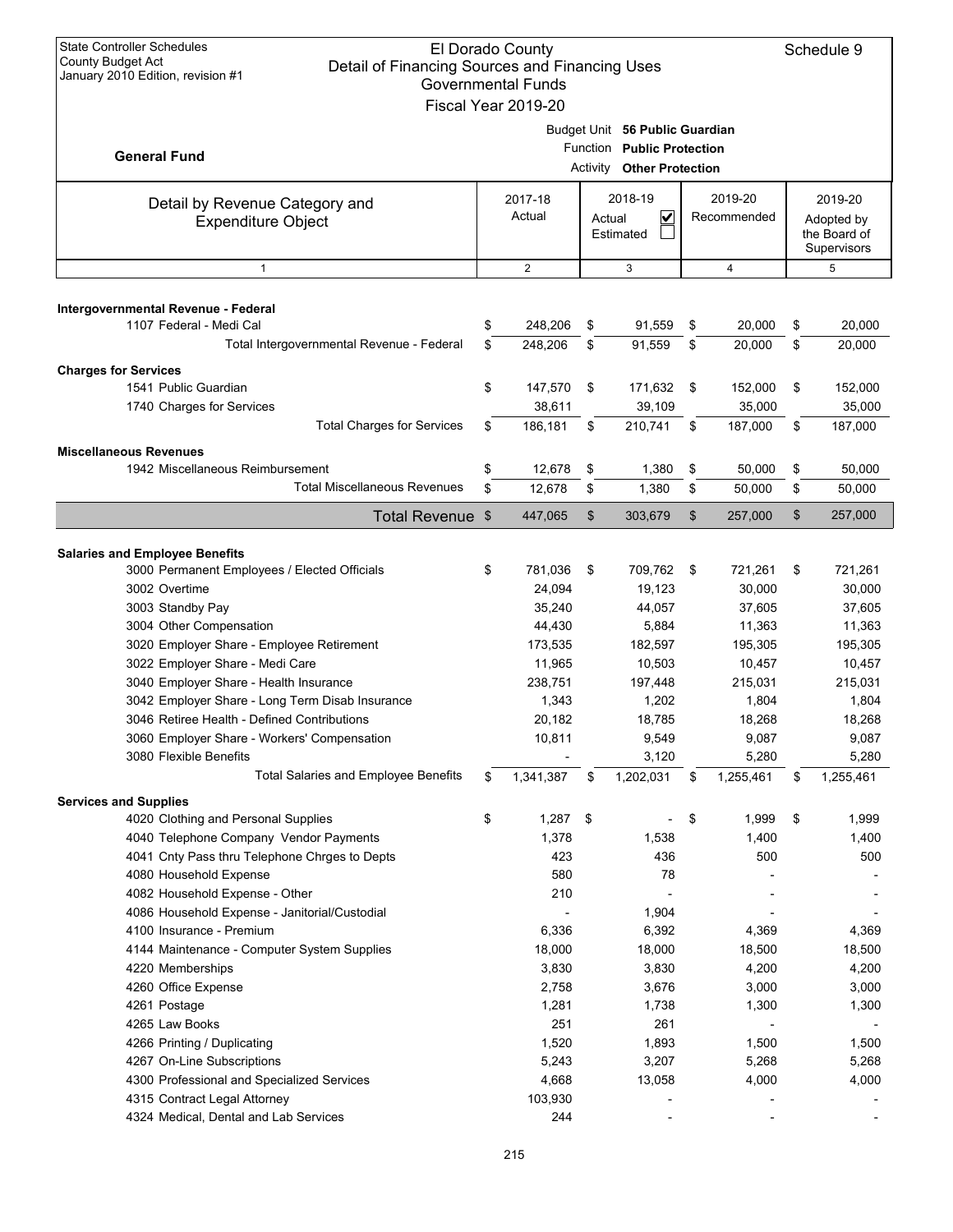|                                                                            | <b>GUVENNINENIAI FUNUS</b><br>Fiscal Year 2019-20 |                                  |                   |                   |
|----------------------------------------------------------------------------|---------------------------------------------------|----------------------------------|-------------------|-------------------|
|                                                                            |                                                   | Budget Unit 56 Public Guardian   |                   |                   |
|                                                                            |                                                   | Function Public Protection       |                   |                   |
| <b>General Fund</b>                                                        |                                                   | <b>Activity Other Protection</b> |                   |                   |
| Detail by Revenue Category and                                             | 2017-18                                           | 2018-19                          | 2019-20           | 2019-20           |
| <b>Expenditure Object</b>                                                  | Actual                                            | $\checkmark$<br>Actual           | Recommended       | Adopted by        |
|                                                                            |                                                   | Estimated                        |                   | the Board of      |
| $\mathbf{1}$                                                               | $\overline{2}$                                    | 3                                | $\overline{4}$    | Supervisors<br>5  |
| 4337 Other Governmental Agencies                                           | 181,960                                           | 439                              |                   |                   |
| 4400 Publication and Legal Notices                                         | 115                                               |                                  |                   |                   |
| 4420 Rents and Leases - Equipment                                          | 4,191                                             | 5,188                            | 9,600             | 9,600             |
| 4421 Security System                                                       | 1,584                                             | 1,232                            | 1,584             | 1,584             |
| 4440 Rent & Lease - Building/Improvements                                  |                                                   | 19,814                           | 50,000            | 50,000            |
| 4462 Minor Computer Equipment                                              | 1,199                                             |                                  |                   |                   |
| 4463 Minor Telephone and Radio Equipment                                   |                                                   | 446                              |                   |                   |
| 4464 Minor Law Enforcement Equipment                                       |                                                   | 1,786                            |                   |                   |
| 4500 Special Departmental Expense                                          |                                                   | 36,716                           |                   |                   |
| 4501 Special Projects                                                      | 58,570                                            | 91                               |                   |                   |
| 4539 Software License                                                      |                                                   | 198                              |                   |                   |
| 4600 Transportation and Travel                                             | 3,204                                             | 621                              | 4,084             | 4,084             |
| 4602 Employee - Private Auto Mileage                                       | 5,068                                             | 8,586                            | 4,150             | 4,150             |
| 4605 Vehicle - Rent or Lease                                               | 11,252                                            | 5,159                            | 12,000            | 12,000            |
| 4606 Fuel Purchases                                                        | 4,312                                             | 2,399                            | 4,000             | 4,000             |
| 4608 Hotel Accommodations                                                  | 5,301                                             |                                  | 2,000             | 2,000             |
| 4609 Staff Development                                                     | 5,320                                             |                                  | 6,050             | 6,050             |
| 4620 Utilities                                                             | 10,492                                            | 1,269                            | 11,640            | 11,640            |
| 4650 Overnight Travel: Registration                                        |                                                   | 1,245                            |                   |                   |
| 4651 Overnight Travel: Meal/Per Diem                                       |                                                   | 940                              |                   |                   |
| 4652 Overnight Travel: Mileage/Fuel                                        |                                                   | 677                              |                   |                   |
| 4654 Overnight Travel: Airfare Costs                                       |                                                   | 626                              |                   |                   |
| 4655 Overnight Travel: Other Costs                                         |                                                   | 144                              |                   |                   |
| 4656 Overnight Travel: Hotel                                               |                                                   | 2,231                            |                   |                   |
| 4700 Utilities                                                             |                                                   | 7,838                            | 12,038            | 12,038            |
| <b>Total Services and Supplies</b>                                         | \$<br>444,508                                     | \$<br>153,655                    | \$<br>163,182     | \$<br>163,182     |
| <b>Other Charges</b>                                                       |                                                   |                                  |                   |                   |
| 5000 Support and Care of Persons                                           | \$<br>10,760                                      | \$                               | \$<br>50,000      | \$<br>50,000      |
| 5009 Housing                                                               |                                                   | 396                              |                   |                   |
| 5011 Transportation Expenses                                               | 149                                               |                                  |                   |                   |
| 5013 Ancilliary Expenses                                                   |                                                   | 739                              |                   |                   |
| 5300 Interfund Expenditures                                                | 1,215                                             |                                  |                   |                   |
| <b>Total Other Charges</b>                                                 | \$<br>12,124                                      | \$<br>1,135                      | \$<br>50,000      | \$<br>50,000      |
| <b>Intrafund Transfers</b>                                                 |                                                   |                                  |                   |                   |
| 7200 Intrafund Transfers                                                   | \$<br>463,798                                     | \$<br>446,518                    | \$<br>473,001     | \$<br>473,001     |
| 7223 Intrafnd: Mail Service                                                |                                                   |                                  | 1,080             | 1,080             |
| 7232 Intrafnd: Maint Bldg & Improvmnts<br><b>Total Intrafund Transfers</b> | 918                                               | 965                              | 940               | 940               |
|                                                                            | \$<br>464,716                                     | \$<br>447,484                    | \$<br>475,021     | \$<br>475,021     |
| Total Expenditures/Appropriations \$                                       | 2,262,734                                         | \$<br>1,804,304                  | \$<br>1,943,664   | \$<br>1,943,664   |
| Net Cost \$                                                                | (1,815,669)                                       | \$<br>(1,500,624)                | \$<br>(1,686,664) | \$<br>(1,686,664) |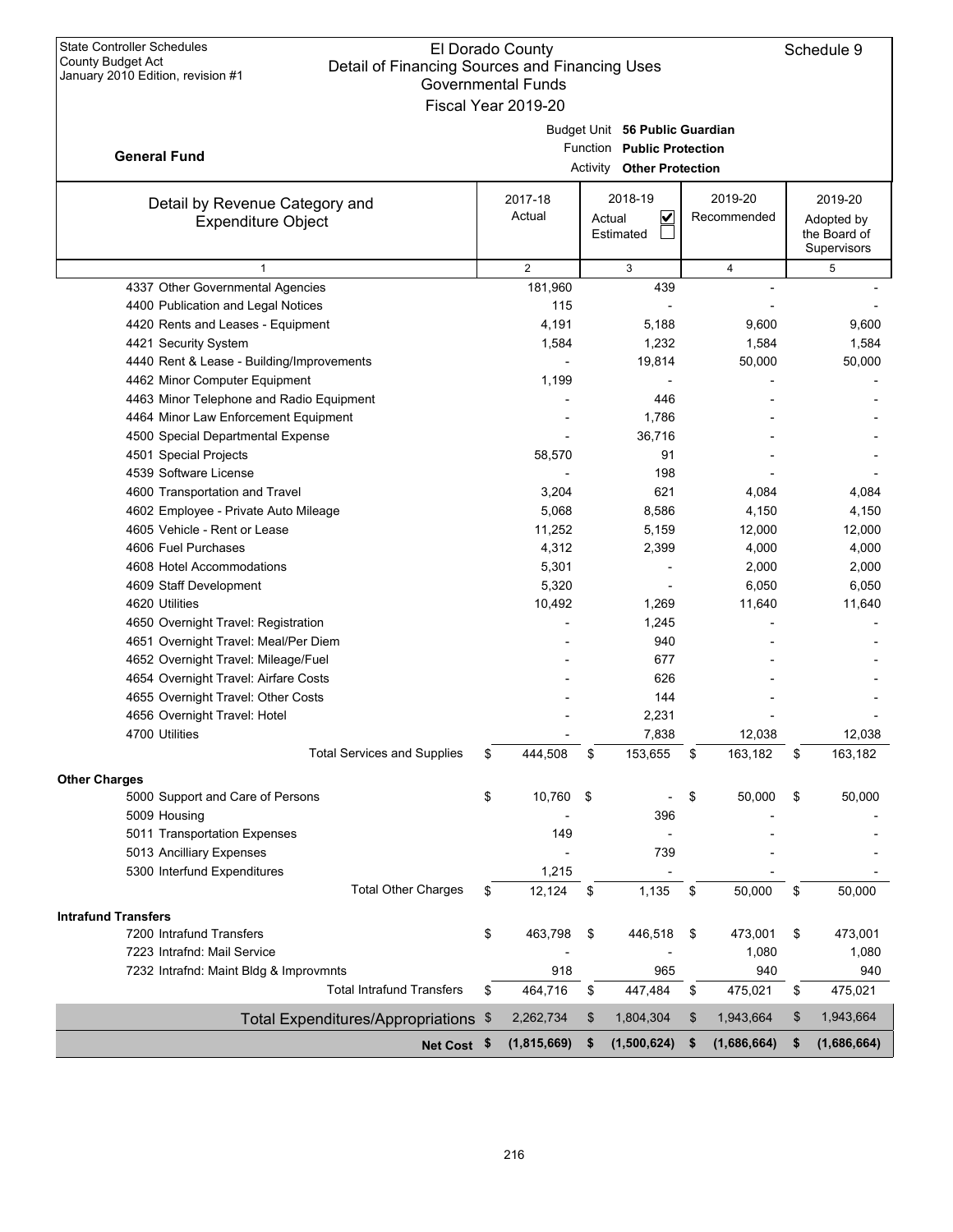| <b>State Controller Schedules</b><br>County Budget Act<br>January 2010 Edition, revision #1                  | El Dorado County<br>Detail of Financing Sources and Financing Uses<br><b>Governmental Funds</b><br>Fiscal Year 2019-20 |                   |  |                                     |                        | Schedule 9                                           |                  |
|--------------------------------------------------------------------------------------------------------------|------------------------------------------------------------------------------------------------------------------------|-------------------|--|-------------------------------------|------------------------|------------------------------------------------------|------------------|
| <b>Public Guardian - Countywide Special Revenue</b>                                                          | Budget Unit 56 Public Guardian<br>Function<br><b>Public Protection</b><br><b>Other Protection</b><br>Activity          |                   |  |                                     |                        |                                                      |                  |
| Detail by Revenue Category and<br><b>Expenditure Object</b>                                                  |                                                                                                                        | 2017-18<br>Actual |  | 2018-19<br>V<br>Actual<br>Estimated | 2019-20<br>Recommended | 2019-20<br>Adopted by<br>the Board of<br>Supervisors |                  |
|                                                                                                              |                                                                                                                        | 2                 |  | 3                                   | 4                      | 5                                                    |                  |
| <b>Appropriations for Contingencies</b><br>7700 Contingency<br><b>Total Appropriations for Contingencies</b> |                                                                                                                        | \$<br>\$          |  | -\$<br>\$                           | - \$<br>\$             | \$<br>\$                                             | 12,400<br>12,400 |
|                                                                                                              | Total Expenditures/Appropriations \$                                                                                   |                   |  | \$.<br>÷.                           | \$.                    | \$                                                   | 12,400           |
|                                                                                                              | Net Cost \$                                                                                                            |                   |  |                                     |                        | £.                                                   | (12, 400)        |